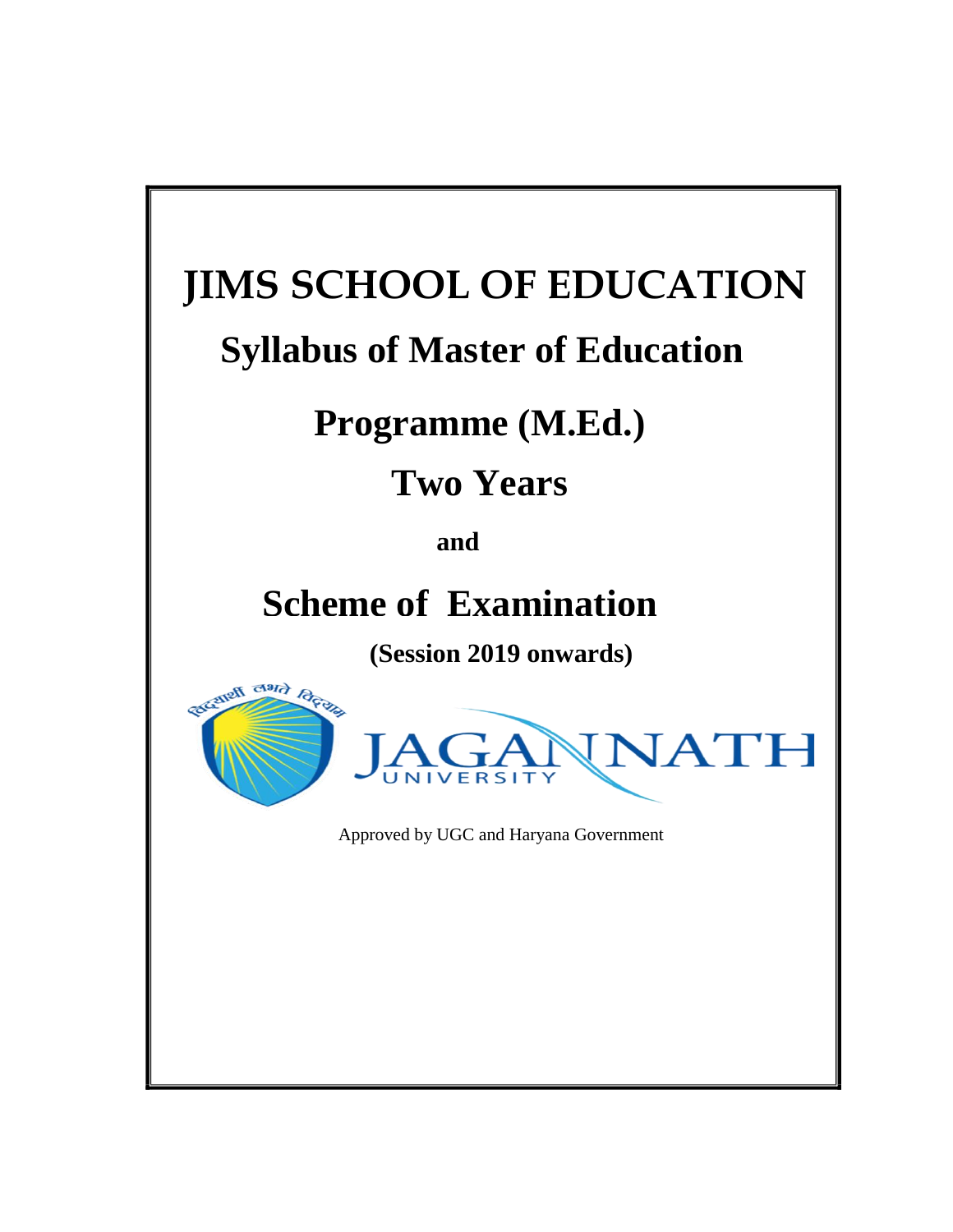|           | <b>Semester I</b> | <b>Semester II</b> | <b>Semester III</b> | <b>Semester IV</b> | <b>Total</b><br><b>Credits</b> |
|-----------|-------------------|--------------------|---------------------|--------------------|--------------------------------|
| Theory    | 20                | 16                 | 16                  | 16                 | 68                             |
| Practicum | $\overline{4}$    |                    | 8                   | 8                  | 28                             |
| Total     | 24                | 24                 | 24                  | 24                 | 96                             |

# **(A) Credit Distribution in M.Ed.**

# **\*For a theory course of 4 credits = Three Lectures (3L) and One Tutorial (1T) -1**

| <b>S. No.</b> | <b>Major Components</b> | <b>Areas Covered</b>                 | <b>Description</b>                                                                                                                                                                            | <b>Credits</b> |
|---------------|-------------------------|--------------------------------------|-----------------------------------------------------------------------------------------------------------------------------------------------------------------------------------------------|----------------|
| 1(i)          | <b>Common Core</b>      | Perspectives                         | Philosophy/Socio/Educational<br>Psychology,<br>Educational<br>Studies, Curriculum Studies,<br>Human Rights and Education,<br>Environmental<br>Education,<br><b>Advanced Curriculum Theory</b> | 44             |
| (ii)          |                         | <b>Tools</b>                         | Basic & Advanced level Ed.<br>Research, Academic writing<br>Communication<br>$\&$<br>skills, ETICT,<br>Self<br>Development                                                                    | 14             |
| (iii)         |                         | Teacher<br>Education (TE)<br>Courses | Linked with field/internship<br>in a TE institution                                                                                                                                           | 8              |
|               |                         |                                      | <b>Total Credits</b>                                                                                                                                                                          | 66             |

# **M.Ed. Course Curriculum (Two Years)**

JIMS School of Education Jagan Nath University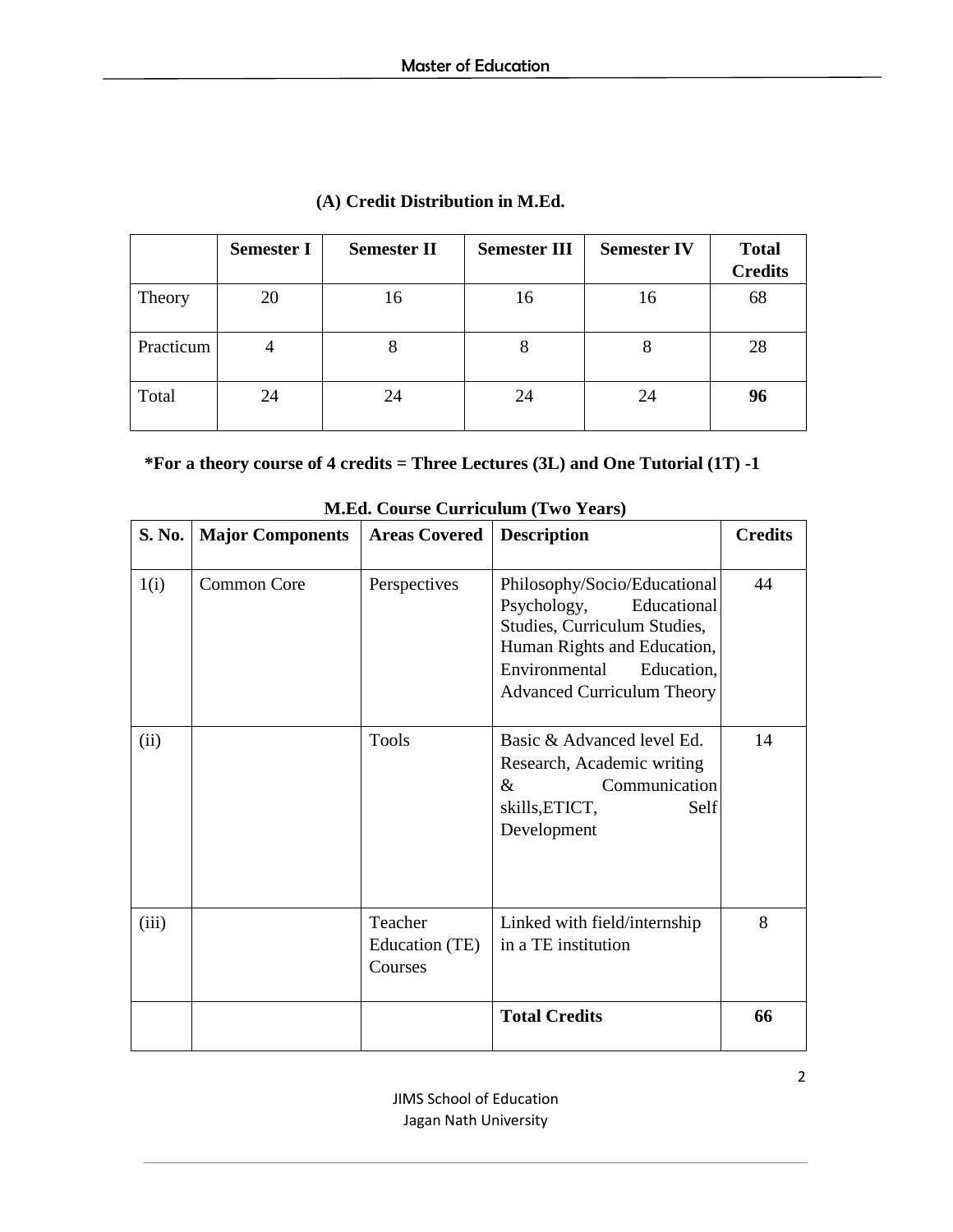| S.<br>No.      | <b>Major Components</b>                                    |    | <b>Areas Covered</b>                                                                                                   | <b>Description</b>   |                                                           | <b>Credits</b>          |
|----------------|------------------------------------------------------------|----|------------------------------------------------------------------------------------------------------------------------|----------------------|-----------------------------------------------------------|-------------------------|
| 2(i)           | Specializations                                            |    | Courses in School Stage<br><b>Specific Specializations</b><br>Elementary level<br>$\&$<br>Secondary<br>School<br>level | $\bullet$            | <b>Core Courses</b><br>Specializations<br>(any one)       | 16                      |
| (ii)           | Research<br>(leading<br>Dissertation)                      | to | Related to specialization                                                                                              | *ISBII<br>credits)   | • ISB-I (2 credits)<br>(2)<br>*Semester IV<br>(4 credits) | 14                      |
|                |                                                            |    |                                                                                                                        | <b>Total Credits</b> |                                                           | 30                      |
|                |                                                            |    | $(B) -1$ : Semester – I (August to Dec.)                                                                               |                      |                                                           |                         |
| SI.<br>No.     | <b>Course Code of</b><br><b>Theory Course</b>              |    | <b>Title of the Theory Course</b>                                                                                      |                      | <b>Credits</b>                                            |                         |
| $\mathbf{1}$   | <b>MED101</b>                                              |    | <b>Educational Psychology</b>                                                                                          |                      | 4                                                         |                         |
| $\overline{2}$ | <b>MED102</b>                                              |    | Historical and Political Perspectives of<br>Education                                                                  |                      | $\overline{4}$                                            |                         |
| 3              | <b>MED103</b>                                              |    | <b>Educational Studies</b>                                                                                             |                      | $\overline{4}$                                            |                         |
| 4              | <b>MED104</b>                                              |    | Research Methodology in Education                                                                                      |                      | $\overline{4}$                                            |                         |
| 5              | <b>MED105</b>                                              |    | Human Rights and Education                                                                                             |                      |                                                           |                         |
|                |                                                            |    | <b>Total Credits</b>                                                                                                   |                      | 20                                                        |                         |
|                | <b>Course Code of</b><br><b>Practical</b><br><b>Course</b> |    | <b>Title of the Practical Course</b>                                                                                   |                      | <b>Credits</b>                                            |                         |
| 6              | <b>ME141</b>                                               |    | Communication & Expository Writing                                                                                     |                      |                                                           | $\overline{2}$          |
| $\overline{7}$ | <b>MED142</b>                                              |    | Self-Development                                                                                                       |                      |                                                           | $\overline{2}$          |
|                |                                                            |    | <b>Total credits</b>                                                                                                   |                      |                                                           | $\overline{\mathbf{4}}$ |

**(B)-2: M.Ed. Curriculum (Two Years)**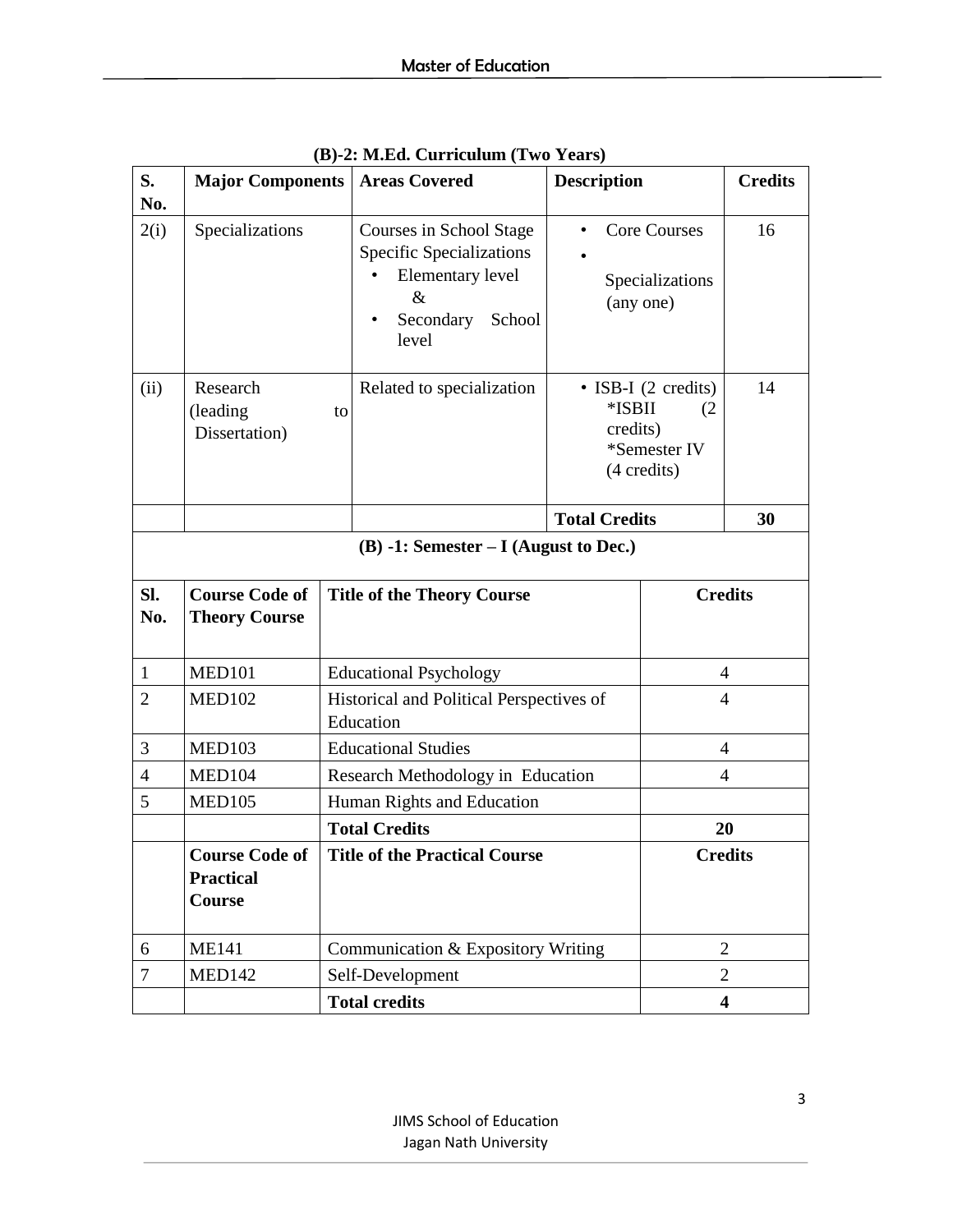| SI.<br>No.     | <b>Course Code of</b><br><b>Theory Course</b>    | <b>Title of the Theory Course</b>      | <b>Credits</b> |
|----------------|--------------------------------------------------|----------------------------------------|----------------|
|                | <b>MED 201</b>                                   | Philosophical Foundations of Education | 4              |
| $\overline{2}$ | <b>MED 202</b>                                   | Sociology of Education                 | $\overline{4}$ |
| 3              | <b>MED 203</b>                                   | <b>Curriculum Studies in Education</b> | 4              |
| 4              | <b>MED 204</b>                                   | <b>Teacher Education</b>               | 4              |
|                |                                                  | <b>Total Credits</b>                   | 16             |
|                | <b>Course Code of</b><br><b>Practical Course</b> | <b>Title of the Practical Course</b>   |                |
| 5              | <b>MED251</b>                                    | Dissertation                           | 4              |
| 6              | <b>MED252</b>                                    | Internship in TEI                      | 4              |
|                |                                                  | <b>Total credits</b>                   | 8              |

**(C)-2: Semester – II (January to May)**

|  |  | $(C)-3$ : Semester – III (August to Dec.) |  |
|--|--|-------------------------------------------|--|
|--|--|-------------------------------------------|--|

| SI.<br>No.       | <b>Course Code</b><br>of Theory<br><b>Course</b> | <b>Title of the Theory Course</b>                                                       | <b>Credits</b>   |
|------------------|--------------------------------------------------|-----------------------------------------------------------------------------------------|------------------|
| 1.               |                                                  | <b>Specialization Courses-I</b><br>(any one of the following)                           | $\boldsymbol{4}$ |
| 1(a)             | <b>MED301</b>                                    | in<br>Education<br>India:<br>Elementary<br><b>Administration and Management</b>         |                  |
| 1 <sub>(b)</sub> | <b>MED302</b>                                    | Aspects, Planning & Management<br>at<br>Secondary & Senior Secondary level.             |                  |
| 2                |                                                  | <b>Specialization Courses-II</b><br>(any one of the following)                          | 4                |
| 2(a)             | <b>MED303</b>                                    | Curricular<br>$\&$<br>Concerns<br><i><u><b>Issues</b></u></i><br>at<br>Elementary level |                  |
| 2(b)             | <b>MED304</b>                                    | $&$ Curricular<br>Concerns<br><b>Issues</b><br>at<br>Secondary & Senior Secondary level |                  |
|                  |                                                  | <b>Compulsory Courses</b>                                                               |                  |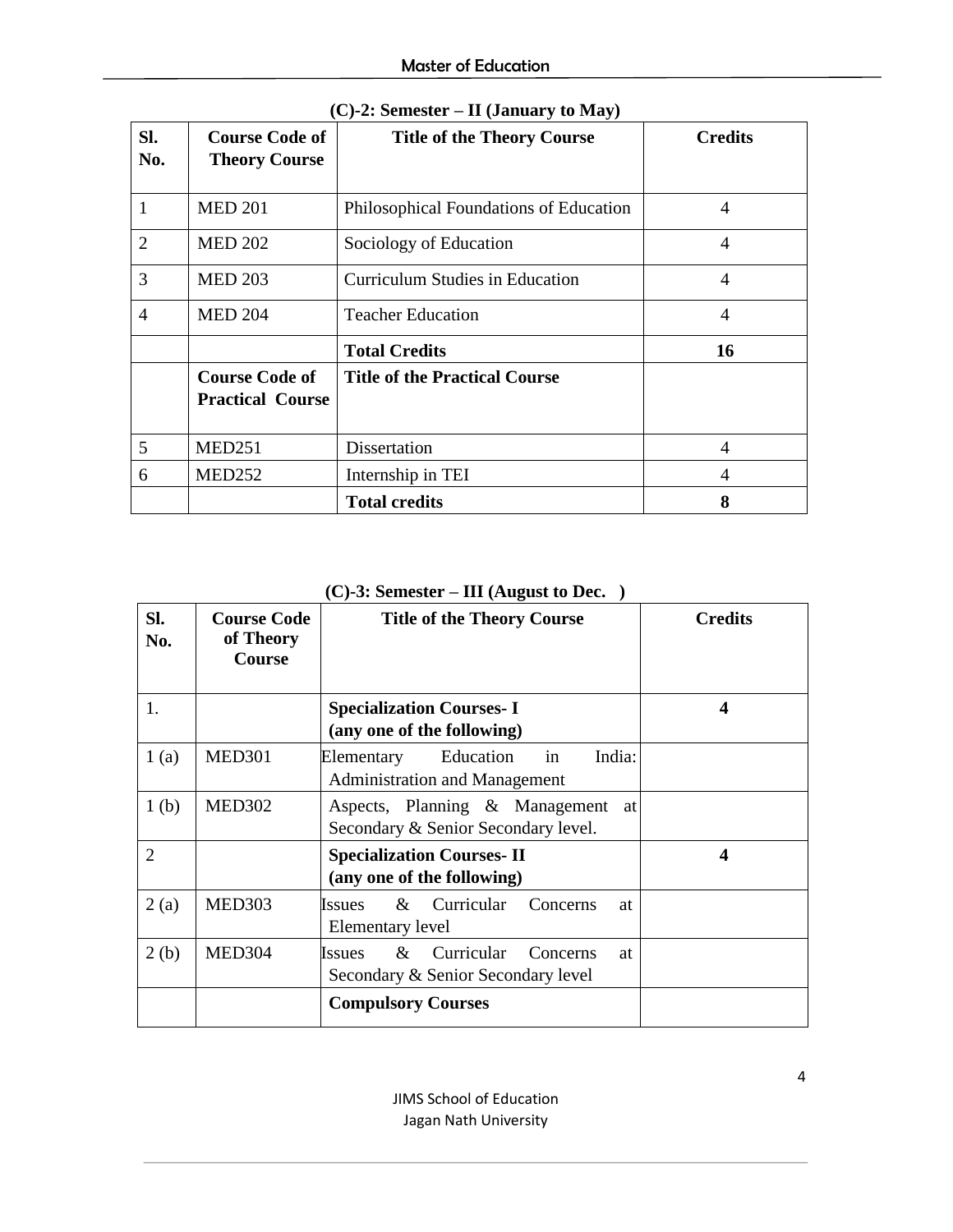| 3 | <b>MED305</b>                                       | <b>Advance Research Methods</b>       |                |
|---|-----------------------------------------------------|---------------------------------------|----------------|
| 4 | <b>MED306</b>                                       | In-Service Teacher Education in India | 4              |
|   |                                                     | <b>Total Credits</b>                  | 16             |
|   | <b>Course Code</b><br>of Practical<br><b>Course</b> | <b>Title of the Practical Course</b>  |                |
| 5 | <b>MED361</b>                                       | Internship in School                  | 4              |
| 6 | <b>MED362</b>                                       | <b>Dissertation</b>                   | $\overline{2}$ |
| 7 | MED363                                              | <b>Academic Writing</b>               | $\overline{2}$ |
|   |                                                     | <b>Total credits</b>                  | 8              |

| S.<br>No.      | <b>Course Code of</b><br><b>Theory Course</b> | <b>Title of the Theory Course</b>                                                                                  | <b>Credits</b> |
|----------------|-----------------------------------------------|--------------------------------------------------------------------------------------------------------------------|----------------|
| $\mathbf{1}$   |                                               | <b>Compulsory Course</b>                                                                                           |                |
| 1(a)           | <b>MED401</b>                                 | <b>Advance Curriculum Theory</b>                                                                                   | $\overline{4}$ |
| 1(b)           | <b>MED402</b>                                 | <b>Environmental Education</b>                                                                                     | $\overline{4}$ |
| $\overline{2}$ |                                               | <b>Specialization -III</b><br>(any one of the following)                                                           | $\overline{4}$ |
| 2(a)           | <b>MED403</b>                                 | Policy, Planning and Financing of<br>Education                                                                     |                |
| 2(b)           | <b>MED404</b>                                 | Education Policy, Planning<br>and<br>Financing<br>of<br>Education<br>at<br>Secondary and Senior Secondary<br>level |                |
| 2(c)           | <b>MED405</b>                                 | Issues, Planning and Policies<br>of<br><b>Elementary Education</b>                                                 |                |
| 3              |                                               | <b>Specialization-IV</b><br>(any one of the following)                                                             | $\overline{4}$ |
| 3(a)           | <b>MED406</b>                                 | Education<br>Management<br>and<br>Planning at Secondary level                                                      |                |
| 3(b)           | <b>MED407</b>                                 | Towards Academic Leadership<br>at<br>Secondary School level                                                        |                |

# **(C)-4: Semester – IV (January 2017 to May 2017)**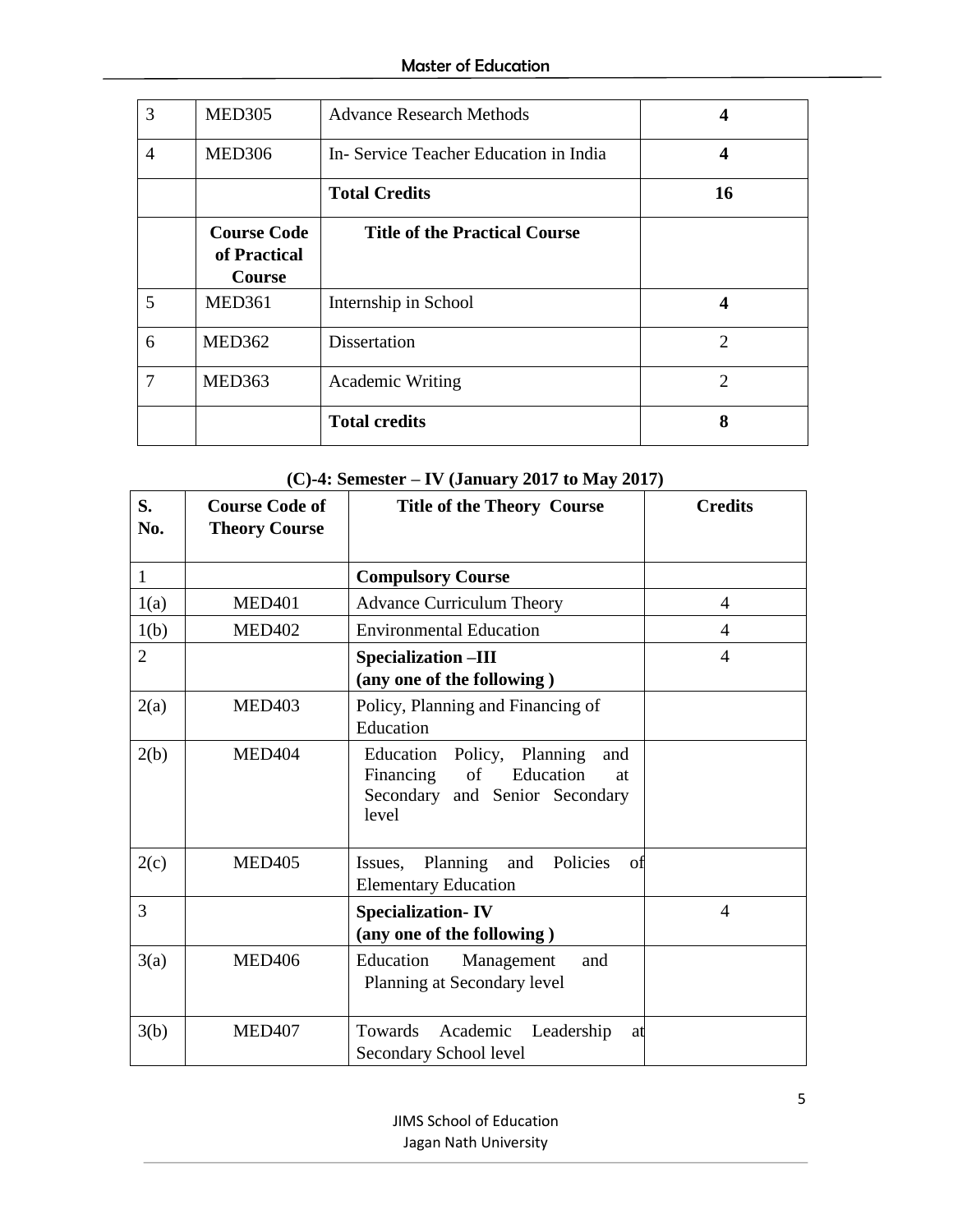| 3(c)           | <b>MED408</b>                                    | Information<br>Communication<br>and<br>Technology in Education                                        |    |
|----------------|--------------------------------------------------|-------------------------------------------------------------------------------------------------------|----|
| 3(d)           | <b>MED409</b>                                    | <b>Inclusive Education</b>                                                                            |    |
| 3(e)           | <b>MED410</b>                                    | <b>Peace Education</b>                                                                                |    |
| 3(f)           | <b>MED411</b>                                    | <b>Educational Technology</b>                                                                         |    |
| 3(g)           | <b>MED412</b>                                    | Challenges<br>and<br>Issues<br>in<br><b>Secondary Education</b>                                       |    |
| 3(h)           | <b>MED413</b>                                    | Contemporary<br>Concerns<br>in<br><b>Elementary Education</b>                                         |    |
| 3(i)           | <b>MED414</b>                                    | Educational,<br>Vocational<br>Guidance and Counselling                                                |    |
| 3(j)           | <b>MED415</b>                                    | <b>Educational Administration</b>                                                                     |    |
| 3(k)           | <b>MED416</b>                                    | Supporting<br>Education<br>οf<br><b>Students from Disabilities and</b><br><b>Disadvantaged Groups</b> |    |
| 3(1)           | <b>MED417</b>                                    | <b>Value Education</b>                                                                                |    |
| 3(m)           | <b>MED418</b>                                    | <b>Educational Evaluation</b>                                                                         |    |
| 3(n)           | <b>MED419</b>                                    | <b>Science Education</b>                                                                              |    |
| 3 <sub>0</sub> | <b>MED420</b>                                    | Language Education                                                                                    |    |
| 3(p)           | <b>MED421</b>                                    | <b>Social Science Education</b>                                                                       |    |
| 3(q)           | <b>MED422</b>                                    | <b>Business Education</b>                                                                             |    |
| 3(r)           | <b>MED423</b>                                    | <b>Gender Studies</b>                                                                                 |    |
|                | <b>Course Code of</b><br><b>Practical Course</b> | <b>Title of the Practical Course</b>                                                                  |    |
|                |                                                  | <b>Compulsory Course Work</b>                                                                         |    |
| $\overline{4}$ | <b>MED471</b>                                    | <b>Dissertation</b>                                                                                   | 8  |
|                |                                                  | <b>Total Credits</b>                                                                                  | 24 |

**(D) Scheme of Examination:** 

| S.N            | Sem. I                              | Sem. II                                         | Sem.III                            | Sem. IV                             |
|----------------|-------------------------------------|-------------------------------------------------|------------------------------------|-------------------------------------|
|                |                                     |                                                 |                                    |                                     |
|                | 5 Courses $x 100=500$<br>marks      | $\overline{4}$<br>Courses<br>X<br>100=400 marks | 4 Courses x $100=400$<br>marks     | 4 Courses x<br>$100 = 400$<br>marks |
| $\overline{2}$ | 2 Practicals x $100 = 200$<br>marks | 2 Practicals x<br>$100=200$ marks               | 3 Practicasl x 100<br>$=300$ marks | Practical<br>$x 100=100$<br>marks   |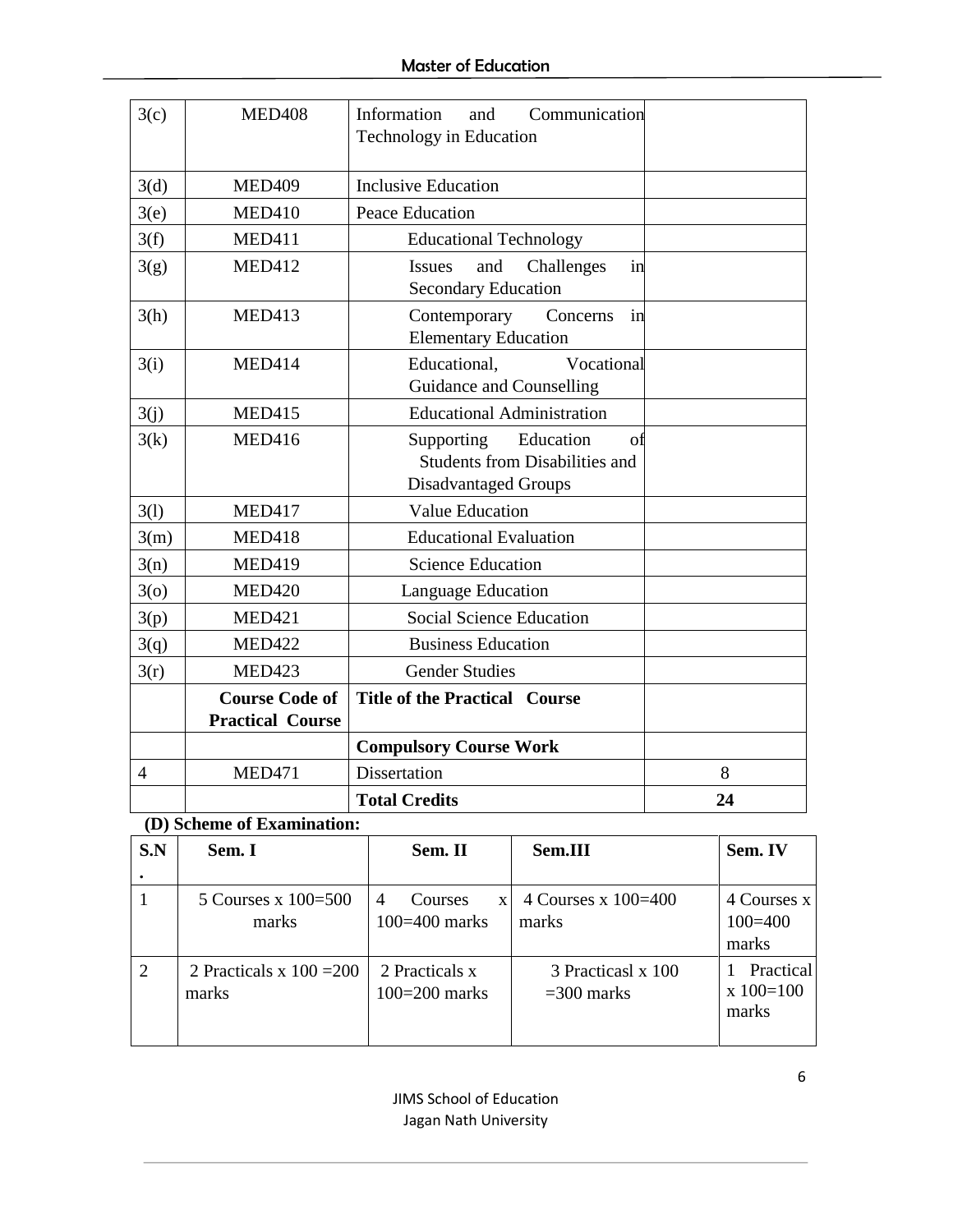| 3              | Total $=700$ marks<br>$\left( a\right)$ | Total=600 marks<br>(b) | Total = $700$ marks (c) | Total= $500$<br>marks |
|----------------|-----------------------------------------|------------------------|-------------------------|-----------------------|
|                |                                         |                        |                         | (d)                   |
| $\overline{4}$ | <b>Grand Total:</b>                     | $(a)+(b)+(c)+(d)$      | 2500 marks              |                       |
|                |                                         |                        |                         |                       |
|                |                                         |                        |                         |                       |

# **(F) Proposed M.Ed. Curriculum (Two Years)**

Taught, Dissertation, Workshops & Seminars are the modalities through which the course will be transacted.

- Each Credit in a taught course is equal to one hour of teaching or two hours of seminars/group work/field work/workshop per week for 16 weeks.
- The programme should have a provision for regular field visits across the semesters.

# **Total No. of Credits offered in all four semesters - 96**

The student will require earning 96 credits for the award of the degree. The student will not have the option to drop any course covered in the scheme of the examination he/she will be required to register all the courses listed in the scheme of the examination of the programme.

#### **Scheme of Examination**

- a) The Two year M.Ed. Programme is of 96 credits. the student shall have to earn 96 credits.
- b) In a Four credit course, three credits are assigned for lecture component and one credit for tutorial.
- c) In a theory course , one credit is equivalent to one hour of teaching
- d) In the practical course, one credit is equivalent to two hours of engagement in teaching and learning.
- e) For theory courses, breakup of marks is given under;

(i) 100 marks- 70 Theory Exam

30 Internal Assessment

- f) For a Practical course, the ratio of External and Internal marks is 50:50.
- g) For passing in any course, minimum 45% marks are required to be secured.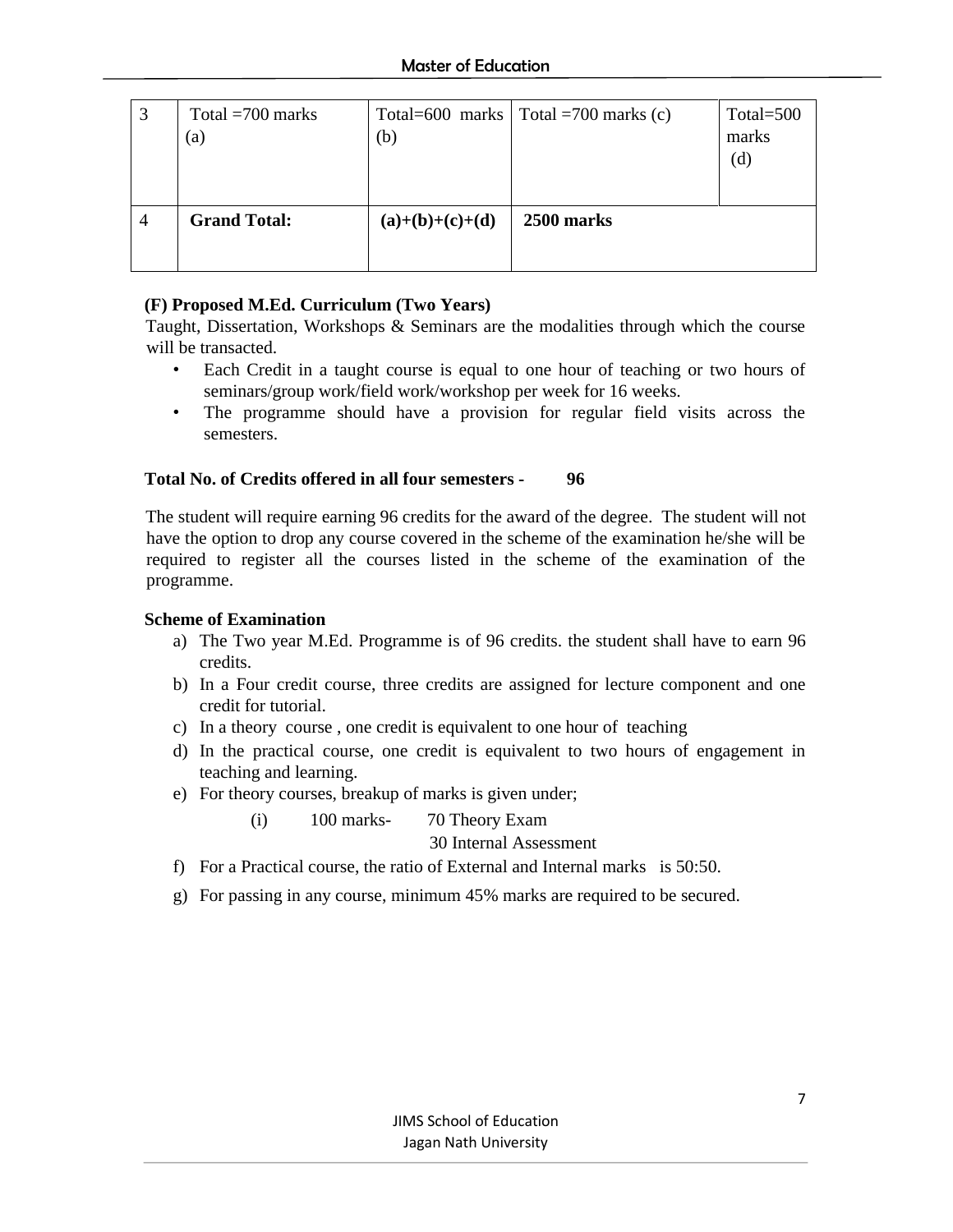# **Semester I**

# **Course Title: Educational Psychology**

#### **Course Code:MED101 Credits: 4 ( 3L +1T)**

**Objectives:** The students will be able to

- Understand the relevance of psychological perspective of education.
- Get acquainted with the process of assessment of personality.
- Understand the dynamics of intelligence and learning.
- Apply the learning principles in classroom situations.

# **Unit I: Psychological perspective of education**

- Nature, Meaning and scope of Educational Psychology.
- Concept, principles, sequential stages of development with special reference to Adolescence, factors influencing development and their relative roles, general characteristics.
- Problems of Indian Adolescent including Delinquency: theories and remedial steps.

# **Unit II: Relevance of Psychological Principles to Pedagogical Interventions**

- Concept and nature of personality.
- Role of heredity and environment in the development of Personality.
- Theories of Personality with special references to developmental and factoranalytical approaches.
- Assessment of Personality: subjective, objective, and projective methods.
- Personality Inventories.

| Unit | Ш: | <b>Psychology</b> |  | Learning | and | <b>Intelligence</b> |
|------|----|-------------------|--|----------|-----|---------------------|
|------|----|-------------------|--|----------|-----|---------------------|

- Learner and Learning Nature, meaning and scope
- Approaches to learning: Behaviouristic, Cognitive and Humanistic Constructivism and Learning, learning styles and their relevance to learning
- Role and Function of Educational Technology for effective learning.

# **Unit IV:**

- Salient features of Pavlov's, Skinner's and Gestalt theories of learning.
- Detailed study of: (a) The Social Cognitive Theory with special reference to Bandura, Dollard and Miller.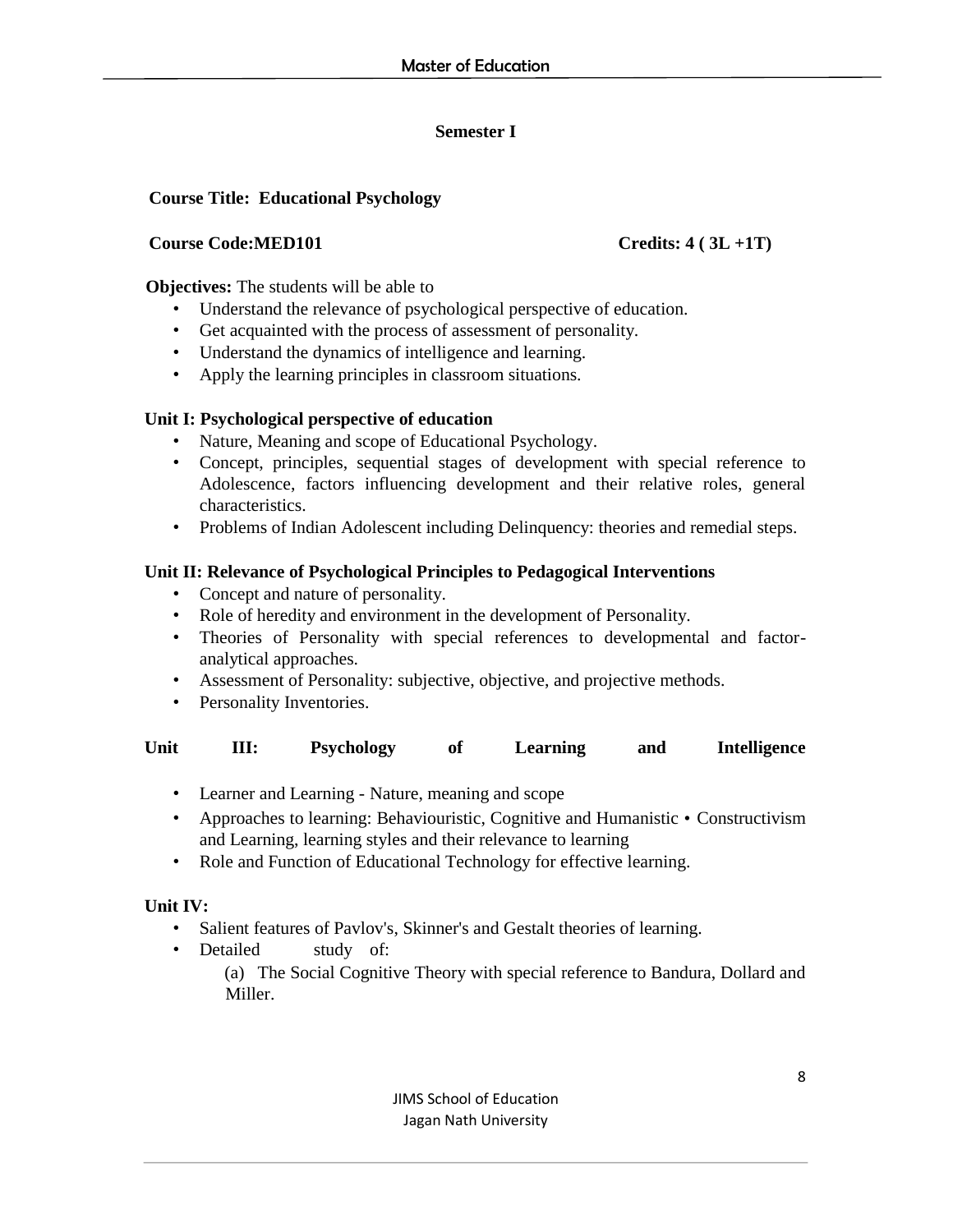(b) The Information Processing Theory with special reference to Ausubel and Bruner. (c) Piaget's Genetic Epistemological Approach to Cognitive Development. (d) Gardner's Multiple Intelligence Theory.

- Creativity.
- Emotional Intelligence.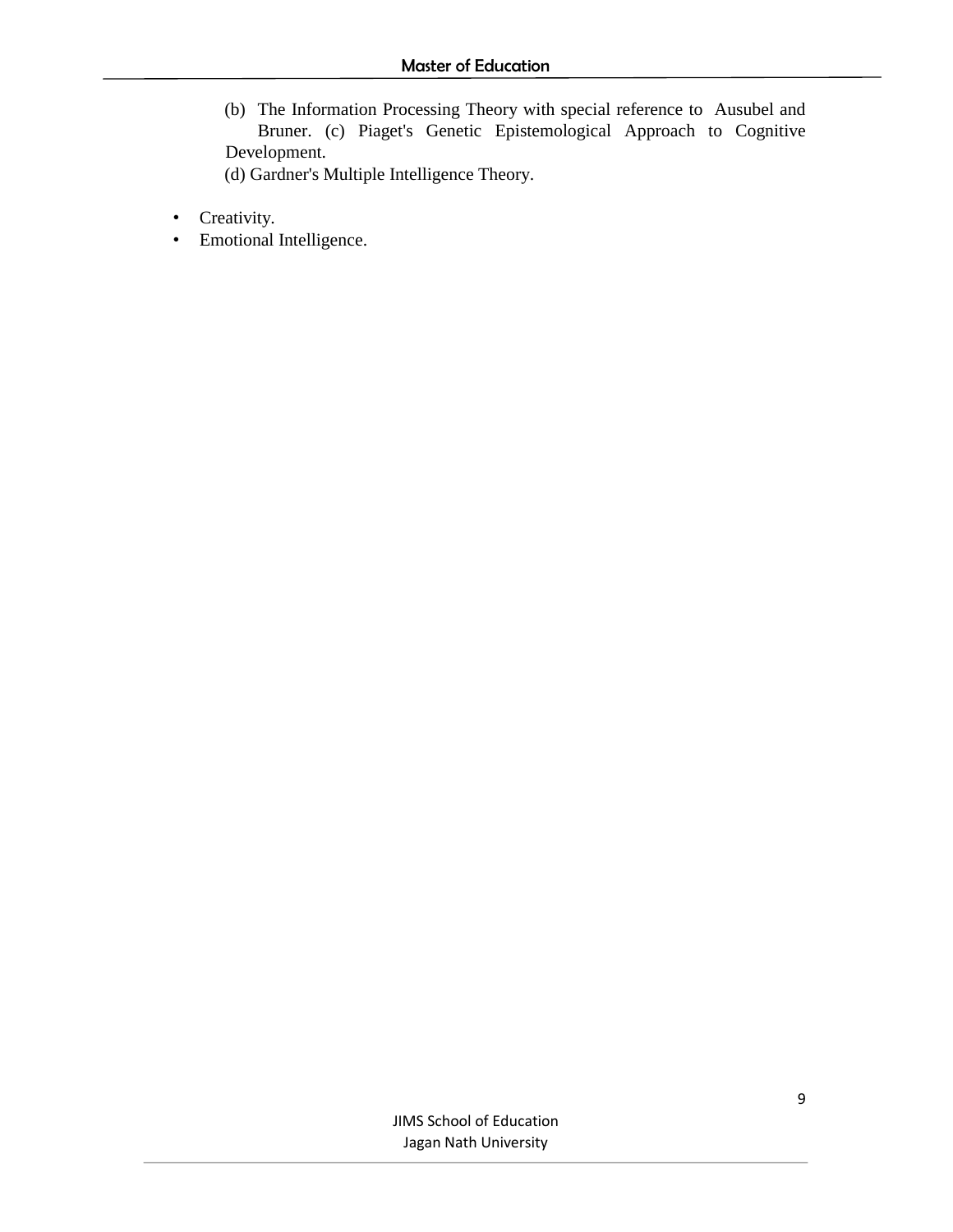# **References:**

- Fontane, David (1981). Psychology for Teachers, London, McMillan Press Ltd.
- Gage and Berlinger. (1984). Educational Psychology, Boston, Houghton Miffinb Co.
- Hayes, J.R. (1978). Cognitive Psychology: Thinking and creating. Homewood, Illinis:

The Dorsey Press.

- Henson K.T. & Eller B.F. (1999). Educational Psychology for Effective Teaching. Wadsworth, Publishing Co. Belmont (U.S.A.).
- Lahey B.B. (1998). Psychology: An Introduction. Tata McGraw-Hill Publishing Co.Ltd. New Delhi.
- Olson,M.H. & Hergenhann (2013).Theories of Learning.New Delhi:PHI Learning Pvt.Ltd.
- Salvin R.E. (1997). Educational Psychology (Theory & Practice): London, Allan & Bacon.
- Santrock John W. (2001). Educational Psychology, McGraw Hill (International Edition) Boston.
- Travers Robert M.W. (1973). Educational Psychology, New York, the McMillan Co.
- Wads Worth B.J. (1989). Piaget's Theory of Cognitive and Affective Development, New York, Longman Incorporated Fourth Edition.

\*\*\*\*\*\*\*\*\*\*\*\*\*\*\*\*\*\*\*\*\*\*\*\*\*\*\*\*\*\*\*\*\*\*\*\*\*\*\*\*\*\*\*\*\*\*\*\*\*\*\*\*\*\*\*\*\*\*\*\*\*

**Course Title: Historical and Political Perspectives of Education** 

# **Course Code: MED102 Credits:4(3L +1T)**

**Objectives:** The students will be able to

- Understand the pre-independence and post-independence development of education in India.
- Understand the factors from historical perspective that contributed to present education system.
- Explain the important features of various reports, commissions and policies of education during pre and post-independence development of Education - in India.
- Understand that development of Education is influenced by political forces of the time.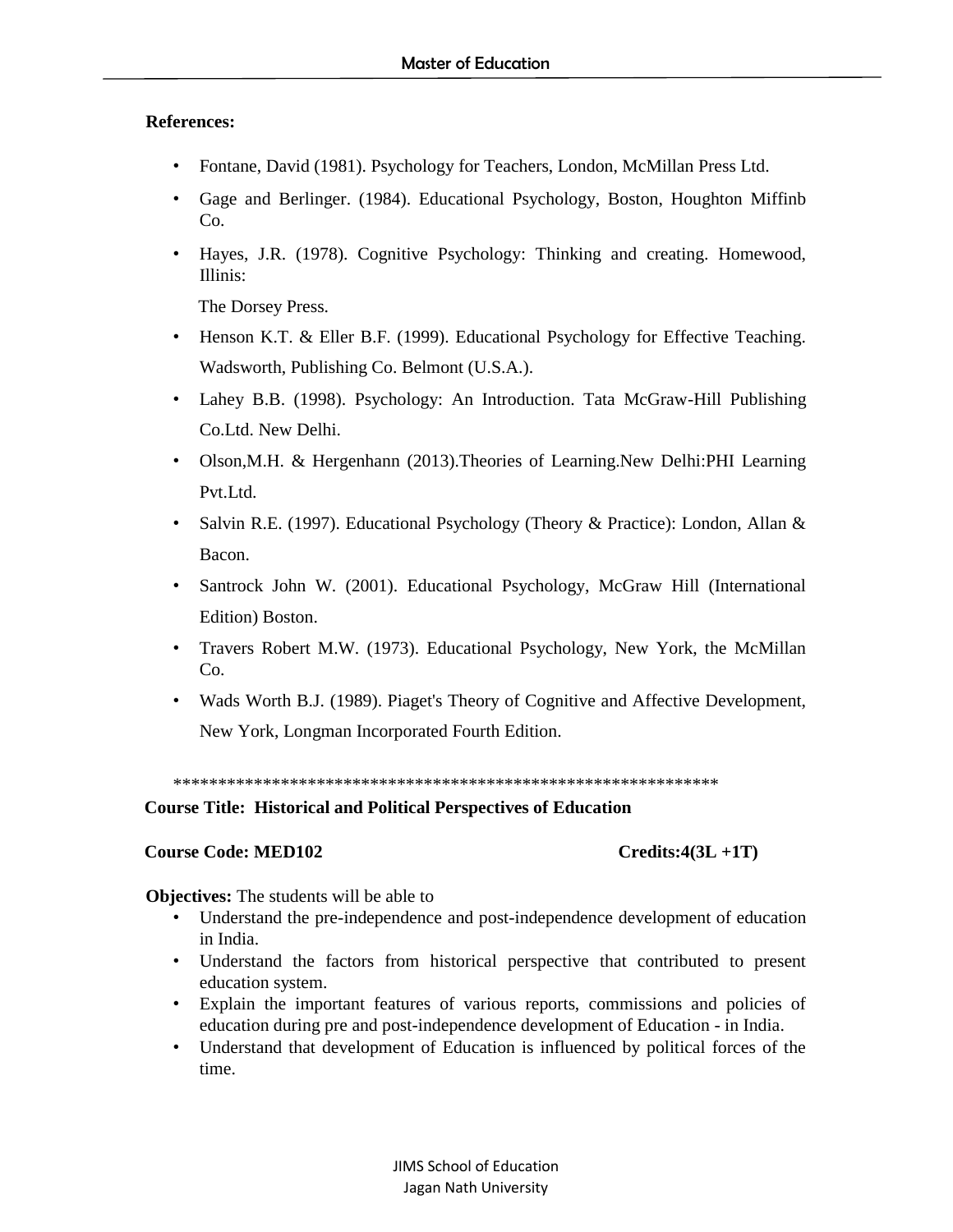# **Unit I: Historical perspectives of education in India till 1854**

- A brief study of the main characteristics of the Vedic, Buddhist and Islamic systems of education with reference to their aims, features, curricula, methods, practices and agencies of education.
- Development of Education from 1813 (Charter Act), 1835 Lord Macaulay's minutes and 1854 Woods Despatch, 1882 Hunter Commission to the end of the 19th Century, with reference to important landmarks in education, bringing out the political designs of the British rulers; and the impact of education on political, social, economic and the cultural life of the people and vice-versa.

# **Unit II: Indian Education in 20th Century**

The growth of Education from 1947 onwards, with special reference to the reports of the University Education Commission, the Secondary Education Commission, the Education Commission: 1964-66, and the National Policy on Education 1986 and its review Committees, NCF 2005, NCFTE 2009.

# **Unit III: Constitutional provisions regarding education**

- The Preamble to the Indian Constitution with its implications for education.
- Implications of Justice, Liberty & Equality in Education.
- Directive Principles of State Policies & Education (Part IV of Indian Constitution).
- Fundamental Rights with special emphasis on Right to Education, Article 21A along with impediments in the path of implementation of RTE.

# **Unit IV: Political Perspectives of Education:**

- Colonial concept of Education & its implications for Current Educational Studies.
- Provision of Equal Opportunity of Education to woman, Scheduled Castes, Scheduled Tribes & Other Disadvantaged sections including Disabled Children.
- Recent political developments and its impact on Indian Education System.
- International agencies such as UNESCO, World Bank, funding bodies etc. and their role in education.
- Aggarwal, J.C. (2004) Development of Education System in India. New Delhi: Shipra.
- Aggarwal, J.C. (2004) Modern Indian Education. New Delhi: Shipra.
- Sharma, R L. (2006) Comprehensive History of Modern Education. New Delhi: Cyber Tech Publications.
- Report of the Education Commission (1964-66) Education and National Development. New Delhi: NCERT.
- Report of the Secondary Education Commission (1952-53) Ministry of Education and Social Welfare. New Delhi: Government of India.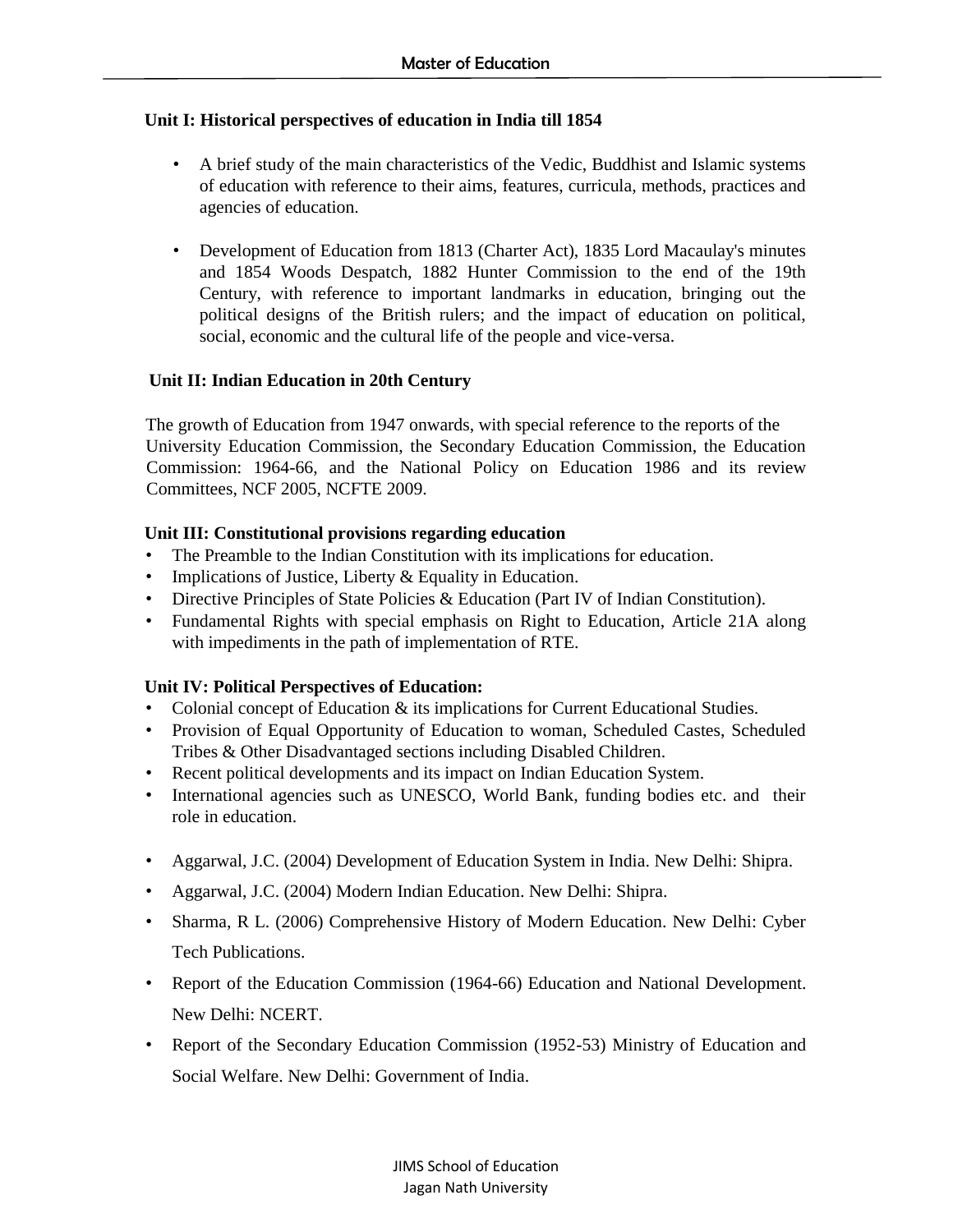# **References:**

- Report of the University Education Commission (1948-49) Ministry of Education Government of India.
- Kabir, H. (1959) Education in New India. London: Allen & Unwin Ltd.
- Nurullah, S. and Naik, J.P. (1975) A Student's History of Education in India (1800- 1961) Revised Fourth Edition. Bombay:MacMillan and Co. Ltd.
- Sharma,S. (2005) History and Development of Higher Education in free India. Jaipur; ABD Publishers.
- Singh, B.P. (1990). Aims of Education in India. New Delhi: Ajanta Publication.

```
****************************************************************
```
# **Course Title: Educational Studies**

# **Course Code: MED103 Credits: 4 (3L+ 1T)**

# **Objectives:** The students will be able to

- Understand the meaning, functions and aims of education
- Comprehend the nature of education studies and map the fields in present scenario.
- Introduce certain selected seminal educational texts representing the foundational perspectives.
- Get oriented to the institutions, systems and structures of education and flag the contemporary concerns of education policy and practice.

# **Unit I: Meaning of Education**

- Derivation of the term education- Indian & Western views.
- Meaning of Education- as a process and product.
- Education as a continuous reconstruction of experiences
- Education as acquisition of knowledge & skills.
- Education as a disciplinary, inter disciplinary and multi disciplinary field.

# **Unit II: Aims of Education**

- Conservative and creative functions of education, education as methodical socialization, education as a means of socialization, education as a means of social change.
- Aim of Education- social & individual aims of education.
- Moral & Character building as aims of education.

JIMS School of Education Jagan Nath University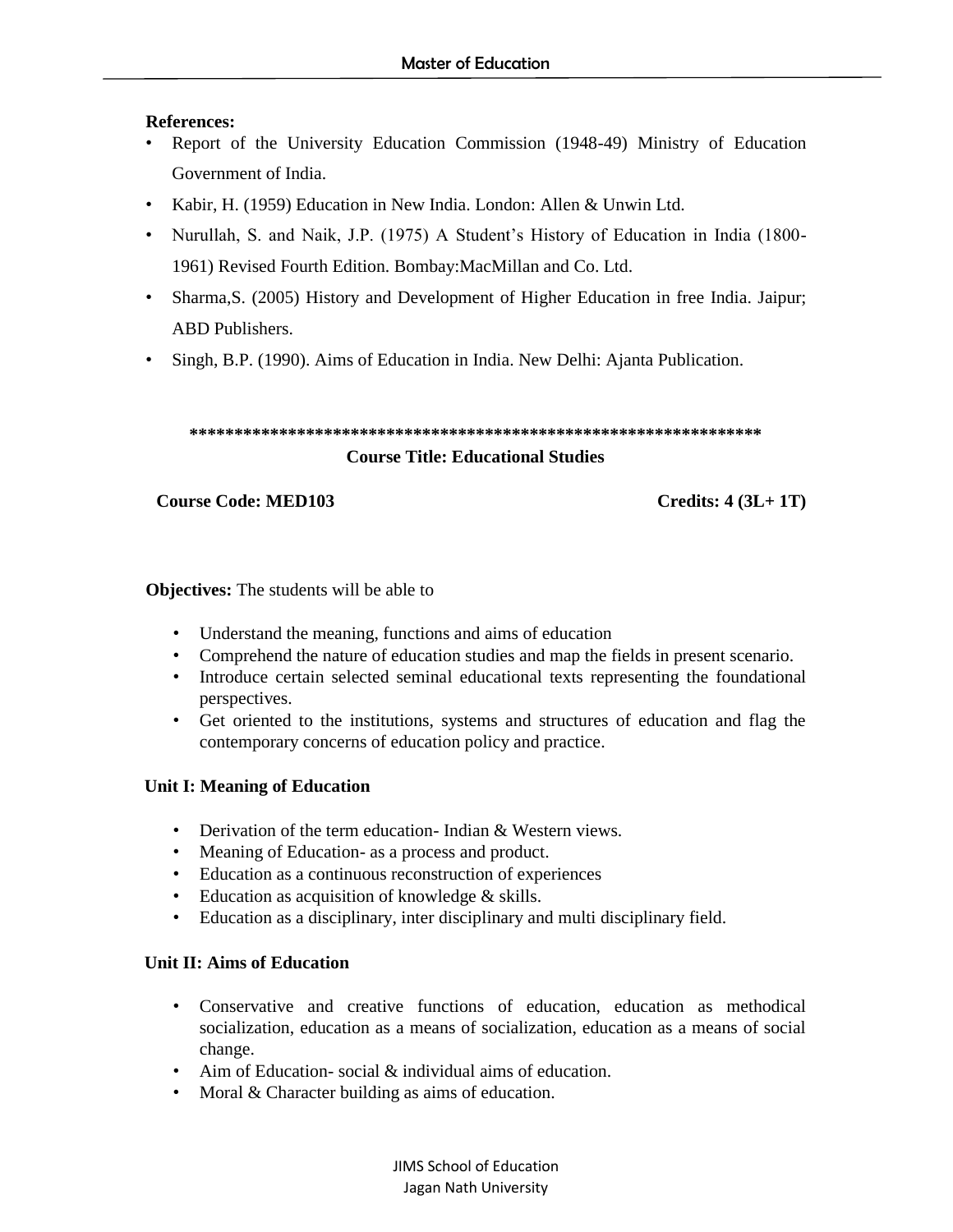- Views of some eminent educators such as Mahatma Gandhi, Vivekananda, Aurbindo, John Dewey, Paulo Freire etc. on moral & Character Building.
- Aims of Education as recommended by Indian education commission (1964-66), NPE (1986), NCF (2005) and NCFTE (2009).

# **Unit III: Factors influencing aims of Education**

- Factors determining aims of Education- religion &*dharma understanding the concept and relevance of the purusharthas: (i) dharma, (ii) artha, (iii) kama & (iv) moksha*
- Factors influencing aims of education.
- Influence of schools of philosophies on aims of education.

# **Unit IV: Functions of Education**

- Functions of Education towards (i) the individual, (ii) society (iii) nation(iv) & global.
- Achieving Social & National Integration- social & National services, international understanding.
- Development of appropriate language policies, cultivating a scientific outlook through the process of modernization.
- Cultivating social, moral & spiritual values.
- Mookerji, R.K. (1969) Ancient Indian Education. New Delhi: Motilal Banarsidas.
- Hughes, J.M. (1962) Education in America. New York: Harper and Row Publishers.
- Ulich, R. (1971) three thousand years educational wisdom. United States of America:

Harvard University.

- Sharma, R.S. (2006) Comprehensive history of Modern Education. New Delhi:
- Cybertech Publications.
- Singh, V. (2005) Development of Education in India. New Delhi: Akansha Publication House.
- Vaidya, (2005) Educational Reforms. New Delhi: Deep and Deep Publications.
- Nigam, B.K. (1993) History and Problems of Indian Education. New Delhi: Kanishka Publications.

**\*\*\*\*\*\*\*\*\*\*\*\*\*\*\*\*\*\*\*\*\*\*\*\*\*\*\*\*\*\*\*\*\*\*\*\*\*\*\*\*\*\*\*\*\*\*\*\*\*\*\*\*\*\*\*\*\*\*\*\*\*\*\*\***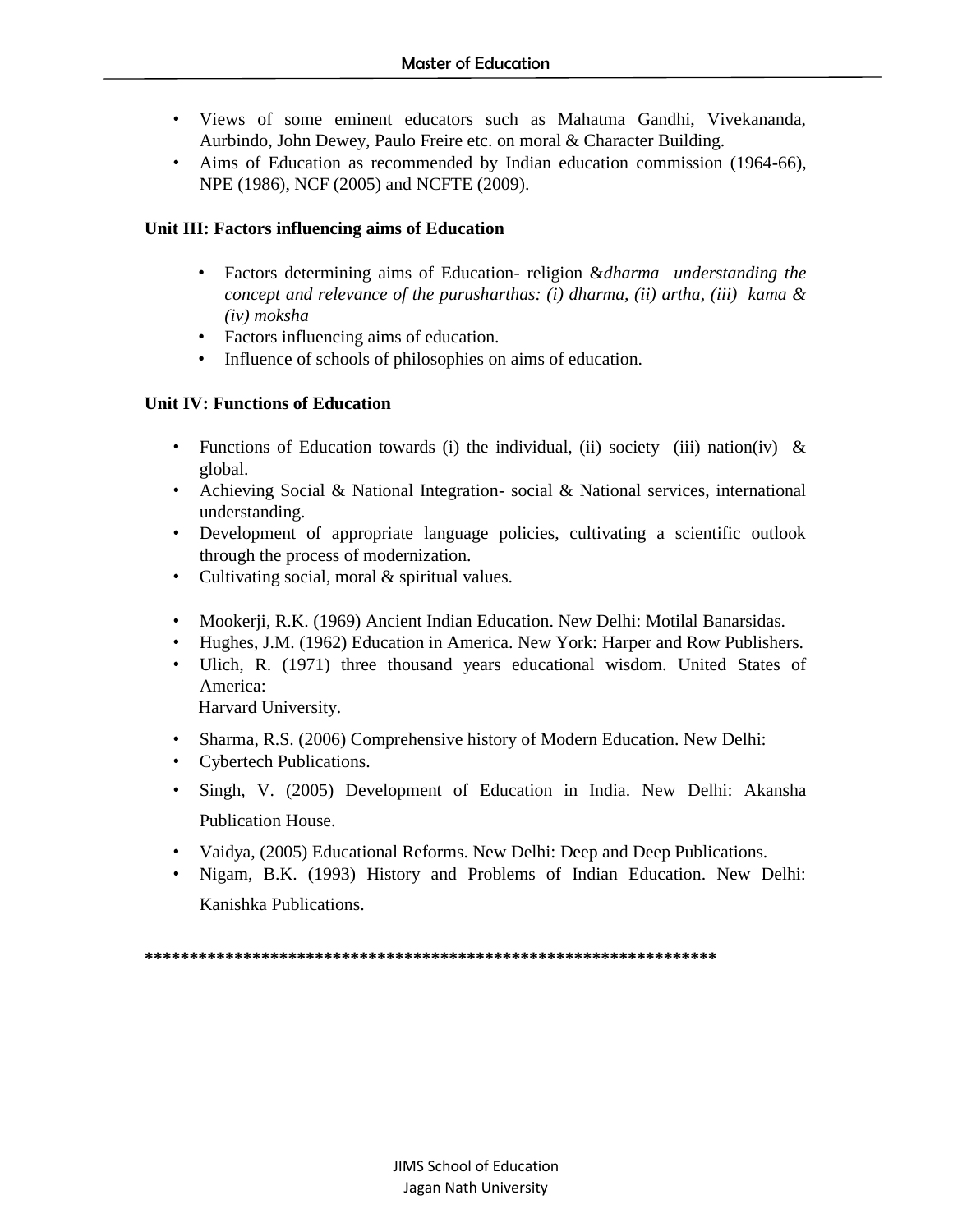# **References:**

# **Course Title: Research Methodology in Education**

#### **Course Code: MED104 Credits: 4(3L+1T)**

**Objectives:** The students will be able to

- Get familiarized with the basic terms of research methodology.
- Develop understanding of concept of research in general and educational research in particular.
- Develop understanding of distinctive features of qualitative and quantitative research paradigms.
- Acquaint the students with respect to different techniques of research.

# **Unit I: Elements of Research**

Nature of research: fundamental, applied and action

- Educational Research; Meaning, Nature, Types, Scope and limitations.
- Scientific Inquiry: concept, and assumptions and their role, scope and limitations, the scientific method
- Positivist and Non-positivist paradigms, Qualitative Vs Quantitative
- Major orientations in educational research: Philosophical, Historical, Sociological and Psychological.
- Types of Educational Research: Descriptive, Evaluative, Historical, Philosophical, Developmental, Co relational research, Ethnographic Research, Experimental research, Ex-Post Facto Research, Action research etc.

# **Unit II: Research Methods**

- Sampling and Research Tool, Survey, Case Study, Experimental method etc.
- Use of technology in conducting research.
- Skills required for conducting research.
- Sources of research data: primary and secondary sources (interdisciplinary approach).
- Sampling techniques: concept, random sampling, random tables, purposive sampling, stratified random sampling, need, probability and non-probability samples, sampling errors and their control.
- Population and sample: concept and need, probability and non-probability sampling, sampling error.
- Tools and techniques of data collection: observation, interview, questionnaire, rating scale, inventory, check list, content analysis. Reliability and validity of tools.
- Case study method: advantages and limitations.
- Anecdotal method/research.

# **Unit III: Research Process**

- Formulating research proposal: identification of a research problem
- Review of related research, research questions, objectives and literature
- Formulation of hypotheses

JIMS School of Education Jagan Nath University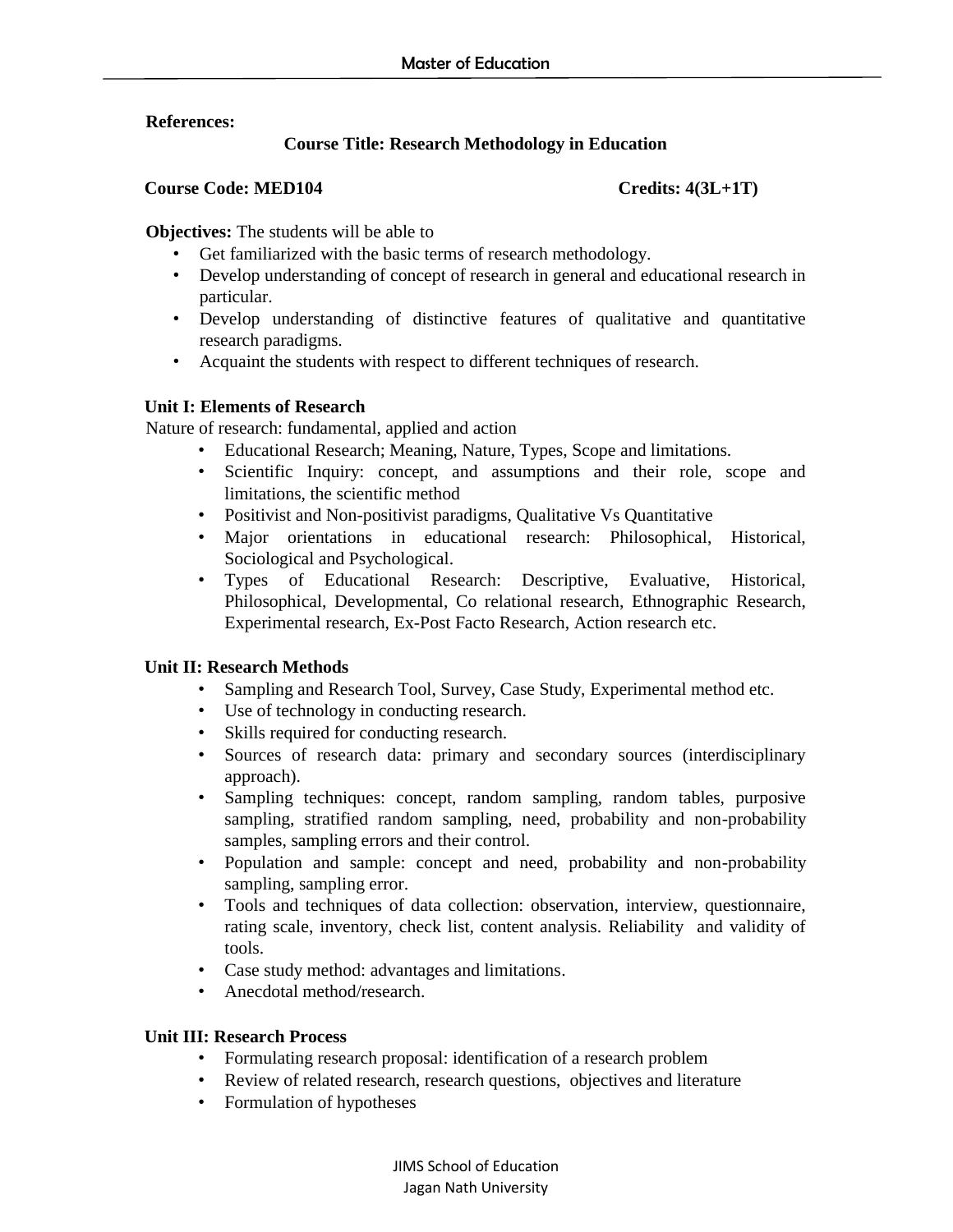- Research design and procedure
- Data analysis techniques
- Time scheduling
- Chapterization, Writing, Evaluating and Reviewing research reports and papers.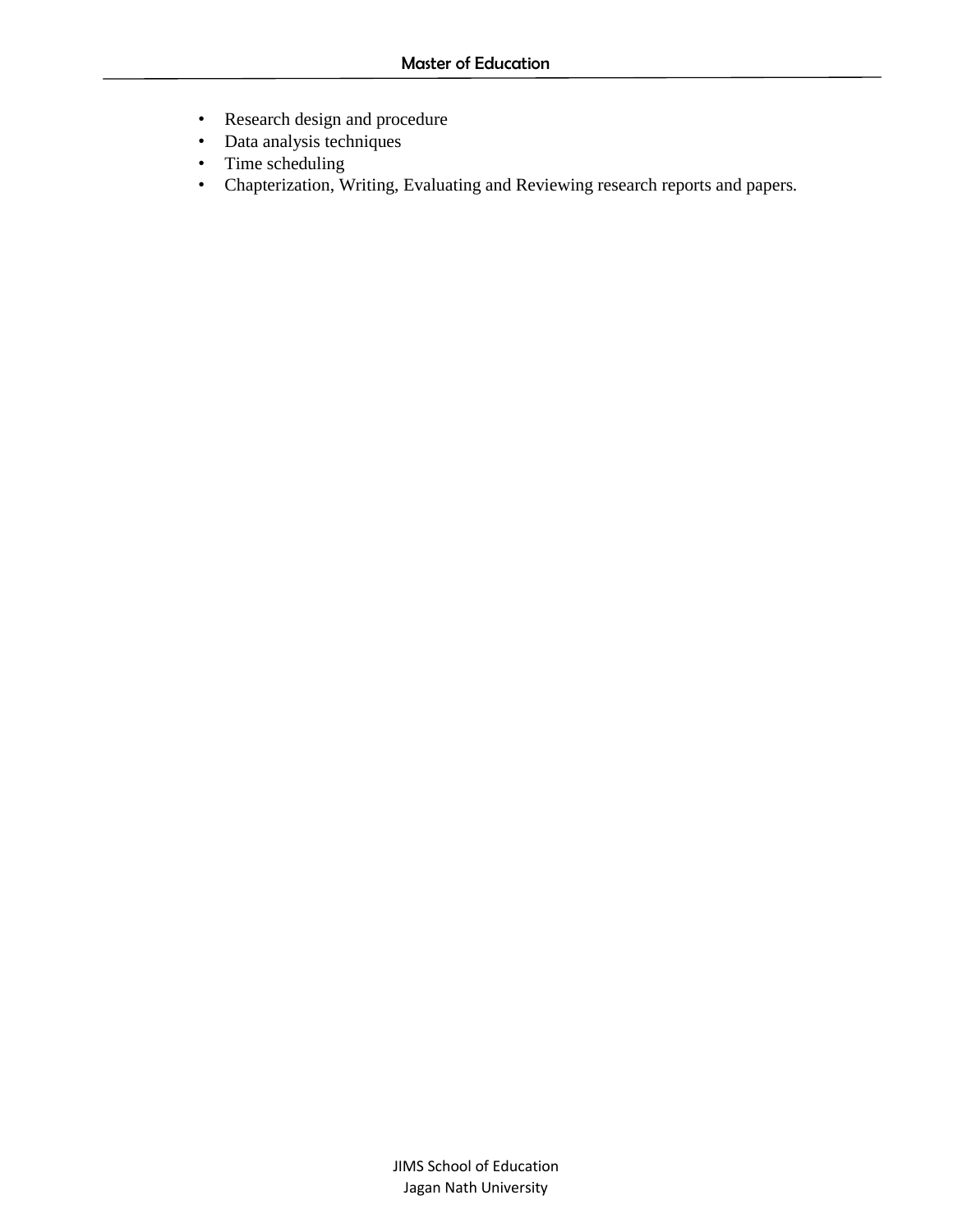# **Unit IV: Analysis and interpretation (elementary statistical methods) of data**

- Tabulation and graphical representation of data; Measures of Central Tendency and Variability; Percentiles and Percentile Ranks.
- Normal probability curve- its important properties and simple applications. Correlation and regression: product moments and rank difference co-efficient of correlation, regression equations.
- Inferential statistics: sampling distributions, hypotheses testing.
- Significance of sample statistics: mean and coefficient of co- relation.
- Frequency comparison: chi-square test, t test, F test and ANOVA (one way analysis only).
- Analysis and interpretation of data, computer application (use of computer in statistical analysis).

# **References:**

• Best, John W. & James Kahn Research in Education (1986) 5th Edition New York, **Prentice** 

Hall,

- Engelhart, Max D. (1972) Methods of Educational Research. Chicago, Rand Mc Nally &Co.
- Guilford J.P. Fundamental Statistics in Psychology and Education, McGraw Hill, New York.
- Garrett H.E. (1967) Statistics in Psychology of Education. Vakils Peffer and SimonsPrivate Ltd. Bombay.
- Good, Carter V. (1959) Introduction to Educational Research New York, Appleton Century Crofts, Inc.
- Johnson Burke, Larry Christensen (2012): Qualitative and quantitative research-a mixed approach.New York: Sage publications.
- Koul, Lokesh (1984) Methodology of Educational Research, New Delhi, Vikas Publishers
- Mouly, George J. (1970) the Science of Educational Research 2nd Edition, New York, Van

Nostrand Reinhold Company,

- Sukhia, S.P., P.V.Mehrotra & R.N. Mehrotra (1974) Elements of Educational Research, 3rd Revised Edition, New Delhi, Allied Publishers Pvt. Ltd.
- Travers, Robert M.W. (1958) an Introduction to Educational Research New York, Macmillan &Co.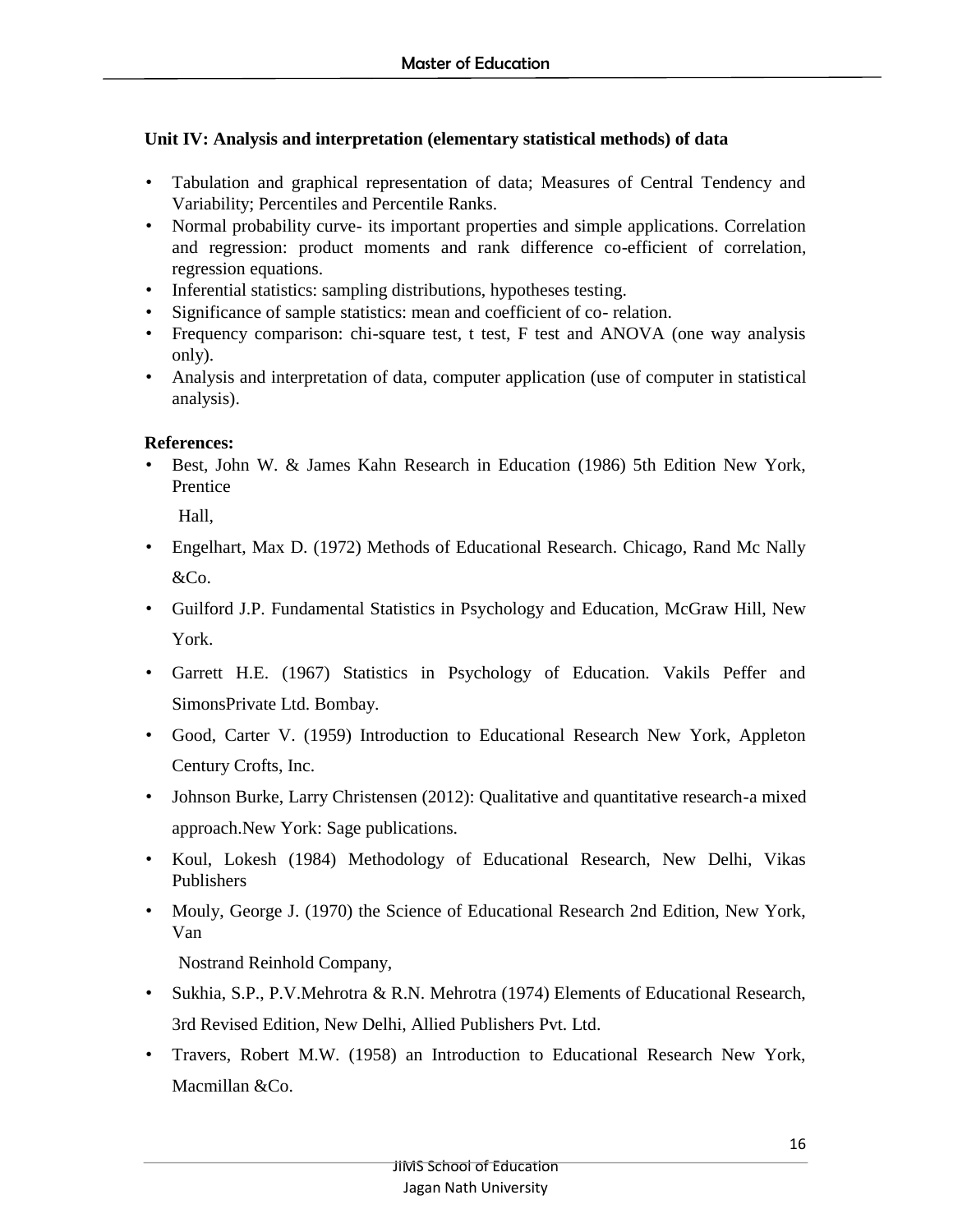#### \*\*\*\*\*\*\*\*\*\*\*\*\*\*\*\*\*\*\*\*\*\*\*\*\*\*\*\*\*\*\*\*\*\*\*\*\*\*\*\*\*\*\*\*\*\*\*\*\*\*\*\*\*\*\*\*\*\*\*\*\*\*\*\*\*\*\*\*\*\*\*\*\*

#### **Course Title: Human Rights and Education**

#### **Course Code: MED105** Credits: 4(3L+1T)

**Objectives:** The **s**tudents will be able to

- Understand concept of Human Rights Education.
- Appreciate the need  $&$  importance of Human Rights Education.
- Understand correlative nature of Peace, Human Rights and International Understanding.
- Analyse the need for Peace Education to foster National and International Understanding

#### **Unit I: Human Rights Education- an introduction**

- Need and importance of Human rights in existing social scenario
- History of Human Rights development
- Human Rights Education: Meaning, need and scope.
- Agencies of Human rights Education School, Family, Community, Teacher.
- Teaching Learning Process in Human Rights Education through Curricular and cocurricular activities.
- Role of different Government and non-government organizations in Human Rights Education.

#### **Unit II: Legal Rights- Concept and Scope**

- Legal Rights Meaning, nature and its relevance relating to the present global scenario,
- Different sources of Rights: Philosophical, Religious, Social and Psychological.
- Classification of Fundamental Rights
- Role of different organizations like UNESCO with reference to legal rights.

#### **Unit III: Constitutional Provisions of Human Rights**

- Constitutional Provisions as enshrined in part III of Indian Constitution.
- Human Rights Education Teaching, objectives, scope and its relevance.
- Methods for inculcating Human Rights.
- Ongoing researches in the field of Human Rights Education present scenario and suggestions.

# **Unit IV: Education to foster International Understanding**

- Study of the Report of the International Commission on Education for the Twentyfirst Century (known as the Delores Report) with respect to Human Rights .
- Meaning and strategy to learning to live together (UNESCO).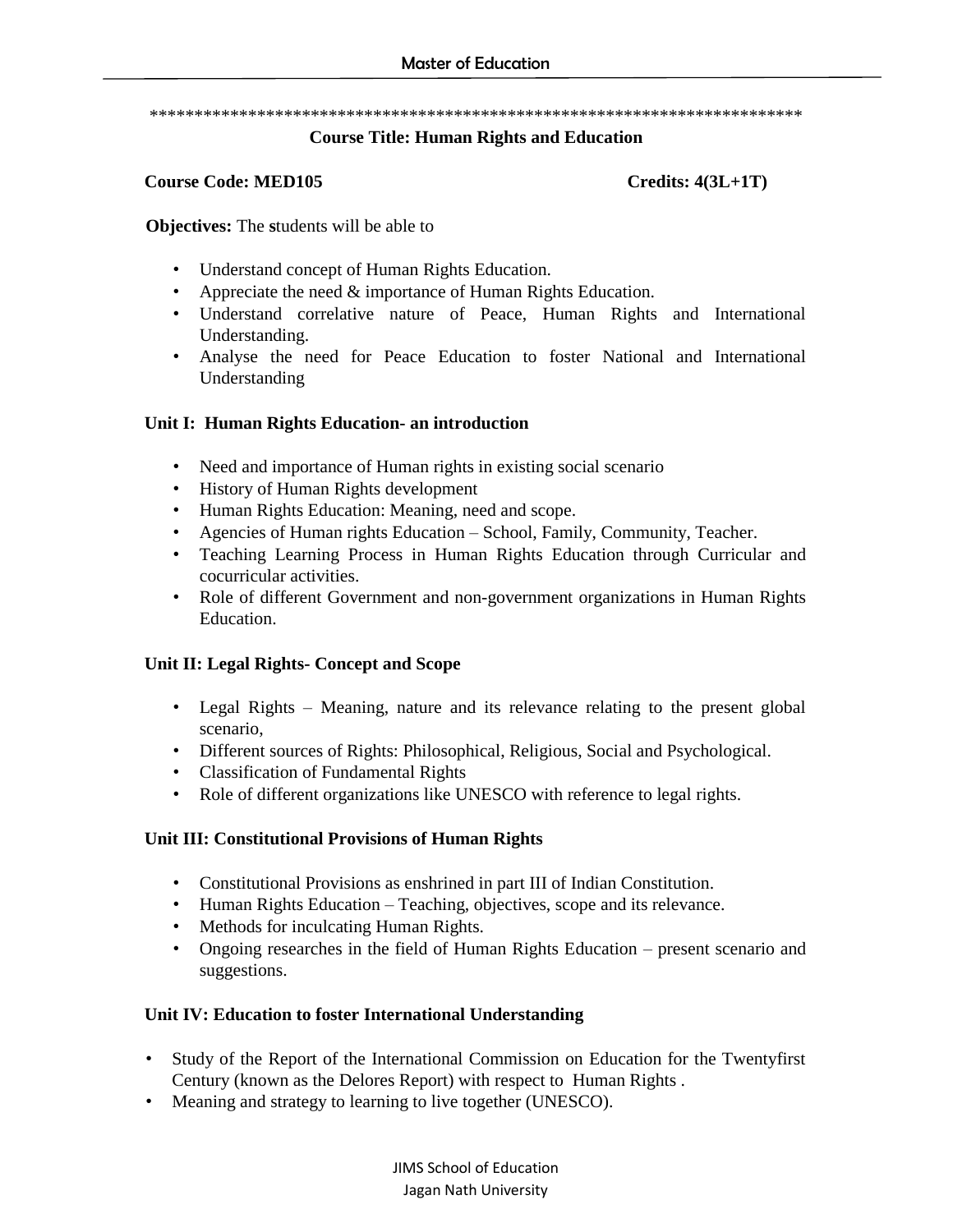- Recommendations of NHRC and other Human Rights Bodies.
- Global trends and incidents in the context of Human Rights.

# **References:**

- Delors J., Learning the Treasure within, UNESCO, 1997.
- Falk, Richard A.; Johansen, Robert C.; Kim, Samuel S., editors. Constitutional

Foundations of World Peace. Albany: State University of New York Press, 1993.

- Galtung, Johan. Peace by Peaceful Means: Peace and Conflict, Development and Civilization. London: SAGE Publications, 1996.
- Goldstein, Tara; Selby, David, editors. Weaving Connections: Educating for Peace, Social and Environmental Justice. Toronto: Sumach Press, 2000.
- Hicks, David, editor. Education for Peace: Issues, Principles, and Meyer-Bisch, Patrice.
- Human Rights Education Resource Guide: The 4th R, Vol. 6, No. 1 Summer 1994.

Amnesty International-USA Educators Network.

•Paris, UNESCO, 1995. 143 p., illus. (Cultures of peace.) (Eng) Practice in the Classroom. London: Routledge, 1988. Language: English.

\*\*\*\*\*\*\*\*\*\*\*\*\*\*\*\*\*\*\*\*\*\*\*\*\*\*\*\*\*\*\*\*\*\*\*\*\*\*\*\*\*\*\*\*\*\*\*\*\*\*\*\*\*\*\*\*\*\*\*\*\*\*\*\*\*\*\*\*\*\*\*\*\*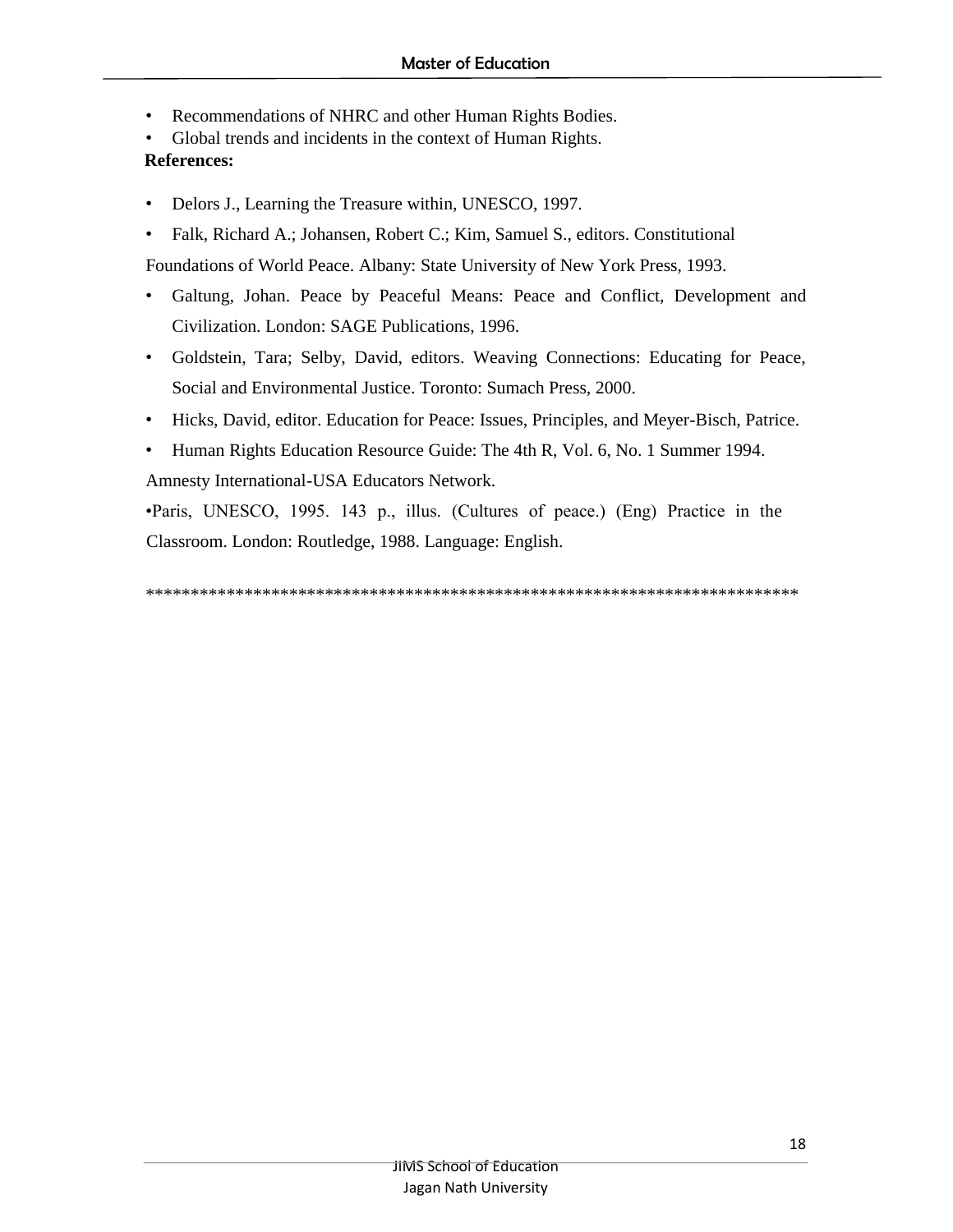# **Course Title: Communication and Expository Writing**

#### **Course Code: MED141** Credit: 2

**Objectives:** The students will be able to

Listen, converse, speak, present and explain ideas in groups and before an audience.

- Use ICT in effective communication.
- Understand about writing skills and enhance their expository writing skills.

• Implement their knowledge of communication in classroom discussion and in daily life.

**Communication skills:** Meaning, concept and components of effective communication.

- Strategies of effective communication.
- Role and usage of ICT in effective communication.

• Development of pre-academic skills (pre-reading, pre-writing and prepresentation)

# **Expository writing:**

Meaning, concept, Types and indicators for effective expository writing. Listening skills: meaning, concept and importance of listening skills. Academic listening-(lecturing) listening to talk and presentation. Asking for and giving information, giving instruction, listening and observing tone/mood and attitude at the other end, handling the situations especially trouble shooting, tele-conferencing, tele- interviews handling.

# **Practicum (any one of the following):**

- Workshop on Development of Expository Writing skills.
- Workshop on Communication skills.

**Note: -** Mode of transaction of this course will be workshop.

# **Course Title: Self-Development**

#### **Course Code: MED653** Credit: 2

**Objectives**: The students will be able to

- Understand what they are and what they want to be?
- Take responsibility for self- development, self-exploration and self-evolution.
- know oneself and through that knowing surroundings(including human and other living
- Beings.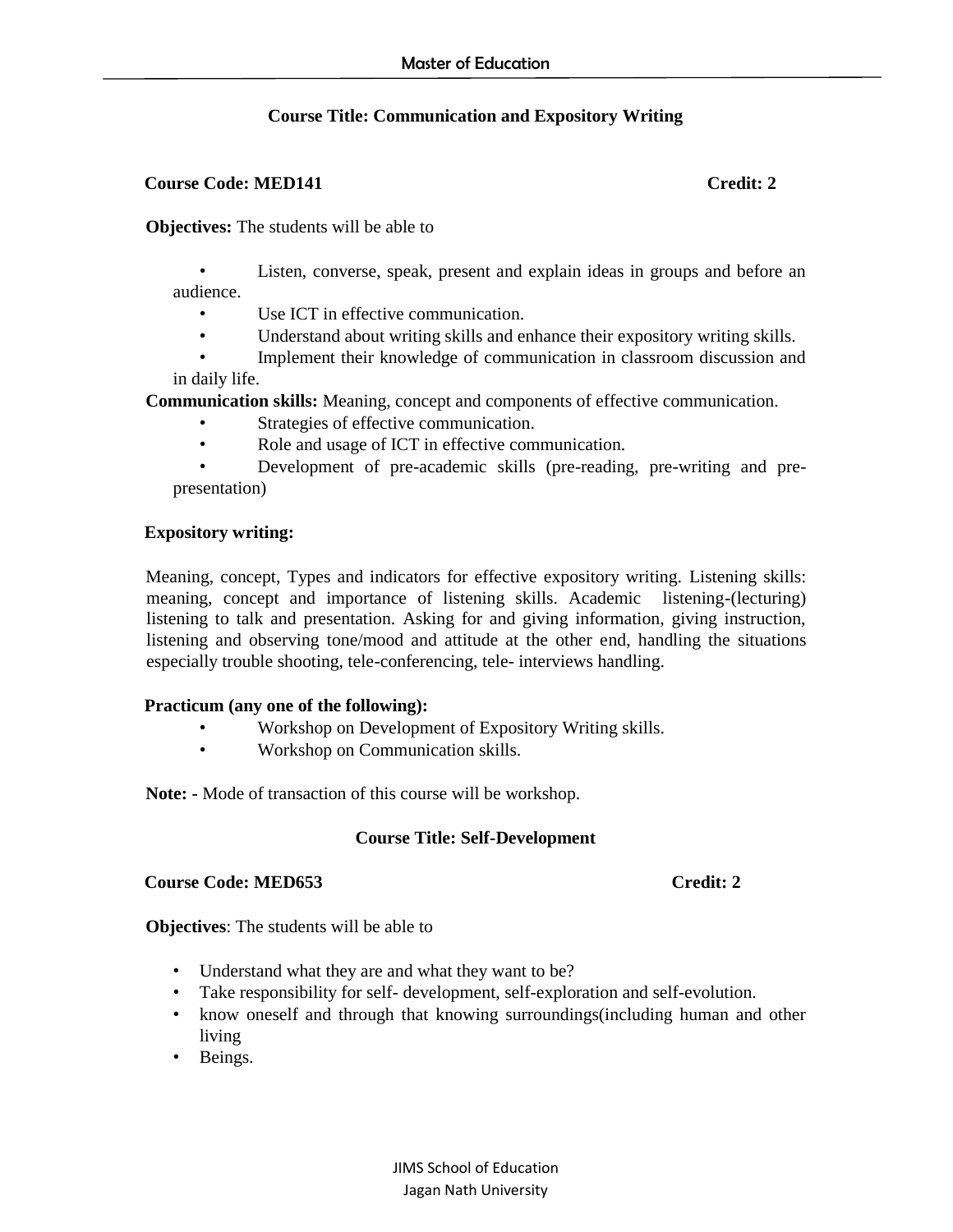# **Course Content:-**

- Themes such as gender, society and education, differently challenged abilities, psycho-social dimensions of exclusion and inclusive education.
- Concept of integrated personality and processes of its harmonious development.
- Mental and physical well-being (through modalities such as Yoga workshops for at least once in a week), Life skills in our daily life.
- Happiness, harmony: within me and with, others: society, nature, existence.
- Realization, understanding, desiring, thinking, Shanti, Santosh, Anand.
- Prosperity.
- Human Values:
- Swatantrata
- Swarajya
- Moksha
- Concept of self: Self-concept and self-esteem
- Understanding and analysis of your own Strength, Scope for development,weakness,threats: constructiveutilization towards self development.
- Concept of intelligence (multiple intelligence),emotional intelligence, spiritual intelligence.
- Prayer, Meditation (as anti dote to stress management)& Mental Piece.
- Interaction with theatre personality/musician/artist.
- Conducting theatre workshop
- Maslow's Need Hierarchy Theory and Self-actualization.

# **Practicum (any one of the following):**

- Workshop on self-development mechanism.
- Workshop on corporate living.

*\*\*\*\*\*\*\*\*\*\*\*\*\*\*\*\*\*\*\*\*\*\*\*\*\*\*\*\*\*\*\*\*\*\*\*\*\*\*\*\*\*\*\*\*\*\*\*\*\*\*\*\*\*\*\*\*\*\*\*\*\*\*\*\*\*\*\*\*\*\*\*\*\**

# **Semester II**

# **Course Title: Philosophical Foundations of Education**

# **Course Code: MED201 Credits: 4(3L+1T)**

**Objectives:** The students will be able to

- Understand the relevance of Philosophy as a liberal discipline and a critical inquiry process.
- Undertake Philosophical enquiry as the basis of all Educational endeavours.
- Sensitize students to the concerns of human beings and the contributions of Philosophy there in.
- Appreciate the contribution of Western philosophy and Indian Philosophy to Education.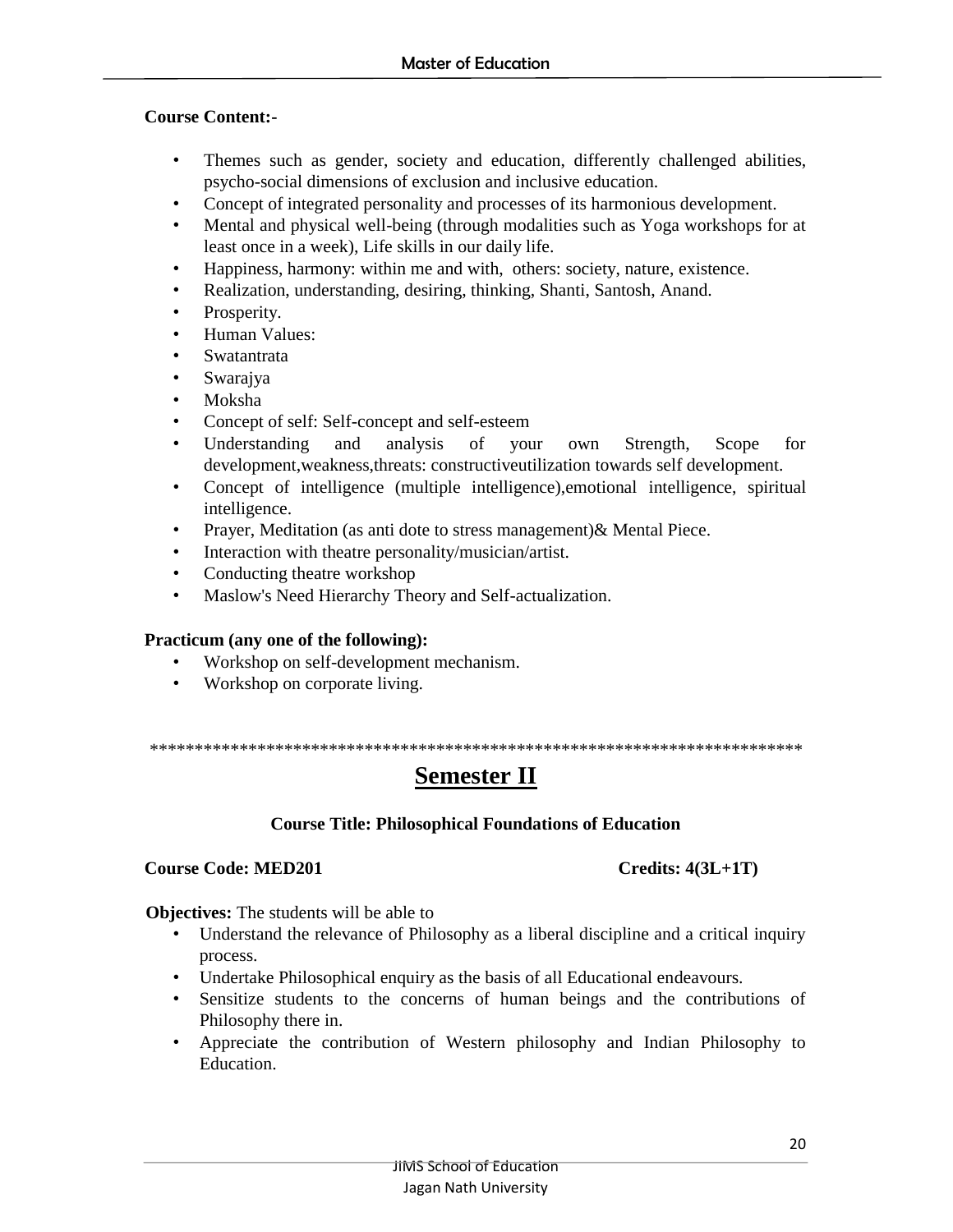# **Unit I: Philosophy of Education- Its nature and function**

- Education as a disciplinary ,interdisciplinary and multidisciplinary field.
- Functions of Philosophy: Speculative ,Analytic, Prescriptive.
- Philosophical Methods used in Education: Analysis, Synthesis, Induction, Deduction, Dialectical.
- Fundamental Philosophical Domains-Epistemology, Metaphysics, Axiology
- Indian Philosophy and Education: Axiology and Education: Critical appreciation of the contribution made by Upanishads*, Bhagavad Gita*, Buddhism, Jainism, Christianity, Islam ,Sikhism, and to Education in terms of value development. Commonality of all religions in terms of human values.

# **Unit II: Epistemology and Metaphysics of Education**

- Knowledge-Its meaning, nature, types.
- Methods of acquiring valid knowledge with respect to Nyaya & Yoga.
- Concept of human nature and its relation with society.
- Impact of philosophical suppositions on education made by some prominent schools of Indian philosophies viz Vedanta & Sankhaya.

# **Unit III: Recent Philosophical approaches to Education**

- Realism
- Logical Positivism
- Existentialism
- Phenomenology
- Humanism
- Critique of the Scientific Method in the context of Education

# **Unit IV: Thinkers and their contributions to Education**

Vivekananda, M.K Gandhi, Aurobindo Ghose, Jiddu Krishnamurti, B.R Ambedkar , Madan Mohan Malviya, Rousseau, John Dewey, Immanuel Kant,Jean Paul Sartre,Henry Giroux.

# **References:**

- Giroux Henry (2011) On Critical Pedagogy, Continuum Press.
- Noddings Nel (2012) Philosophy of Education, WestView Press.
- Paulo Freire (1996) Pedagogy of the Oppressed, Penguin Books.
- Brubacher (1950) Modern Philosophies of Education, McGraw Hill Book Co. New

York

• Gallnick D.M. & Chinn P.C. (1994) Multicultural Education in Pluralistic Society; N.Y.

Merrill.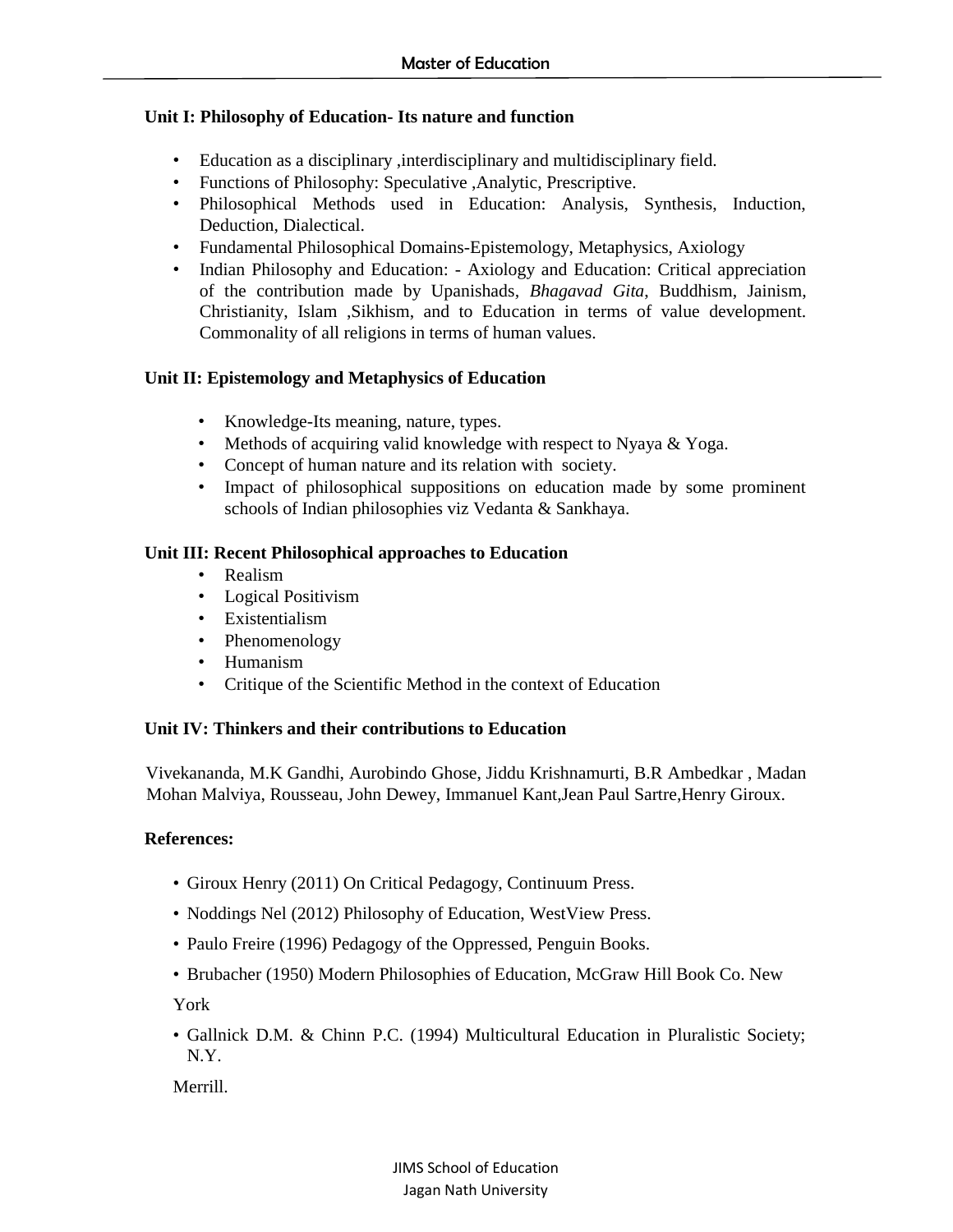•International Education Commision Report(1997-98)Delors' Commision,UNESCO

• Kilpatrick W. (1967) Source book in Philosophies of Education an Introduction, MacMillan Company New York.

- Navratham R. (1958): New frontiers in east-west Philosophies of Education Orient,Bombay.
- Park Joe (1968) Selected readings in the Philosophy of Education, The Macmillan Co. London.
- Ross J. (1977) Groundwork of Educational Theory, Oxford University Press, Calcutta.Readings by Aurobindo, JP Naik, David Carr, Sartre

**\*\*\*\*\*\*\*\*\*\*\*\*\*\*\*\*\*\*\*\*\*\*\*\*\*\*\*\*\*\*\*\*\*\*\*\*\*\*\*\*\*\*\*\*\*\*\*\*\*\*\*\*\*\*\*\*\*\*\*\*\*\*\*\*\*\*\*\*\*\* Course Title: Sociology of Education**

# **Course Code: MED202 Credits: 4 (3L+1T)**

**Objectives:** The students will be able to

- Understand the social nature of education.
- Realize the need of studying education with sociological perspectives.
- Understand the relationship of different social institutions with education.
- Understand the role of education and change.

# **Unit I: Education and Sociology**

- Need to understand education with sociological perspectives. Concept of sociology of education in contemporary scenario.
- Scope of sociology of education.
- Education, Culture and Socialization.
- Education as a sub system of social system. Education as a sub system of social system.

# **Unit II: Education and Social Structure**

- Concept of social unity,unity and diversity of caste, class, religion, human language, gender in society with specific reference to Indian society with respect to living together.
- Concept of social equity and justice.
- Concept of Equality of Educational Opportunity.
- Relationship of education and social justice.
- Concept of inclusive education, inclusive schools and inclusive class rooms.

# **Unit III: Education, National Integration and International Understanding**

- Education and politics.
- Education and globalization.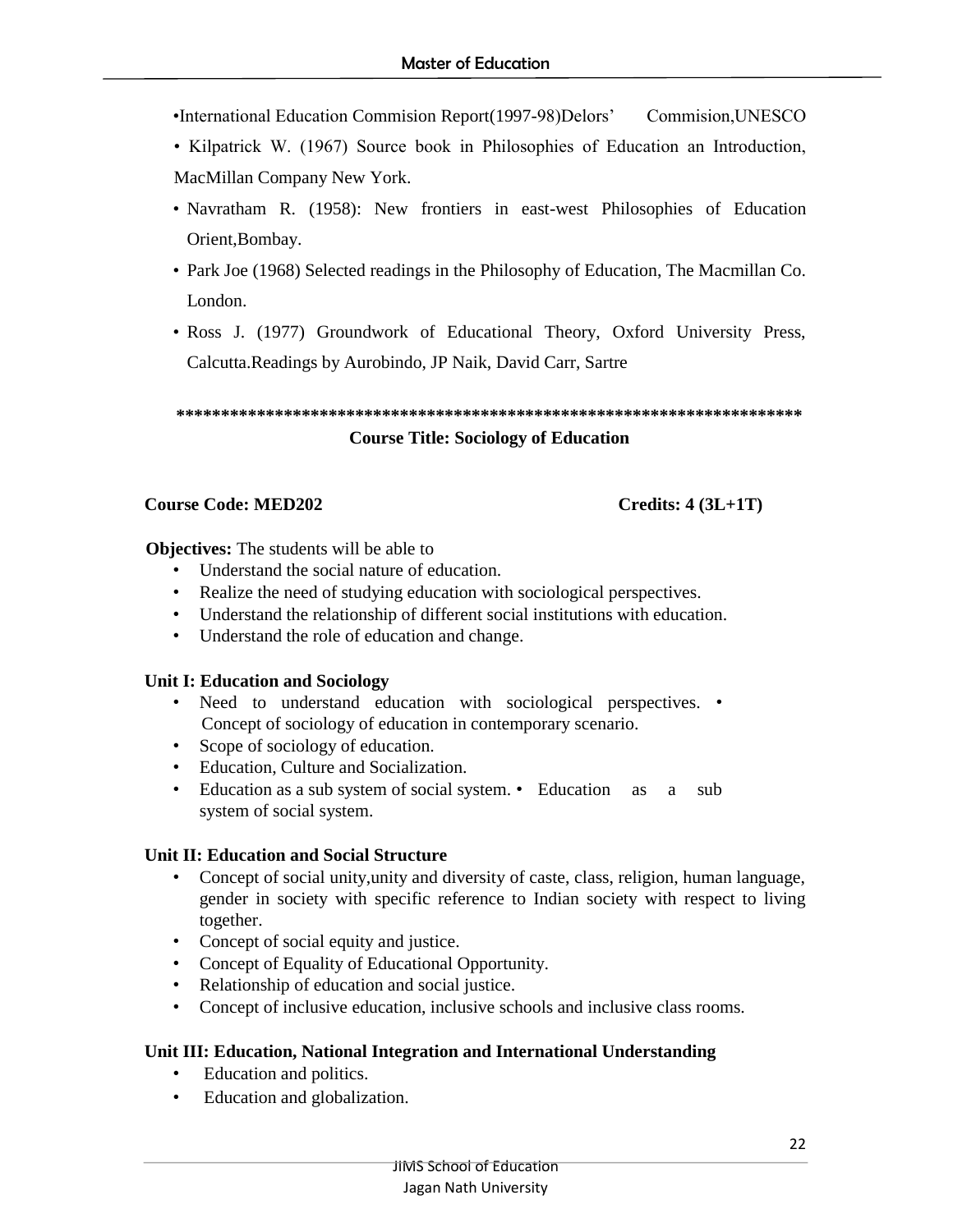• Core values of Indian constitution and their inculcation.

# **Unit IV: Education and Social Change**

- Concept of social change, Education for sustainable development..
- Education as a means of social change: scope and limitations.
- Education for modernization, effect of liberalization-privatization-globalization (LPG).
- Education for gender equity.

# **References:**

•Ambasht, N.K.(1971).A Critical Study of Tribal Education. New Delhi: S. Chand & Company.

•Gore M.S. (1967**)** Papers in the Sociology: Education in India, NCERT, New Delhi.

•Gore M.S. (1994**)** Indian Education: Structure & Process Rawat Publications, New Delhi.

- Ruhela S.P. (1970) Sociological Foundation of Education in Contemporary India, Dhanpat Rai, Delhi.
- Shepard Jon M. (1981)Sociology, West Publishing Co.St. Paul.
- Shukla Sureshchandra (1985)Sociological Perspectives in Education A Reader, Chanakya Publication, Delhi.

# **Course Title: Curriculum Studies in Education**

#### **Course Code: MED203 Credits: 4(3L+1T)**

**Objectives:** The students will be able to

- Explain the significance of curriculum as a field of study in Teacher Education.
- Get sensitized to curriculum as a process, product and praxis.
- Develop critical understanding on various issues of curriculum as a discipline and across disciplines.
- Acquaint students with the different aspects of curriculum evaluation.

# **Unit I: Curriculum-Meaning and Foundations**

- Concept of Curriculum, syllabus, programme of study, courses of study, domains of curriculum, curriculum objectives, course content, teaching learning experiences, evaluation.
- Curriculum as a field of study and its evolution
- Foundations of the curriculum: philosophical, sociological, psychological, and historical.
- Types of Curriculum with special reference to Hidden Curriculum.
- -Social reconstructionist curriculum: purpose, characteristics, role of teacher Humanistic Curriculum: Purpose, Characteristics, Role Teacher and Implications for Pedagogical practice, the class room.
- Curriculum change (Determinants and the role of a teacher)

# **Unit II: Curriculum Planning and Designing**

• Curricula objectives: Sources and Formulation.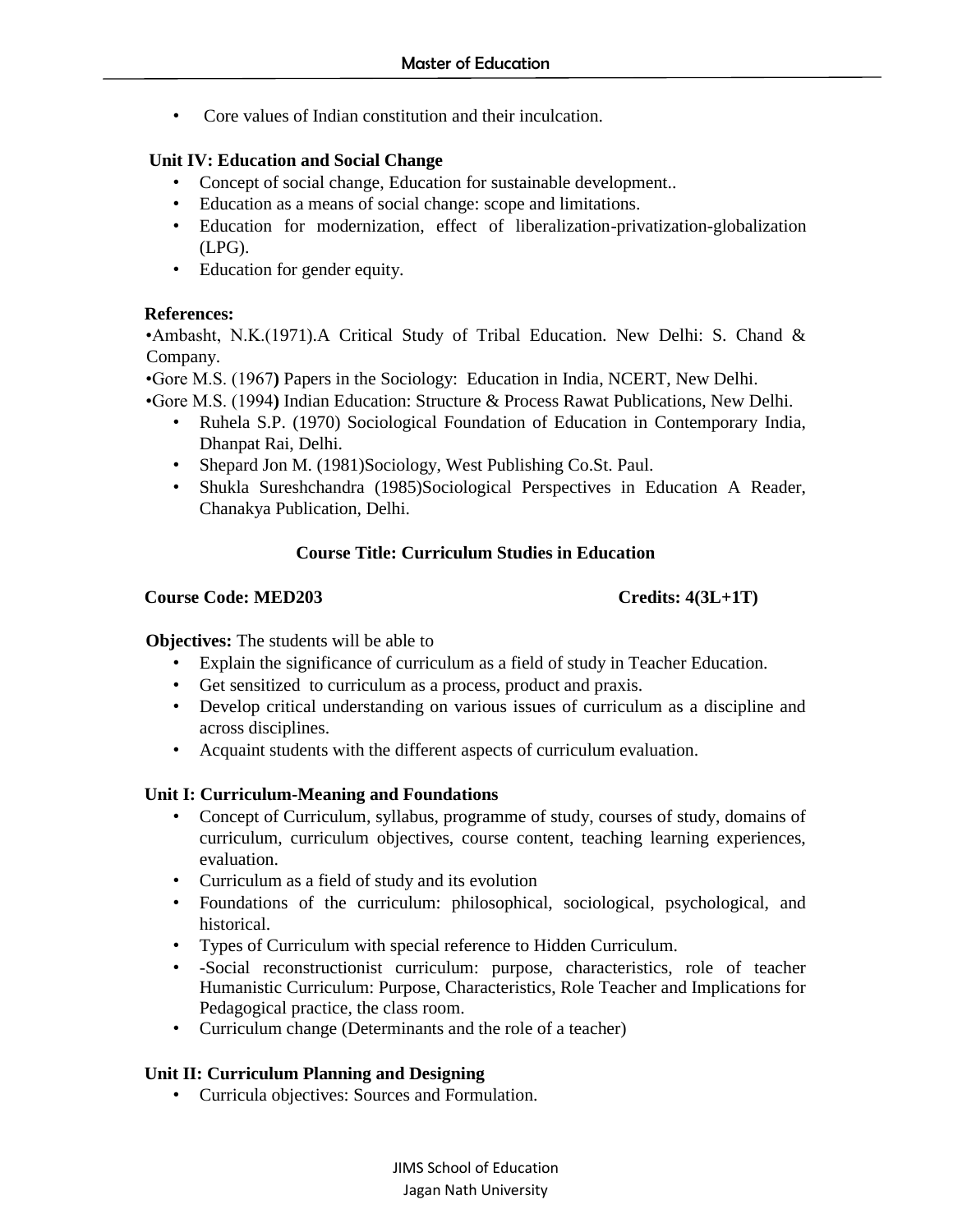- Curriculum Planning Framework: Need and Relevance
- Brief overview of Curriculum Planning Frameworks in India with reference to NCFSE-2000, NCF-2005 and NCFTE 2009.
- Approaches to Curriculum Development-Subject centred, Learner centred, Community centred.
- Principles of Curriculum Development

# **Unit III: Curriculum Transaction**

- Concept of instruction, instructional design and instructional media.
- Role of Communication in Effective Curriculum Transactions (Verbal and Non Verbal)
- Qualities and Competences of a Teacher to engage as a critical Pedagogue.
- Factors influencing Curriculum Transaction
- Approaches for Curriculum Transaction: Collaborative Learning, Cooperative Learning, Team Teaching.

# **Unit IV: Assessment and Evaluation**:

- Curriculum Evaluation: Concept and Purpose
- Types: Formative and Summative
- Norm-referenced and Criterion -referenced.
- Continuous Comprehensive Evaluation
- Transparency and Objectivity in Evaluation
- Techniques of Curriculum Assessment and Evaluation
- (i) Types of questions
- (ii) Portfolios
- (iii) Rubrics
- (iv) Self-Assessment
- (v) Peer Assessment
- (vi) Content analysis
- (vii) Grading
- (viii) Computer Assisted Assessment

# **References:**

- Dewey, J. (1966). The Child and the Curriculum. The University of Chicago Press.
- Diamond Robert M. (1986) Designing and Improving Courses in Higher Education: A Systematic Approach, California, Jossey-Bass Inc. Publication.
- Joseph, P.B. et al; (2000): Cultures of Curriculum (studies in Curriculum Theory). New York. Teacher College Press.
- Oliva, Peter F. (1988) Developing the Curriculum. Scott, and Foresman and Co.
- Reddy, B. (2007): Principles of curriculum planning and development.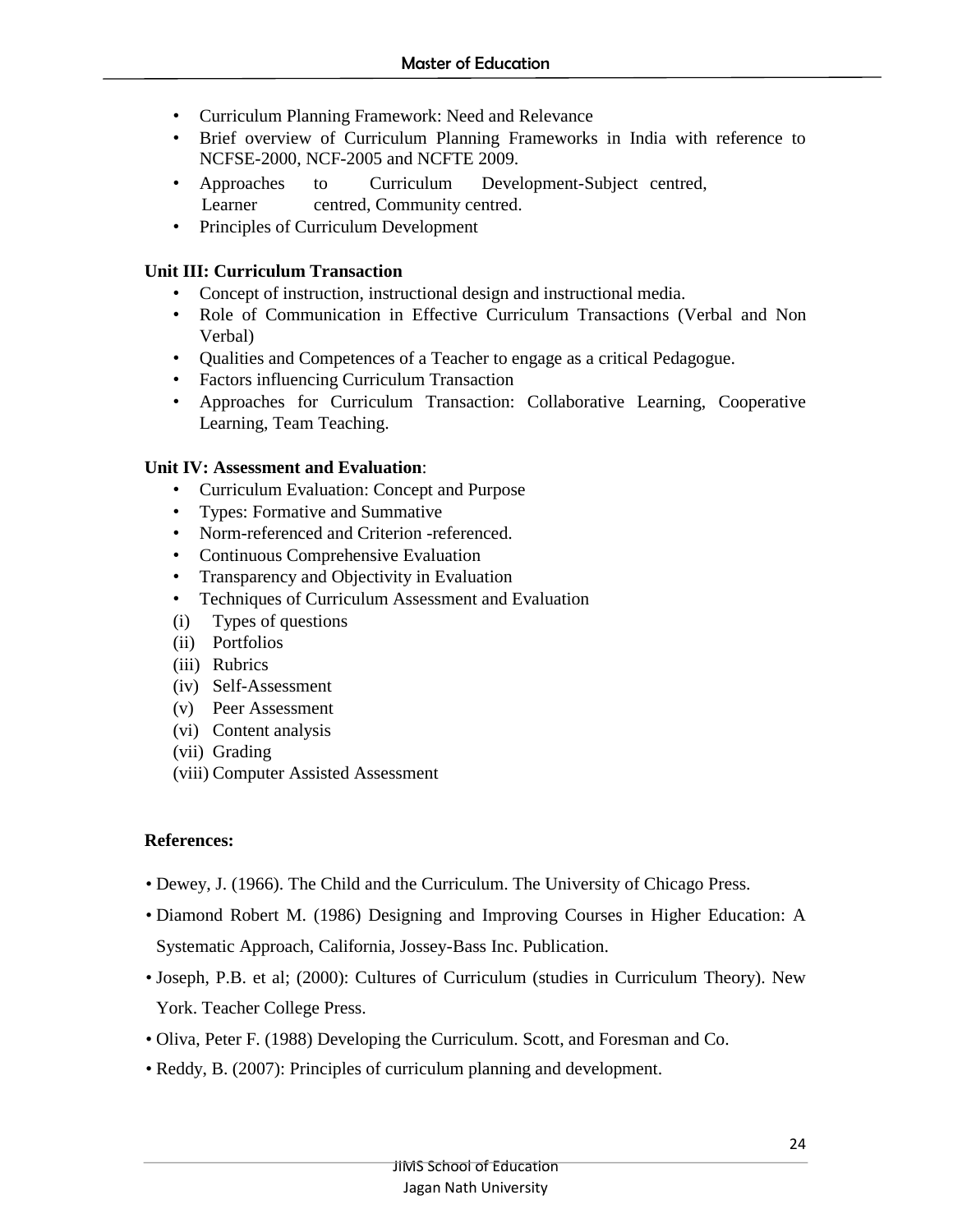- NCERT (2000). National Curriculum Framework for School Education, NCERT, New Delhi.
- NCERT (2005). National Curriculum Framework-2005, NCERT, Sri Aurobindo Marg, New Delhi.
- Arora, G.L. (1984): Reflections on Curriculum. NCERT.
- Dewey, John (1966). The Child and the Curriculum. The University of Chicago Press.
- McKernan, James (2007): Curriculum and Imagination: Process, Theory, Pedagogy and Action Research. Routledge. U.K.

# **Course Title: Teacher Education**

#### **Course Code: MED204 Credits: 4(3L+1T)**

#### **Objectives:** The students will be able to

- Get sensitised to the aims and development of teacher education in India.
- Develop an understanding of the teacher education curriculum in India.
- Acquaint with the competencies essential for a teacher for effective transaction.
- Get equipped with the skills to become effective and efficient teachers and teacher-educators.

# **Unit I: Teacher Education in India: Historical Perspective**

- Teacher Education Concept, aims and scope; Need and significance of Teacher Education, Aims & Objectives of Teacher Education at various levels.
- Teacher Education in the Post-Independence Period
- Approaches to Teacher Education
- Recent Trends in Teacher Education and present scenario.

# **Unit II: Teacher Education Programmes and Institutions in India**

- Teacher Education Programmes in India.
- Institutions and Agencies of Teacher Education its monitoring and implementation.
- Centrally Sponsored Schemes in Teacher Education-IASE, DIETs etc.
- Pre-service and In-service Teacher Education in India: Need, concept, objectives and techniques.

# **Unit III: Teacher Education Curriculum and Transaction**

- Analysis of Teacher Education Curriculum at different stages Pre-primary, Elementary, Secondary and Higher Education: Approaches to Teacher Education– consecutive and integrated. NCFTE (2009) as prescribed by NCTE.
- Qualities of a good teacher- teaching skills.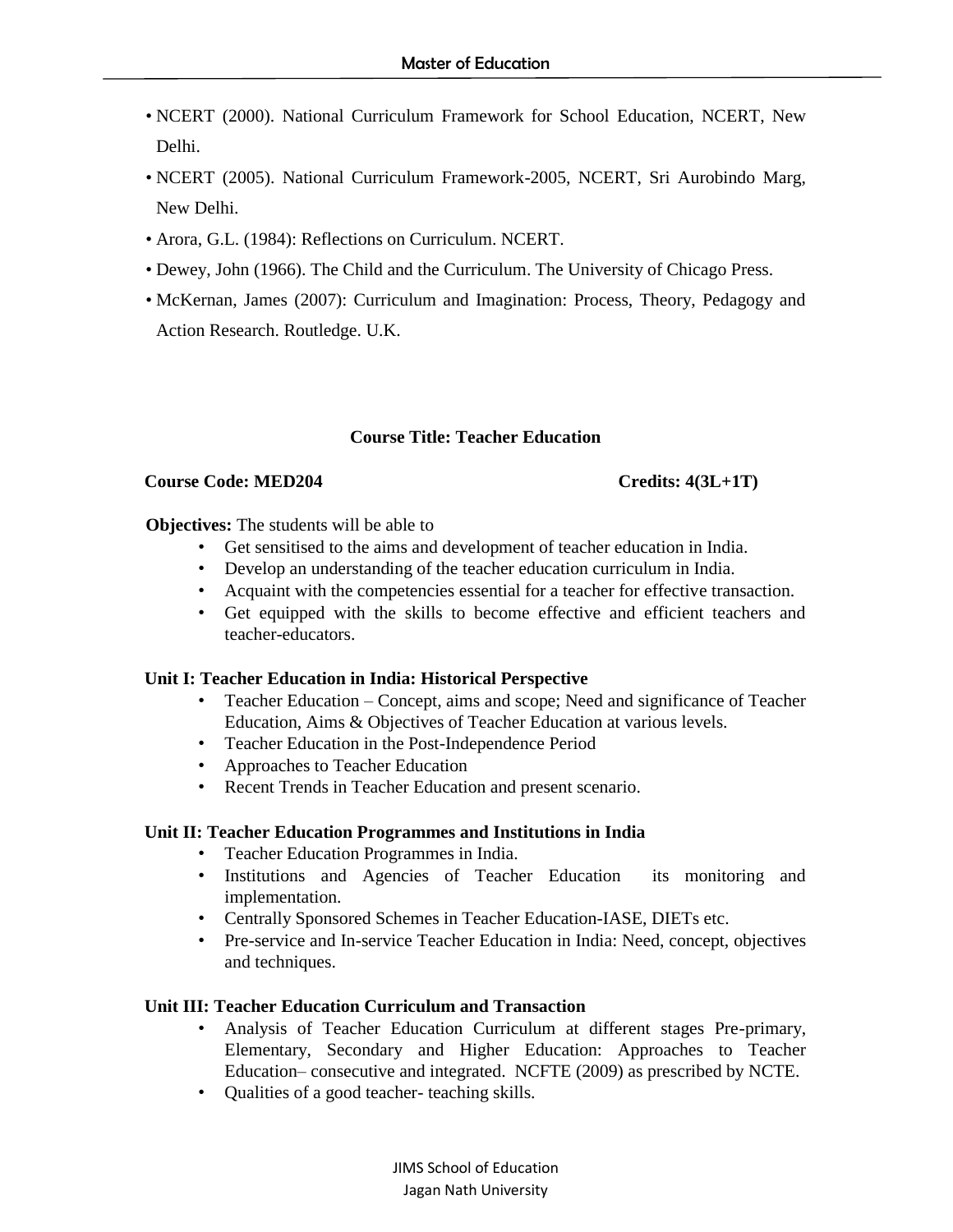- Competency-based teacher education: Quality assurance in teacher education.
- Initial and Continuing Education of Teachers and Teacher Educators.

# **Unit IV: Teacher Education through Open and Distance Learning- Innovations and Research in Teacher Education**

- Open and Distance Learning: Need, Scope, Types and Characteristics.
- Use of Training Technology and Media & ICT in teacher education.
- Innovative Programmes for continuous professional development of school teachers
- Research in Teacher Education and scope of Action Research in teacher education.
- New development in teacher education: study of futuristic, innovations, experiments and researches in teacher education.

# **References:**

• Gupta Arun K.(1984). Teacher Education: Current & Prospects New Delhi, Sterling

Publications

- India, Ministry of Education; Report of the Education Commission (1964-66) Education & Nationaldevelopment New Delhi publication division 1966.
- Kochar S.K.(1985). Methods & techniques of teaching 2nd & rev & enlarged edition, New Delhi, Sterling Publishers.
- NCF (2000), NCF (2005). NCERT Publication, New Delhi.
- NCFTE(2009). NCTE Publication, New Delhi.
- UNESCO(1976). Regional office for Education in Asia, Bangkok, Exploring, New dimensionsin Teacher Education, Bangkok.
- UNESCO(1981). A System approach to teaching  $\&$  learning procedures a guide for teacherEducators, Paris: UNESCO.
- Upasani N.K(1988). Effective college Teaching, Mumbai S.N.D.T Women's University.
- Upasani N.K.(1988). Planning for better learning Mumbai, S.N.D.T. Women's University.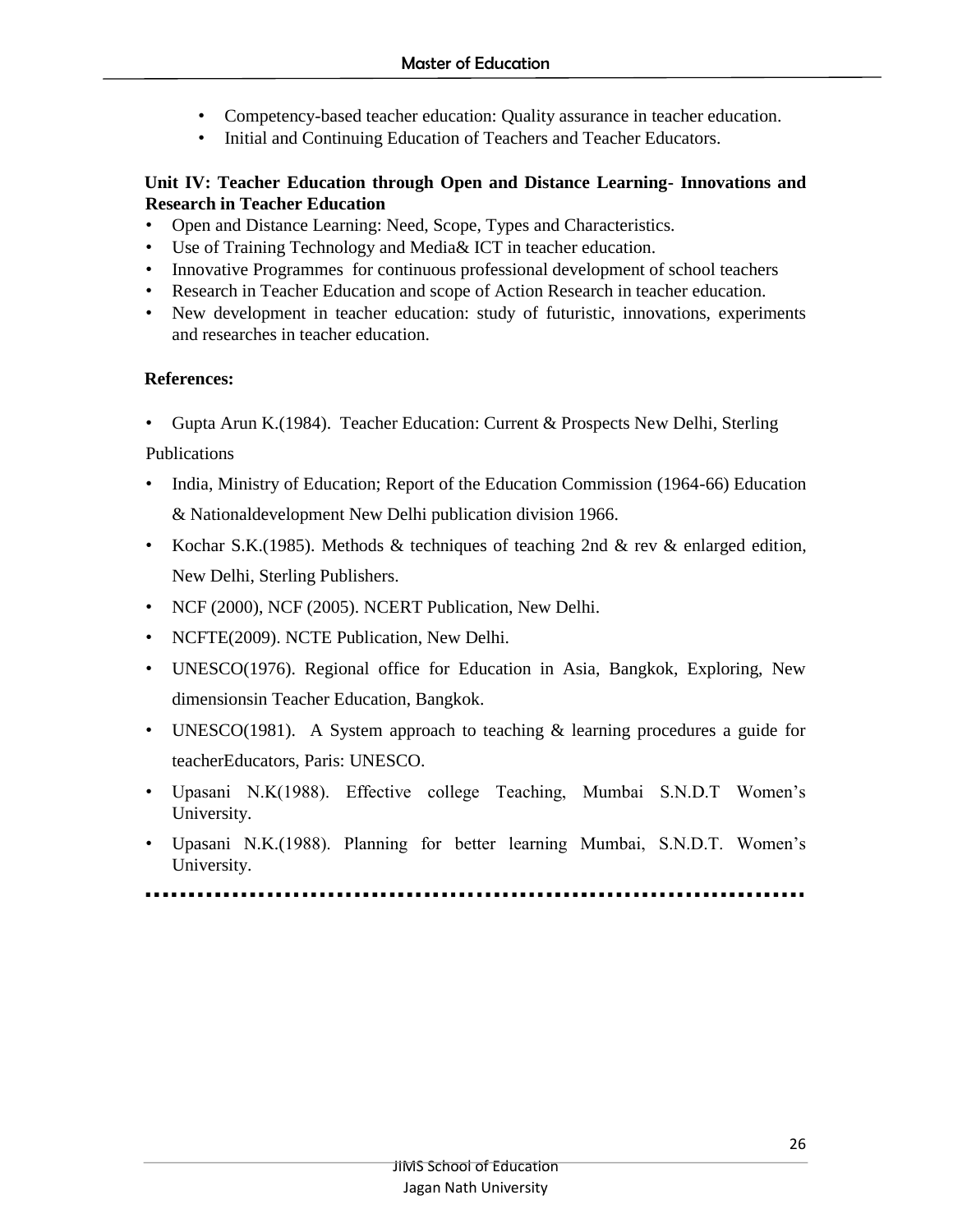# **Course Title: Dissertation**

#### **Course Code: MED251 Credits: 4**

#### **Dissertation**

- Teacher educator will facilitate the areas of research related to educational issues.
- Students are expected to take up a research based project on an area of interest which is associated with optional/specialization course or challenges faced /recent needs and trends.
- Identification of the problem and its statement.
- Preparation of Synopsis/Research Proposal.

............... . . . . . . . . . . . . . .  $\blacksquare$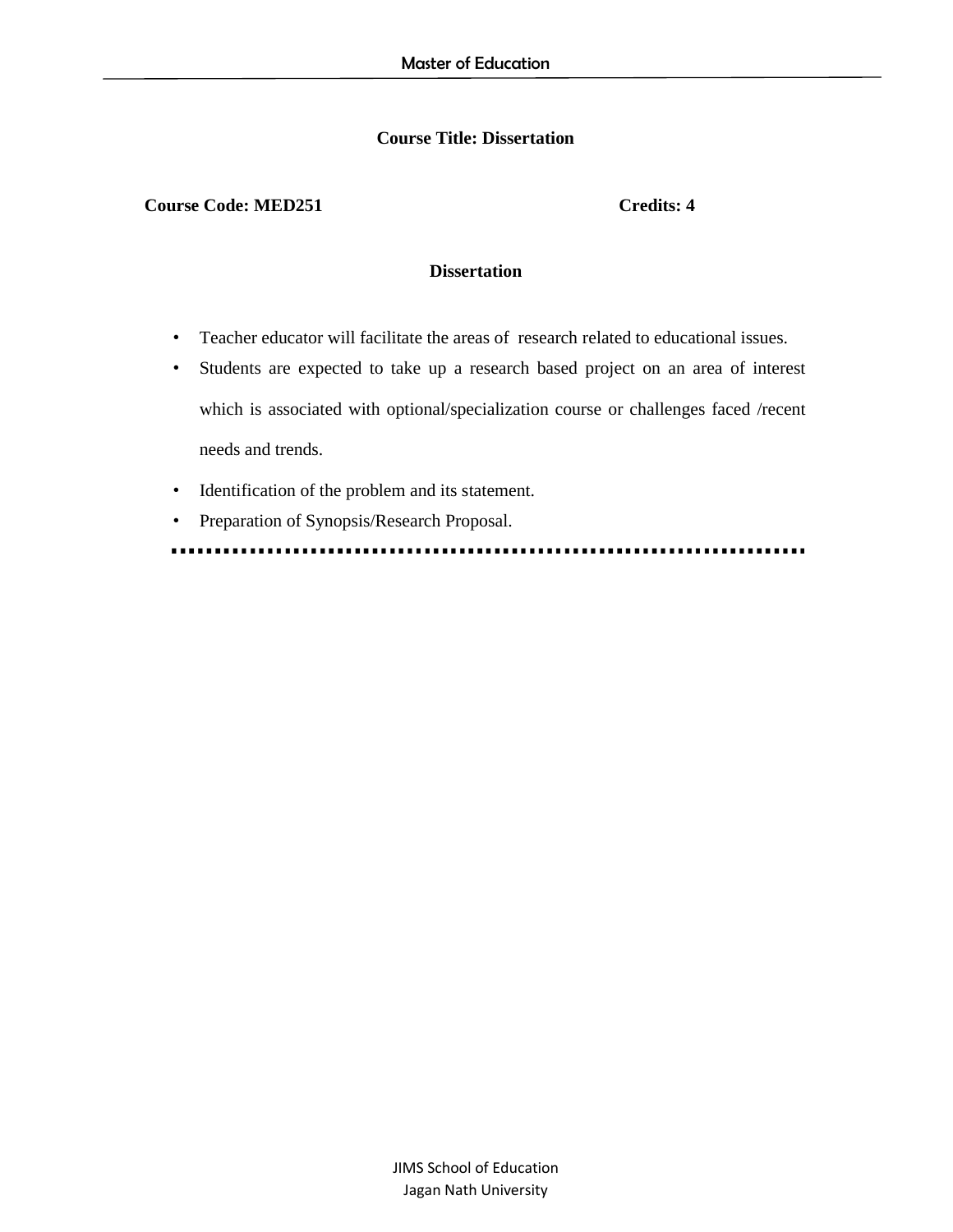# **Course Title: Internship in Teacher Education Institutions**

# **Course Code: MED252 Credits: 4**

Internship will be organized with deputation to both pre- service as well as in- service teacher education institutions setting for 3 weeks such as CBSE,NUEPA,NCERT, SCERT,DIETs, IASE,NGOs, Curriculum Development Bodies, University Education Departments, Colleges of Education etc.

Necessary orientations to the students, teachers, concerned supervisor and teacher educators from the respective institutions of teacher education need to be provided before organizing the internship.

**Learning Outcomes:** The students will be able to

- Internalize the working of teacher training institution.
- Develop insight into the working of institution.
- Create an interface of theory and practice.

# **Assessment (marks wise) is based on the following activities:**

| <b>Activities</b>                                                                                                                                                        | <b>Marks</b> |
|--------------------------------------------------------------------------------------------------------------------------------------------------------------------------|--------------|
| 1. Mode of transaction, giving suggestive plan for improvement.                                                                                                          | 5            |
| 2. Observation of day-to-day activities of the institution and report of an in-<br>depth study of any two activities.                                                    | 4            |
| 3. Participation and organization of Co-curriculum activities<br>a. Cultural b. Literacy<br>c. Games & sports<br>d. Shramdaan<br>e. Annual Day<br>f. Seminar / Workshops | 8            |
| 4. Teaching work Five periods in any one compulsory paper of TEI and five<br>periods in methodology of teaching.                                                         | 10           |
| 5. Observation & supervision of five lessons in teaching subjects                                                                                                        | 5            |
| 6. Selecting two students and mentoring on psychology, social, academics and<br>perspective, prepare a report.                                                           | 8            |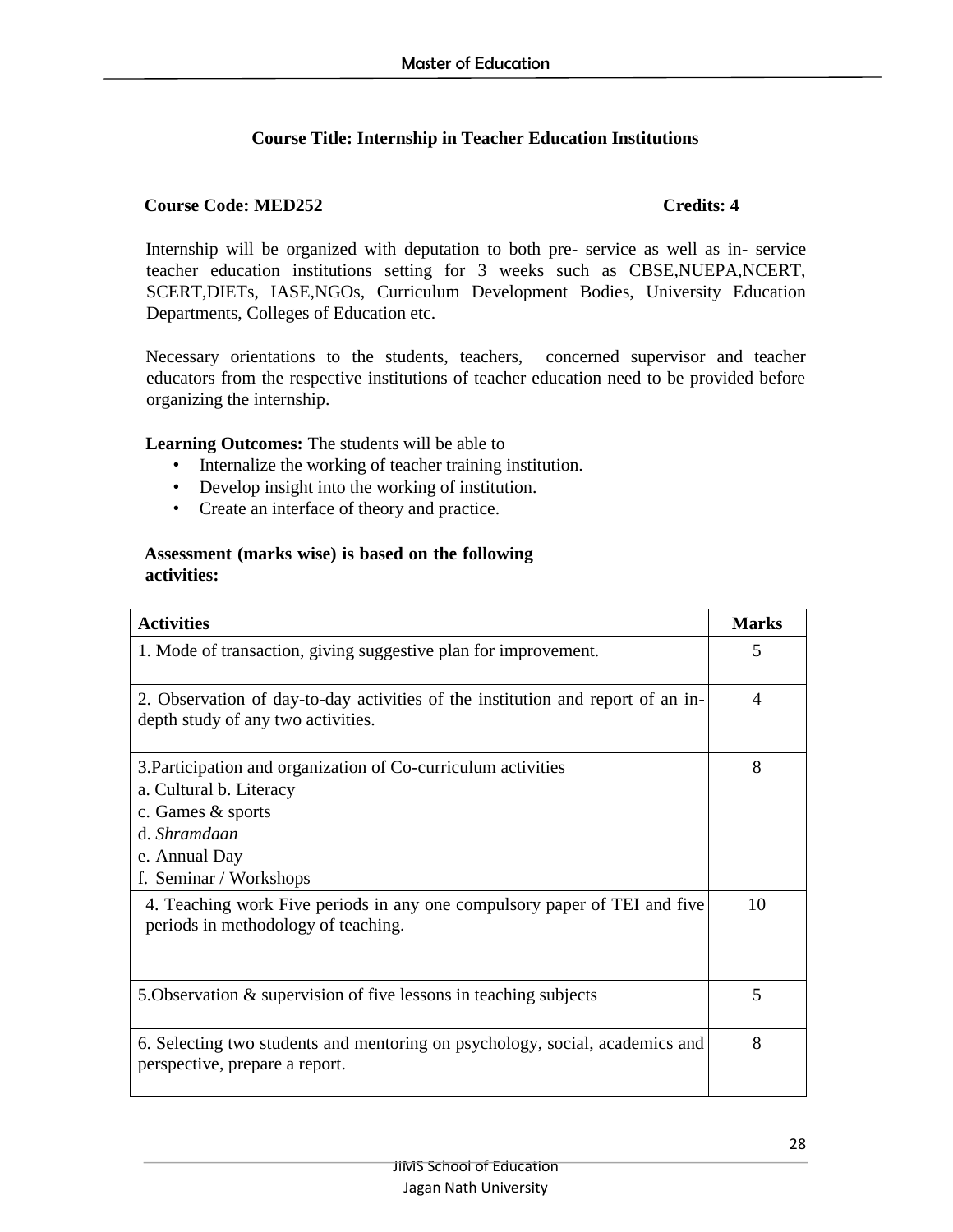| 7. Prepare reflective journal                                                                                                                                                                                                                                                                                                                         | 5          |
|-------------------------------------------------------------------------------------------------------------------------------------------------------------------------------------------------------------------------------------------------------------------------------------------------------------------------------------------------------|------------|
| 8. 5 critical review with suggestions of lesson plan diaries, including<br>supervisor's remarks                                                                                                                                                                                                                                                       | 5          |
| 9. Participation in, any one, pre- or in-service teachers training programme for<br>preparation of in-depth report on it.                                                                                                                                                                                                                             | 5          |
| 10. Analyze nature $\&$ type of any one pre-or in-service teachers training<br>programme organized by the institution                                                                                                                                                                                                                                 | 5          |
| 11. Prepare an evaluation Performa in pre- or in-service teachers training<br>programme, apply it and prepare a report on its effectiveness of the<br>programme with suggestive plan.                                                                                                                                                                 | 10         |
| 12. Prepare a module for pre- or in-service teachers training programme and<br>find its affectivity.                                                                                                                                                                                                                                                  | 10         |
| 13. Review new trends in research of teacher education and Draft a report.                                                                                                                                                                                                                                                                            | 5          |
| 14. Training report about arrangement of different departments of the school<br>like<br>a Library management<br>b. Administration and scoring of any five psychological tests.<br>c. Science club.<br>Office Records and maintenance of attendance register, teacher's diary<br>d.<br>& stock Register.<br>Maintenance of technology department<br>e. | 10         |
| 15. Training report for evaluation process:<br>a. Construction of question paper<br>b. Preparation for Examination.<br>c. evaluation of answer books and preparation of result                                                                                                                                                                        | 5          |
| <b>Total marks</b>                                                                                                                                                                                                                                                                                                                                    | <b>100</b> |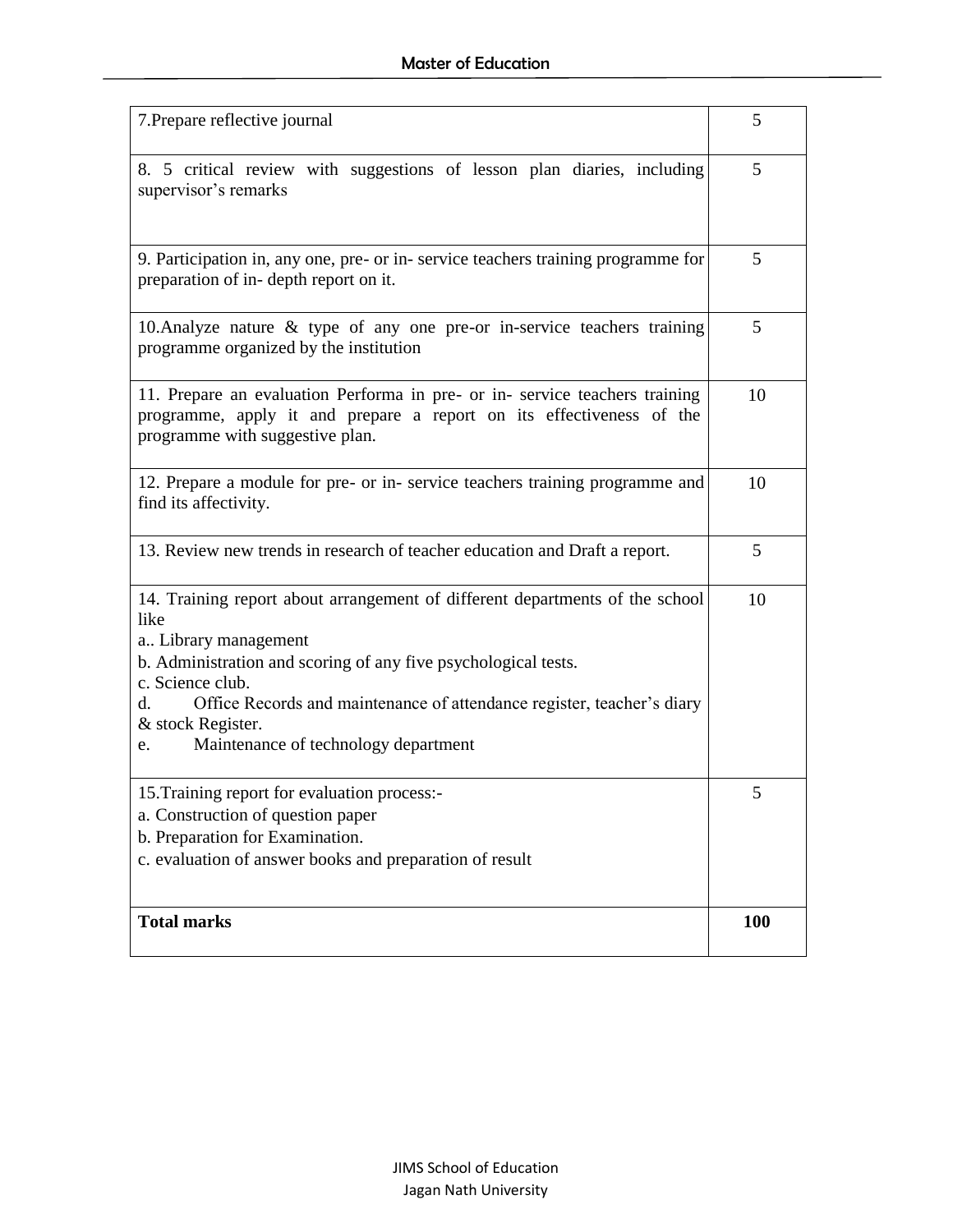# **Semester III**

# **Specialization Courses I:**

# **Course Title: Elementary Education in India: Administration and Management**

# **Course Code: MED 301** Credits: 4(3L+1T)

**Objectives:** The students will be able to

- Sensitise the student teachers with the need and relevance of Elementary Education as a basic foundation stage.
- To reflect on the various concerns of Elementary Education including Access, Enrolment, Retention & Achievement
- To gain insight into factors promoting the Universalisation of Elementary Education
- Develop a critical outlook towards measures taken for the achievement of quality at the Elementary Education stage

# **Unit-I Elementary Education: Concept and Provisions**

- Meaning and Scope of Elementary Education
- Constitutional Provisions to achieve UEE ( Including RTE and its critique)
- Government Policies and Steps for UEE since Independence: Recommendations of Kothari Commission, NPE 1986, PoA 1992
- Relevance of MDGs (Millennium Development Goals) with respect to UEE in India

# **Unit-II Programmes and Initiatives to achieve UEE in India**

- District Primary Education Programme: Aim, Objectives, Strategies, Achievement
- Relevance of 73 rd and 74th constitutional amendment w.r.t. empowerment of PRIs
- Sarva Shiksha Abhiyan: Programme, Objectives, Interventions with respect to Access, Enrolment, Retention and Achievement
- Monitoring , Research, Evaluation of specific schemes like Mid- Day Meals, Operation Black board , and Establishment of VECs in India
- Recommendations of the  $12<sup>th</sup>$  Five Year Plan on Elementary Education(Including the critiquing of the same with respect to allocated budget and Programme Interventions)

# **Unit- III Elementary Education in School: Issues and Concerns**

- Availability and Management of Resources:
	- Physical Resource Management Management of the School plan
	- Human Resource Management Management of the School Staff, Delegation of Roles and Responsibilities (Need and Relevance) Democratic Decision Making: Need and Purpose
	- Financial Resource Management : Process and Procedure including Zero Budgeting and Performance Budgeting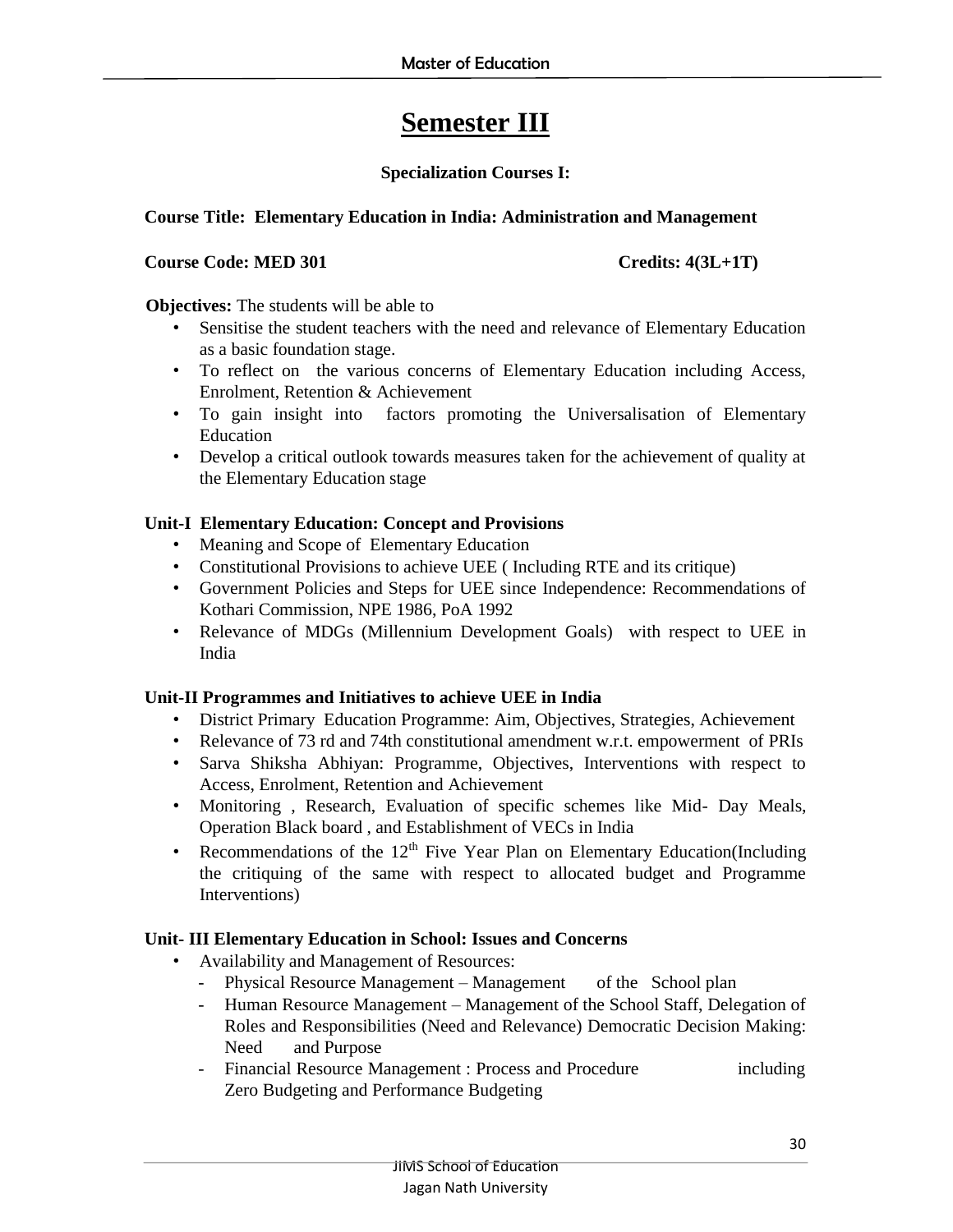- School Effectiveness : Parameters and Quality concern Role of the School Head and Teachers in creating a Joyful learning environment
- Problems of Wastage and Stagnation in School : Concept and Remedies
- School Supervision: Need, Purpose; Role of Head, Teachers,Staff, PTAs, SMCs, MTAs and Students in Supervision

# **Unit- IV Elementary Education: Research and Innovation**

- Launch of Innovative Programmes to strengthen Elementary Education: Hoshangabad Vigyan Project,B. El. Ed. Programme, D. El. Ed.Laadli scheme
- Financing of Education in India ( Centre- State Relationship, Mobilisation of Resources) : Perspective from Research Findings.
- Critical Action Research Areas in School and the Classroom with respect to Elementary Education.

# **References:**

• Government of India (1986). National Policy on Education, New Delhi, MHRD.

•Hayes, Denis (2008). Elementary Teaching Today: An Introduction. Routledge Publications.

• Kurrian, J. (1993). Elementary Education in India, New Delhi: Concept Publication.

•Lewis, Ramón (2008). Understanding Pupil Behaviour. Routledge Publications, U.K.

•Mohanty, J. N. (2002). Elementary and Elementary Education. Deep  $\&$  Deep Publications,

New Delhi.

•National Curriculum Framework (2005). NCERT, New Delhi.

- Rao, V.K. (2007). Universalization of Elementary Education. Indian Publishers, New Delhi.
- Sharma, Ram Nath (2002). Indian Education at the cross road. Shubhi Publications.
- Singh, L.C. (Ed.) (1987). Teacher Education A Resource Book, NCERT, New Delhi.

•UNESCO (2006). Teachers and Educational Quality: Monitoring Global Needs for 2015.

UNESCO Publication. Montreal.

#### **Course Title: Aspects, Planning & Management at Secondary & Senior Secondary Level**

# **Course Code: MED 302 Credits: 4(3L+1T)**

 **Objectives:** The students will be able to

- Acquaint themselves with the need, scope and purpose of educational planning in terms of national and community needs.
- Determine and implement objectives of planning on the basis of individual needs of the students.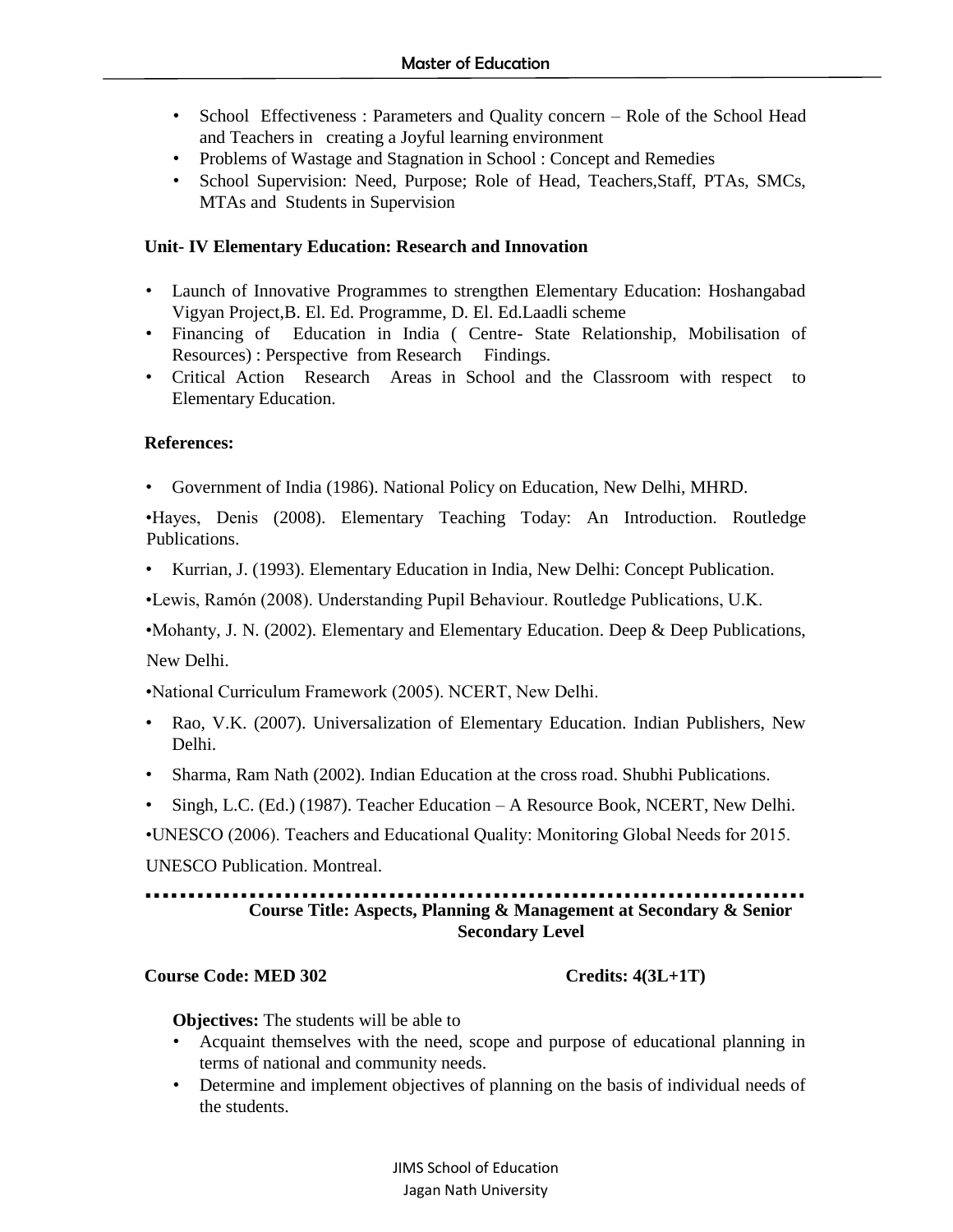- Develop the skills in planning and implementing conventional administrative procedures.
- Develop the skills and attitudes to utilise human energy in getting the maximum work done.

# **Unit I: Introduction to Secondary & Senior Secondary Education**

- Meaning, aims, objective of secondary & Senior Secondary education
- Purpose, function & Indigenous system of Secondary education.
- Secondary Education in India Historical Perspective, pre and post-independence.
- Recommendations of various committees and commissions: Secondary Education Commission, Kothari commission, Programme of Action, 1986, NPE, Ramamurti Review Committee Janardhan Reddy Committee, Yashpal, Committee, RMSA and NCF-2005.

# **Unit II: Institutional Planning**

- Concept, scope and nature of Institutional Planning
- Need and importance of Institutional Planning
- Types of Institutional Planning
- Evaluation of Institutional Planning.
- Role of supervision to improve.

# **Unit III: Principles and techniques of Educational Planning**

- Formulation of aims and objectives.
- Principals of Educational Planning
- Approaches to Educational Planning: Social demand approach, Man-power approach, Rate of Return of Investment approach.
- Micro Planning and School Mapping.

# **Unit IV: Educational Management**

- Meaning, Concept and need for management at secondary to senior secondary school level.
- Management at Nation: MHRD, CABE, NCERT
- State, District: SCERT, DIET.
- Steps of Management, Co-ordination, Supervision & Inspection.
- TQM in Education and Educational Administration
- Recent Trends in Research and Innovation in the field of Educational
- Management.

# **References:**

- Mudhopadyay, Sudesh and Anil Kumar K (2001). Quality Profiles of secondary schools, NIEPA, New Delhi.
- Govt. of India (1953). Report of Secondary Education Commission, New Delhi.
- Govt. of India (1996). Indian Education Commission (1964-66) Report. New Delhi.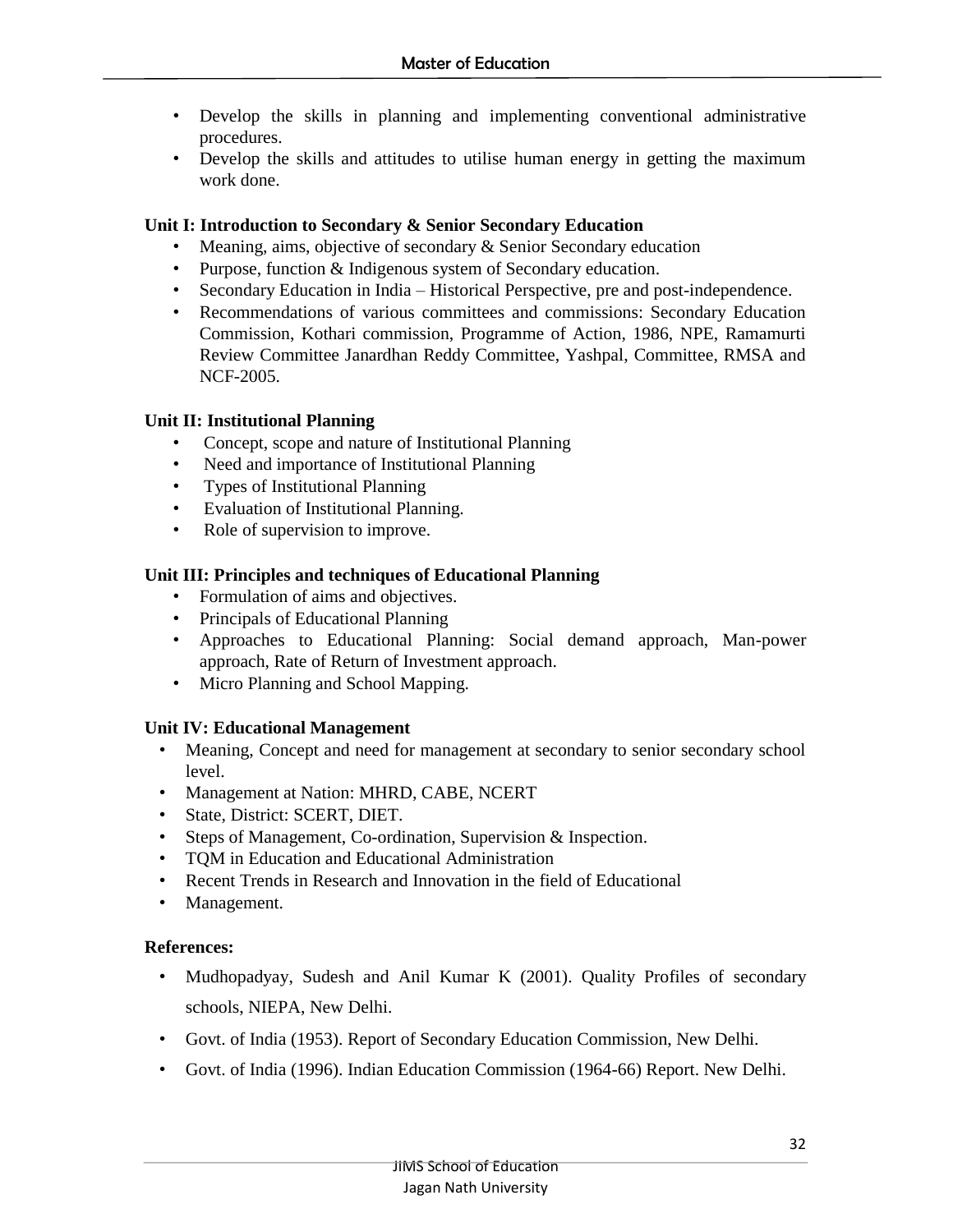- Govt. of India (1986/1992). National Policy of Education, 1992 Modification and their POA's, MHRD, Dept. of Education.
- Malhotra, P.L. (1986). School Education in India: Present Status and Future Needs NCERT, New Delhi.
- Yadav, M.S. & Lakshmi, T.K.S. (2003). Conceptual inputs for Secondary Teacher Education: The instructional Role. India, NCTE.
- Mohanty Jagannatu , (1990). "Educational Administration, supervision and school Management ,Deep & Deep Publications, New Delhi.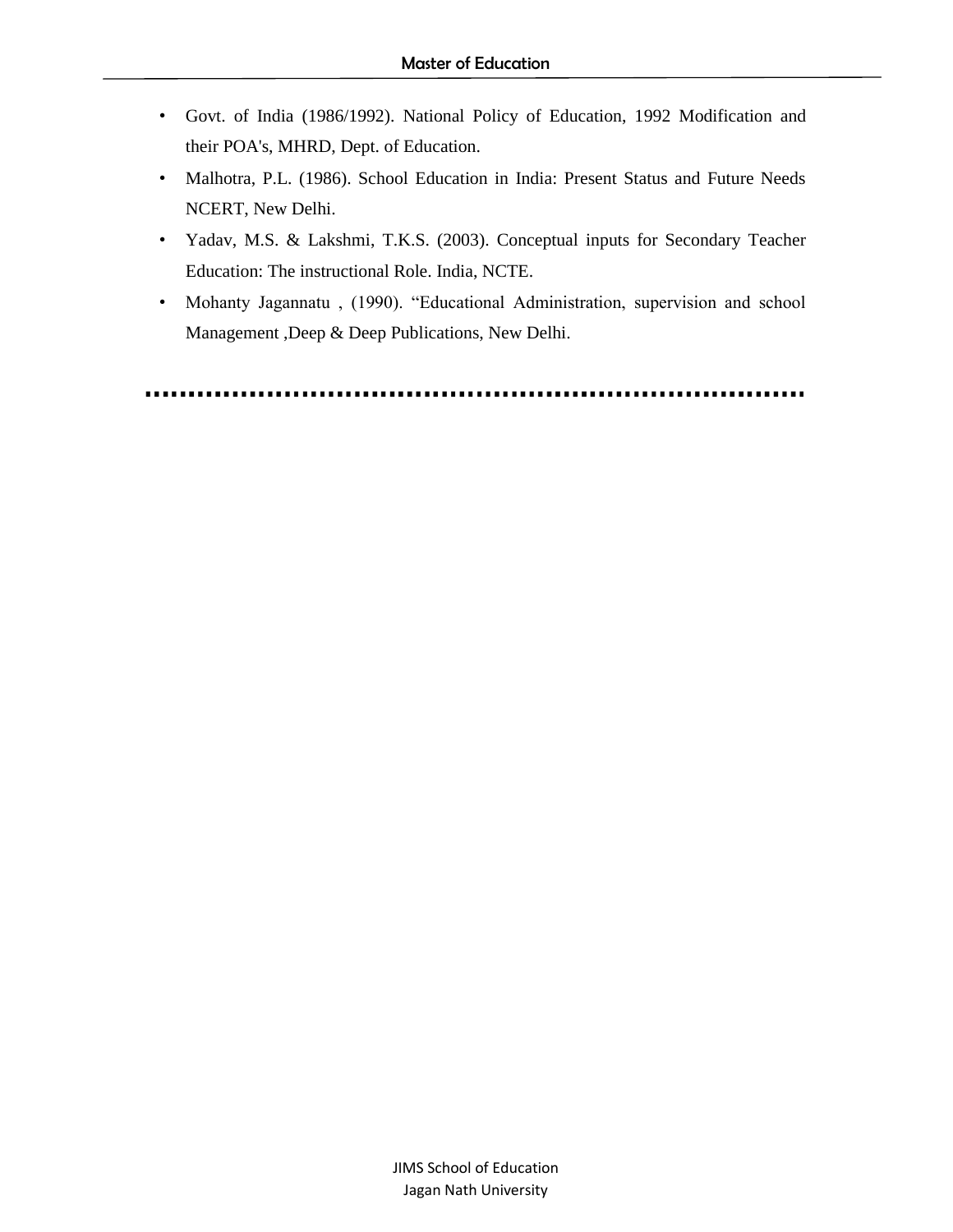# **Specialization Courses II:**

# **Course Title: Issues and Curricular Concerns at Elementary level**

# **Course Code: MED 303 Credits: 4(3L+1T)**

**Objectives**: The students will be able to

- Understand various schemes & programmes of Govt. for elementary education.
- Study effective practices with various curriculum transaction strategies.
- Find out research trends in elementary education.
- Select and use appropriate assessment practice to meet the needs of the students.

# **Unit I:-Issues & concerns of Elementary Education**

- Major quality dimensions of elementary education and Quality monitoring tools.
- Quality issues at upper elementary stage: teacher qualification, competency, subject specific deployment in schools, training needs of teachers, classroom based support and supervision issues. Minimum Level of Learning, Quality Assurance.
- Alternative Strategies for achieving UEE and implementing RTE act.
- Dialect, drop out, socio-economic issues, inclusive education.
- Wastage, Stagnation, Culture, Capability Capacity, Reform Needs and improvement of the System; building accountability

# **Unit II: - Teachers and Curriculum Transaction Strategies**

- Thematic & Constructivist base of curriculum
- Joyful learning, Teachers and Pedagogical Attributes
- Life skill education  $&$  creativity
- Analysis of Elementary Education Curriculum
- Role of I.C.T.
- Research Trends in Elementary Education

# **Unit III- Type of schools & Pedagogy**

- Child centred pedagogy: Process of knowledge construction for development of concepts, understanding, logical reasoning, critical thinking and problem solving.
- Type of school & their contribution to society
- Forms of learner's engagement: observing, exploring, discovering, analyzing, critical thinking and reflection, contextualization, multiple interpretations, collaboration.

# **Unit IV- Innovative alternative schools in Elementary Education**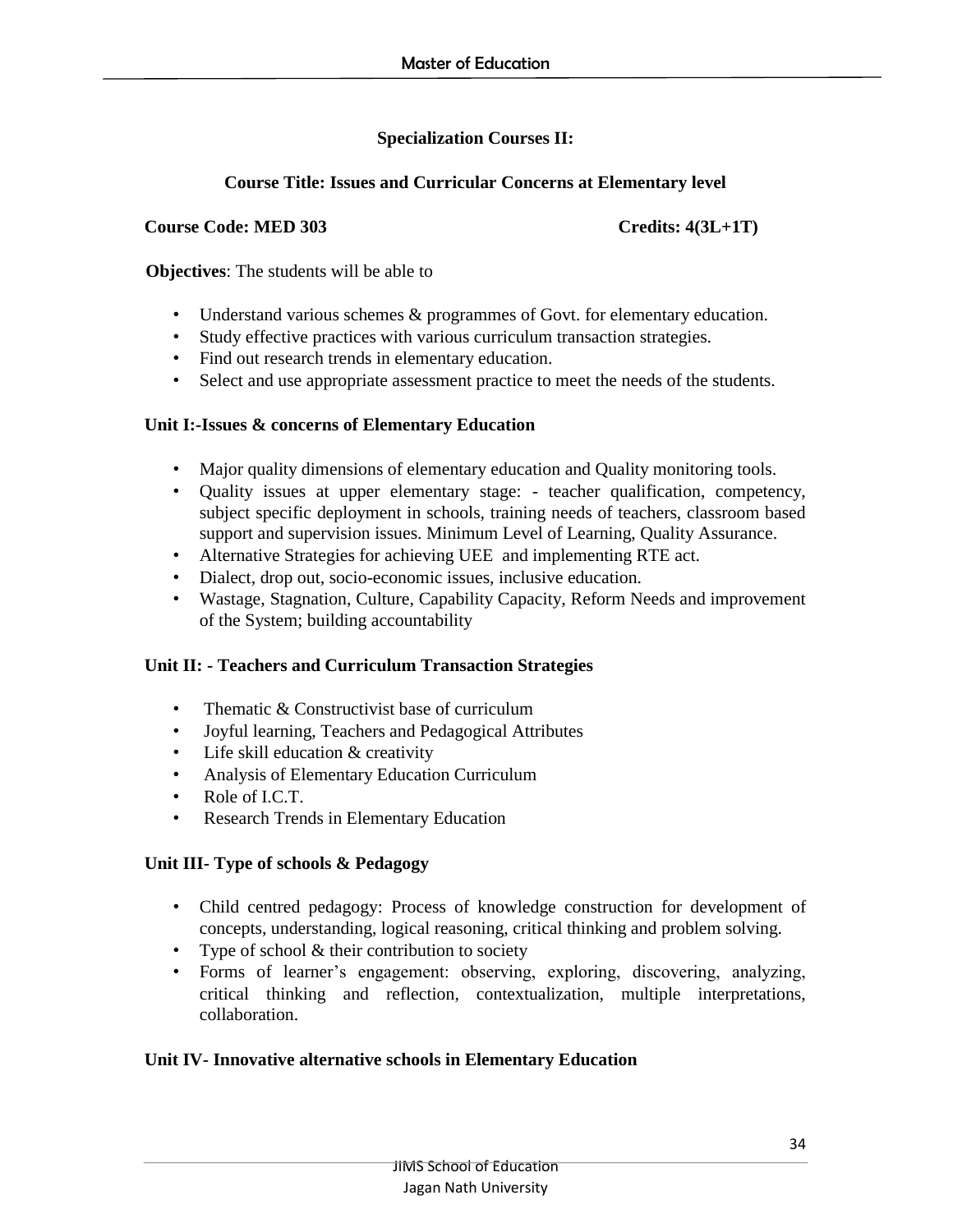- Pedagogical analysis of the subject contents: Critical Pedagogy. Critical analysis of the pedagogy prescribed in the educational thoughts of Socrates (dialogue), John Dewey, Tagore, Gandhi, J. Krishnamurthy, Sri Aurobindo Pestalozzi, Montessori and Gijubhai with special reference to their relevance in teaching-learning.
- Innovative Educational Programmes in India

# **References:**

- Aggerwal, J.C. (2005). The Progress of Education in free India. Arya Book Depot: New Delhi.
- Chaube, S.P. (2011). History and Problems of Indian Education. Agrawal Publications: Agra.
- Ronald C. Doll. (1978). Curriculum Improvement Decision Making and Process, Allyn and Bacon, Inc., Massachusetts.
- NCERT (2005). Position paper on Teacher Education for Curricular Renewal, New Delhi.
- Report of the Education Commission (1964-66).
- Report of the National Commission on Teachers (1983-85).
- National Curriculum Framework on School Education, NCERT (2005).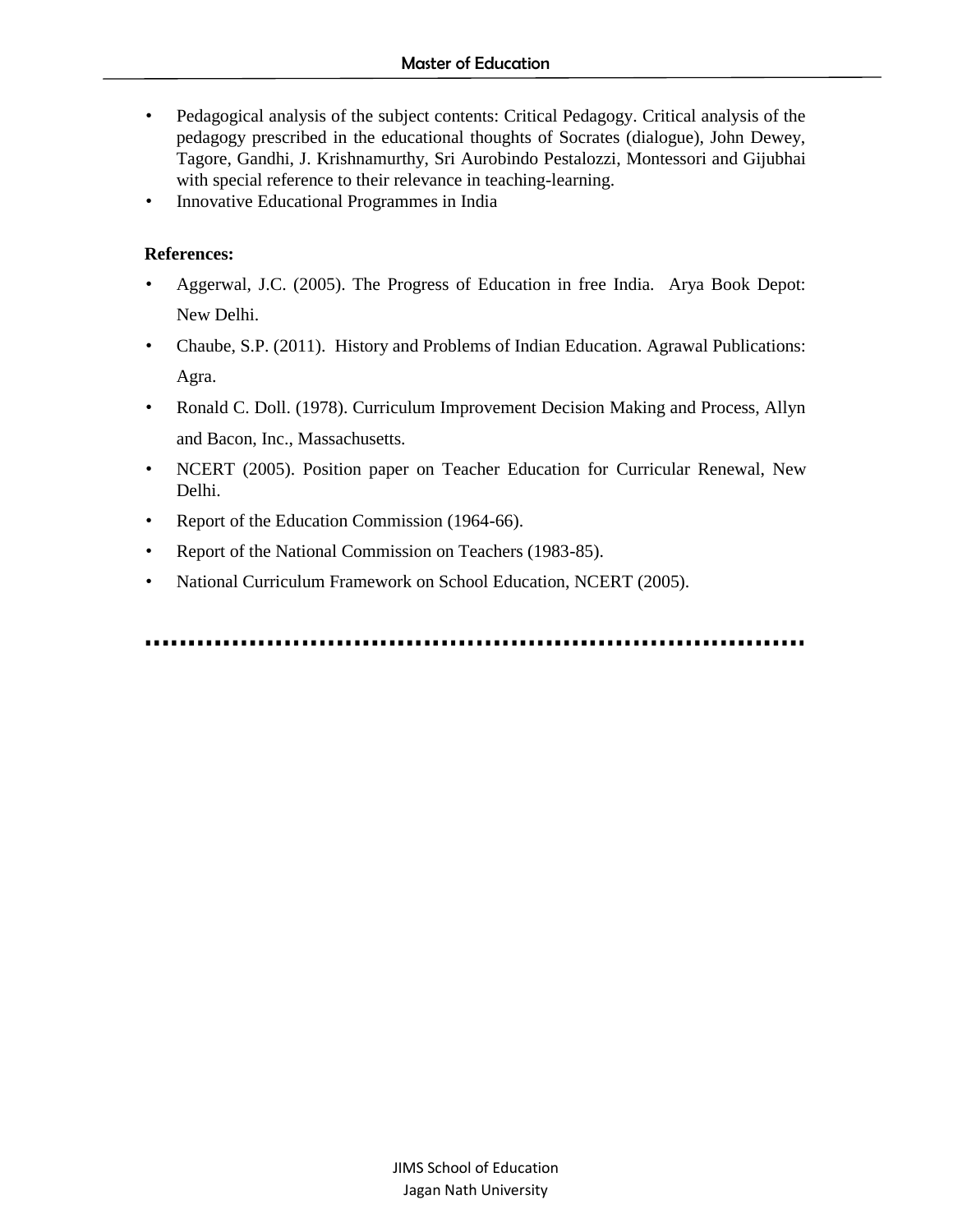# **Course Title: Issues & Curricular Concerns at Secondary & Senior Secondary level**

# **Course Code: MED 304 Credits: 4 (3L+1T)**

**Objectives:** The students will be able to:

- Understand the problem and challenges related to secondary and senior secondary education.
- Examine the status of development of secondary and senior secondary education in India after Independence.
- Reflect on various issues related with secondary education
- Understand the interventions to solve the problems and issues related to alternative schooling at secondary schools.

# **UNIT I: Quality in secondary Education**

- Concepts, indicators of quality, setting standards for performance.
- Continuous professional development of teachers.
- Teacher selection test CTAT,SAT etc. and in-service programme
- Privatization of secondary education.
- Present status of quality education in India (status and prospects) Delor's Commission Report regarding quality- Professional enrichment of secondary teachers (different in-service programmes for ensuring quality, - different agencies - SCERT – NCERT – CIET – NUEPA – IASE etc.

# **UNIT-II Issues & Concerns**

- Challenges related to Universalization of Secondary Education, RMSA.
- Problems and Strategies of Alternative Schooling at Secondary school Stage.
- Challenges / strategies / intervention in relation to access, enrolment, dropout, achievement and equality of Educational opportunities
- Problems of education for girls, disadvantaged and differently abled children and slow learners and interventions to solve the problems
- Type of schools and their contribution to society.
- Issues of quality in secondary and senior secondary education.
- Management system of secondary education role of Department of Education, Directorate, Inspectorate and NGO's.

# **Unit III: - Teachers and Curriculum Transaction Strategies**

- Thematic & Constructivism base of curriculum
- Competencies of a secondary stage teacher
- Life skill education & creativity
- Analysis of Secondary Education Curriculum Role of I.C.T.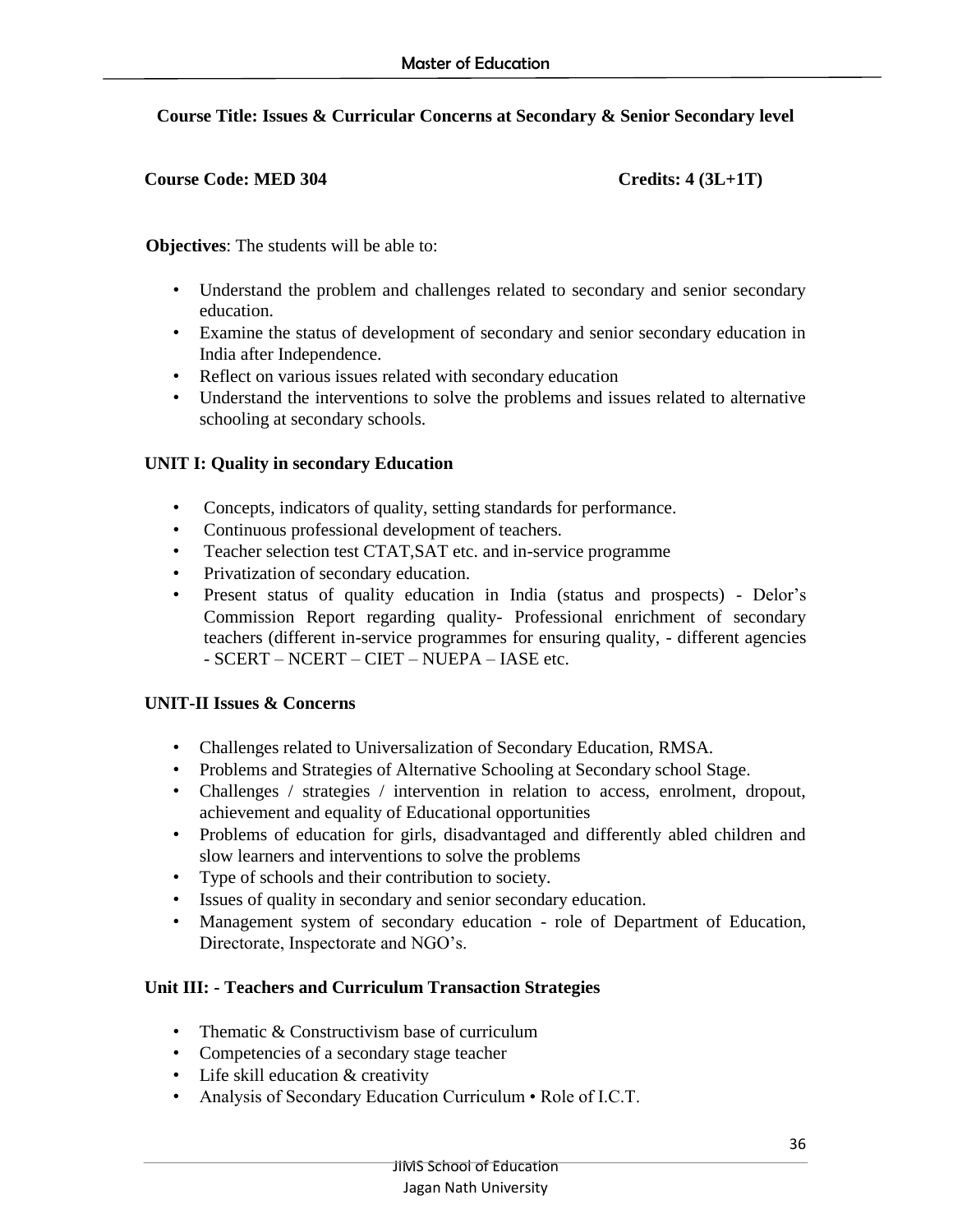- Research Trends in Secondary Education.
- Critical appraisal of present Secondary School curriculum in the state.
- ICT, Blended learning.

### **UNIT IV: Assessment and evaluation in secondary school level.**

- Meaning, nature and functions of evaluation & assessment, difference between assessment and evaluation, testing, appraisal and examination, Types of assessment formative, diagnostic and summative assessment.
- New trends in evaluation grading, internal assessment, semester system, CCE, On Demand Examination System.
- Critical appraisal of the present evaluation system at secondary school level.

### **References:**

- Aggerwal, J.C. (2005). The Progress of Education in free India. Arya Book Depot: New Delhi.
- Chaube, S.P, (2011). History and Problems of Indian Education. Agrawal Publications: Agra.
- Ronald C. Doll, (1978). Curriculum Improvement Decision Making and Process. Allyn and Bacon, Inc.: Massachusetts.
- NCTE (2009). National Curriculum Framework for Teacher Education, New Delhi.
- NCERT (2005). Position paper on Teacher Education for Curricular Renewal, New Delhi.

•NIOS: On Demand Examination System(2003).

- Report of the Education Commission (1964-66).
- Report of the National Commission on Teachers (1983-85).
- National Curriculum Frameworks for Teacher education, 2009
- National Curriculum Framework on school education, NCERT (2005).

**\*\*\*\*\*\*\*\*\*\*\*\*\*\*\*\*\*\*\*\*\*\*\*\*\*\*\*\*\*\*\*\*\*\*\*\*\*\*\*\*\*\*\*\*\*\*\*\*\*\*\*\*\*\*\*\*\*\*\*\*\*\*** 

### **Course Title: Advance Research Methods**

### **Course Code: MED 305 Credits:4(3L+1T)**

**Objectives:** The students will be able to

• Understand concept, Characteristics & Themes of Qualitative& Quantitative Research.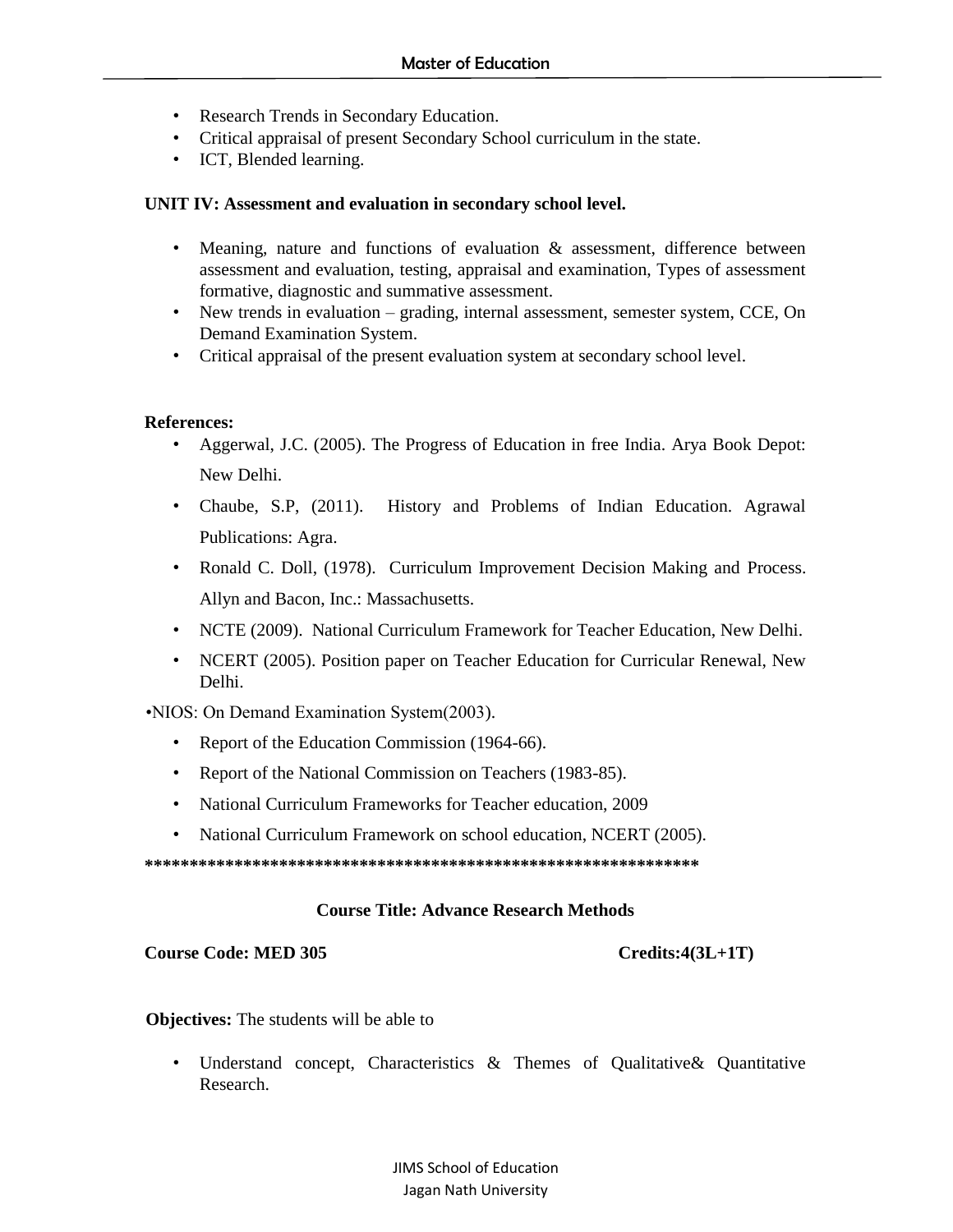- Examine different types of qualitative& quantitative research and their characteristics.
- Examine the concept of Qualitative& Quantitative Research.
- Develop a tool which allows for the evaluation and data collection of Qualitative & Quantitative Research.

# **Unit I: Introduction to Qualitative Research**

- Meaning, concept and types of Qualitative Research.
- Relevance of Qualitative Research in education.
- Themes of Qualitative Research & research question.
- Ethnographic Approaches in Qualitative Research

# **Unit II: Qualitative Research- Approaches & Data analysis**

- Qualitative research approaches-Phenomenology, Ethnography, Case studies and Grounded theory Ethnography:
- Grounded theory: Goals, perspectives, Methods and steps of Ethnography. theory. Participatory Research. Content & Trend analysis: Meaning, concept, assumption and steps.
- Phenomenology& Historical Research: Meaning, concept, assumption, and steps.
- Issues of reliability and validity of Discourse analysis.
- Coding of qualitative data  $-$  Axial coding, Selective coding
- Methods of qualitative data analysis—content analysis, logical and inductive analysis, illustrative method analogies, meta-analysis & Triangulation of data.

### **Unit III: Introduction to Quantitative Research**

- Quantitative Research: Meaning, concept, steps and characteristics.
- Relevance of Quantitative Research in education.
- Sources of educational data: Individual, Institutions, Documents, Census, Journals, Books, Schools of thought etc.
- Sampling techniques: Concept, need, probability and non-probability samples, sampling errors and their control.
- Techniques and Tools of data collection: Observation, interview, questionnaire, scale, inventory, checklist, content analysis, focus group discussions.

# **Unit IV: Quantitative Research Designs**

- Experimental Research designs: Single-Group Pre-test-Post-test Design, Pre-testPosttest Control-Group Design, Post-test only Control-Group Design, and Factorial Design
- Quasi-Experimental Designs: Non-equivalent Comparison Group Design, and TimeSeries Design
- Expost facto research-design and variables, Simple cases of Casual-Comparative and Co relational research; necessary conditions for causation.
- Techniques of control: matching, holding the extraneous variable constant and statistical control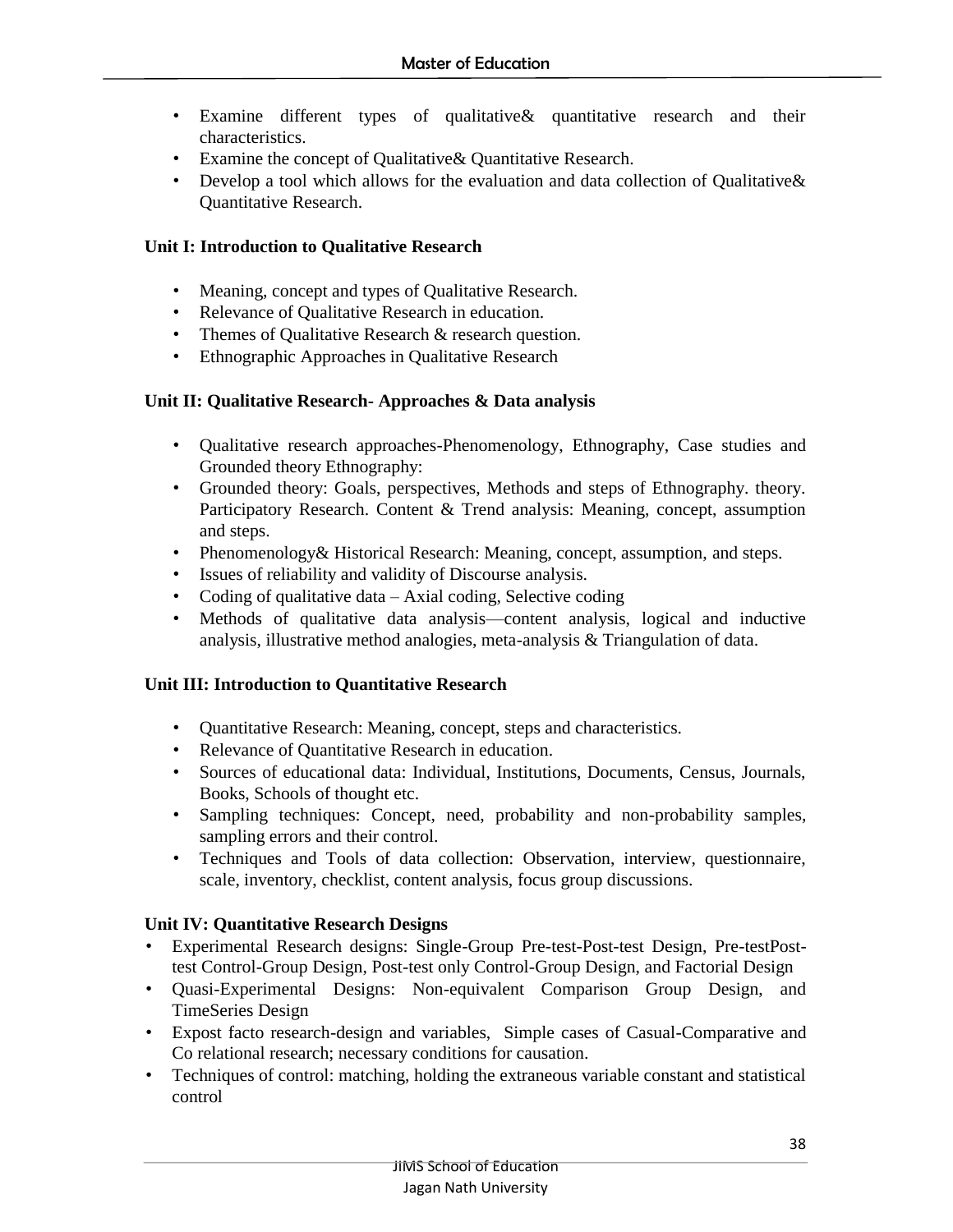• Classification by Time: Cross-sectional, Longitudinal (Trend and Panel studies), and Retrospective; and classification by research objectives Descriptive, Predictive, Explanatory and Triangulation.

# **References:**

- Best J.W. (2005). Research in Education, New Delhi: Prentice Hall of India Pvt. Ltd.
- Creswell, John W. (2007). Qualitative Inquiry and Research Design: Choosing Among Five Approaches. SAGE Publication.
- Elliott, Jane (2005). Using Narrative in Social Research: Qualitative and Quantitative Approaches. SAGE Publication.
- Fraenkel, J.R., Wallen, N.E. (1983). How to Design and Evaluate Research in Education, Singapore: McGraw Hill, Inc.
- Gravetter. F.J. & Wallanau, C.B. (2002). Essentials of Statistics for the Behavioural Sciences (4th edition) Australia, Wodsworth.
- Kerlinger, F.N. (1973). Foundations of Behavioural Research, New York: Holt, Rinehart and Winston.

• Kaul, Lokesh (2005). Methodology of Educational Research, New Delhi: Vikas Publications.

• Leary, M.R. (2004). Introduction to Behavioural research Methods (4th edition) Boston: Pearson Prentice Hall.

•Srivastava, G.N.P. (1994). Advanced Research Methodology, New Delhi: Radha Publications.

• Anfara, Vincent & Mertz Norma T. (2006). Theoretical Frameworks in Qualitative Research. SAGE Publication.

**\*\*\*\*\*\*\*\*\*\*\*\*\*\*\*\*\*\*\*\*\*\*\*\*\*\*\*\*\*\*\*\*\*\*\*\*\*\*\*\*\*\*\*\*\*\*\*\*\*\*\*\*\*\*\*\*\*\*\*\*\*\*\*\*\*\*\*\*\*\*\*\*\* Course Title: In-Service Teacher Education in India**

# **Course Code: MED 306** Credits: 4(3L+1T)

**Objectives:** The students will be able to

- Gain insight and reflect on the status of in-service teacher education.
- Reflect on the nature and objectives and components of in-service teacher education programmes
- Examine the existing teacher education curricula from the view point of policy, its relevance to the demands of present day school realities.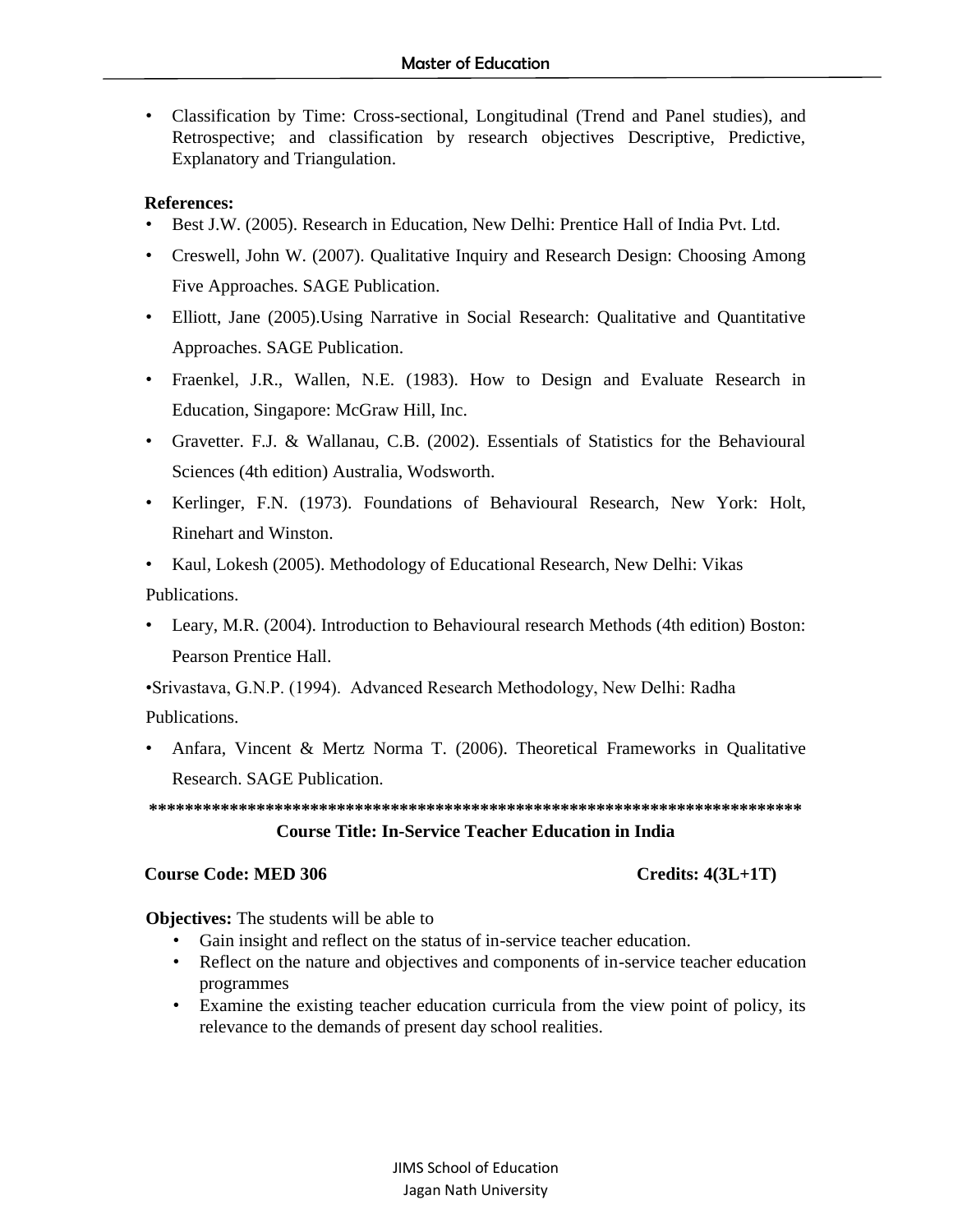### **Unit I: In-service Teacher Education in India – Policy, Structure and Concerns**

- Concept and need for continuing professional development of a teacher areas of professional development
- In-service teacher education meaning. National and state policies on in-service teacher education
- The structure for in-service teacher education –zonal, district, state, regional and national level agencies and institutions.
- Purpose of an in-service teacher education programme orientation, refresher, workshop, seminar, on line teleconferencing.
- In-service teacher education programmes in the Post-Independent India: organization and implementation.

# **Unit II: Organization and Evaluation of Foundation and Competency Development Courses**

- The teacher as an adult learner characteristics, his/her content and pedagogical needs and expected role.
- Selection, organisation, transaction and evaluation of different components of teacher education curriculum – existing practices. Need for the academic calendar and time table.
- Transactional approaches for the reinforcement of foundation courses Expository, Participatory, Collaborative, and Inquiry.
- Transitive approaches for the development of skills and capabilities, use of ICT audio, video, presentation and multimedia technologies in in-service teacher education.

# **Unit III: Trends of Research and Practice in Teacher Education**

- Research on effectiveness of teacher education programmes characteristics of an effective in-service teacher education programme.
- Methodological issues of research in teacher education direct versus indirect inference, generalisability of findings, laboratory versus field research, scope and limitations of classroom observation, the role and scope of action research for teachers and teacher educators.
- Networking of institutions of teacher education University, SCERT, NCTE, NCERT, UGC, IASE and DIETs for creating and strengthen in-service structure and programmes at various levels. .
- Issue of duration, commercialization, irrelevance and poor quality in teacher education, curriculum renewal

# **Unit IV: Planning, Organizing and Evaluating an In-service Teacher Education**

- Planning an in-service teacher education programme preliminary considerations of purpose, duration, resource requirements, and budget
- Designing an in-service teacher education programme steps and guidelines assessment of training needs, formulation of training curriculum, preparation of course material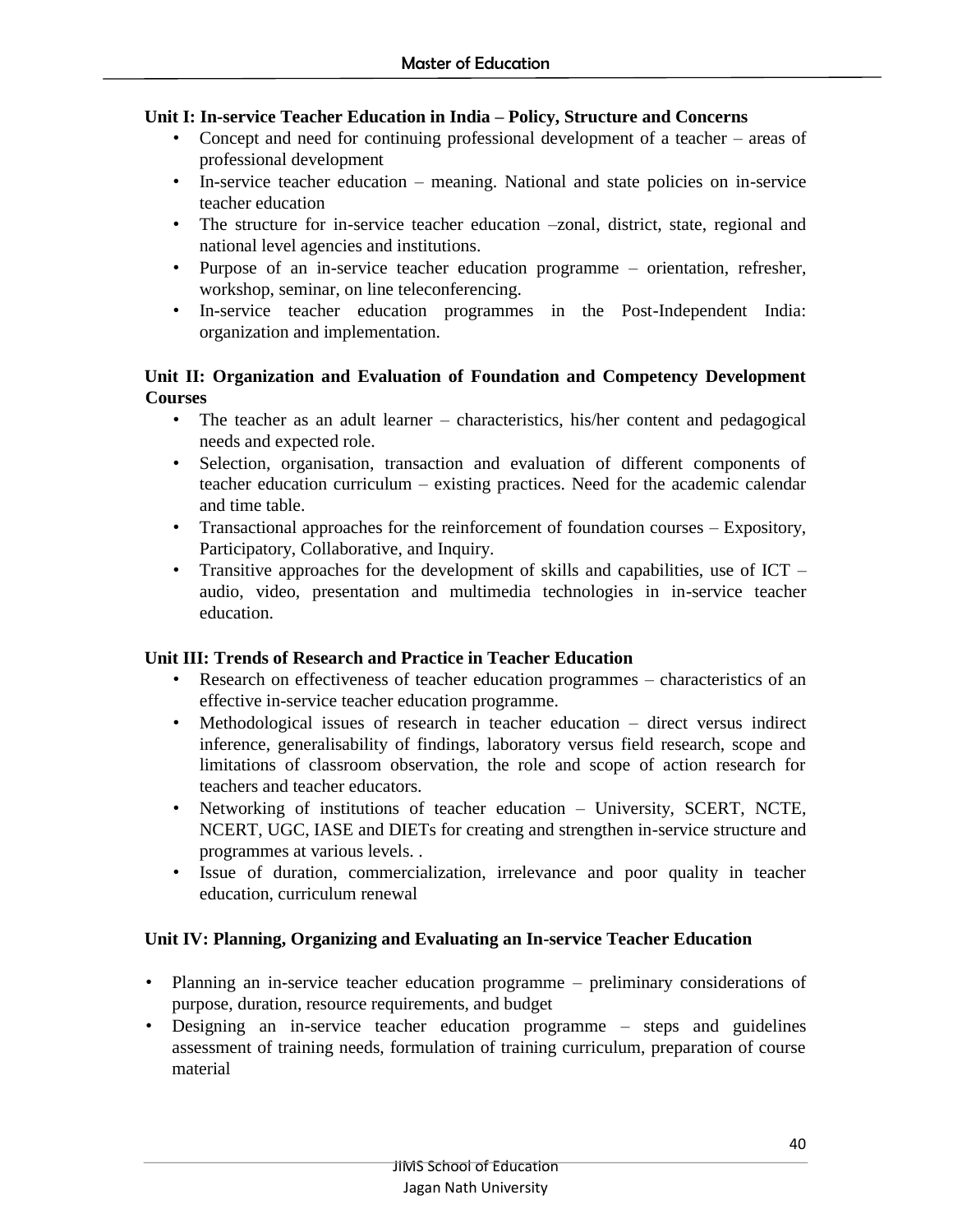- Organizing an in-service teacher education programme common problems faced by a teacher/teacher educator and guidelines for communication, arrangement, preparation, facilitating participation and collecting feedback and evaluation.
- Redefining the characteristics of an effective in-service teacher education programme.

# **References:**

• Arora G.L.(2002). Teachers and their Teaching: Need for New Perspectives. Ravi Books:

New Delhi.

•Dash B. N.(2003). Teacher and Education in the Emerging Indian Society. Neel Kamal: New Delhi.

•NCERT(2005). National Curriculum Framework. NCERT: New Delhi.

•NCERT(2006). Teacher Education for Curriculum Renewal. NCERT: New Delhi.

- Elahi, N.(1998). Teacher Education in India. APH: New Delhi.
- Sharma M. L. (2001). Educating the Educator. The Indian Publications: Ambala.
- Singh L. C. and Sharma P. C.(1997). Teacher Education and the Teacher. Vikas Publishing House: New Delhi.
- Singh Y. K.(2008). Teaching Practice: Lesson Planning. APH Publishing Corporation: New Delhi.
- Tiwari D.(2006). Methods of Teaching Education. Crescent: New Delhi.

# **Course Title: Internship in school**

### **Course Code: MED361****Credits: 4**

**Objectives:** The students will be able to

- Experience and understand the academic and social environment of school as social Institution.
- Observe and list the developmental needs of students.
- Identify and workout practical solutions of different types of problems.
- Develop teaching competence through practice teaching and social modelling.

### **Select any two activities from each group given below:-**

### **Group I:**

Activity **Marks Marks**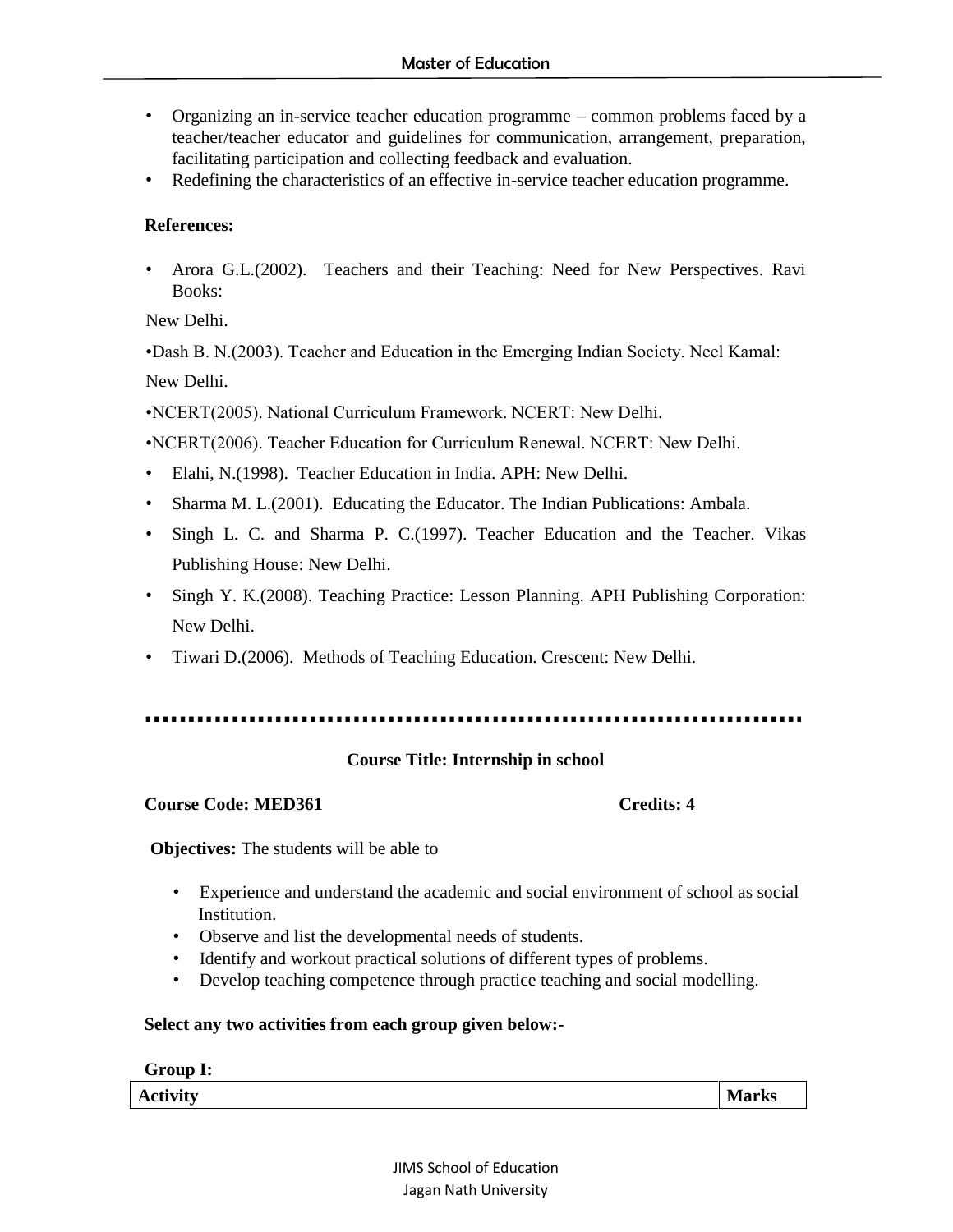| Prepare a report after analysis of private/innovative/alternative schools which<br>develop their own curricular or Co-curriculum activities/material or any<br>innovation.             | - 10          |
|----------------------------------------------------------------------------------------------------------------------------------------------------------------------------------------|---------------|
| Working with community based on any project of social welfare. (submission of 10)<br>activity report)                                                                                  |               |
| Identify role and functions of key personnel like teachers, CRCs, BRCs,<br>DIETs, community and others who will implement the programme and<br>strategies for their capacity building. | - 10          |
| Prepare a report on teacher/community participation in material preparation<br>and in developing a school vision with plan of action for enhancement of the<br>participation.          | <sup>10</sup> |
| Laying down of minimum levels of learning and their incorporation in curricula,<br>textbooks and teaching process                                                                      | - 10          |

# **Group II:**

| <b>Activity</b>                                                                                                                                                                                                                                                         | <b>Marks</b> |
|-------------------------------------------------------------------------------------------------------------------------------------------------------------------------------------------------------------------------------------------------------------------------|--------------|
| Preparing a suggested comprehensive plan of action for some aspects of school<br>improvement                                                                                                                                                                            | 10           |
| Prepare portfolio, including detailing of teaching-learning plans, resources used,<br>assessment tools, student observations and records.                                                                                                                               | 10           |
| Analysis of text book from the perspective of peace.                                                                                                                                                                                                                    | 10           |
| Analyze any one course curriculum /text book to find out whether the values<br>enshrined in the Constitution of India and the National Policy on Education<br>have been incorporated or not.                                                                            | 10           |
| Analyse any one course curriculum /text book in the light of reflecting<br>sensitivity to gender, caste and class parity, peace, health and needs of<br>children with disabilities/ Link school knowledge in different subjects and<br>children's everyday experiences. | 10           |

# **Group III:**

| <b>Activity</b>                                                                                                                                                                                      | <b>Marks</b> |
|------------------------------------------------------------------------------------------------------------------------------------------------------------------------------------------------------|--------------|
| Preparation, administration and analysis of diagnostic test (s) followed by $\vert$ 20<br>remedial teaching.                                                                                         |              |
| Learning achievement surveys (baseline, midterm and end term) would be made 10<br>to track children's performance over the period.                                                                   |              |
| Collect information about the background of children, their learning $ 10\rangle$<br>difficulties, challenges related to their performance along with the total number<br>of children to be covered. |              |
| Monitoring learner achievement vis-à-vis diagnostic test and action for 10                                                                                                                           |              |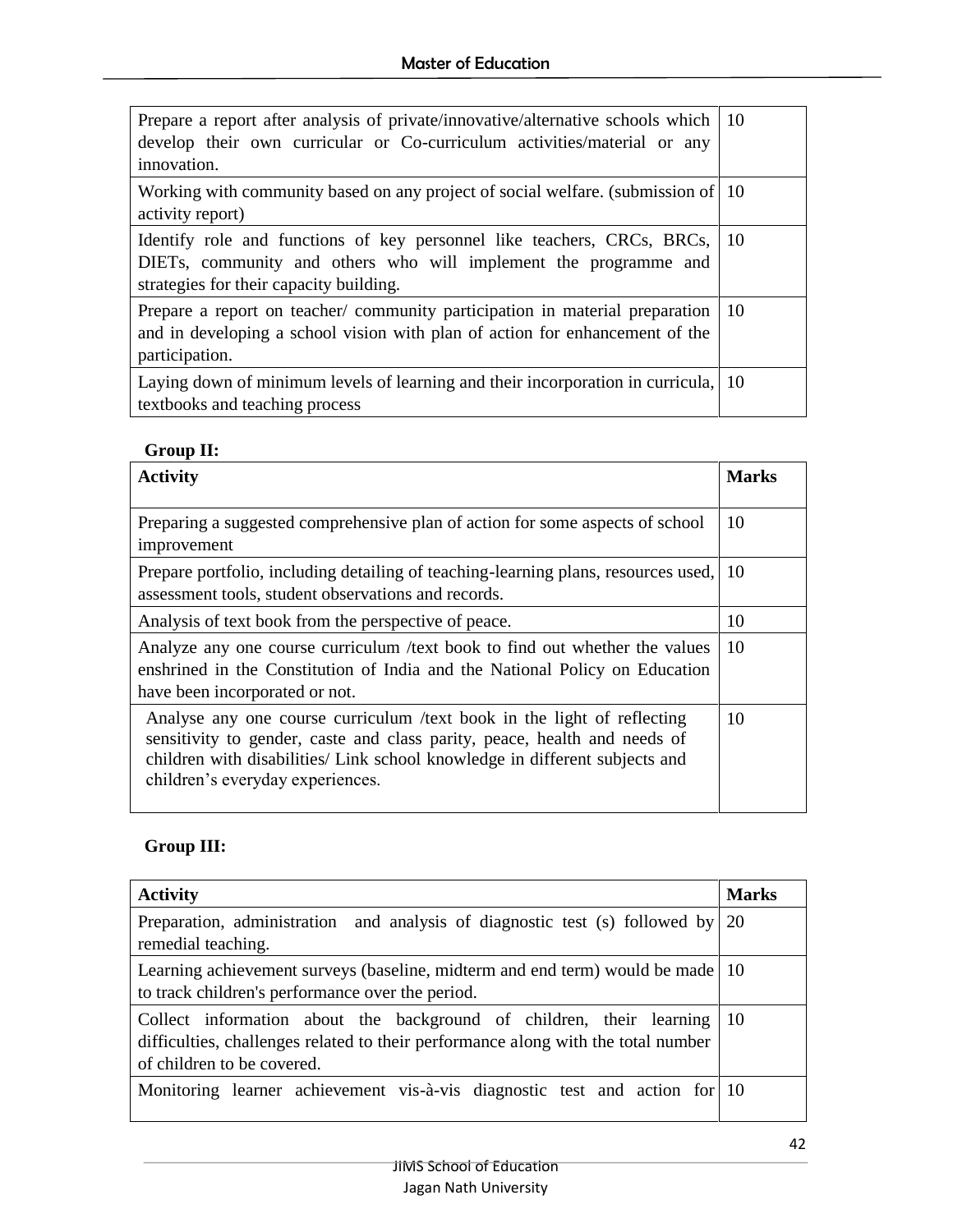improving attainment levels in any school subject.

# **Group IV:**

| <b>Activity</b>                                                                                                                                                                              | <b>Marks</b> |
|----------------------------------------------------------------------------------------------------------------------------------------------------------------------------------------------|--------------|
| Exhibition of work done by the students during the internship programme.                                                                                                                     | 10           |
|                                                                                                                                                                                              |              |
| Seeking reactions of students, headmasters/principals/cooperating teachers and<br>supervisors with respect to the school environment.                                                        | 10           |
| Interaction with head teacher, management, teachers and non-teaching staff for 10<br>preparation of a report on school environment.<br>(Physical, psycho-social, and sustainability issues). |              |
| Type of materials to be developed for students. Analyze quality and prepare a<br>suggestive report.                                                                                          | 10           |
| Conduct a programme in school with/in association of local workmen in school<br>activities.                                                                                                  | 10           |

# **\*\*\*\*\*\*\*\*\*\*\*\*\*\*\*\*\*\*\*\*\*\*\*\*\*\*\*\*\*\*\*\*\*\*\*\*\*\*\*\*\*\*\*\*\*\*\*\*\*\*\*\*\*\*\*\*\*\*\*\*\*\*\*\*\*\*\*\*\*\*\*\*\* Course Title: Dissertation**

### **Course Code: MED 362** Credits: 2

To give the background of the problem, Review of the related literature, framing a research design, selection of tools, collecting and using data **in t**hought provokingly and in a convincing manner, analysis and tabulation of data. Writing of Research Reports with up to date references.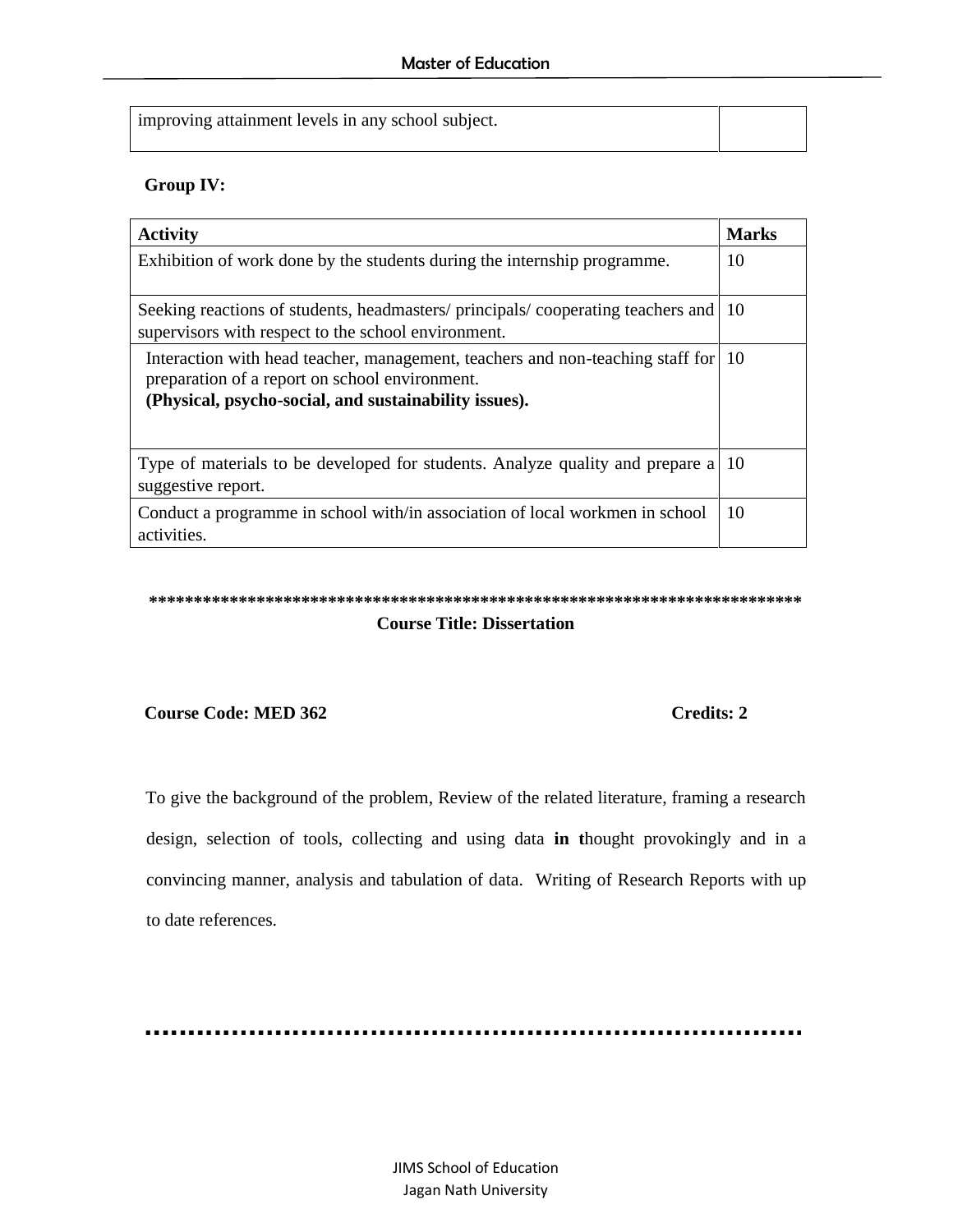# **Course Title: Academic Writing**

#### **Course Code: MED 363** Credits: 2

**Objectives:** The students will be able to

- Reflect on their communicative behaviour.
- Improve their communicative behaviour performance Build capacities for selfcriticism and facilitate self- growth.
- Enhance their listening & writing skills.

#### **Course Content:**

- Academic Writing Need and Purpose
- Introduction to the Writing Process
- Introduction to the Conventions of Academic Writing
- Selection of topic, thesis statement, developing the thesis, introductory, developmental, transitional and concluding paragraphs, linguistic, unity, coherence and cohesion, descriptive, narrative, expository and argumentative writing. • Writing in one's own words: Summarizing and Paraphrasing
- Writing skills such as report writing, note-taking .
- Critical Thinking: Syntheses, Analyses, and Evaluation
- Structuring an Argument: Introduction, Interjection, and Conclusion
- Citing Resources

### **Practicum (any one of the following):-**

- Workshop on listening, conversing, speaking, presenting, explaining and expositing ideas in groups and before an audience.
- Write a paragraph on any topic of interest, then acknowledge the source & edit one's own writing. Prepare a report on the entire programme.
- Attend a seminar/workshop or conference and write a report on entire programme.
- Workshop on academic writing skill and report writing.

# **Semester IV**

### **Course Title: Advance Curriculum Theory**

Course Code: MED401 Credits: 4(3L+1T)

**Objectives:** The students will be able to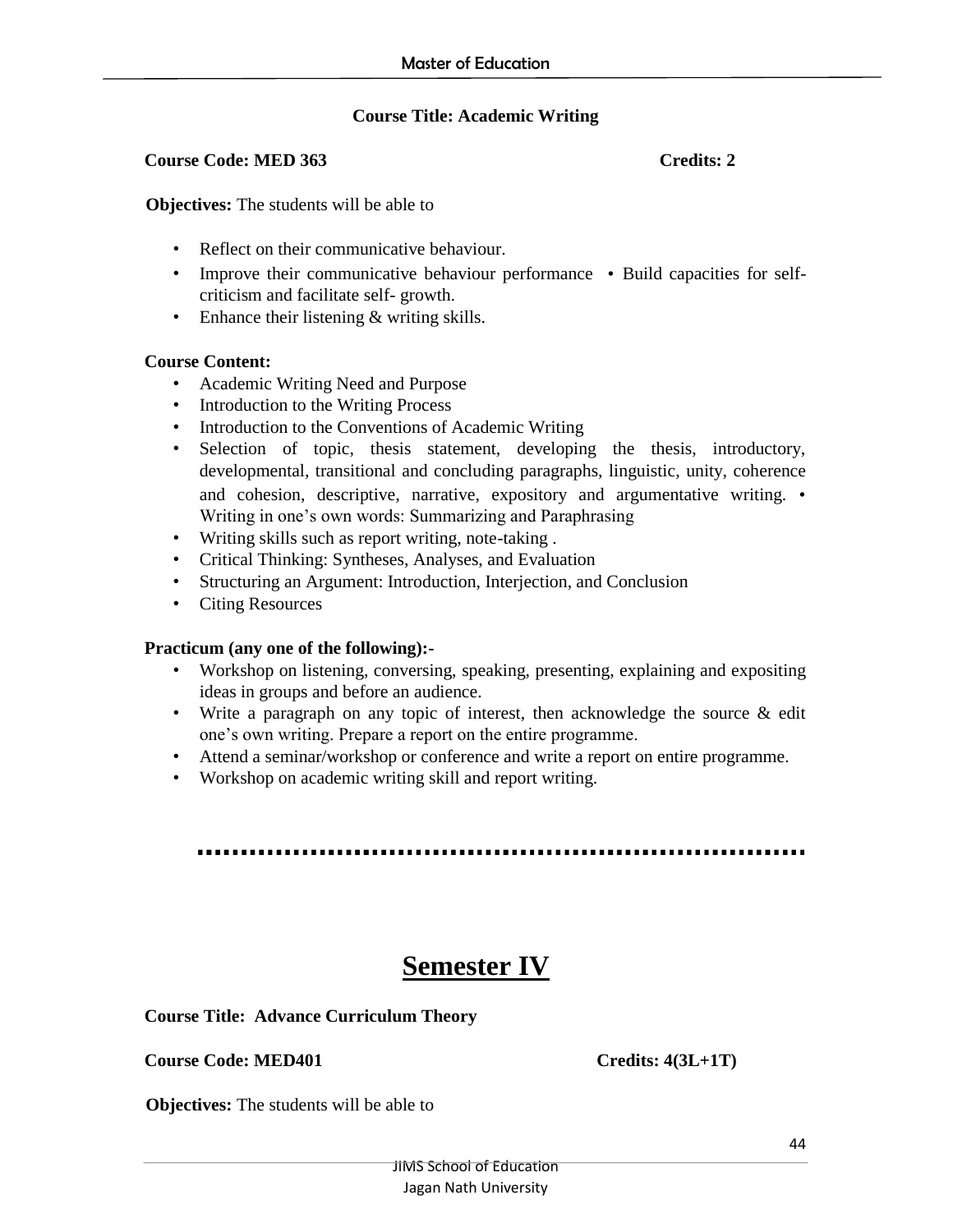- Enhance quality of syllabus, after understanding of curriculum and concept of syllabus \analysis.
- Develop expertise/ specialize in curriculum theories, models and analysis of syllabus.
- Develop capabilities of theoretical understanding of curriculum as well as practical abilities to work in these areas.
- Understand appropriate text books, syllabus and other curriculum material.

# **Unit I: Curriculum Theories**

- Major Characteristics of Curriculum Theory: Logic Structure, conceptual structure, cognitive structure Empirical structure, Existential Structure.
- Meaning and nature of curriculum theory and curriculum models, difficulties in evolving curriculum theories.
- Approaches to curriculum theory: scientific- technical, humanistic, system.
- Models of curriculum development-inductive and deductive.

# **Unit II: Analysis of Syllabus**

- Criteria for analysing the syllabus
- Analysis of the syllabi for the elementary education in India Characteristics  $\&$ Mechanism of the preparation of text book.
- Pedagogical analysis, concept mapping.
- Criteria for Text book Evaluation: Physical Aspects, presentation of content and its organization in the text books
	- a. Content and Organization of curriculum.
	- b. Methodology of development of curricular materials viz., workbooks, teacher handbooks.

### **Unit III: Model of Curriculum Evaluation**

- Tyleis Objective Model, Case Study/Stake's responsive Model, Decision Making / CIPP Model.
- Parameters of Curriculum Evaluation- Curriculum Prescription, Evaluation Agency unit of evaluation, temporal context, Expected Impact of curriculum Evaluation.

# **Unit IV: Elementary Curriculums in India**

- Critical analysis of curriculum: concept, importance and process
- Study of different state (any two) curriculum
- Curriculum Development in NCERT and SCERT

### **References:**

•Ambasht, N.K. (2009).Why we are teaching what we are teaching: IASE(Deemed University, Sardar Shehar, Rajasthan.

> JIMS School of Education Jagan Nath University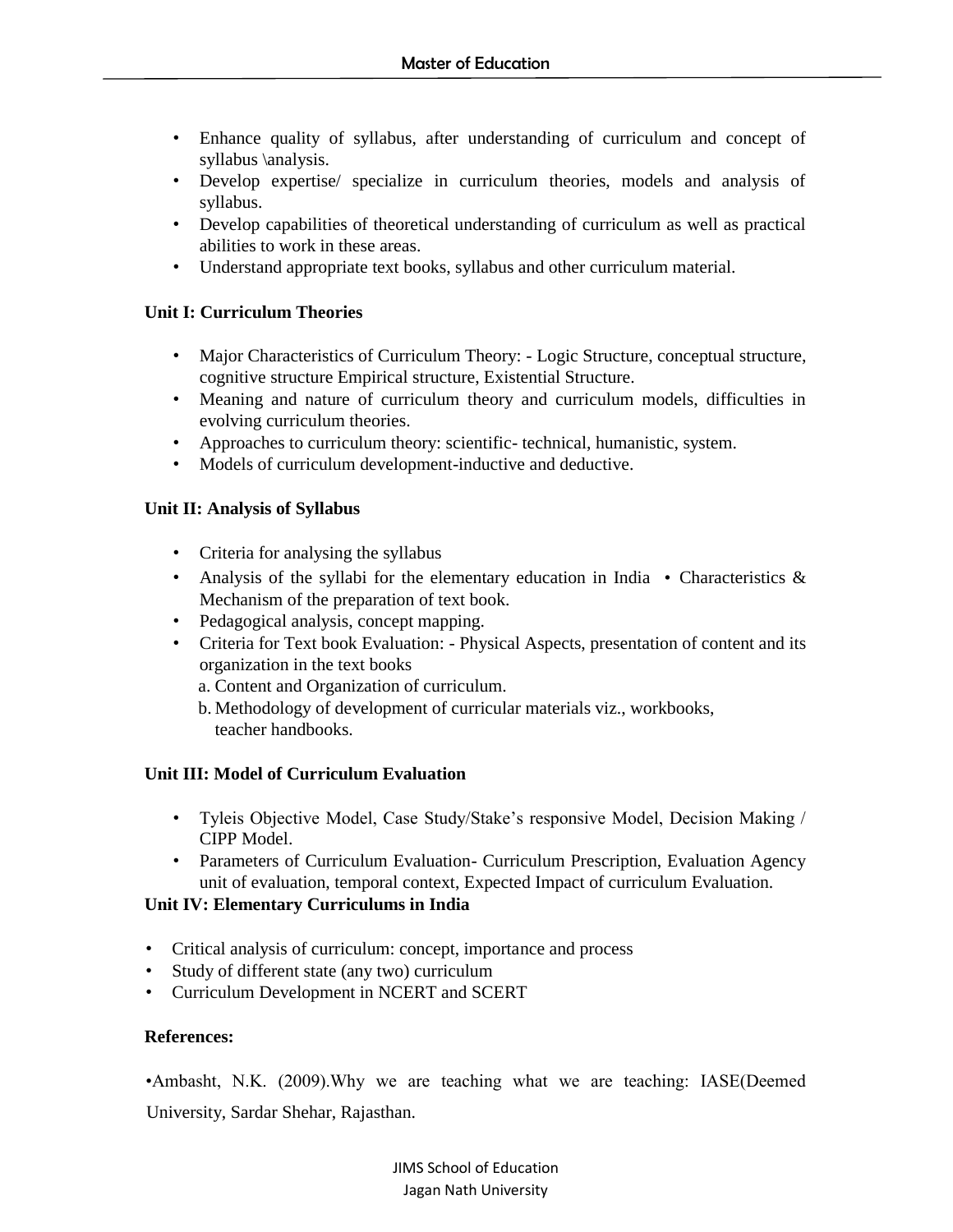• Erickson, H.L. (2002). Concept-based Curriculum and Instruction. Crown Press, Inc: California.

•J.J. Wallin (2011). What is Curriculum Theorizing: for a People Yet to Come. Stud Philos Educ.

•W.F. Pinar (2004). Understanding Curriculum. New York, NY: Peter Lang Publishing, Inc.

•Smith, M. K. (1996, 2000) 'Curriculum theory and practice' the encyclopaedia of informal education, www.infed.org/biblio/b-curric.htm.

- McGee Banks, C. A., & Banks, J. A. (1995). Equity pedagogy: An essential component of multicultural education.
- Gay, G. (2002). Preparing for culturally responsive teaching. Journal of Teacher Education-Washington DC.
- Jabbar, A., & Hardaker, G. (2013). The role of culturally responsive teaching for supporting ethnic diversity in British University Business Schools. Teaching in Higher Education.

•Freire, P. (2000). Pedagogy of the oppressed. Bloomsbury Publishing.

• Banks, J. A. (1995). Multicultural education and curriculum transformation. The Journal of Negro Education, 64(4), 390–400

```
*************************************************************************
```
# **Course Title: Environmental Education**

# **Course Code: MED402 Credits: 4 (3L+1T)**

**Objectives:** The students will be to

- Understand the relationship between humans beings and their environment.
- Develop sensitivity towards environmental disaster management.
- Acquire an understanding of the process of environmental education.
- Develop skills and competencies as teachers for management of environmental awareness programmes

# **Unit- I: Environment, Initiatives for Protection and Disaster Management**

- Environment: Meaning & types Natural, Social & Economic environment: interdependence & interaction among them, Relationship between Man and Environment
- International Conferences For Environmental Protection: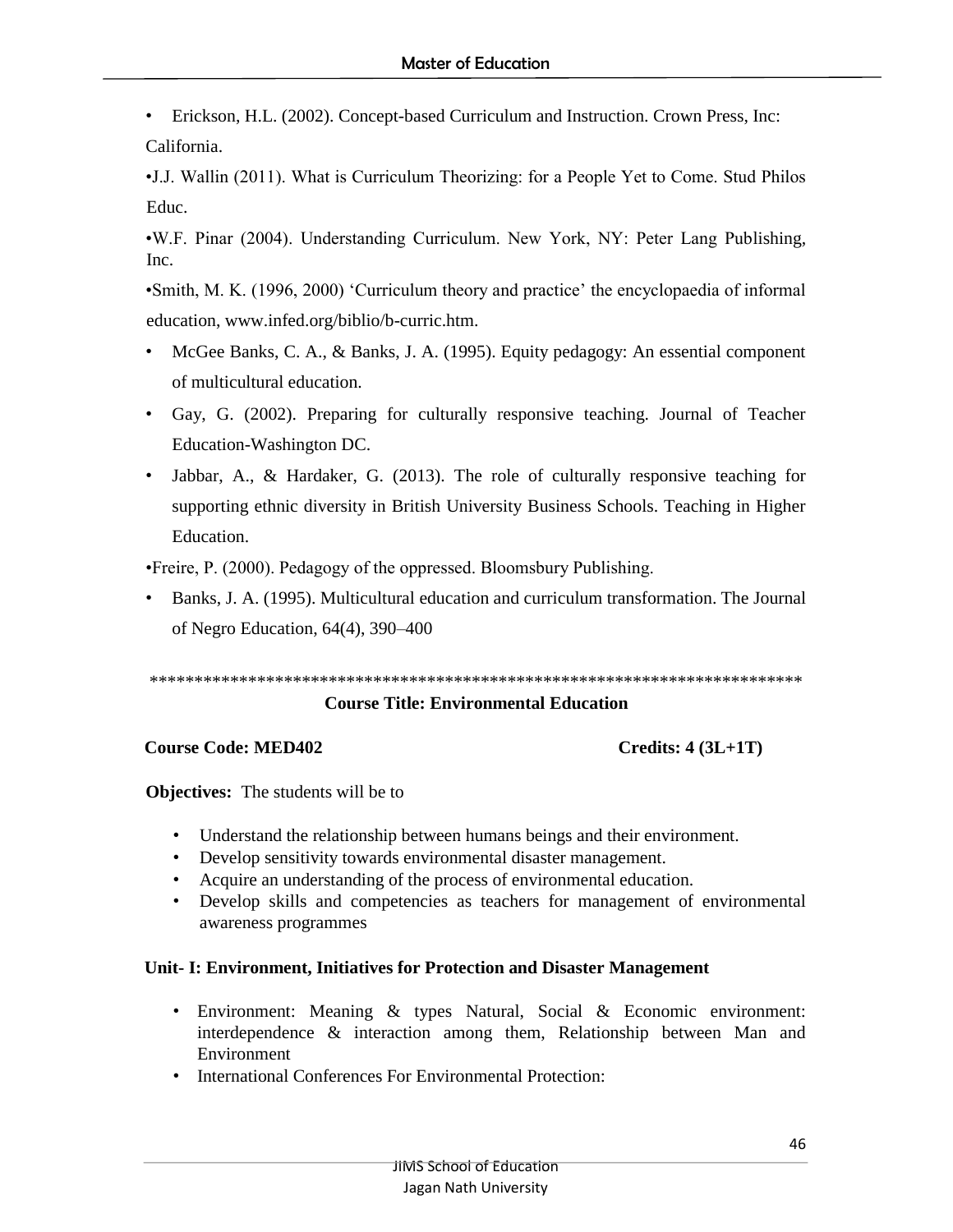- Stockholm Conference (1972), Rio Conference (1992) and Johannesburg Conference (2002)
- United Nations Environmental Programme (UNEP) –Objectives & Functions
- Environmental Disasters: meaning, natural & manmade disasters and their management, Natural Disasters and their Management: Earthquake, Volcano, Cyclones, Flood& Drought.
- Management of Pollution as a Manmade Disaster: Causes, effects & control of- Air pollution, Water pollution, Land pollution and Sound pollution

# **UNIT-II: Education for Conservation of Natural Resources and Sustainable Development**

- Conservation of Natural Resources: Concept, need and Importance
- Ways of Conservation of Natural Resources: Refuse, Reuse, Recycle, Reduce, Replace, Restore, Regenerate, and Reshape.
- Environmental Movements: -Chipko, Silent Valley, Narmada Bachao.
- Role of Environmental Movements in Environmental Conservation
- Role of Education in Conservation of Natural Resources
- Sustainable Development: Meaning & dimensions ( natural, social & economic)
- Strategies For Sustainable Development: suggested in Agenda –Guiding Principles for Sustainable Development
- Environmental Impact Assessment (EIA) meaning, steps, principles  $&$  importance of EIA in Sustainable Development
- Role of Environmental Education in Sustainable Development-Need of an Interdisciplinary Approach.

# **Unit -III: Environmental Education-Need and Scope**

- Environmental Education: Meaning, need and scope
- Need of Environmental Education for School Teachers and Teacher Educators
- Guiding Principles of Environmental Education
- Place of Environmental Education in National Curricular Framework (2000) given by NCERT and Environmental Education Curriculum Framework For Teachers and Teacher Educators (2005) given by NCTE.

### **Unit -IV: Environmental Education- Transaction and Evaluation**

- Teaching Learning Strategies For Environmental Education: Field visits, Experimentation, Demonstration, Observation, Group- Discussion, Dramatization and Games.
- Evaluation in Environmental Education Use of Observation,
- Self-reporting techniques (attitude scale, interview and questionnaire) and Projective Techniques in Environmental Education.
- Training For Environmental Education (Preparing an Environmental Education Teacher), Major components of the Training Programme, Role of Central & State Government in Environmental Education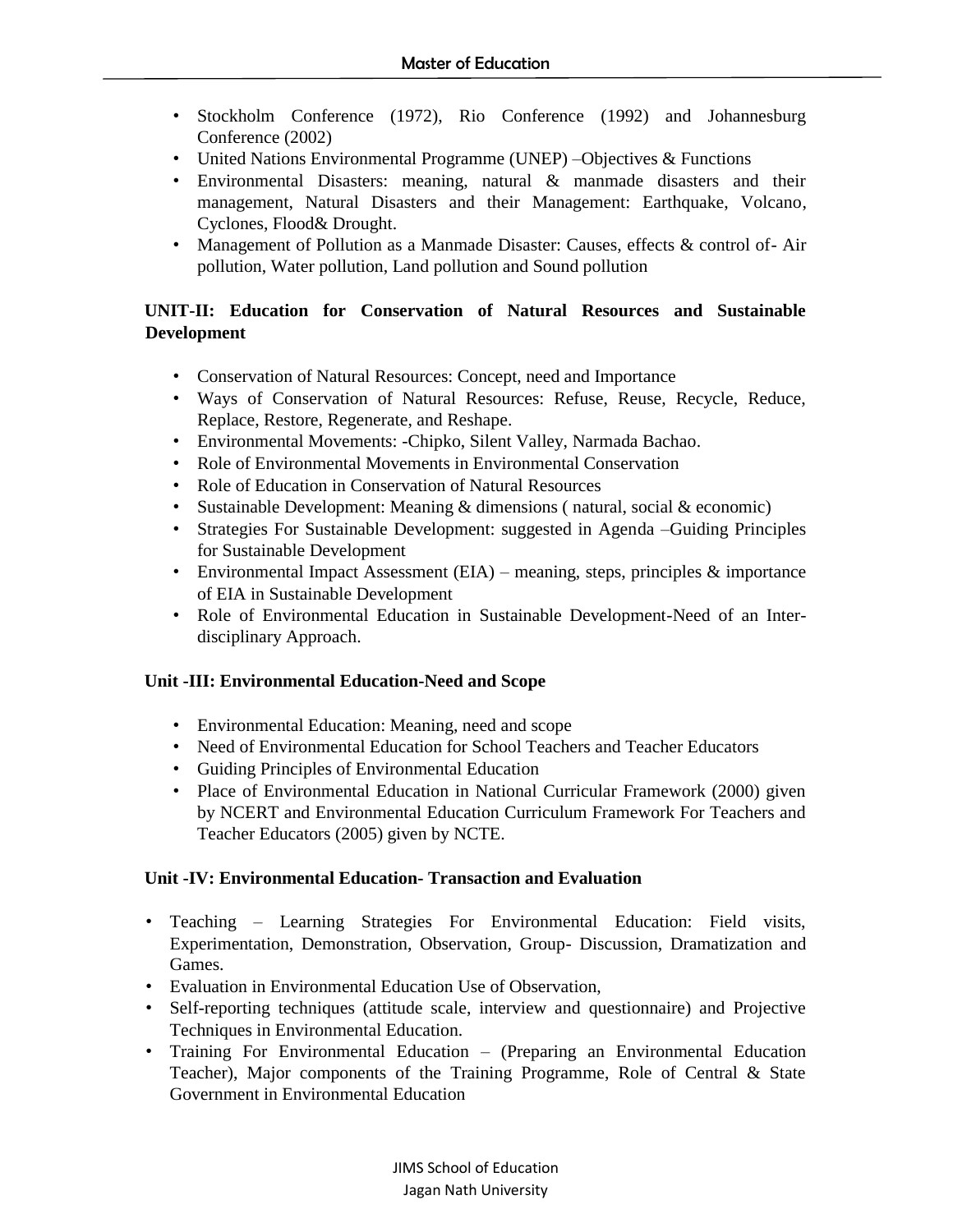- Role of NGOs in Environmental Education (with reference to two National & two Local NGOs)
- Role of Media in Environmental Education Print Media, Posters, Slides, Television, Radio and Computer (Internet)

# **References:**

• Datta Amol K., (2000). Introduction to Environmental Science & Engineering.

NewDelhi- 110 001: Raju Primlani for Oxford & IBH Publishing, Co. Pvt. Ltd., 66, Janpath.

- Dayani, S. N., (1993). Management of Environmental Hazards. Vikas Publishing House, Pvt. Ltd.: New Delhi.
- Iyer, Gopal (1996). Sustainable Development Ecological & Socio-cultural Dimension. Vikas Publishing House Ltd.: New Delhi.
- James, George (1999). Ethical Perspectives on Environmental Issues in India. APH Publishing: New Delhi.
- Karpagam, M. (1999). Environmental Economics. Sterling Publisher Pvt. Ltd.
- Mukherjee, Biswarp (1996). Environmental Biology. Tata-Mc-Graw Hill, Publishing Co.

Ltd.: New Delhi.

- Nasrin, (1999). Environmental Education. APH Publishing Corporation: New Delhi.
- Rao, Digmurti Bhaskar (1998). Earth Summit, Discovery. New Delhi.Publishing House: New Delhi.
- NCERT, (2000). National Curriculum Framework 2000. New Delhi: NCERT Press.
- NCTE, (2005). Environmental Education Curriculum Frame working for Teachers& Teacher Education. New Delhi.

**Specialization-III**

# **Course Title: Policy, Planning and Financing of Education**

# **Course Code: MED403 Credits: 4(3L+1T)**

**Objectives:** The students will be able to

- Analyse the factors affecting Educational Planning in India.
- Develop critical understanding of the dynamics of Educational Management.
- Examine the process and procedures related to financing of Indian Education.
- Analyse the recent trends in Educational Management in India.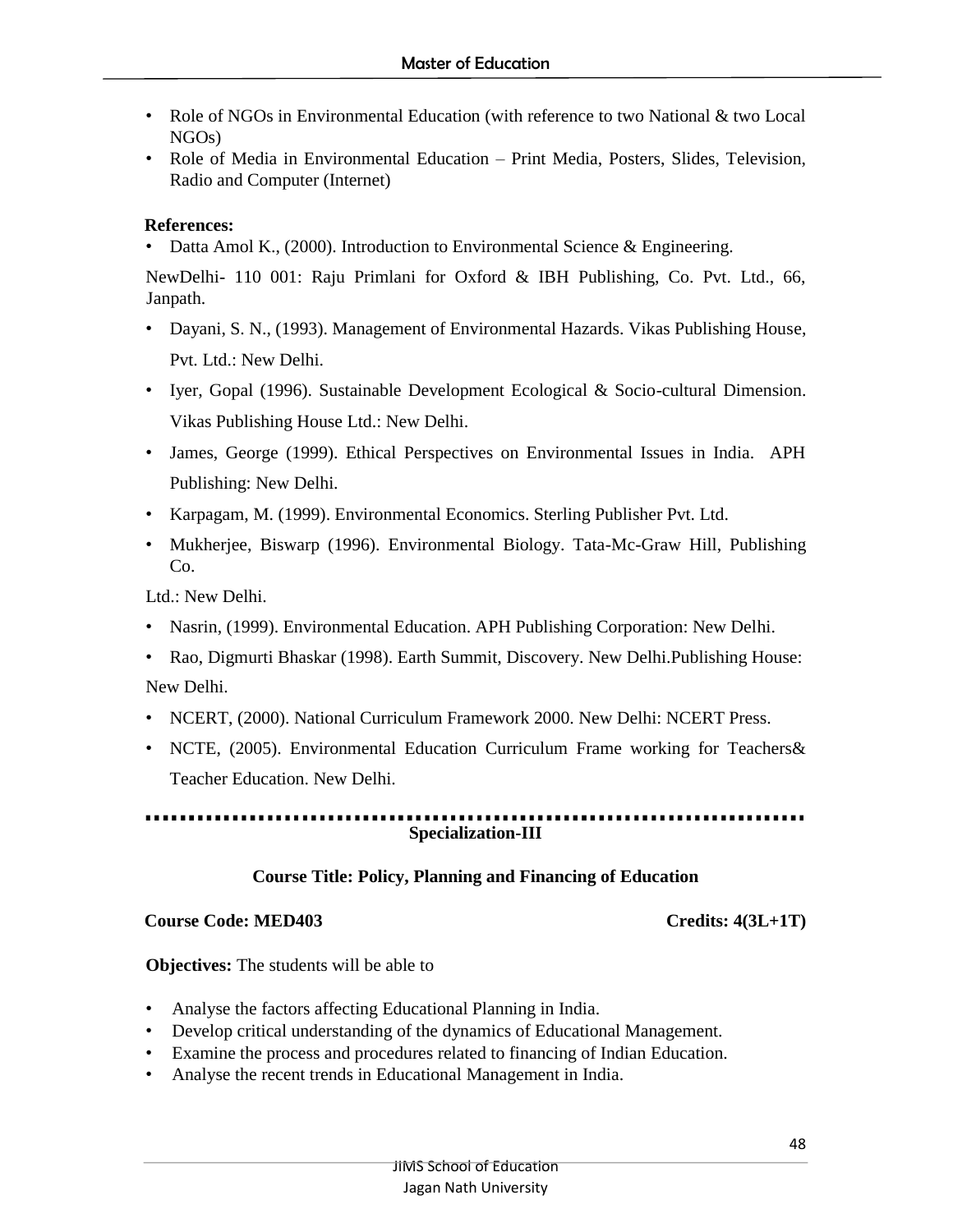# **Unit I: Indian Education: Planning and Policy**

- Concept, Scope and Dimensions of Educational Planning
- Approaches to Educational Planning
- Educational Planning at the National, State, District and Institutional Level
- Policy Formulation :Process and Implementation Analysis, Issues and Policy change at national and state level affecting Indian Education

### **Unit II: Management of Education: Meaning and Scope**

- Nature, Scope and Functions of Educational Administration and Management.
- Management Styles: Autocratic, Democratic, Lazes faire.
- Theories of Management and their Implications for Education.
- Total Quality Management in Education: Concept, Stages of TQM, Need and Relevance in Indian Education.

### **Unit III: Financing of Education**

- Education as Investment
- Financing of Education in India since Independence
- Sources of Finance
- Budgeting of Education: Types and Procedures
- Provisions of Financing Education in the  $12<sup>th</sup>$  Five Year Plan

### **Unit IV: Recent Trends in Educational Management in India**

- Globalization and Internationalization and their Impact on Educational Policy
- Decentralized Planning and Management: Problems and Issues
- Institutional Autonomy and Accountability
- Assessment and Accreditation in Education: Concept Role of ISO, QCI, NAAC.

### **References:**

- Blaug, M. (1972). An Introduction to Economics of Education, Allen lane. London, Penguin. Cohn E and T.
- Gaske. (1989). Economics of Education, Pregamon Press, London.
- Coombs, P.H. and Hallak.J. (1988). Cost Analysis in Education: A Tool for Policy and Planning, Baltimore: John Hopkins Press.

•G. Psacharopoulos. (1987). Economics of Education: Research and Studies, New York: Pergamon Press.

• Mehrotra, S. (2006). The Economics of Elementary Education in India, The Challenge of public finance,private provision and household costs, sage publication,New Delhi.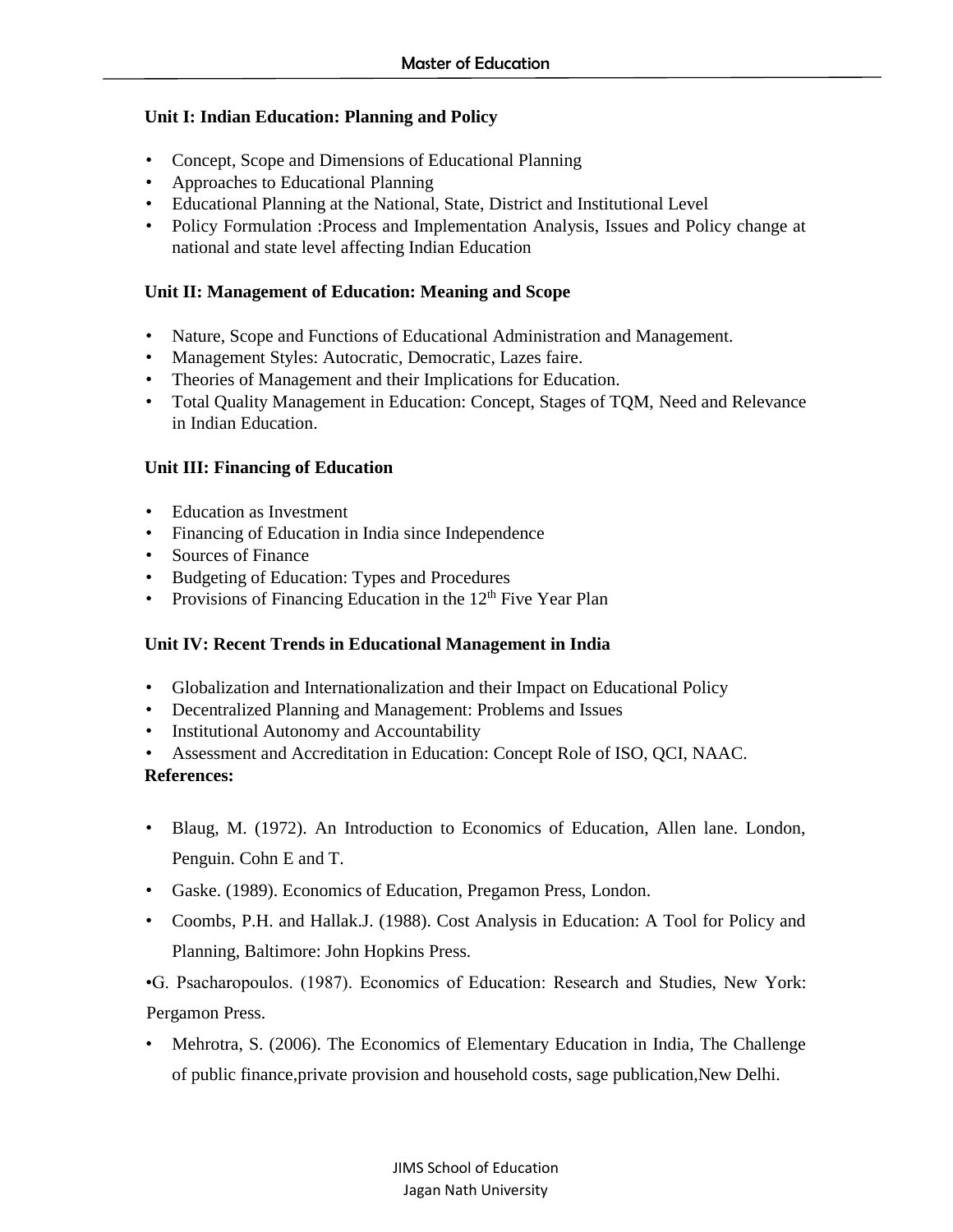# **Course Title: Education Policy, Planning and Financing of Education at Secondary & Senior Secondary School Level.**

# Course Code: MED404 Credits: 4(3L+1T)

**Objectives:** The students will be able to

- Appreciate the need and relevance of policy formulation and analysis
- Develop, critical understanding of the concept of educational planning and initiatives and programmes launched to achieve the same
- Develop familiarities with various sources of finance in India with respect to India
- Develop in them the understanding of school accounting and developing skill in school budgeting
- •

# **Unit- I Secondary and Senior Secondary Education: Policy Initiatives and Concerns**

- Policy : Need, Purpose, Analysis Formulation
- Recommendations of Mudaliar Commission , Kothari Commission , NPE 1986, PoA (1992)
- Role of CBSE, NCERT, ICSE, SCERT, CIETs in Secondary & Senior Secondary Education
- RMSA(Rashtriya Madhymik Shiksha Abhiyan) and RUSA( Rashtriya Ucchatar Shiksha Abhiyan)- Programme objectives, Strategies and Present Status with respect to Implementation of Programmes
- Globalisation, Privatisation and Commercialisation of Education: Need, Present Status and Impact in India

# **Unit- II Planning for Secondary and Senior Secondary Stage**

- Planning : Concept and Purpose in Educational Administration
- Recommendations of the XII Five Year Plan on SE& SSE
- Planning at National , State and District Level in India Administrative Structure & functions at each stage
- School Mapping and Micro planning Concept, Need and Purpose
- Institutional planning: Need, Function and Scope

# **Unit- III Financing of Education**

- Educational Expenditure: Source of finance Central Government grants, Tuition fee, Endowment Donation and gifts, Foreign aids.
- School Budgetary and accounting procedure, grant in aid policy in India Monitoring of expenditure ,Control and Utilization of Funds, Central – State relationship in Financing of Education.
- Determinants of Educational cost.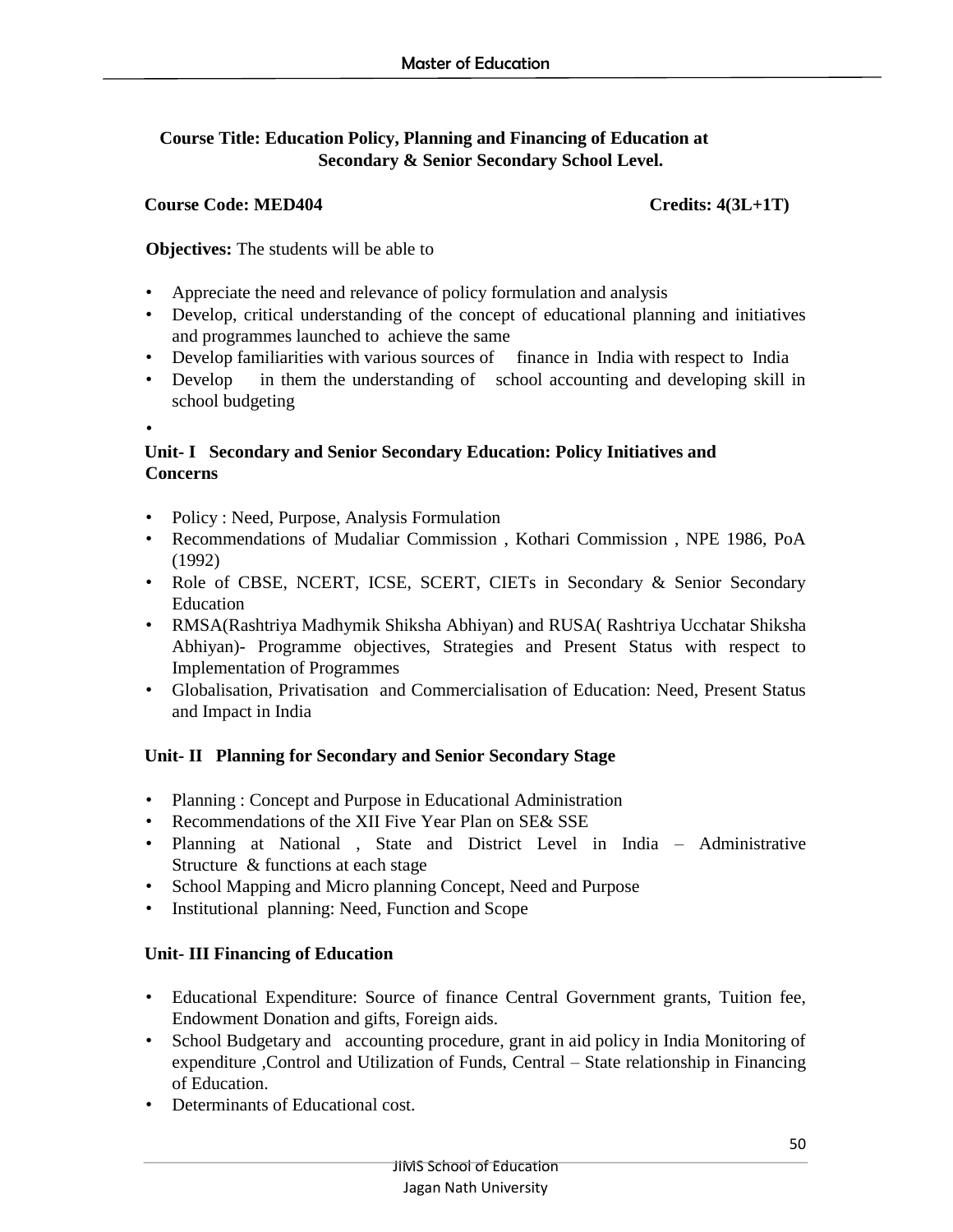# **Unit IV Planning and Financing at Institutional Level**

- Institutional Planning: Concept and Scope at Secondary Stage
- Funds and Grants available at Secondary stage of Education
- Scholarship Schemes instituted by the Govt of India
- Planning for Effective Implementation of Vocational Education at Secondary Stage

# *References:*

- Blaug. M. (1972). An Introduction to Economics of Education, Allen lane. London, Penguin. Cohn E and T.
- Coombs, P.H. and Hallak.J. (1988). Cost Analysis in Education: A Tool for Policy and Planning, Baltimore: John Hopkins Press.
- Gaske (1989). Economics of Education, Pregamon Press, London.
- G. Psacharopoulos (1987). Economics of Education: Research and Studies, New York: Pergamon Press.
- Mehrotra, S.(2006). The Economics of Elementary Education in India, The Challenge of public finance, private provision and household costs, Sage Publication, New Delhi.
- Mort, P. R. and Reusser. (1960). W.C. Public School Finance. McGraw Hill:New York.
- Saxton, P. G. (1961). Education and Income. Viking Press: New York.
- Vaizeg, J. (1964). Costs of Education. Allen and Union: London.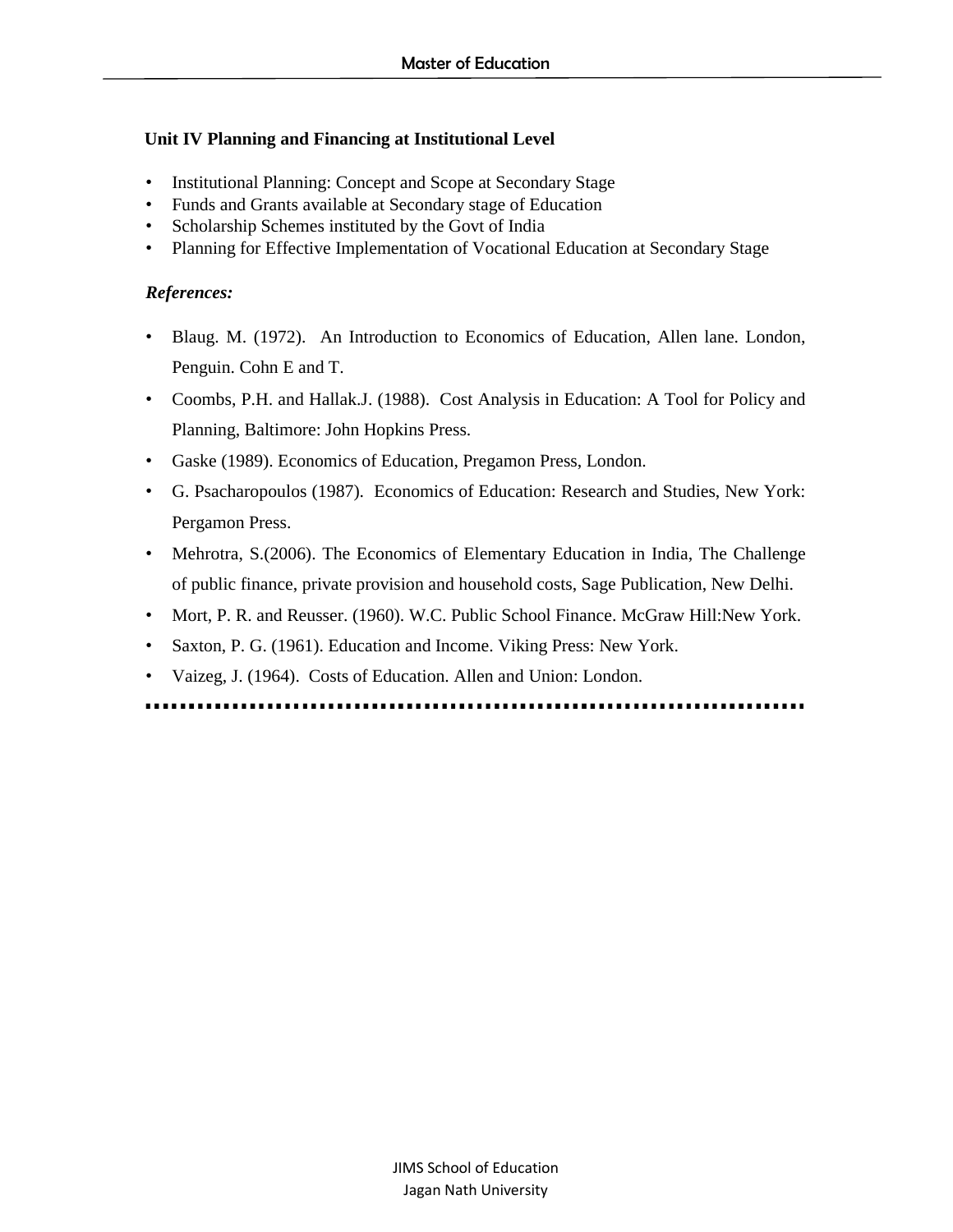# **Course Title: Issues, Planning and Policies of Elementary Education**

#### **Course Code: MED405** Credits: 4 (3L+1T)

**Objectives:** The students will be able to

- Gain insight into the vision and mission of Elementary Education in the country.
- Develop understanding for enhancing learner's achievement.
- Reflect on various concerns of elementary education
- Gain insight into factors promoting success and participation in quality in elementary education.

### **Unit I: Vision and mission**

- Vision and Mission of Elementary Education
- School Systems across the States
- 12th Five-Year Plans –Objectives, key issues and focus.
- Quality Assurance in Elementary Education
- Constitutional provisions regarding role of central and State Govts. for providing elementary education.

# **Unit II: Concerns in Elementary Education**

- School Effectiveness, Classroom Climate and Teacher Attributes, Joyful learning, Order and Discipline, Law and Order in the Society and its Effect on School, quantity & quality of trained teachers. Quality of Elementary Education.
- Problems of equity and equality of opportunities.
- Management of Resources: Manpower Planning, Recruitment; Budget Constraints Planning for School
- Inspection, Supervision and Monitoring.
- Innovative Approaches: Activity Based learning Experiment

### **Unit III: Policies & Programs of Elementary Education**

- Minimum Levels of Learning (MLL).
- interventions at national level and in respective states to improve access, enrolment, retention/participation and achievement.

### **Unit IV: Financing and Planning of Elementary Education**

- Meaning, nature and scope
- Economic development and financing of education
- Financing of education in India: Centre- State relationship, mobilization of resources
- Cost Benefit Analysis in Education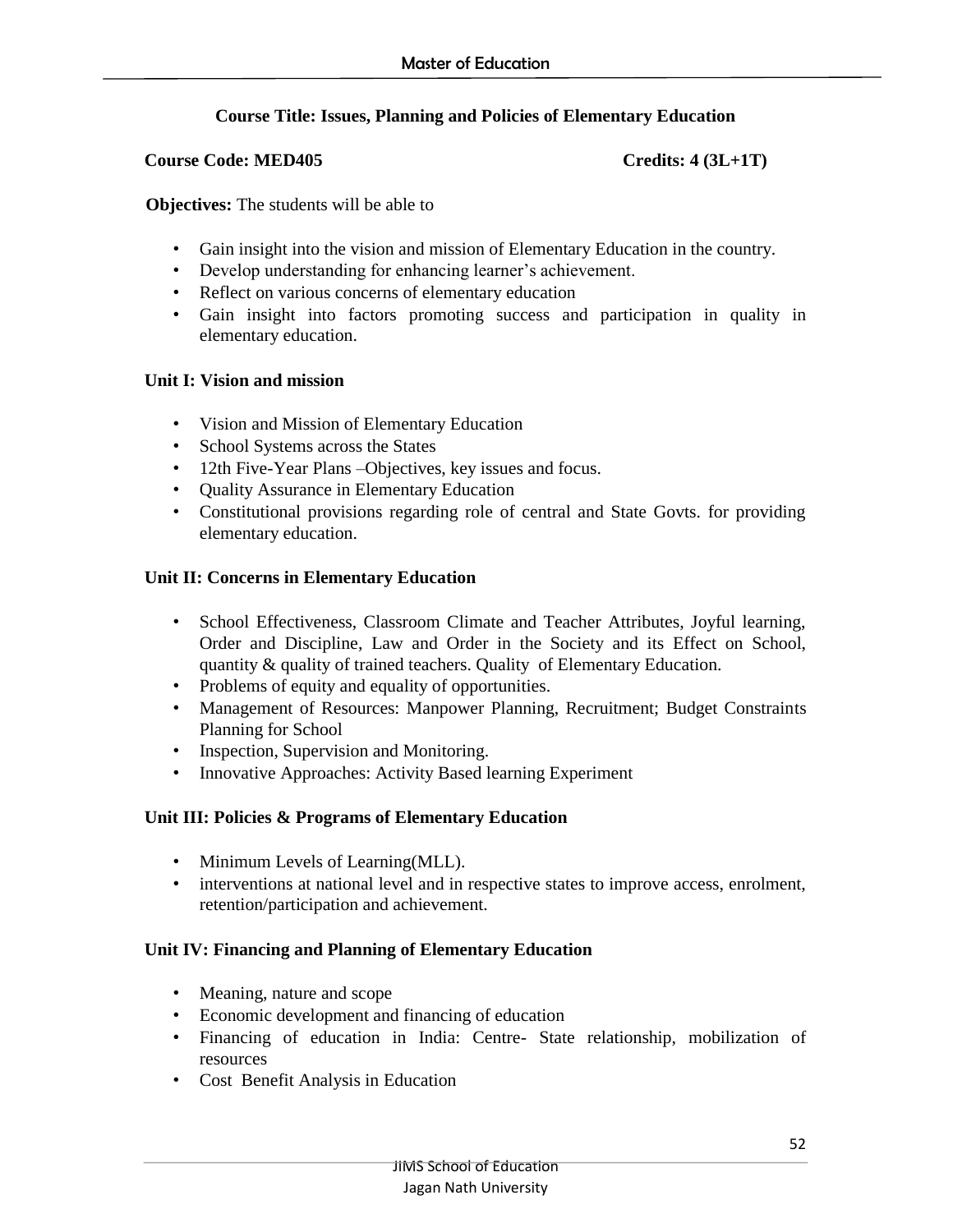RTE Act 2009-analysis and implications for curriculum planning, teaching methodology and evaluation.

#### **References:-**

- Bruns, Barbara; Minqat, Alain and Rakotomalala, Ramahatra. (2003). Achieving Universal Elementary Education by 2015. A Chance for Every Child. World Bank Publications.
- De, Anuradha & Dreze, Jean. (1999). Public Report on Basic Education In India. Oxford University Press: USA.

• Kumar, Ravi. (2006). The Crisis of Elementary Education in India. Sage Publications Pvt. Ltd.

- Mehrotra, S. Panchmukhi, P.R., Srivastava Ranjana, Srivastava, Ravi (2005). Universalizing Elementary Education in India: Uncaging The 'Tiger' Economy (1st edition) Oxford University Press.
- Mehrotra, S. (2006). The Economics of Elementary Education in India: The Challenge of Public Finance, Private Provision and Household Costs. Sage Publications: New Delhi.
- Hayes, D. (2008). Elementary Teaching Today: An Introduction. Routledge Publications, U.K.
- Lewis, R. (2008). Understanding Pupil Behaviour. Routledge Publications: U.K.
- Mohanty, J. N. (2002). Elementary and Elementary Education. Deep & Deep Publications: New Delhi.
- Rao, V.K. (2007). Universalization of Elementary Education. Indian Publishers: New Delhi.
- Sharma, R. N.(2002). Indian Education at the cross road. Shubhi Publications. Tilak, J.B. (1992) Educational Planning at gross roots, New Delhi

\*\*\*\*\*\*\*\*\*\*\*\*\*\*\*\*\*\*\*\*\*\*\*\*\*\*\*\*\*\*\*\*\*\*\*\*\*\*\*\*\*\*\*\*\*\*\*\*\*\*\*\*\*\*\*\*\*\*\*\*\*\*\*\*\*\*\*\*\*\*\*\*\* **Specialization-IV**

# **Course Title: Educational Management and Planning at Secondary & Senior secondary school level.**

#### **Course Code: MED406 Credits: 4 (3L+1T)**

**Objectives:** The students will be able to

JIMS School of Education Jagan Nath University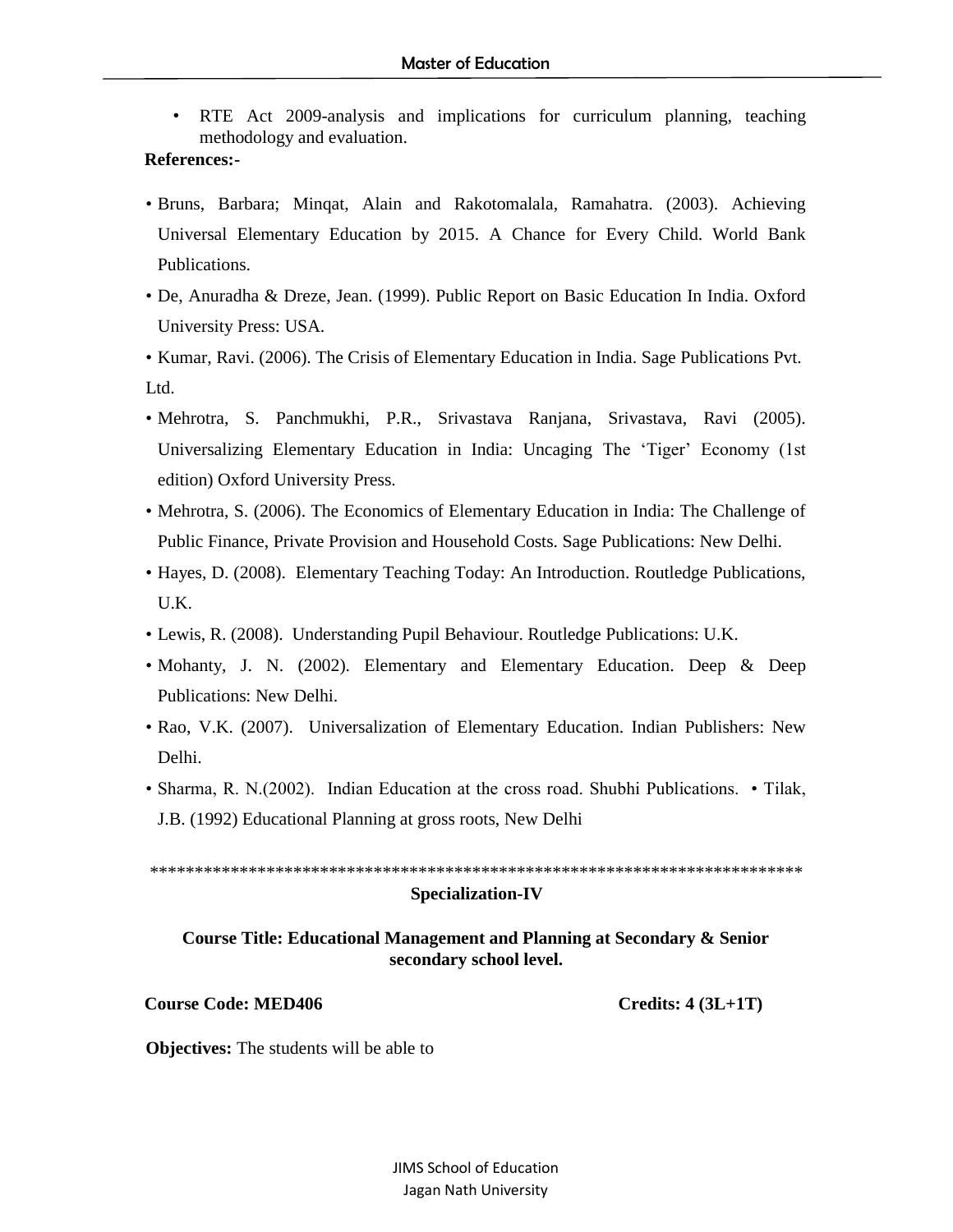- Acquaint with the need, scope and purpose of educational planning in terms of national and community needs.
- Determine and implement objectives of planning on the basis of individual needs of the students.
- Develop in them the skills in planning and implementing conventional administrative procedures.
- Develop an insight into the perspectives of management in the light of practices in education.

# **Unit I: Educational Administration-Concept, Scope and Need**

- Educational Administration-Concept, Scope and Need
- Concept, Scope and nature of Educational Administration
- Need and importance of Educational Administration
- Types of Educational Administration

# **Unit II: Educational Planning at Central, State and Local levels:**

- Process of Educational Planning in various type schools in India.
- Perspective planning at central, state and local levels.
- Priorities to be given at central and state levels.
- Schools for all and schools for the selected few
- Determine facilities to the needs: School programme, School Building, Teaching training facilities, Location of Schools.

# **Unit III: Some Problems of Educational Planning:**

- Calculating cost of education at various type of school.
- Comprehensive approach vs. selective approach.
- Public sector vs. private sector.
- Educational planning and exceptional children, gifted, backward and handicapped.
- Educational planning for qualitative improvement.
- Educational expenditure & planning.

### **Unit IV: Performance and Resource Management in Educational Institutions**

- Monitoring of school performance.
- Performance appraisal of the teachers.
- Scientific principles of management-PERT, CPM, PPBS system approach.
- Financial and administrative management of educational institutions.
- Nature and characteristics of resource available in education.
- Need for resource management in education. Material resources.
- Human resource financial resource procurement, utilization and maintenance of resources - Roles of state, central and local governments in resource mobilization
- Quality assurance in material and human resources.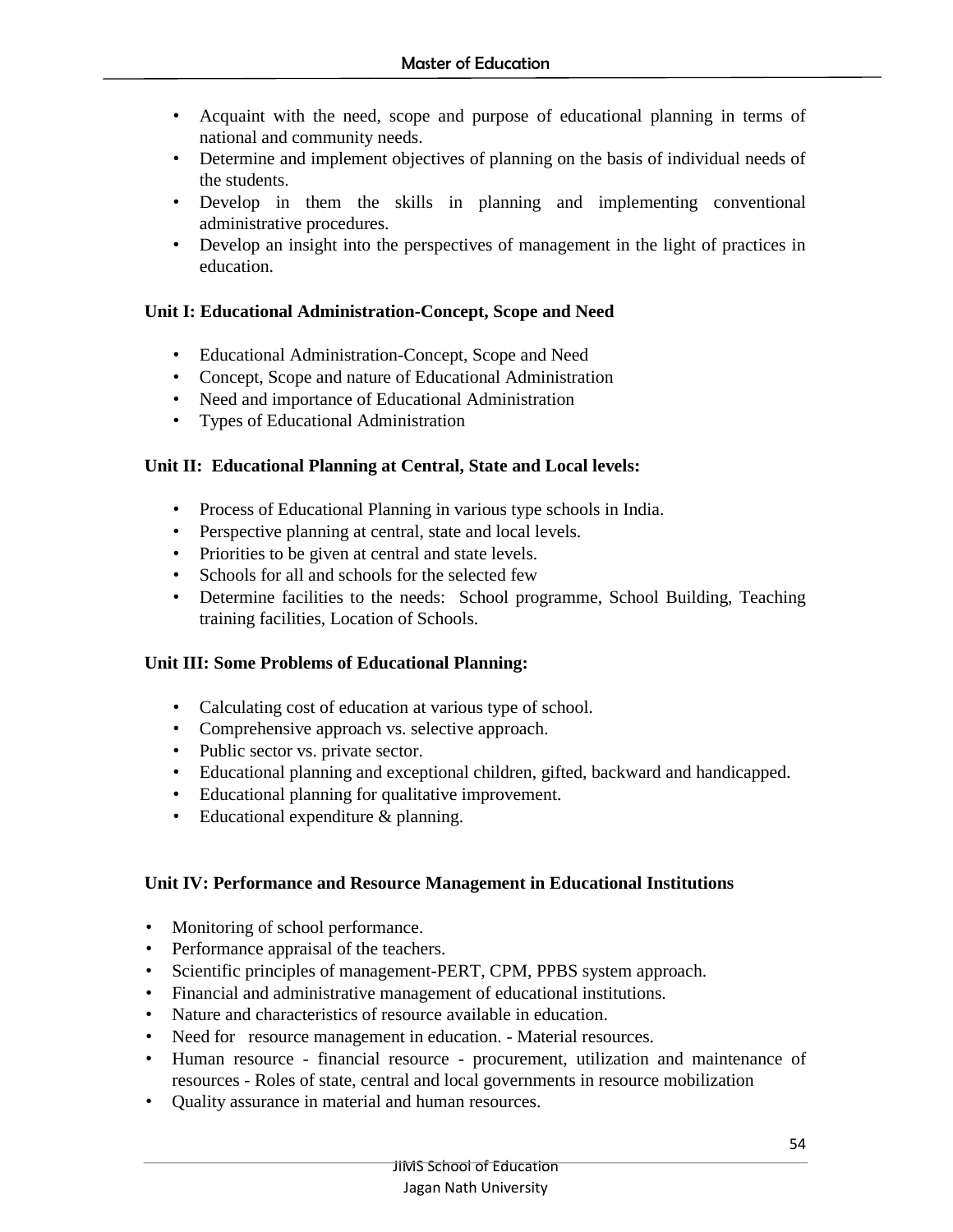### **Reference:**

- Fletcher, B. A. (1963). Planning of Education', Leeds, Institute of Education.
- Government of India Five Year Plans.
- Griffiths, V. L. (1962). Educational Planning', London, O. U. P.
- Krojsma Acjaro, V. T. (1961). Planning in India. Longmans: New Delhi.
- Rao, V.K.R.V. (1966). Education and Human Resources Developments, Allied Publishers:

Delhi.

- Naik, J. P. (1965). Educational Planning in India. Allied Publishers: New Delhi.
- Rajgopal, M. V. (1969). Programmes of Educational Improvement at the District level.

Asian Institute of Educational Planning and Administration: New Delhi

- Hanson, A. H. (1964). The Process of Planning: A Study of India's five year Plans (1950-1964). London : Oxford University Press.
- Schultz, T. W. (1960). Education and Economic Growth, University of Chicago.

### ..............................

# **Course Title: Towards Academic Leadership**

### **Course Codes: MED407 Credits:4 (3L+1T)**

**Objectives:** The students will be able to

- Critically examine the core and contemporary leadership theories relevant to educational practice and settings.
- Know new changes and challenges in leadership of institutions.
- Develop capacities for being efficient and effective educational leaders.
- Develop leadership skills needed to emerge as Leaders.

# **Unit-I: Nature of Academic Leadership**

- Meaning, Concept, Need, Importance and nature of Academic Leadership.
- Leadership Styles.
- Evaluating styles of Leadership.
- Functions of Educational Leader/Manager.
- Meaning, need and Importance to shift from management of schools to Leadership of school.
- Role and responsibilities of leadership (in reference to RTE, RMSA and CCE.
- Workshop on Component and characteristics of high quality school leadership.

JIMS School of Education Jagan Nath University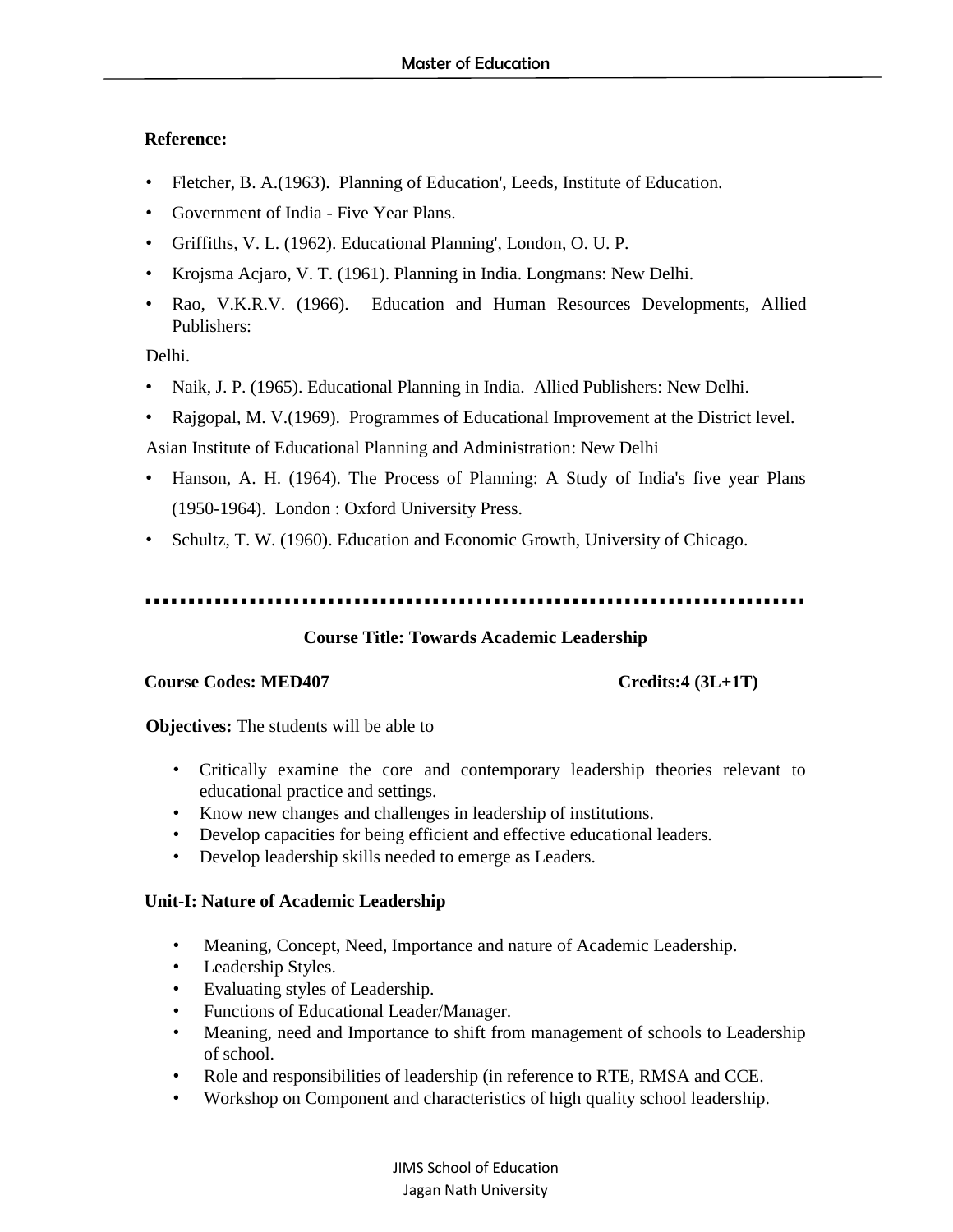- Grid Concept of Academic Leadership.
- Measurement of Leadership.

# **Unit-II: School Leadership**

- Curriculum framework, outline key areas for leadership development in secondary schools:- (capacity building to transform function at managers to school leaders)
- Leading partnership, developing self, Transforming teaching learning process, building and leading teams and leading Innovation.
- School leadership:- Multiple Roles, Identities & grass root level (field) administrators working closely with schools at cluster, block and district levels.
- School & Community: Interlinkage, Role and responsibilities.
- School as a learning organization
- Developing a vision for school: vision for school transformation, assessing context and constraints.

### **Unit- III: Leadership Roles- Challenges and Perspectives**

- Values, vision and moral purpose in educational leadership
- Leading and managing educational change and improvement
- Leadership for the learning community
- Developing leadership and management skills and insights
- Issues of diversity in educational organizations, including issues related to gender and multiculturalism
- Work Ethos: Meaning, nature, and transformation in present scenario.
- Right of child in school: Equality, non-discrimination and respect for all.

### **Unit IV: Research and Innovation & Leadership**

- Innovation and research in leadership: school developmental plan towards better schooling.
- Culture of innovation in school:- At all levels of school, at classroom, student & teacher as innovators.
- Professional development of teachers:-Issues, concerns, programmes and practices at International, National & Local level.
- Leadership programs of:- MHRD, NUEPA, NCSL with reference to goal, vision and strategy.

### **References:**

- Ediger, M. and Digumarti, B.R. (2006). School Organisation, Discovery Publishing House: New Delhi.
- Sindhu, I.S.(2008). Educational Administration and management. International Publishing House: Meerut.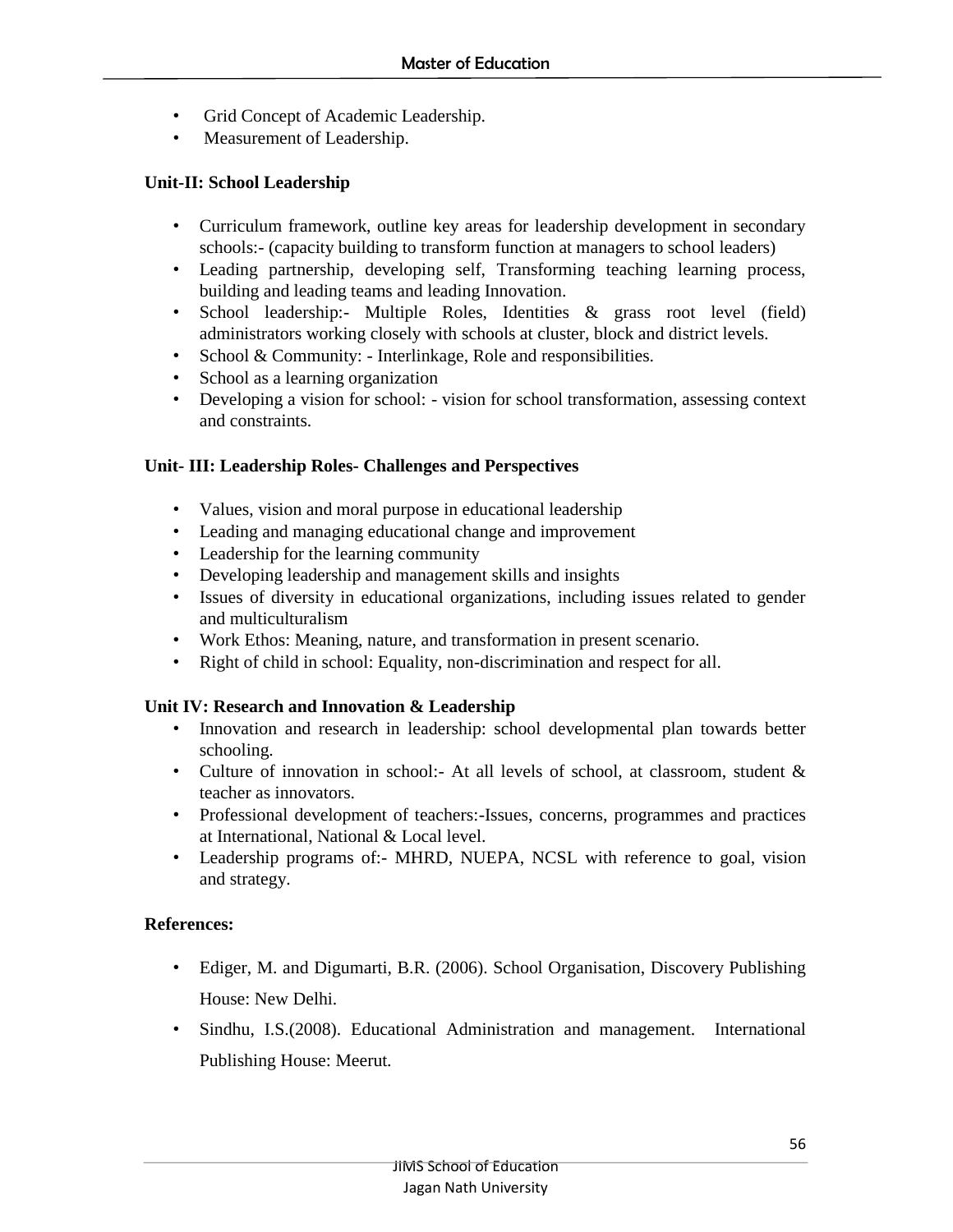• Mishra, R.C. (2010). Class room management. APH Publishing Corporation: New Delhi.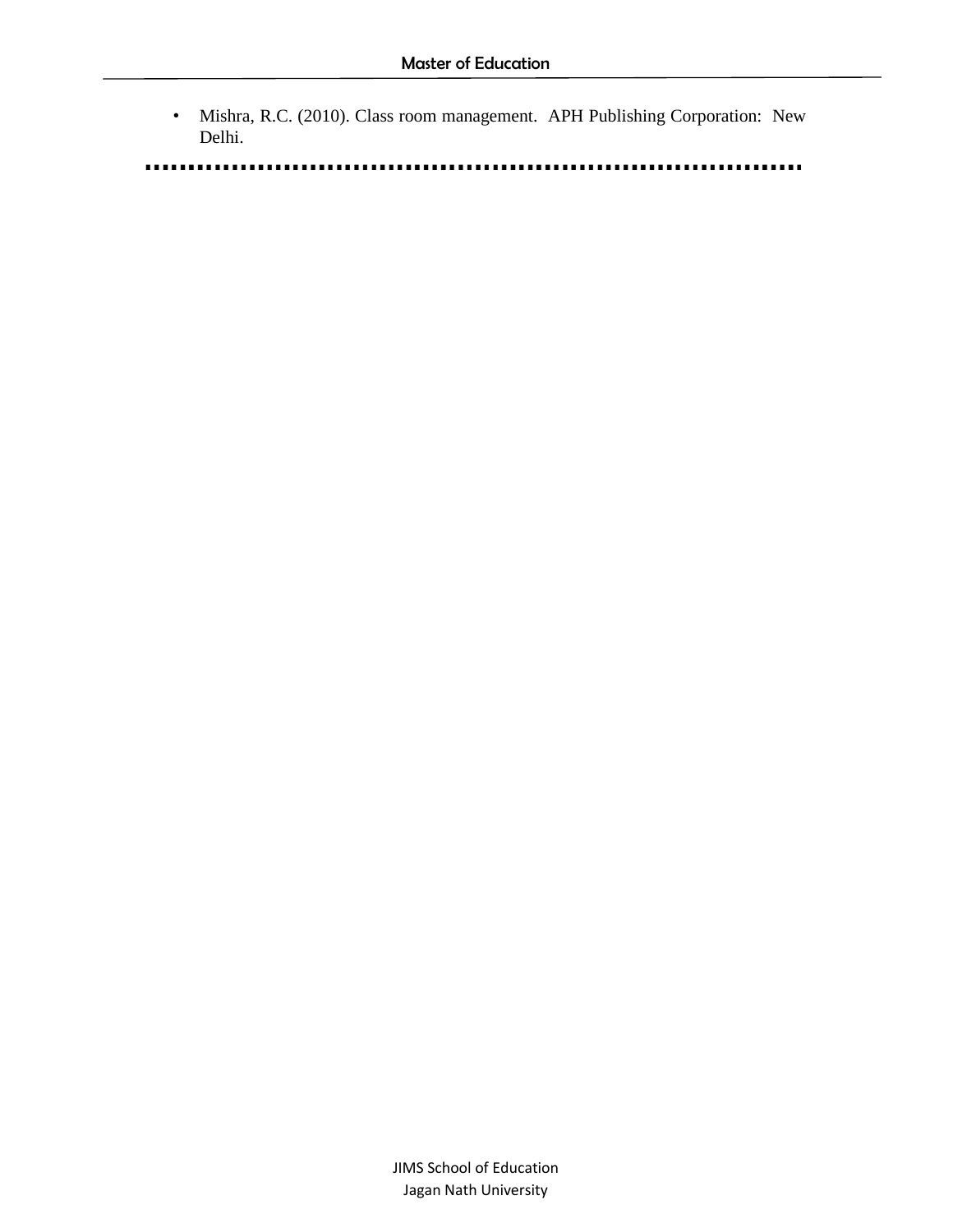# **Course: Information and Communication Technology in Education**

# **Course Code: MED408** Credits: 4(3L+1T)

**Objectives:** The students will be able to

- Explain the meaning, nature, scope and evolution of ET, IT and ICT in education.
- Examine the teaching learning-system and potential of ICT and its effectiveness in education.
- Design, develop and use various digital teaching learning resources.
- Integrate ICT into teaching-learning evaluation, administration and other learning support systems.

# **Unit- I: Effectiveness of Education through Educational Technology (ET)**

- Meaning, nature and evolution of Educational Technology (ET), Information. Technology (IT) and Information and Communication Technology (ICT).
- Teaching-learning system: design, development and potential of ICT.
- Enrichment through ICT.
- Education Policies related to ICT in education.
- Approaches to ICT.

# **Unit -II: Instructional Technology**

- Definition and uses of Communication.
- Principles of Instructional Technology.
- Use of Communication Technology in teaching-learning process.
- Non-digital teaching -learning resources (TV, Radio, Audio-Visual Resources).
- Digital teaching learning resources: MS Word, MS PowerPoint, MS Excel.

# **Unit -III: Web Based Learning and Communication Technology**

- www, Domain, Hosting, Browser, Search Engine
- Internet: Internet application in class rooms Teaching
- E-learning/Online Learning, Blended learning ,Social Networking in education.

# **Unit -IV: Improving Policy Planning & Management**

- Role of ICT in Management of Institutions and Systems
- School: Admissions, student flow, personnel, staff development, facilities, Library, Laboratory.
- System: School mapping, personnel payroll, MIS, communication, information, Policy formulation-Management and Monitoring.
- Storage and analysis of data, Piloting and Evaluation.
- ICT: Social, legal and ethical issues.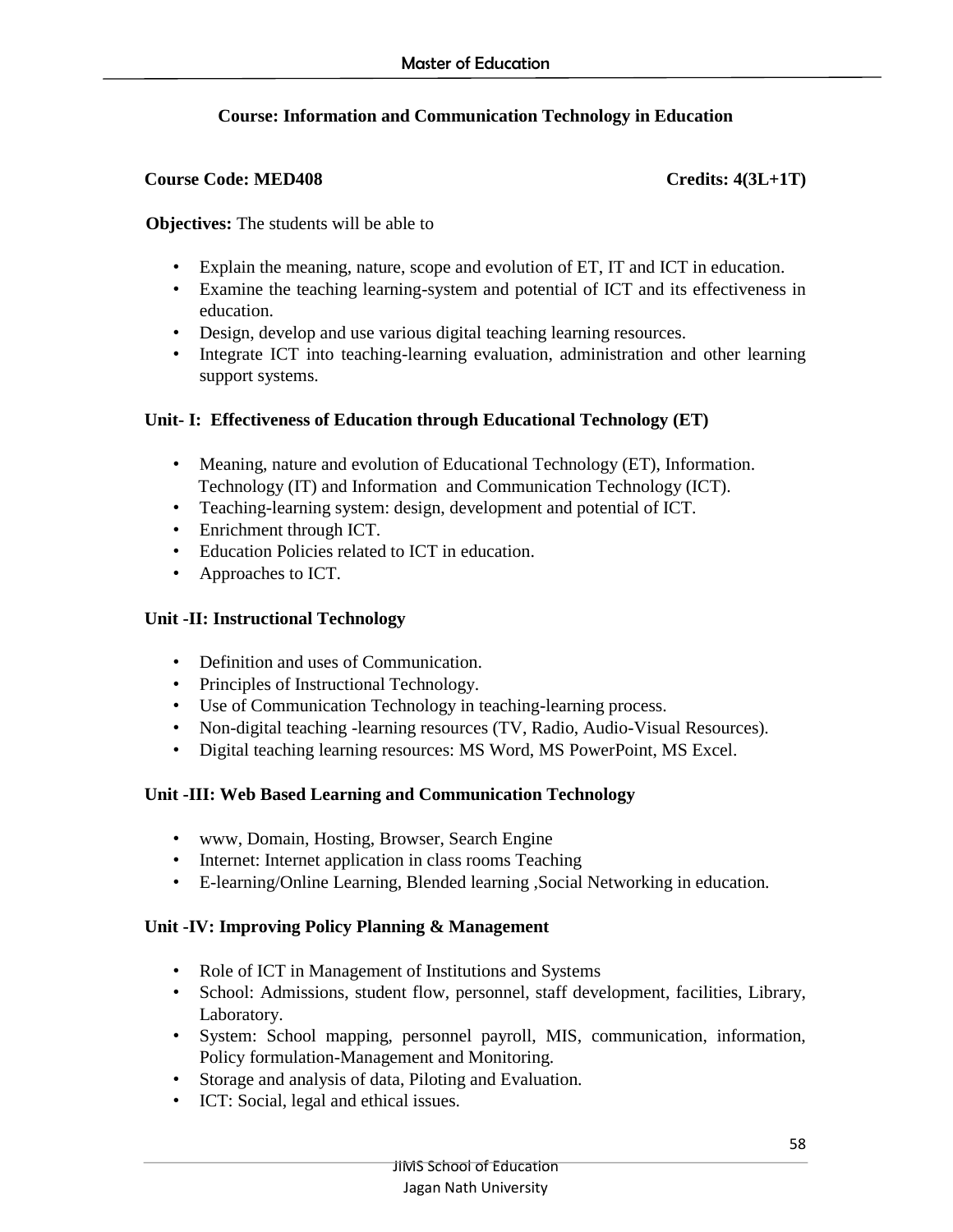### **References:**

•Abbott , Chris . ICT: Changing Education. Routledge

- Anderson,Neil. Equity and Information Communication Technology (ICT) in Education. Peter lang Pub. New York.
- Bracey,Bonnie and Culver , Terry . Harnessing the Potential of ICT for Education: A Multistakeholder Approach .United Nation Publication.

•Huang , Ronghuai et. al. ICT in Education in Global Context: Emerging Trends Report 2013-2014. Springer .

•Pelgrum , Willem J. and Law , Nancy . ICT in Education Around the World: Trends, Bonnie

Bracey, Terry Culver Problems and Prospects. Unesco, International Institute for Educational Planning, 2003.

•Selwood, Ian D.et. al . Management of Education in the Information Age: The Role of ICT.

Kluver Academics.

• Vrasidas, Charalambos et. al. ICT for Education, Development, and Social Justice. IAP Inc.

\*\*\*\*\*\*\*\*\*\*\*\*\*\*\*\*\*\*\*\*\*\*\*\*\*\*\*\*\*\*\*\*\*\*\*\*\*\*\*\*\*\*\*\*\*\*\*\*\*\*\*\*\*\*\*\*\*\*\*\*\*\*\*\*\*\*\*\*\*\*\*\*\*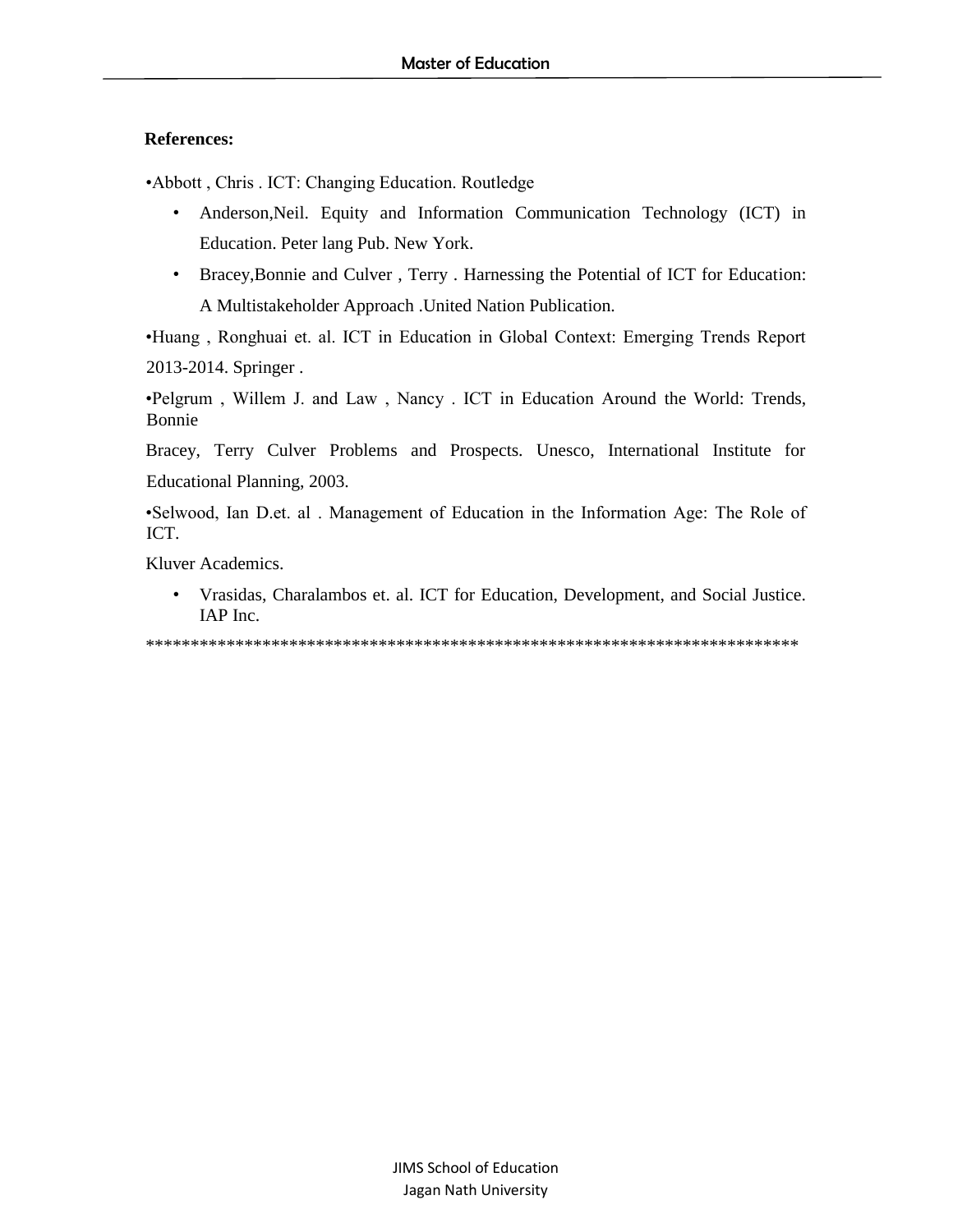# **Course: Inclusive Education**

### **Course Code: MED409 Credits: 4(3L+1T)**

**Objectives:** The students will be able to

- Understand concept, meaning and significance of inclusive education.
- Appreciate the need for promoting inclusive practice and the roles and responsibilities of the teachers.
- Develop critical understanding of the recommendations of various commissions and committees towards teacher preparation for inclusive education and special education
- Understand the nature of difficulties encountered by children

# **Unit I: Introduction, Issues& perspectives of Inclusive Education**

- Definition, concept and importance of inclusive education.
- Historical perspectives of inclusive education for children with diverse needs.
- Difference between special education, integrated education and inclusive education.
- Advantages of inclusive education for education of all children in the context of Right to Education.
- NCF-2005 and adaptation of teaching learning material

# **Unit II: Policy Perspective**

- Recommendations of Indian Education Commission (1964-66).
- Scheme of Integrated Education for Disabled Children
- SSA
- Inclusive Education of Disabled at Secondary Stage (IEDSS).
- National Policy on Education (NPE, 1986-92).
- National Curriculum Framework, 2005 NCERT
- The Convention on the Rights of the Child (Article 23, 28, 29 a2, 3, 6 and 10  $&12$ ).
- The World Declaration on the Survival, Protection and Development of Children and the Plans of action (Outcome of the UNICEF World Summit for Children, (1990).
- Educational provisions in Person with Disability Act.
- Rehabilitation Council of India Act(1992).
- National Trust Act (1999).
- UN convention on the Rights of Persons With Disabilities.
- Promoting Inclusion Preventing Exclusion
- The National Trust for the Welfare of Persons with Autism, Cerebral Palsy, Mental Retardation and Multiple Disabilities Act 1999.

### **UNIT-III: Diversity in the classroom**

• Diversity -- Meaning and definition.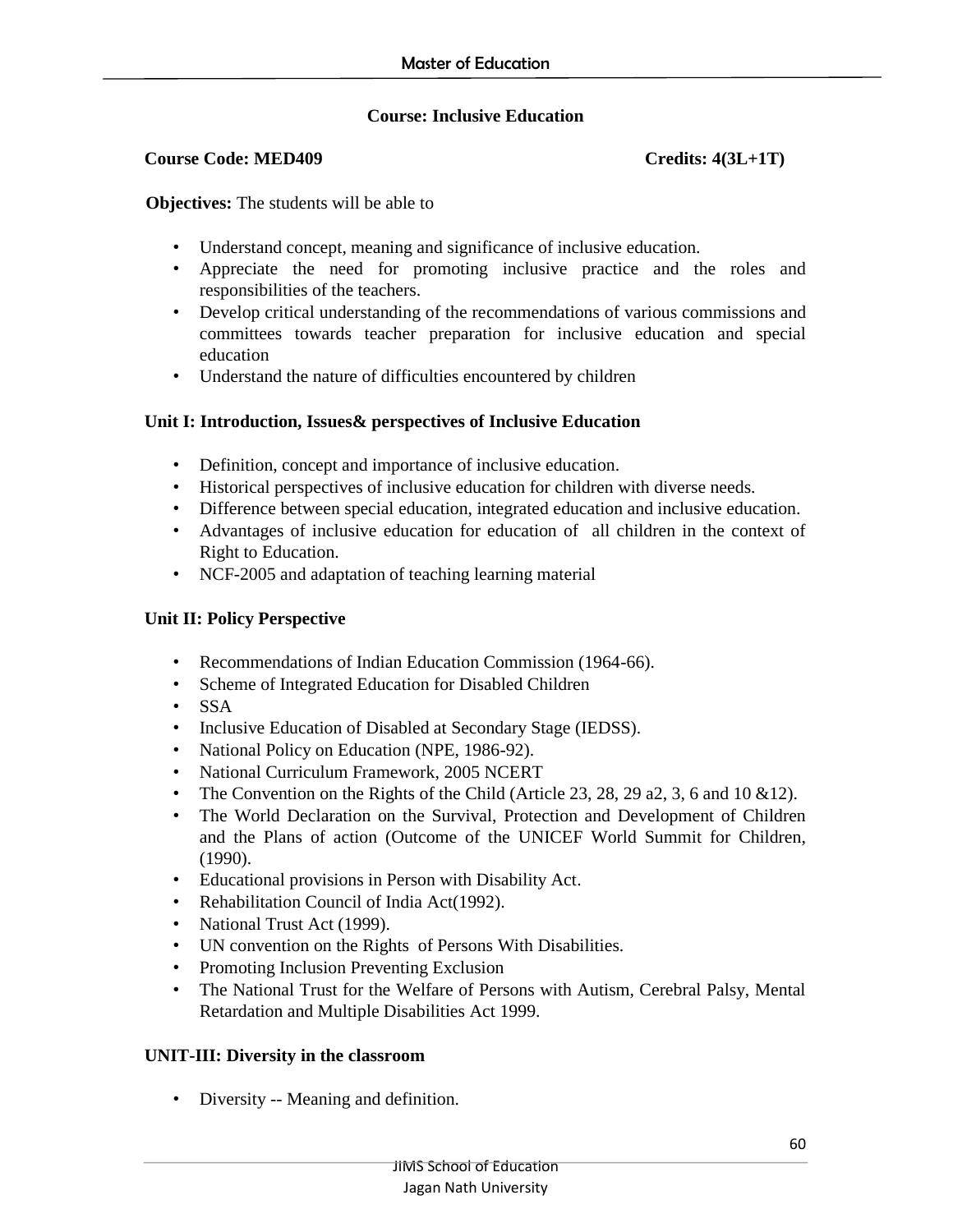- Disability Legal definition, discrimination.
- Giftedness.
- Concept, Nature, and Characteristics of Multiple Disabilities.
- Guidelines for adaptation for teaching/ practicing science, mathematics, social studies, languages, physical education yoga, heritage arts theatre, drama etc in inclusive settings.
- Utilization of records/ case profiles for identification, assessment, and intervention for inclusive classrooms.
- Techniques and methods used for adaptation of content , laboratory skills and play material

# **Unit IV: Teacher Preparation and Inclusive Education**

- Review existing educational programmes offered in secondary school (general, special education).
- Skills and competencies of teachers and teacher educators for secondary education in inclusive settings.
- N.C.F 2005 and curriculum for teacher preparation and transaction modes.
- Roles, responsibilities and professional ethics of an inclusive education teacher and teacher educators.
- Evaluation and follow up programmes for improvisation of teacher preparation programmes in inclusive education programmes.
- Role of different national and international agencies {institutions, universities} in promoting inclusive education.

### **References:-**

• Maitra, Krishna (2008). Inclusion: Issues And Perspectives (For Teachers, Teachers'

Educators and Parents) :Kanishka Publishers ,Distributors New Delhi-110002

- Ahuja. A, Jangira, N.K. (2002): Effective Teacher Training; Cooperative Learning Based Approach: National Publishing house 23 Daryaganj, New Delhi 110002.
- Jangira N.K. and Mani, M.N.G. (1990): Integrated Education for Visually Handicapped, Gurgaon, Old Subjimandi, Academic Press.
- Jha. M.( 2002) Inclusive Education for All: Schools Without Walls, Heinemann Educational publishers, Multivista Global Ltd, Chennai, 600042, India.

-RCI (2008).Status of Disability in India.New Delhi.

• Sharma, P.L. (1990) Teachers handbook on IED-Helping children with special needs N. C.

E R T Publication.

• Sharma P.L (2003) Planning Inclusive Education in Small Schools, R .I E. Mysore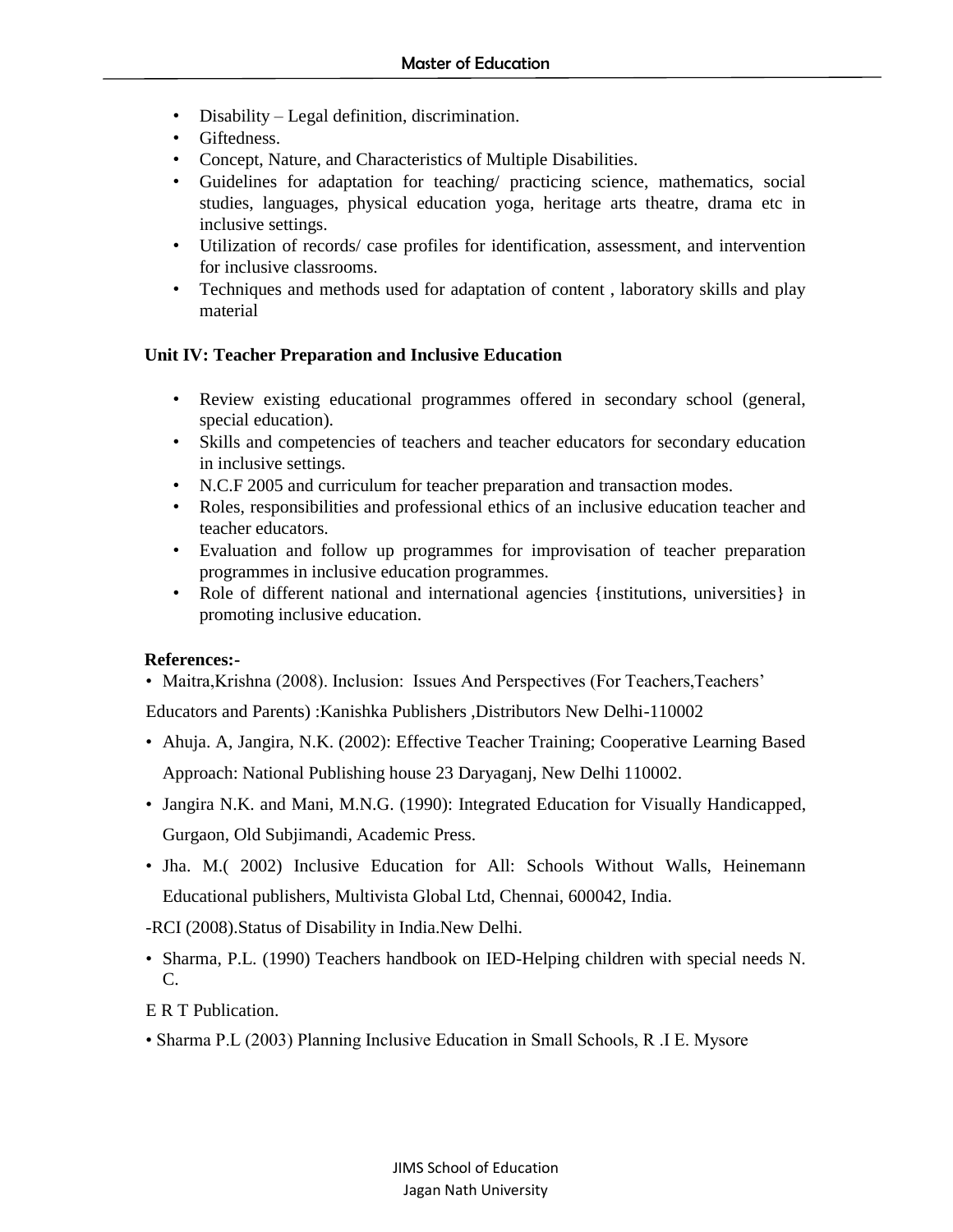\*\*\*\*\*\*\*\*\*\*\*\*\*\*\*\*\*\*\*\*\*\*\*\*\*\*\*\*\*\*\*\*\*\*\*\*\*\*\*\*\*\*\*\*\*\*\*\*\*\*\*\*\*\*\*\*\*\*\*\*\*\*\*\*\*\*\*\*\*\*\*\*\*

#### **Course Title: Peace Education**

#### **Course Code: MED 410 Credits: 4(3L+1T)**

**Objectives:** The students will be able to

- Appreciate the current challenges of teacher education in context with the introduction of education for peace harmony.
- Develop skills among teacher trainees in human values, harmonious living with coexistence.
- Create awareness among student teachers for development of activities for peace and harmony education.
- Articulate and identify the activities & programmes for promoting peace and harmony.

### **Unit I: Peace Education- Concept and Scope**

- Peace: Meaning, nature and its relevance relating to the present global scenario,
- Ideal vs Pragmatic definition of Peace.
- Different sources of peace: Philosophical, Religious, Social, Secular and Psychological.
- Classification and analysis of peace:- Individual and social, Positive and negative peace, concept, characteristics,
- Role of different organizations like UNESCO in Peace Education.
- Peace in the minds of men, culture of peace and non-violence, positive personality development.
- NCF 2005 recommendations on Peace Education : nurturing of knowledge, skills, attitude and values of a culture of peace for shaping individuals.

### **Unit II: Peace Education- Agencies and Methods**

- Family and Home: first school of peace education
- Role of community, school, family and neighbors in peaceful values inculcation.
- Importance of co existence and harmonious living in pluralistic-multi cultural, multi religious and multi ethnic societies.
- Peace education –objectives, scope and its relevance: inculcating duty consciousness in individuals.
- Role of Peace educators as motivators, trainers and guides.
- Methods for peace education: introspection, imbibing values and application of principles in daily life.
- Ongoing researches in the field of peace education present scenario and suggestions.

### **Unit III: Education for International Peace & Understanding**

- Nationalism & Internationalism
- Needs for developing International Understanding & Peace.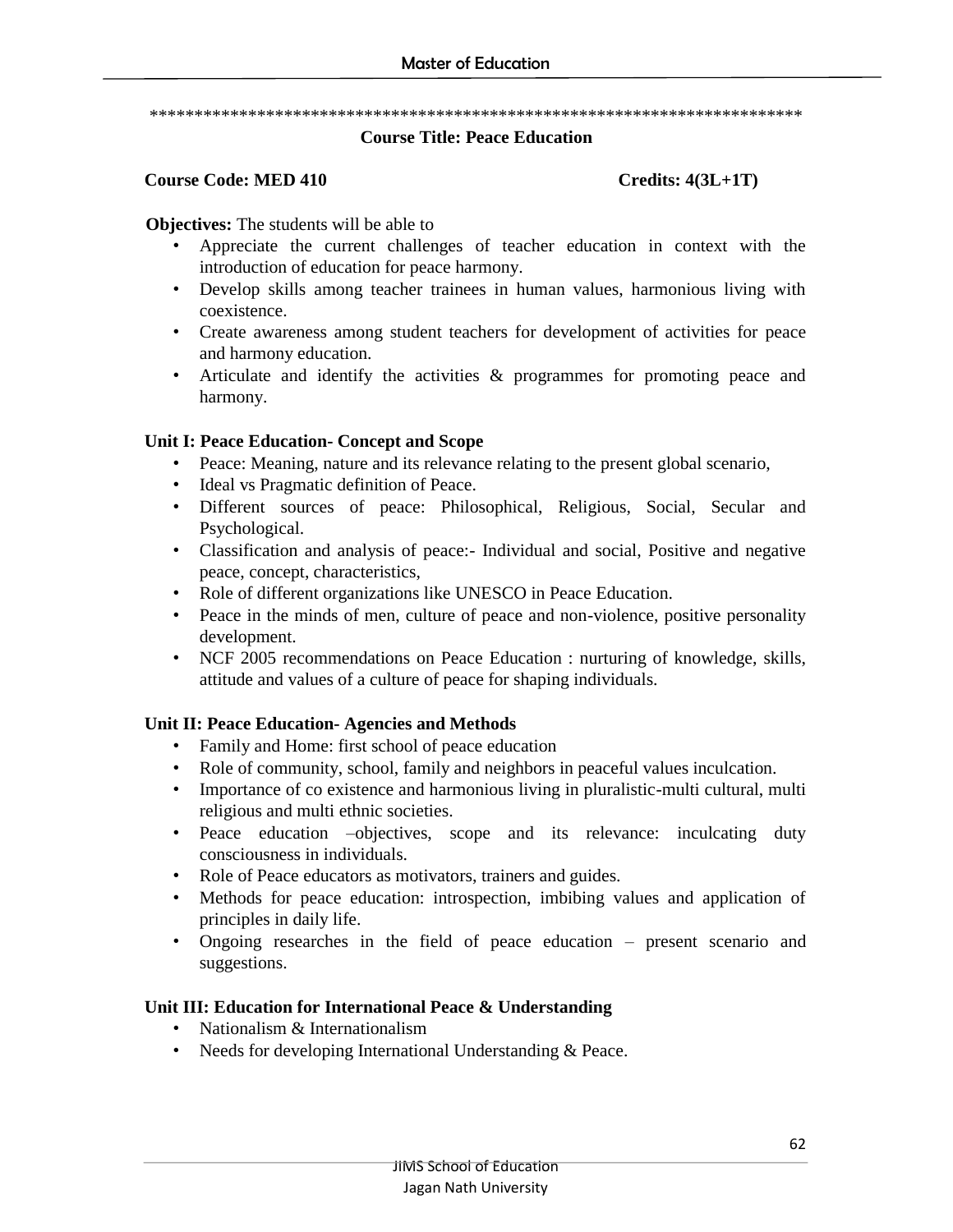- Guiding principles for education for International Understanding and peace: nonviolence, conflict resolution, pacifism, international mediation and courts of justice and peace building.
- Barriers for developing International Understanding & Peace: just warism and terrorism.
- Recommendations of International Commission (Delor's Commission) on

International Understanding & Education for Peace.

# **Unit IV: Role of Educational Institutions in propagation of Peace Education**

- Schools programmes: United Nations programmes of peace in minds of men, culture of peace and learning ways to peace.
- Application of conflict resolution on individuals, society, national and international scenarios.
- Importance of Human rights as a duty
- Teaching about Human Rights.
- Teaching about other countries-History, Geography, Civics, Science & Literature.
- Co-curricular Activities- Drawing, Painting, Modelling, Handicrafts etc. Role of Teacher with respect to transaction of Peace Education

# **References:**

- Bagchi, Jyoti Prakash and Vinod teckchandani, (2005), "Value Education" University book House (P) Ltd. Chaura Rasta, Jaipur-302003
- Chitkara, M.G, (2009), "Education and Human values", A.P.H Publishing Corporation, Anrari Road, Darya Ganj, New Delhi-110002 .
- Delors J., Learning the Treasure within, UNESCO, 1997.
- Falk, Richard A.; Johansen, Robert C.; Kim, Samuel S., editors. Constitutional.
- Foundations of World Peace. Albany: State University of New York Press, 1993.
- Galtung, Johan. Peace by Peaceful Means: Peace and Conflict, Development and Civilization. London: SAGE Publications, 1996.
- Goldstein, Tara; Selby, David, editors. Weaving Connections: Educating for Peace, Social and Environmental Justice. Toronto: Sumach Press, 2000.
- Mishra, Lokanath ,(2009), " Encyclo paedia of Peace Education, A.P.H Publishing Corporation, Anrari road, Darya Ganj New Delhi-110002.
- Mishra, Dr. Loknath, (2009), "Peace education frame work for teachers" A.P.H Publishing Corporation Anrari Road, Darya Ganj, New Delhi-110002.
- Sathya Sai International Center for Human Values, New Delhi. Education for Human Values(2009).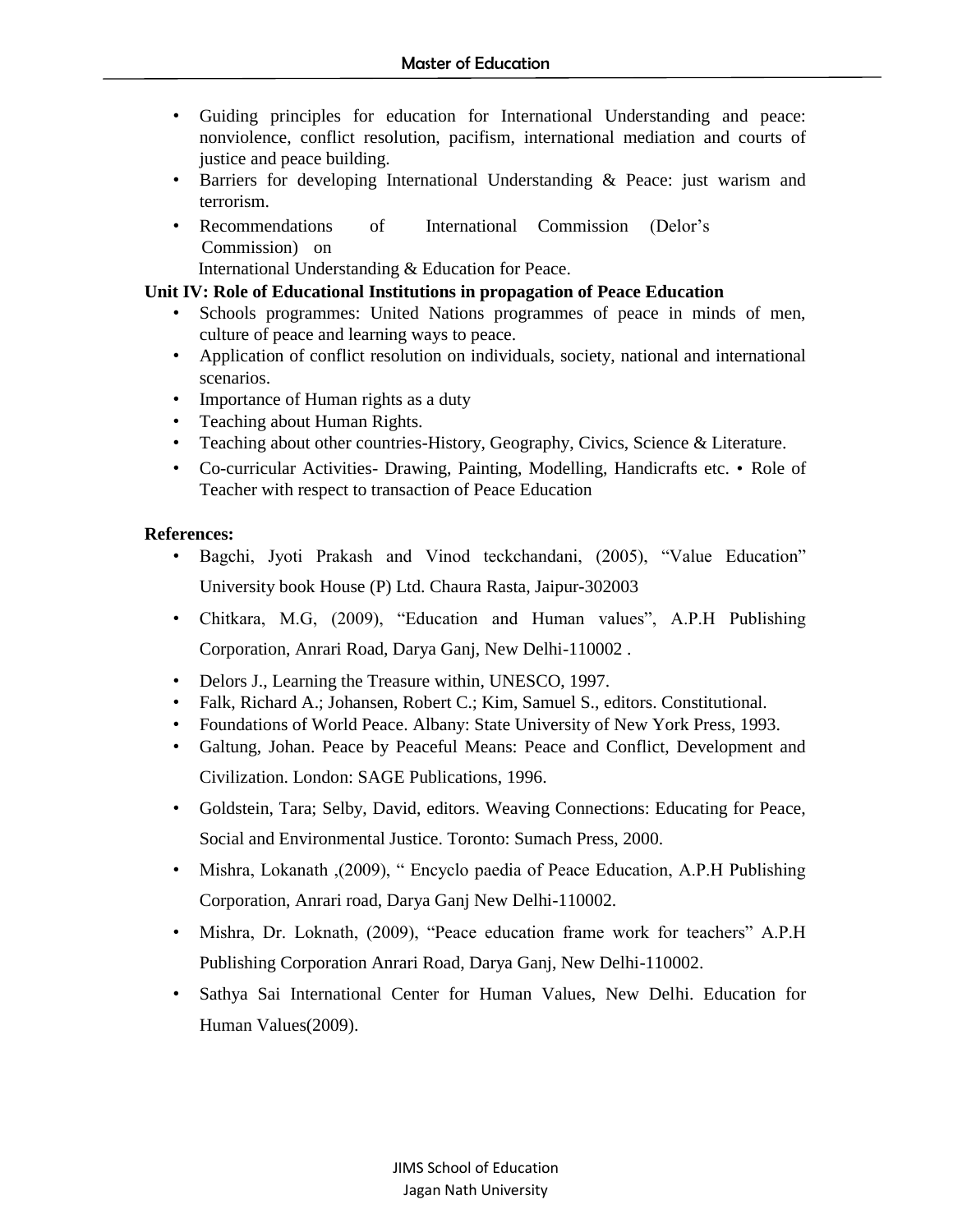- Singh, Dr. Suresh Pal, and Anyana Kaul and Sarita Choudary,(2010), " Peace and human rights education , A.P.H Publishing Corporation, Anrari Road, Darya Ganj, New Delhi-110002.
- UNESCO: L:earning the treasure within, Delors Commission Report**.**

### **Course Title: Educational Technology**

#### **Course Code: MED411 Credits: 4 (3L+1T)**

#### **Objectives:** The students will be able to

- Appreciate the relevance of Information and Communication Technology in education.
- Develop an understanding of Media Technology and Instructional System for use in education.
- Appreciate the nature, forms, research trends and applications of Educational Technology.
- Evaluate the utility of Models of Teaching in learning scenario.

### **Unit -I: Instructional Technology**

- Educational Technology (E.T.): Historical development, Evolution, Concept, Types and Scope.
- Various levels of Teaching and Learning.
- Instructional Theory: Concept, nature and types, with special reference to Cognitive Construct Theories (Bruner and Ausubel), Task Analysis Theory, Systems Approach and Information Processing Theory.
- Models of Teaching: Concept, nature and major types, with special reference to CAM, A OM, ITM (Suchman), Jurisprudential Inquiry.

### **Unit- II: Instructional Media and Theory**

- Communication: (i) concept, process and components: Unidirectional and interactive communication. (ii) Teaching-learning as a communication process, factors influencing classroom communication.
- Media: Concept, characteristics, uses and limitations of various media. Mediaselection and integration, Multi-media packages and their uses in formal, nonformal and distance education. Media development policy, programmes and strategies.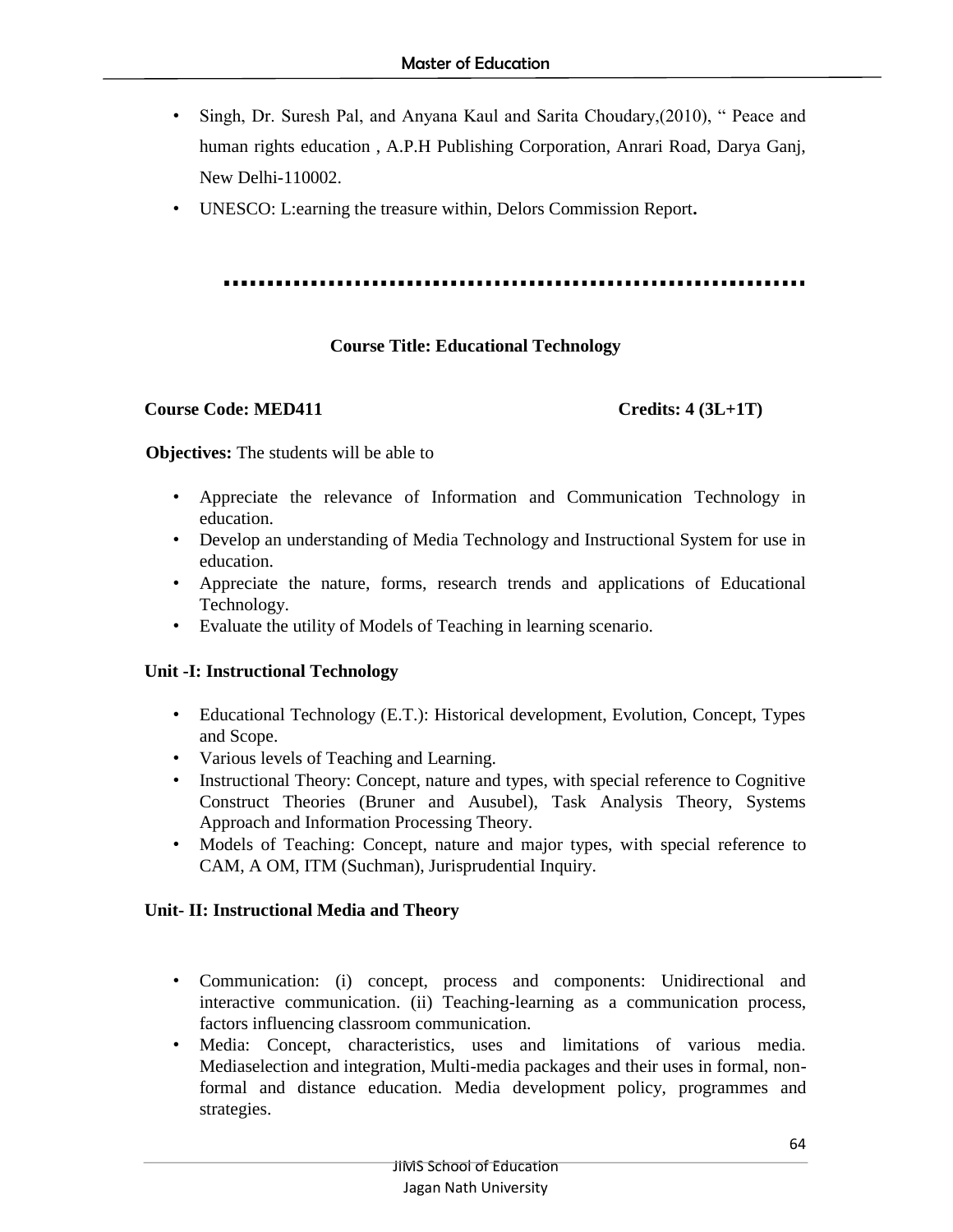# **Unit- III: Instructional Design**

- Instructional Design: Concept and componel1ts. Individualized Instruction (Programmed instruction, Keller's plan, Mastery learning), small-group instruction, Large-group instruction.
- Teacher Behaviour Modification: Micro-teaching, Simulation, Interaction Analysis, Competency Based Teacher Education.
- Open/Distance learning systems –Concept, need characteristics and scope, nature of learning materials, evaluation and feedback.

# **Unit IV: Recent Trends and Research in Educational Technology**

- Research in Educational Technology -trends and priority areas.
- Information Technology in Education
- Development of Teaching Learning Material, Development of self-learning material and audio video material.
- Interactive multimedia and their use.
- Role of CIET, UGC, IGNOU etc. in promoting education technology

# **References:**

•Alexis, L. (1999). Fundamentals of Information Technology. Vikas Publishing House Pvt.

Ltd.: New Delhi.

•Babola, D.T. (1998). Microsoft World. Prentice Hall of India Pvt. Ltd.: New Delhi.

•Basandra, S.K. (2001). Computers Today. Galgotia Publishers Pvt. Ltd.: New Delhi.

•Bharihoke, D.(2000). Fundamental of Information Technology. Pentagon Press: New Delhi.

•Chauhan, S. S. (1983). Innovations in Teaching Leaving Process. VikasPublishing House

Pvt. Ltd.: New Delhi.

•Das, B. C. (2000). Educational Technology. Kalyani Publications: Cuttack.

•Honcok, A. (1977). Planning for Educational Mass Media. Lougman Group Ltd.: New York.

•Kovalchick, A. and Dawson, K. (2005). Encyclopedia of Education and

Technology, Vol. 1 and 2. Pantagon Press: New Delhi.

•Kumar, K. J. (2006). Mass Communication in India. Mumbai.

•Kumar, K. L., (1996). Educational Technology. New Age International (P) Ltd.: New Delhi.

•Mohanti, J. (1992). Educational Technology. Deep and Deep Publication Co.: New Delhi.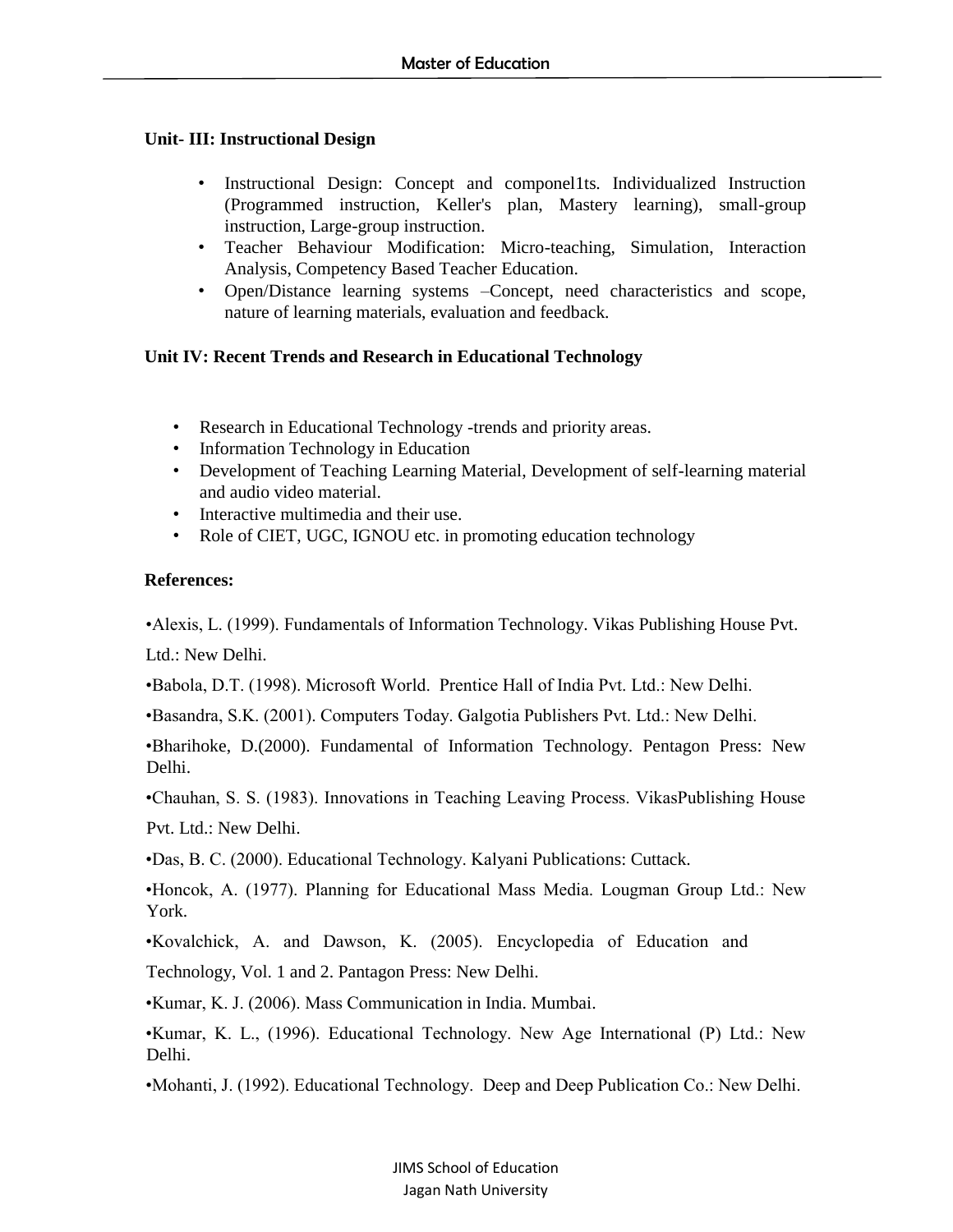#### \*\*\*\*\*\*\*\*\*\*\*\*\*\*\*\*\*\*\*\*\*\*\*\*\*\*\*\*\*\*\*\*\*\*\*\*\*\*\*\*\*\*\*\*\*\*\*\*\*\*\*\*\*\*\*\*\*\*\*\*\*\*\*\*\*\*\*\*\*\*\*\*\*

#### **Course Title: Issues and Challenges in Secondary Education**

#### **Course Code: MED412 Credits: 4 (3L+1T)**

**Objectives:** The students will able to

- Acquaint with the philosophy of secondary education.
- Acquaint with the knowledge of the growth of secondary education in the country and the problems it confronts.
- Understand administration of secondary education in the country.
- Acquaint with the secondary education programmes.

### **Unit –I: Levels of School Education**

- Introduction School Education Different Levels Primary and Secondary
- Education
- Status of Primary and Secondary Education in India
- Establishment of Primary and Secondary Schools.

# **Unit -II: Secondary Education**

- Aims & Objectives
- The Secondary school tradition in our country.
- The development of secondary education in our country during the pre and post independent periods.
- Recommendation of various commissions and committees.

# **Unit- III: Curriculum and Teaching & Learning at the Secondary stage**

- Language issue: importance of mathematics and humanities and social sciences;
- Physical Education
- Socially Useful Productive Works
- Techniques of teaching at Secondary stage.
- Teaching models team teaching individualized instruction -programmed instruction.
- Special educational needs of exceptional children
- Guidance and Counseling: Classroom climate

# **Unit -IV: Administration of Secondary Education**

- Administration of Secondary schools: Role of Central and State Govt. ;Govt. schools (Central and State Govt.);Aided schools; Public schools, Demonstrational schools and their administration.
- School Budget: Sources of income.
- School and Communities and its relationship.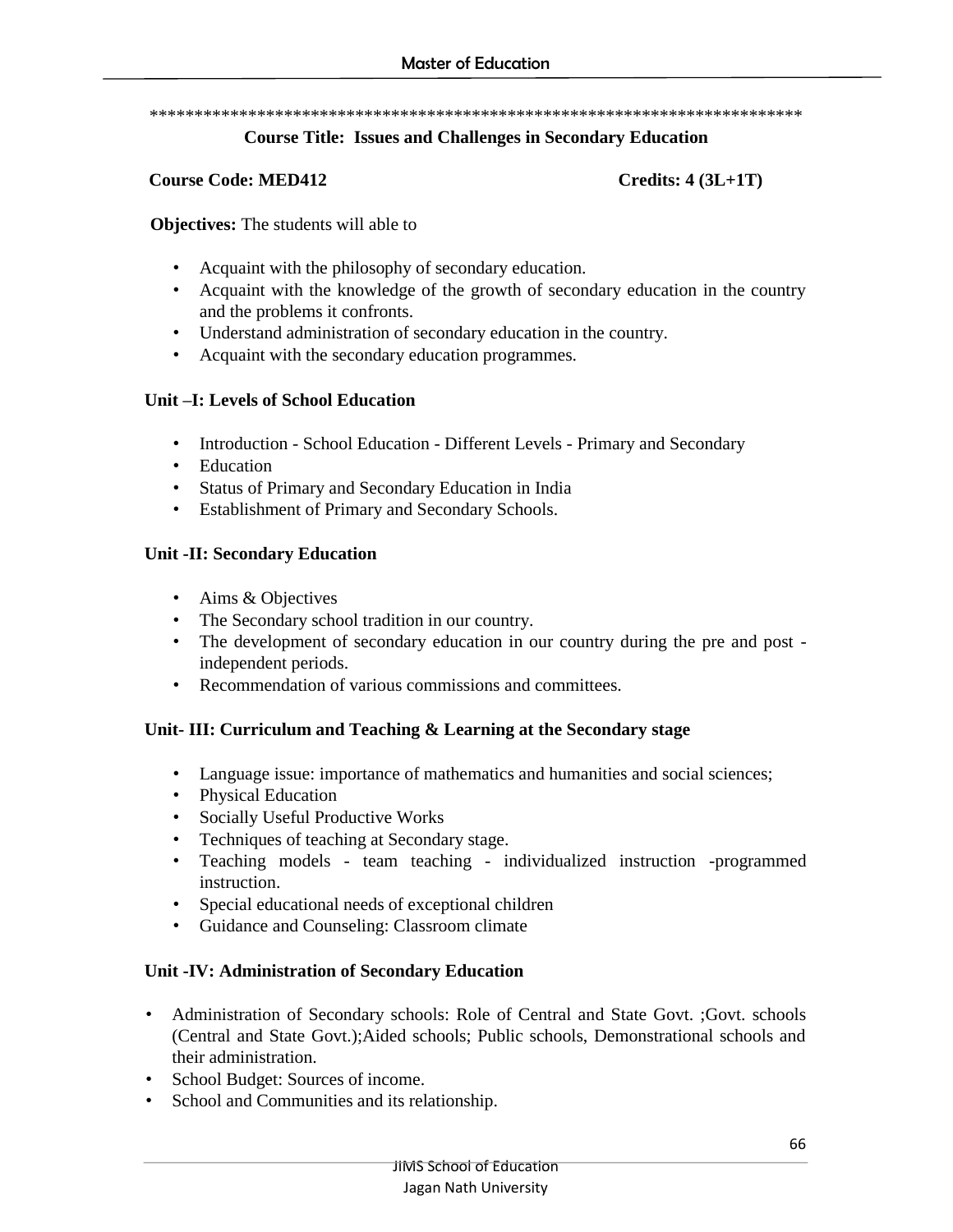- Service conditions of teachers.
- School climate.

#### **References:**

• Aggarwal, D. D., "History and Development of Secondary Education (3 Vols.)", Sarup & Sons, New Delhi, (2003).

•. Bharti Sharma, "History of Indian Education", Vohra Publishers & Distributors, New Delhi, (2004).

• Chandra, S. S., Rawat, V. S., and Singh, R. P., "Indian Education Development, Problems, Issues & Trends", R. Lall Book Depot, Meerut, (2005).

•. Dash, B. N., "theories of education & education in emerging Indian society", Dominant Publishers & Distributors, New Delhi, (2007).

- Kochhar. S. K., "Secondary School Administration", Sterling Publishers Private Limited, New Delhi, (2002)
- Lokanadha Reddy, G., Ramar, R., Kusuma, A., "Education of children with special needs", Discovery Publishing House, New Delhi, (2006).
- Nanda, S. K., "Indian Education and Its Problems Today", Kalyani Publishers, Ludhiana, (2003).

•Rao, V. K., "Principles of Curriculum", A. P. H. Publishing Corporation, New Delhi (2005). • Sharma, R. N., "Education in Emerging Indian Society", Surjeet Publications, (2002).

- Sivarajan, K., "Education in the Emerging Indian Society", Calicut University,Calicut, (2006).
- Suresh Bhatnagar, Anamika Saxena, Sanjay Kumar, "Development of Educational System in India", R. Lall Book Depot, Meerut, (2005).

```
*************************************************************************
Course Title: Contemporary Concerns in Elementary Education
```
#### **Course Code: MED413** Credits: 4(3L+1T)

**Objectives:** The students will be able to

Understand the basic principles of child development and the procedure for the evaluation of growth and development of children during the elementary stage of education.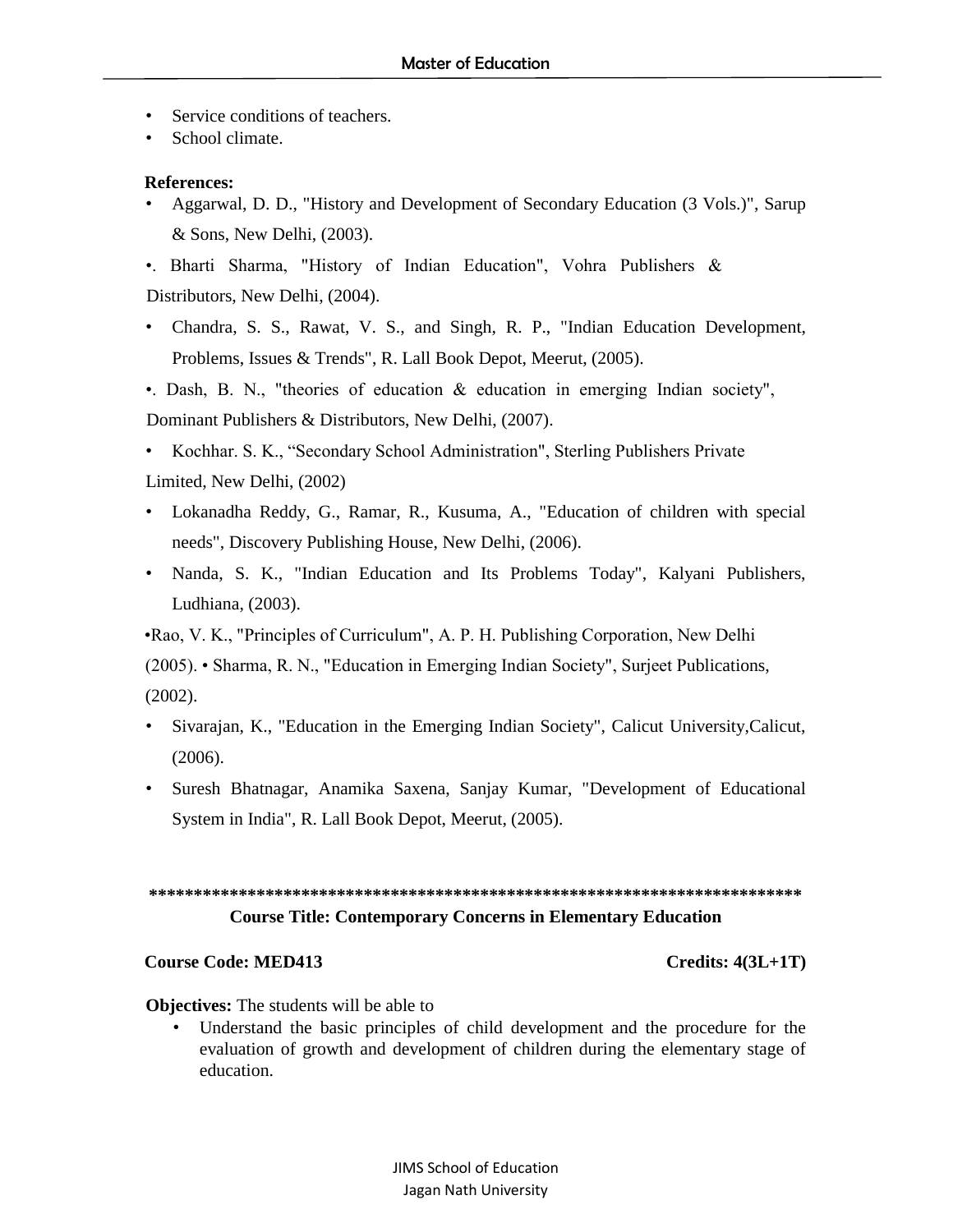- Understand the concepts pertaining to elementary education and the procedures for developing suitable educational programmes for this stage.
- Become familiar with the diverse aspects of organisation and administration of elementary schools in country.
- Focus the attention of the students on the vital problems affecting elementary education in our country.

# **Unit -I: Girls Education**

- Historical perspective after post-independence
- Policies & programmes related to girls education (Post Independence) and recent initiatives.
- Status of Girls Education in India.
- Status and programmes for promotion of Girls Education.
- Problems & Challenges related to Girls Education.
- Special Initiatives from International Organization.
- Public Private Partnership: Building sustainable models
- The Role of Non-Governmental Organizations

# **Unit -II: Minority Education**

- The Constitutional Provisions.
- Development of Education of Minorities in Post –Independence India.
- Policies & programmes related to minority education (Post Independence)
- Status of minority education in India.
- Problems & Challenges related to minority education.
- Public Private Partnership: Building Sustainable Models
- Schemes and programmes for education of linguistic and religious minorities in India. • The role of Non-Governmental Organizations

# **Unit -III: Children with Special Needs**

- Development of Education in Post –Independence, changing scenario.
- Policies & programmes related to children with special needs (CWSN) in Post-Independence.
- Status of CWSN in India.
- Problems & Challenges related to CWSN.
- NCTE curricular framework and disability.
- Public Private Partnership: Building sustainable models
- The role of Non-Governmental Organizations

# **Unit -IV: Education of Socially Disadvantaged Children**

- Development of Education of Disadvantaged Children in Post–Independence India.
- Policies & programmes of Disadvantaged (Post Independence).
- Constitutional provisions, NPE (1986), UEE, RMSA and education of disadvantaged children including children from tribal community , SCs, OBCs, urban slums, first generation learners and children with diverse mother tongues.
- Status of Education of Disadvantaged in India.
- Problems & Challenges related.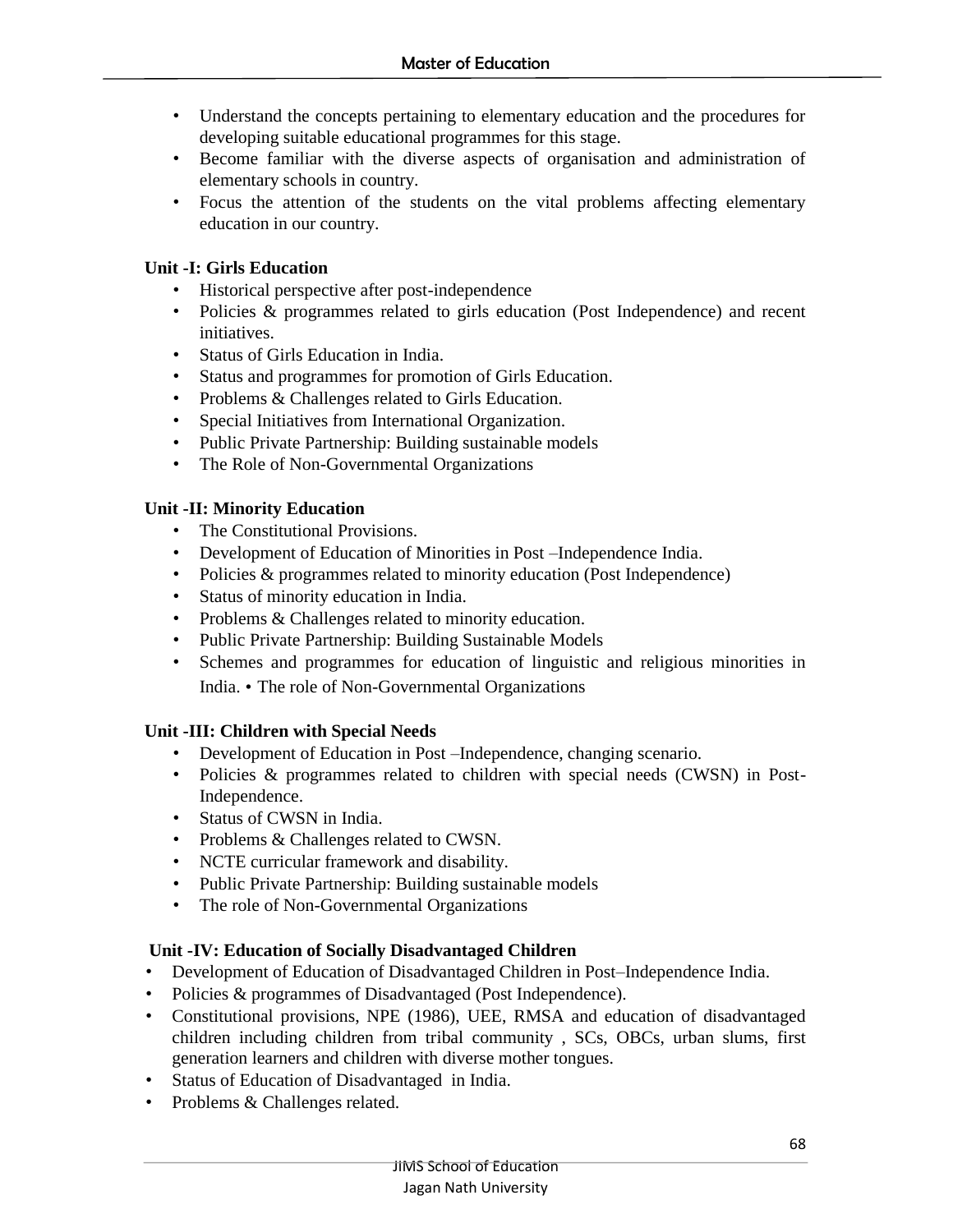- Public Private Partnership: Building sustainable models
- The role of Non-Governmental Organizations.
- Future Perspectives.

#### **References:**

- Bruns, Barbara; Minqat, Alain and Rakotomalala, Ramahatra (2003). Achieving Universal Elementary Education by 2015. A Chance for Every Child. World Bank Publications.
- De, Anuradha & Dreze, Jean (1999). Public Report on Basic Education In India. Oxford University Press. USA.
- Kumar, Ravi (2006). The Crisis of Elementary Education in India. Sage Publications Pvt.

Ltd.

- Mehrotra, Santosh, Panchmukhi, P.R., Srivastava Ranjana, Srivastava, Ravi (2005). Universalizing Elementary Education in India: Uncaging The 'Tiger' Economy (1st edition) Oxford University Press.
- Mehrotra, Santosh (2006). The Economics of Elementary Education in India: The Challenge of Public Finance, Private Provision and Household Costs. Sage Publications. New Delhi.
- Hayes, Denis (2008): Elementary Teaching Today: An Introduction. Routledge Publications, U.K.
- Hurlock, E. (1995). Child Development. McGraw Hill Book Company, USA
- Kurrian, J. (1993) Elementary Education in India, New Delhi: Concept Publication.
- Lewis, Ramón (2008): Understanding Pupil Behaviour. Routledge Publications, U.K.
- Rao, V.K. (2007): Universatisation of Elementary Education. Indian Publishers, New Delhi.
- Singhal, R.P. (1983) Revitalizing School complex in India, New Delhi.
- Sharma, Ram Nath (2002): Indian Education at the cross road. Shubhi Publications.
- Tilak, J.B. (1992) Educational Planning at gross roots, New Delhi.

### **Course Title: Educational, Vocational Guidance and Counselling**

### **Course Code: MED 414 Credits: 4 (3L+1T)**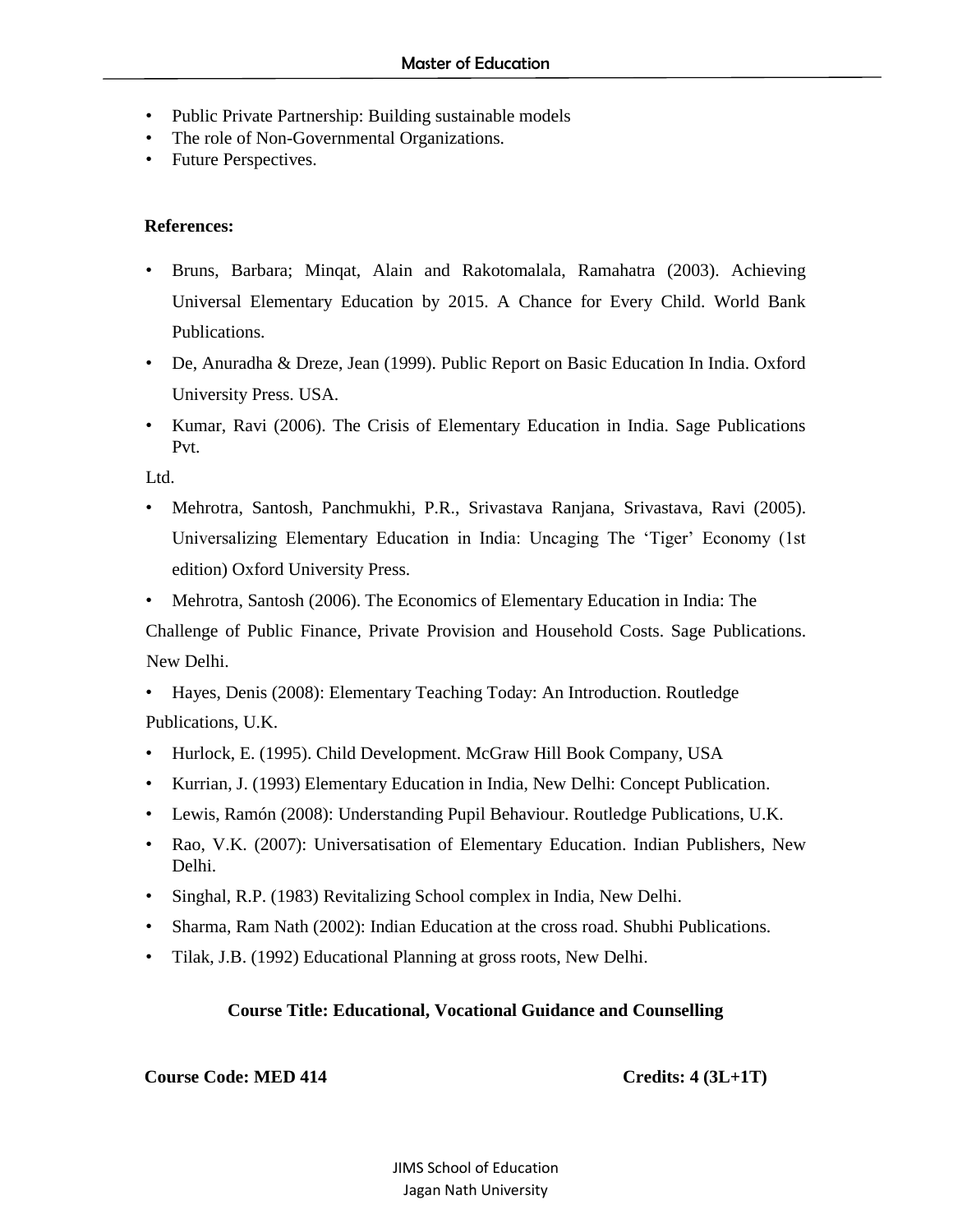**Objectives:** The students will be able to

- Understand the basic principles of guidance and the application of the same to the process of education.
- Understand the basic principles of counselling and the application of the same to the process of education.
- Assess the vocational needs in the contemporary social setup.
- Develop practical knowledge of the various techniques used in counselling.

# **UNIT- I: Nature of Guidance**

- Concept, importance and areas of guidance –educational guidance, vocational guidance and personal guidance.
- Organization of guidance services in schools-need, principles and mechanism of organizing guidance functions, ethical and legal guidance.
- Occupational information- meaning and need, method of imparting occupational information, sources of occupational material in India.

# **UNIT- II Planning and Organizing Guidance Programme**

- Group Guidance: Meaning, Scope, Principles, Types.
- Guidance for promoting self-discipline in a school: Causes for indiscipline, Anger Control, Yoga and Meditation for Self-Discipline, Self-Management.
- Understanding Programme Management: Personal, Finance and Facilities.
- Developing Guidance programme at Primary level, Middle level and Secondary & Senior Secondary level.
- Guidance for Human Development and Adjustment.

### **UNIT-III: Career Development and Vocational Guidance**

- Theories of Career Choice and Development (Trait Theory, Theory of Occupational Choice).
- Career Development of Women: Current Status, educational Needs and problems, factors, process.
- Assessment and appraisal for Career development: Meaning, Purpose, Principles and Process.
- Job Analysis : Meaning, types and purposes of job Analysis.
- Placement Services: Meaning, functions and principles
- Follow up Service: Meaning, purposes and characteristics.

### **UNIT -IV : Counselling-Meaning, Tools and Techniques of Assessment**

- Counselling-Meaning, Need and Principles
- Directive Counselling: Concept, Procedure, advantages and limitations.
- Non-Directive Counselling: Concept, Procedure, advantages and limitations.
- Eclectic Counselling: Concept, Procedure, advantages and limitations.
- Study of the individual, data collecting techniques of information.
- Standard and Non-standardized Techniques, Biographies, Rating Scale, Case Study, Questionnaire, Observation, Interview and Cumulative Records. **References:**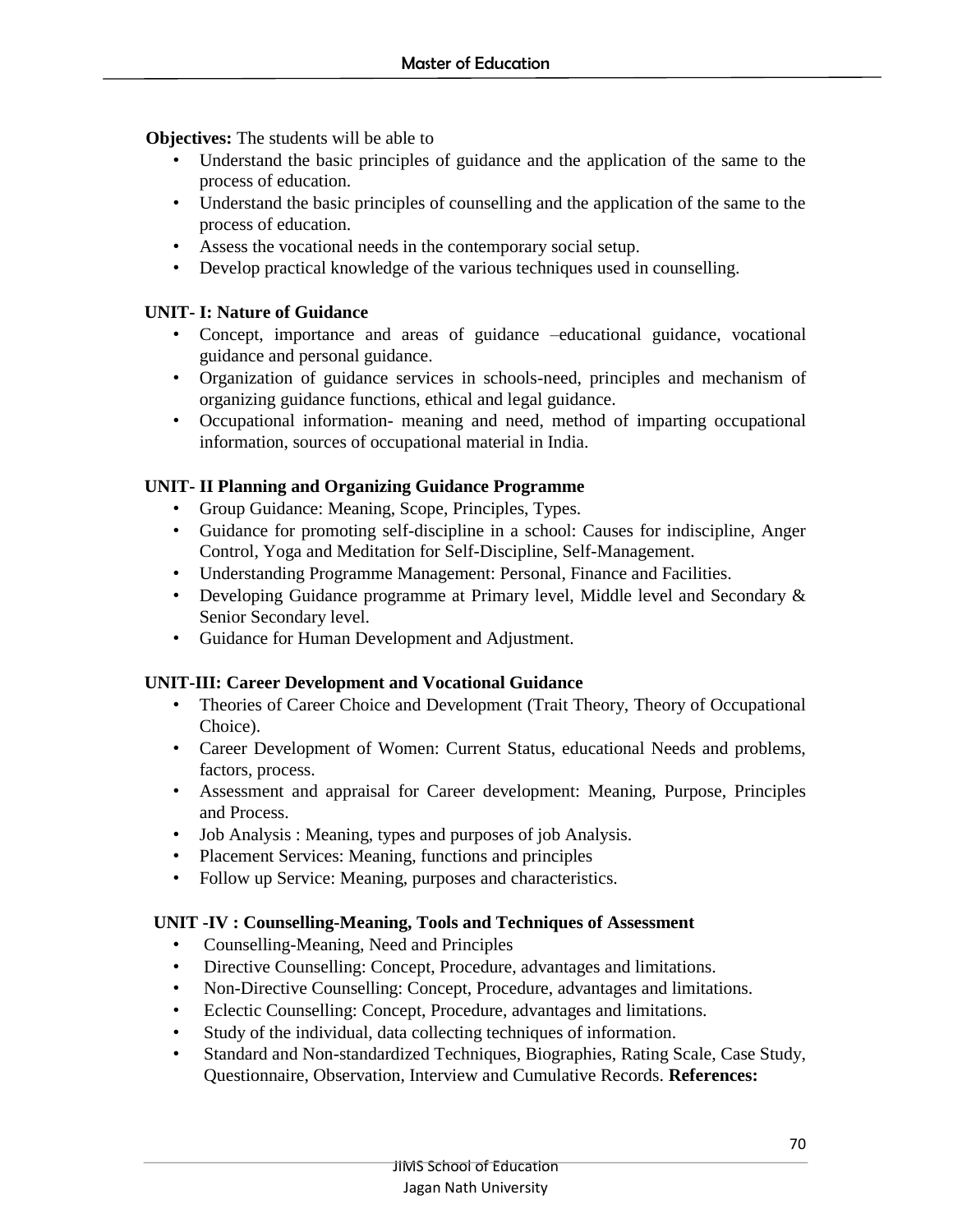- Agrawal J.C.: Educational Vocational Guidance and Counselling, Doaba House, Nai Sarak, Delhi.
- Anatasi, A.(1982). Psychological testing. Mac Millan: New York.
- Mennet M.E.(1963). Guidance and Counselling in Groups, McGraw Hill book Company.
- Crites J.O. (1968). Vocational Psychology. GMC Grow Hill Book Company: New York.
- Gupta S.K. Guidance and Counselling in Indian Education. Mittal Publication Pvt. Ltd: New Delhi.
- Kocher, S.K. Educational and Vocational Guidance in Secondary Schools. Sterling Publisher (P) Ltd.: Delhi.
- Jones, A.J. Principles of Guidance. McGraw Hill Book Co.: New York.
- Jayawal, S.R. Guidance and Counselling. Prakashan Kendra: Lucknow.
- Rogers, C.R. Client Centered Therapy. Mifflin.
- Rao, S.N. Counselling and Guidance. Tata McGraw Hill: Delhi.
- Sarswat, K.R. and Gaul, J.S.(1993). Manual for Guidance Counsellors. NCERT, Delhi.

### **Course Title: Educational Administration**

#### **Course Code: MED415 Credits: 4 (3L+1T)**

**Objectives:** The student will be able to

- Familiarize with educational and administrative management.
- Acquaint with the organizational structure of education at various levels-centres, state and local.
- Grasp the comparative practices of educational practices being followed in different countries.
- Reflect on the difference between educational administration and educational supervision.

### **Unit -I: Educational Organisation and Administration**

- Objectives, scope and functions of educational administration. Difference between Inspection and Supervision. Educational administration and other types of administration. Factors determining the character of administration: Central, Provincial and Local authorities connected with educational administration.
- Educational finance, Educational clauses in the Constitution of India. Organisation and Function of the Ministry of Education, Govt. of India.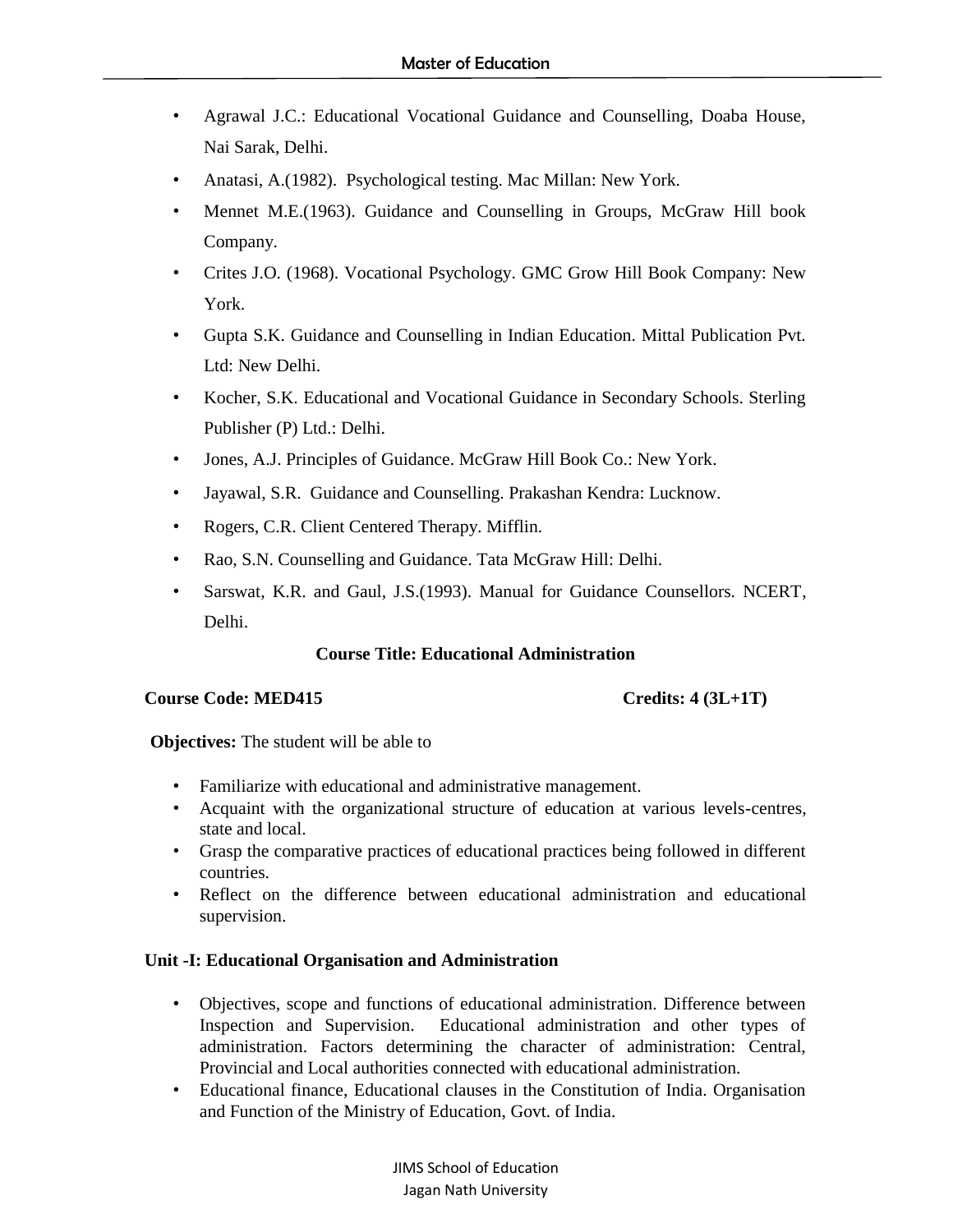- The State Ministry of Education and the Department of Education, with special reference to Delhi.
- Central Advisory Board of Education (CABE), Central Board of Secondary Education (CBSE) and University Grants Commission (UGC).
- Trends and issues in educational administration. Comparative practices of educational administration in U.K., & USA and Uses of educational research in educational administration.

# **Unit -II: Educational Supervision**

- Nature and scope of educational supervision. Principles governing the processes of supervision. Administration and Organisation of supervision. Planning of supervisory programmes. Techniques of supervision. Evaluation of the effectiveness of supervision. Problems and issues in educational supervision.
- Basic principles of curriculum construction. Relation between teaching and supervision. Importance of research in supervision. Organisation and practices of supervision and inspection in Delhi Schools.

# **Unit- III: Educational Management: Meaning and Scope**

- Nature, Scope and Functions of Educational Management, Models of
- Governance.
- Historical Perspective of Educational Management in India post-independence.
- Theories of Management and their Implications for Education.
- Total Quality Management in Education: Concept and Approaches; Quality Control and Assurance.

# **Unit- IV: Educational Planning**

- Concept, Scope and Dimensions of Educational Planning
- Approaches to Educational Planning
- Educational Planning at the National, State, District and Institutional Level
- Policy Formulation and Analysis, Issues and Policy change at national and global level..

# **References:**

- Callahan, R.C. (1962) Education and the Cell of Efficiency. Chicago: Chicago University Press.
- Campbell, T. and et.al. (1965) the Social Sciences View School Administration: Prentice Hall Inc. Englewood Cliff.
- Charters, W. and et.al. (1965). Perspectives on Educational Administration and the Behavioral Sciences. Centre for the Advanced Study of Educational Administration. Oregon: University of Oregon.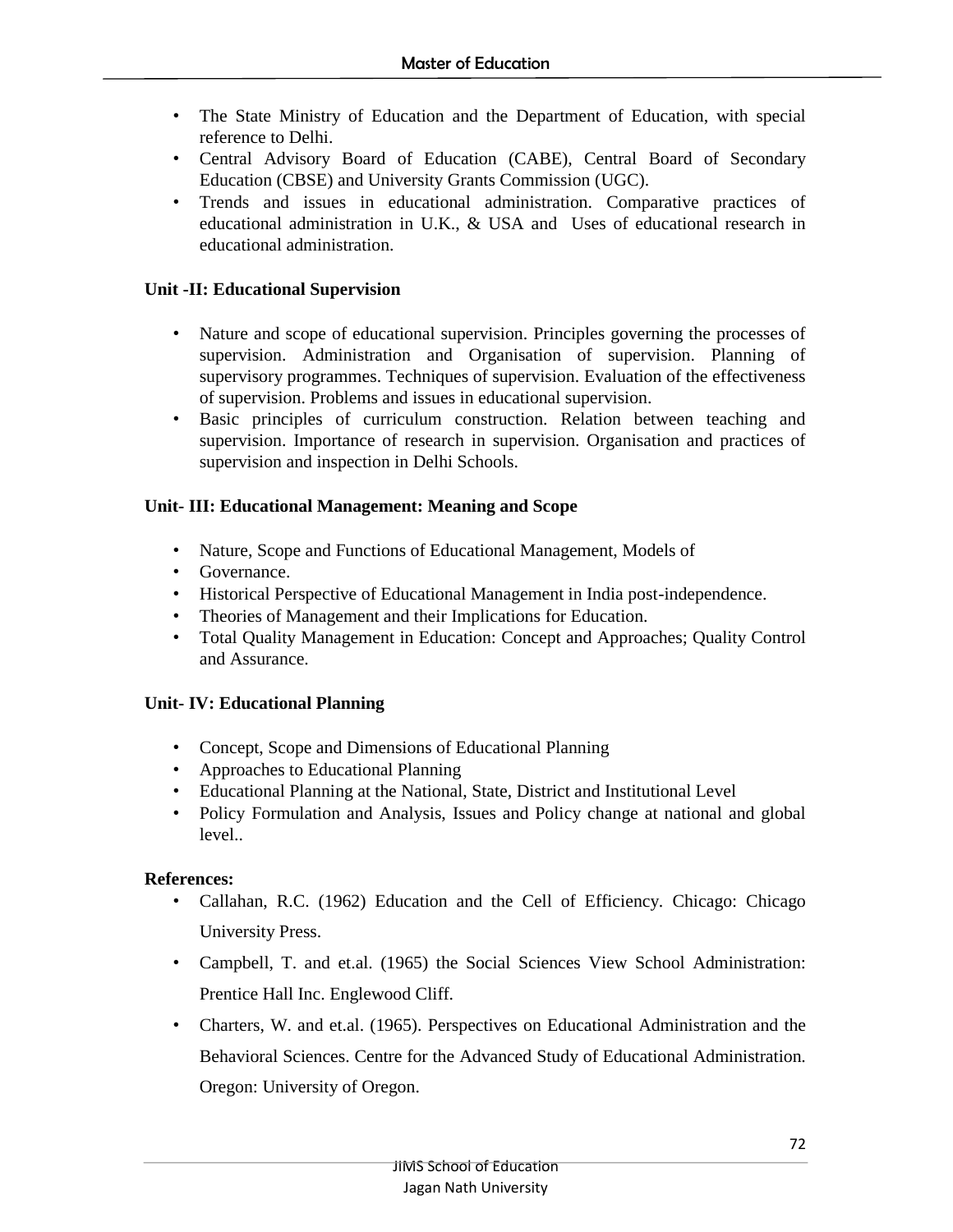- Knight,E.W.(1967). Reading in Educational Administration. New York: Henry Holl and Co.
- Lane, Corwin and Mohanan (1967) Foundation of Educational Administration. New York: Henry Holl and Co.
- Mineas, J.B. (2006) Organizational Behaviour I Essential theories of motivation and leadership. New Delhi: Prentice Hall.
- Mineas, J.B. (2006) Organizational Behaviour II Essential theories of motivation and leadership. New Delhi: Prentice Hall.
- Mukherji,S.N. (1970) Administration of Educational Planning and Finance, (Theory and Practices) Baroda: Acharya Book Depot .
- Parsons, Talcolt and Shills, E. (eds.) towards a general Theory of Action. Cambridge:

Harvard University Press.

• Robbins, P.S. (2004) Organizational Behaviour Tenth Ed., New Delhi: Prentice Hall.

# **\*\*\*\*\*\*\*\*\*\*\*\*\*\*\*\*\*\*\*\*\*\*\*\*\*\*\*\*\*\*\*\*\*\*\*\*\*\*\*\*\*\*\*\*\*\*\*\*\*\*\*\*\*\*\*\*\*\*\*\*\*\*\*\*\*\*\*\*\*\*\*\* Course Title: Supporting Education of Students from Disabilities and Disadvantaged Group.**

#### **Course Code: MED416** Course Code: MED416

**Objectives:** The students will be able to

- Identify diverse needs students having disabilities, disadvantages and marginalization.
- Appreciate the meaning, need and significance of inclusive education.
- Describe various disability conditions and their educational implications.
- Explain various social, economical disadvantages and marginalization and suggest educational intervention.

#### **Unit- I: Diversity and Inclusion**

- Diversity in the classroom-various forms of diversity and students exceptionality.
- Diversity: parameters and individual characteristics and psycho-social aspects.
- Exclusion versus Inclusion: equity, equality and right based approach to education.
- Inclusive Education: meaning, scope and significance.
- Inclusive versus Special Education: differences and critical issues.

### **Unit- II: Children with Different Abilities**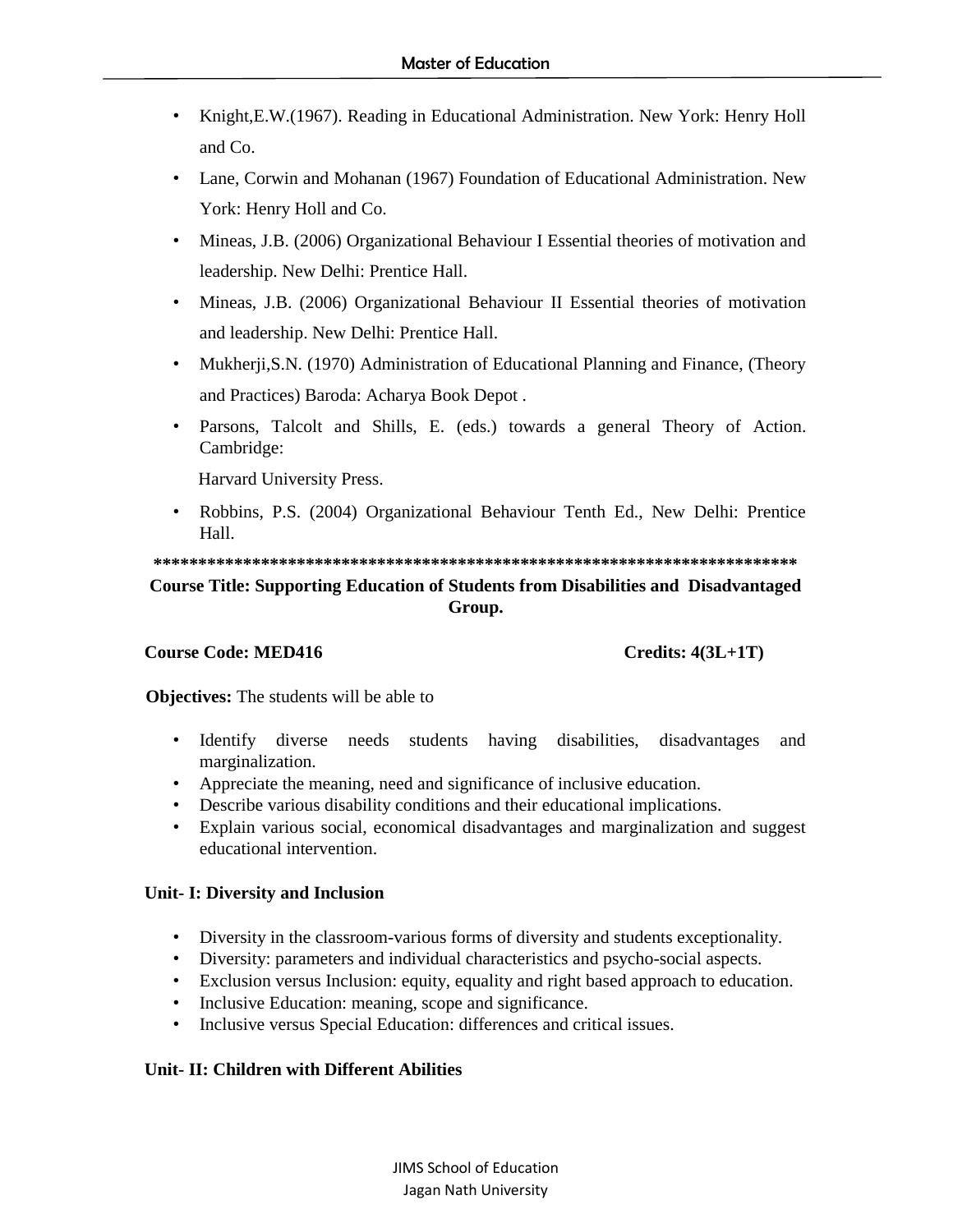- Concept of Disability: ICF and Inclusion.
- Characteristics of students of various disabilities and factors those affect learning.
- Development in assistive technology and their uses in educational set ups.
- Learning across at various level: pre-school, elementary, secondary and beyond-the scope of adaptation and accommodation. Identification of gifted and creative children and educational interventions.
- Differentiated instruction (DI) and universal design for learning (UDI).

#### **Unit -III: Children from families having social and economic disadvantages.**

- Deprivation and disadvantage, psychological implications, how do they affect learning?
- Short term and long term deprivations and its impact on personality and learning.
- Defining economical and other disadvantages, resultant problems, coping strategies, educational interventions, teaching strategies.
- Implications for development of school development plans.

#### **Unit-IV: Guidance and counselling for Diverse needs: Guidance and counselling**

- Nature and types of adjustment problems: academic, emotional and social.
- Positive behaviour support (PBS): assessment and intervention.
- Applying Guidance an counselling techniques and procedures to manage diverse needs.
- Guidance an counselling of parents and family members.
- Organizing support services at school level for students with diverse needs, resource room an whole school approach.

- Bender W. N. Learning Disability, Allyn & Bacon, London, 1995.
- Crow and Crow. Mental Hygiene, McGraw Hill Book Co. New York, 2009.
- Dunn, L. & Bay, D.M. (Ed.): Exceptional Children in the Schools, Holt, Rinehart, Winston, New York, 2008.
- Hallahar D.P. & Kauffman, J.M., Exceptional Children: Introduction to Special Education, Allyn & Bacon, Massachusets, 1991.
- Hewett frank M. & Foreness Sreven R., Education of Exceptional Learners, Allyn & Bacon, Massachusets, 1984.
- Jordern, Thomas E. The Exceptional Child, Ohio: Merril, 2007.
- Kirk S.A. & Gallagher J.J. Education of Exceptional Children; Houghton Miffin Co., Boston, 2008.
- Singh, N.N. and Beale, I.L. (eds.) Learning Dishabilles Nature, Theory and Treatment, Springer – Verlag, New York, Inc.: 1992.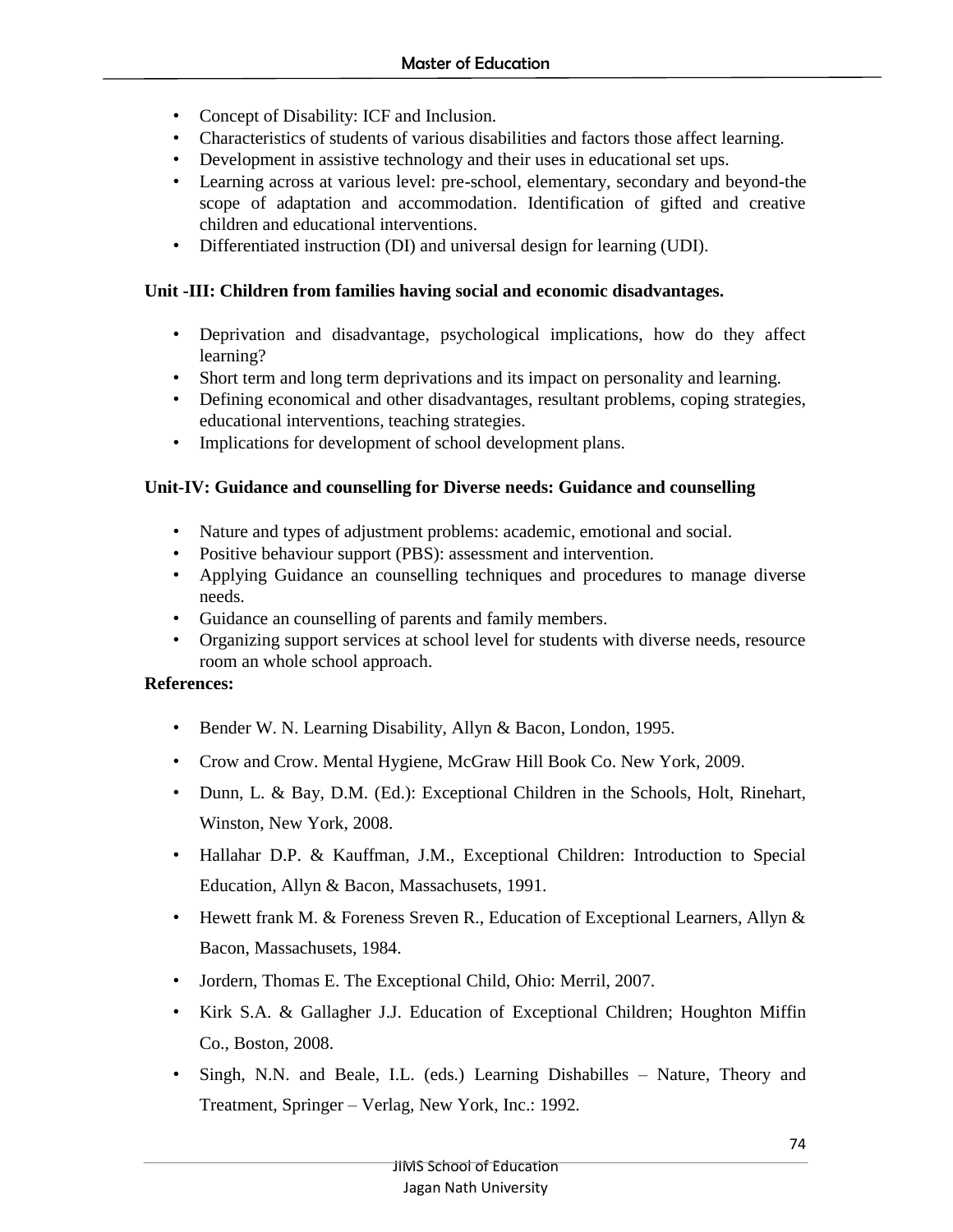- Smith, C.R. Learning Disabilities- The Interaction of Learner, Task and setting Allyn & Bacon, Massachusetts, 1991.
- Strange, Ruth: Exceptional Children & Youth, J.J.: Prentice Hall, New Delhi, 2004.

# **\*\*\*\*\*\*\*\*\*\*\*\*\*\*\*\*\*\*\*\*\*\*\*\*\*\*\*\*\*\*\*\*\*\*\*\*\*\*\*\*\*\*\*\*\*\*\*\*\*\*\*\*\*\*\*\*\*\*\*\*\*\*\*\*\*\*\*\*\*\*\*\*\* Course Title: Value Education**

#### **Course Code: MED417** Credits: 4(3L+1T)

**Objectives:** The students will be able to

- Understand the need and importance of Value-Education as a means of helping oneself and in turn others in society.
- Understand the nature of values, moral values, moral education and to differentiate such form religious education, moral training or moral indoctrination as a means to identify principles of life.
- Appreciate the importance of Value Education in Personality development by applying these principles in daily living.
- Realize the importance of self-transformation for social transformation.

#### **UNIT -I: Conceptual Framework: Value Education**

- Need and importance of Value Education for individual development and the formation of interpersonal, inter-community and international relations on positive lines.
- Objectives of value education: inculcating duty-consciousness in individuals.
- Types: extrinsic and intrinsic values. Dysfunctionality of values. Importance of inculcating intrinsic values in individuals for their extrinsic manifestation in society.
- Basis of values: Philosophical, psychological, socio-cultural, secular and religious.
- Valuation of culture: Indian Culture and Human Values such as ahimsa (nonviolence), mutual respect, harmony etc.

#### **UNIT- II: Nature and Concept of Morality and Moral Education**

- Moral Education vis-à-vis religious education. Moral instruction and training vis-àvis moral indoctrination.
- Language of moral education: motivational; not prescriptive.
- Characteristics of a morally educated person.
- Importance of justice and care—the two dimension perspectives in morality—in performance of duties.
- Use of reason over passion.
- No moral policing. Self-introspection, own moral judgment and moral action for moral upliftment of self and in turn society**.**

JIMS School of Education Jagan Nath University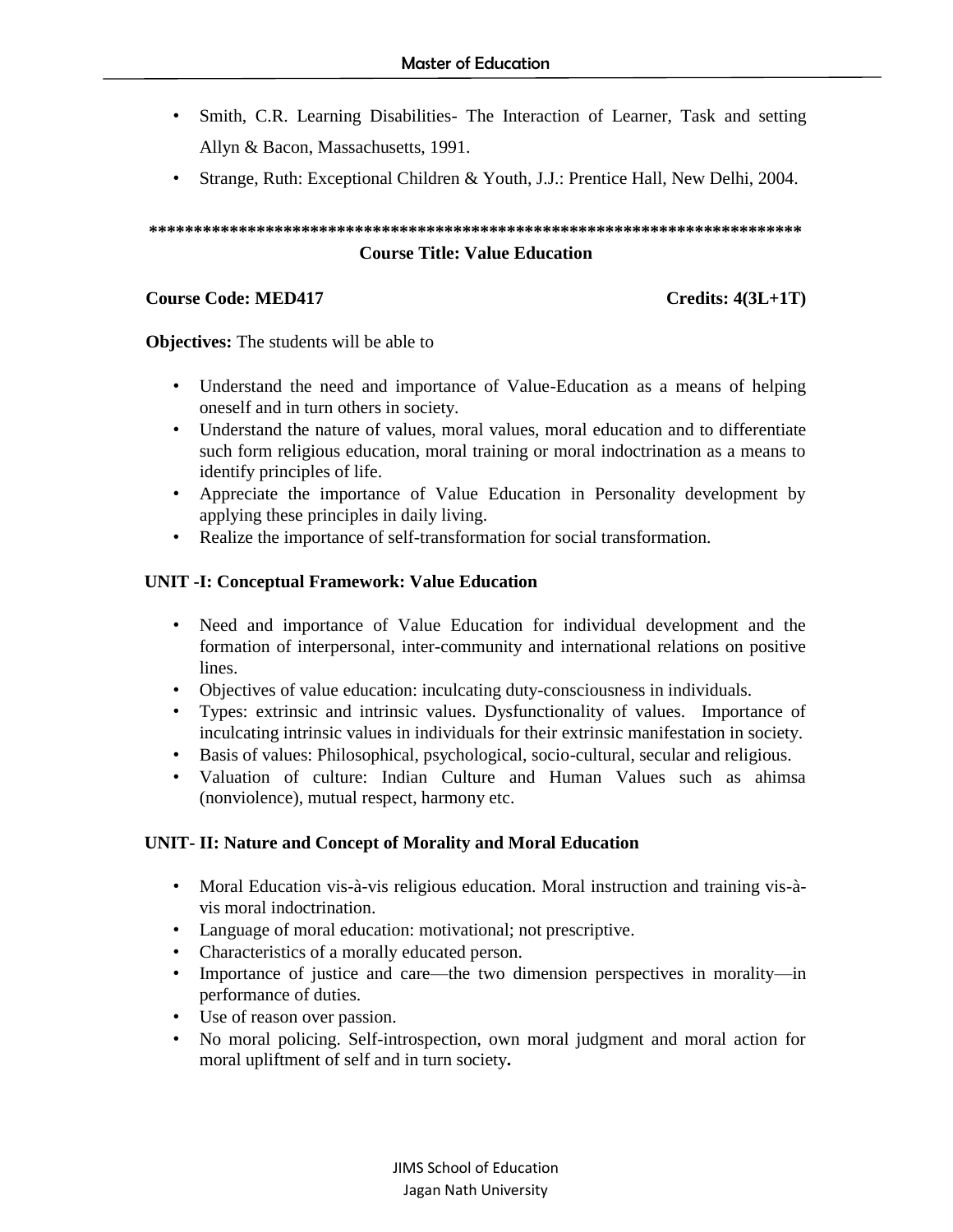### **UNIT- III: Personal Development through Value Education**

- Character Formation towards Positive Personality Development: truthfulness, compassion, constructivity, sacrifice, sincerity, self-control, altruism, tolerance, patience, scientific vision, objective thinking, realism, accountability, humility, modesty, duty-consciousness, non-confrontation, righteous speech and action, equity, nonviolence, reconciliation and self-reliance.
- Theories, Models and Approaches of Value Development: Theories of Value Development Psycho- analytic, - Learning theory – social learning, Cognitive development – Piaget and Kohlberg and challenge-response mechanism (Arnold Toynbee).
- Models of Value Development: value-imbibing through value analysis and inquiry for social action.
- Direct and indirect approach to value education through stories and motivational life histories.
- Integrated Concurrent Approach (ICA) through holistic learning and application.
- Positive Personality Development in Challenges: Story of Helen Keller.

#### **UNIT IV: Value Education towards National and Global Development: Related Values**

- Constitutional or national values Democracy, social-consciousness, opportunity, secularism, equality, justice, liberty, freedom and fraternity.
- Social Values: Compassion, probity, self-control, universal brotherhood.
- Professional Values: Knowledge thirst, sincerity in profession, regularity, punctuality and faith.
- Religious Values: tolerance, patience, wisdom, character-building, realism, social ethics and golden rule.
- Aesthetic values: love and appreciation of literature and fine arts and respect for the same.
- National Integration and international understanding with emphasis on patriotism and nation-building.

- Carey, S.M. "Attitudes and Values", Education Forum, Vol. VII, No. 3, 1962.
- Guber, F.C. Aspects of Value. University of Pennsylvania Press, Phildelphia, 1963.
- Khan, Wahiduddin. Moral Vision, Goodword Books, 1999.
- Kluckhokhn, C. "The Study of Values". In D.N. Barett (ed), value in America, Norte Dame, University of Norte Dame Press, 1961.
- Kothari D.S. "Education and Values", Report of the orientation coursecumworkshop on Education in Human Values. New Delhi.
- Malhotra P.L. Education, Social Values and Social Work the Task for the New Generation, N.C.E.R.T., New Delhi.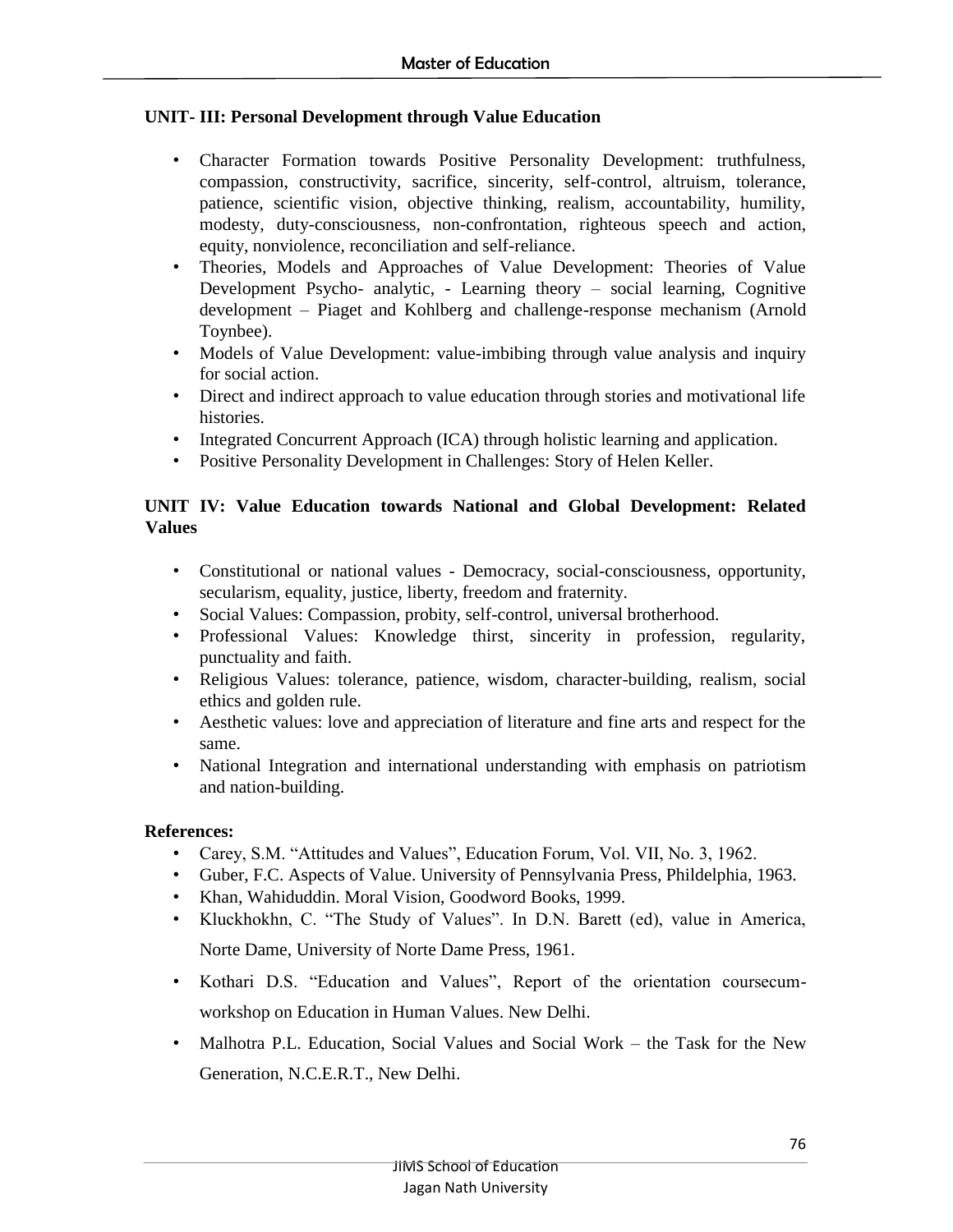- Morris, Charles, Varieties of Human Values Chicago University of Chicago press, 1956.
- Mujeeb, M. Education and Traditional Values. Meenakshi Prakashan, Meerut, 1965.
- Mukerjee, R.K., Social Structure of Values. S. Chand and Co., New Delhi, 1969. Rokeach, M. The Nature of Human Values, Jessy Brass, New York 1978 **Course Title: Educational Evaluation**

#### **Course Code: MED418** Credits: 4(1L+1T)

#### **Objectives:** The students will be able to

- Understand with the basic concepts and practices adopted in educational evaluation.
- Understand relevance of evaluation in education.
- Appreciate the techniques of evaluation.
- Understand how various requirements of education are measured, evaluated, interpreted and their result are recorded to help learners.

#### **Unit -I: Basic Concepts in Educational Evaluation**

- Place of Educational Objectives in Evaluation Process
- Evaluation as an Integral Part of Teaching-Learning Process
- Evaluation A Dynamic Process
- Different Types of Evaluation: formative, summative and diagnostic.
- Relationship between objective, instruction and evaluation.

#### **Unit -II: Tools and Techniques of Evaluation – An Overview**

- Basic Techniques and Tools of Evaluation of Cognitive Outcomes: written, oral (viva), practicals.
- Achievement test: objective, short answer, essay types.
- Types of objective type: multiple choice type, multiple right answer type.
- Probing questions.
- Higher Order Learning.
- Basic Techniques and Tools of Evaluation of Non-Cognitive Outcomes
- Qualities of a Good Evaluation Instrument
- Framing of Competency Based Questions, assessing mastery learning and developmental learning.
- Development and Use of Class Room Tests.

#### **Unit -III: Construction of Achievement and Selection Tests**

- Construction of Achievement Tests
- Standardization of Achievement Tests
- Improving Quality of Test Items through Item Analysis

JIMS School of Education Jagan Nath University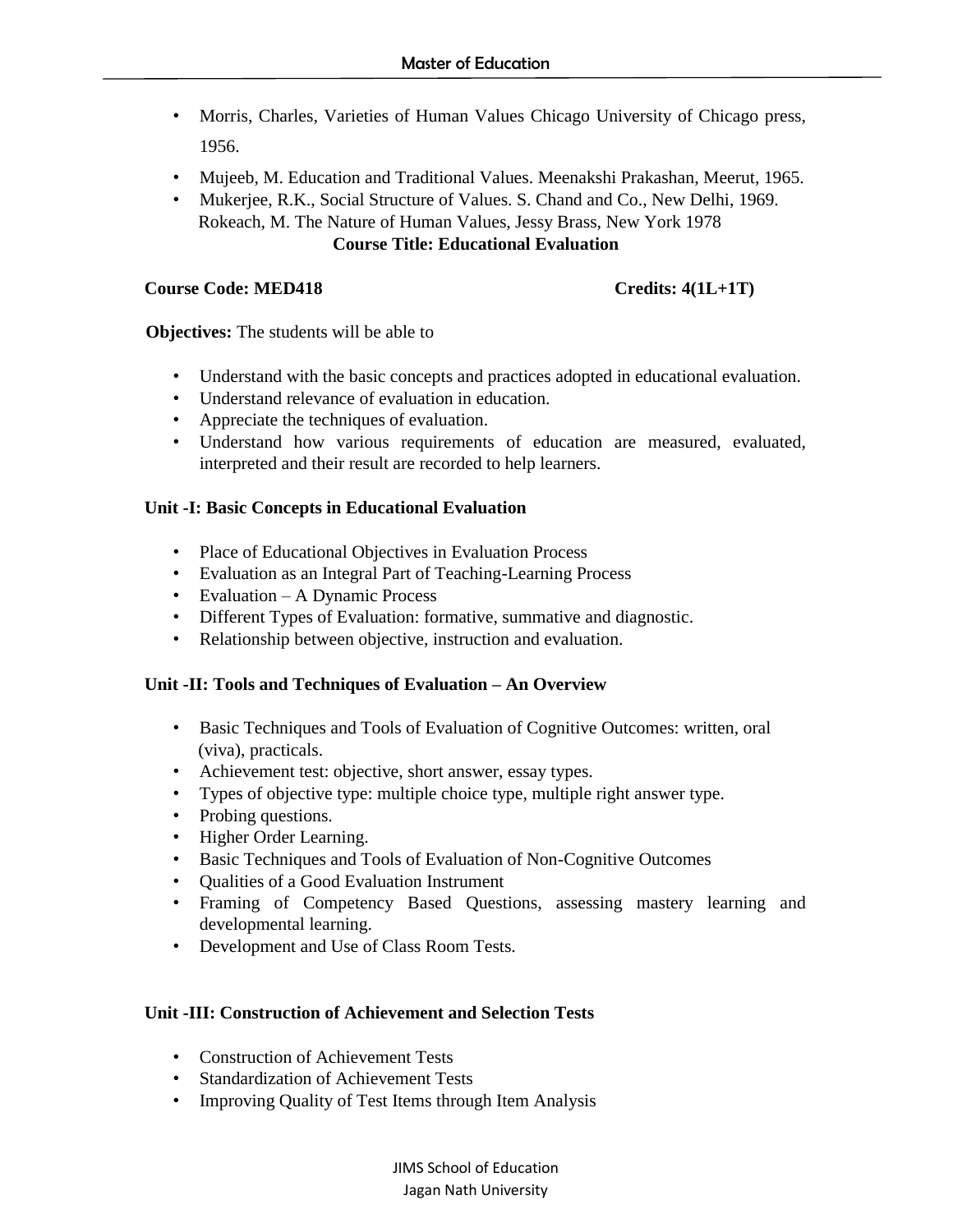- Use of Achievement Test for improving the effectiveness of teaching learning process.
- Construction and standardization of Selection Tests

#### **Unit -IV: Psychological Testing and Measurement**

- Measurement of Intelligence, Aptitudes. Attitudes and Interests, Personality.
- Innovations in evaluation: CCE, Open Book Examination, Examination on Demand..

#### **References:**

•Bloom, (1971) Handbook on Formative and Summative Evaluation of Student Learning. New York: McGraw Hill.

•Child, D. (1970) the Essentials of Factor Analysis, London: Holt, Rinehart and Winston.

•Dayton, C. (1970) the Design of Education Experiment. New York: McGraw Hill.

•Edwards, A. (1969) Techniques of Attitude Scale Construction. New York: McGraw Hill.

•Elwey, W. and Livingstone. (1972) External Examinations and Internal Assessments. New Zealand: Willington.

•Feguson. (1971) Statistical Analysis in Psychology and Education (3rd Ed.). New Delhi: McGraw Hill.

•Freeman, F. (1971) Theory and Practice of Psychological Testing (3rd Ed.). New Delhi: Oxford and IBH.

•Garret, H.E. (1969) Statistics in Psychology and Education (5th Ed.). Bombay: Vakils, Feffers and Simons.

•Guilford,T.P. (1965) Fundamental Statistics in Psychology and Education. New York: McGraw Hill.

•Wright, S. and Justman, R. (1964) Evaluation in Modern Education. New Delhi: Eurasia Publishing House Ltd.

# **Course Title: Science Education**

### **Course Code: MED419** Credits: 4(3L+1T)

**Objectives:** The students will be able to

- Reflect upon the nature of science as a dynamic, expanding body of knowledge and as a social endeavour;
- Understand and appreciate interface between Science, Technology and Society.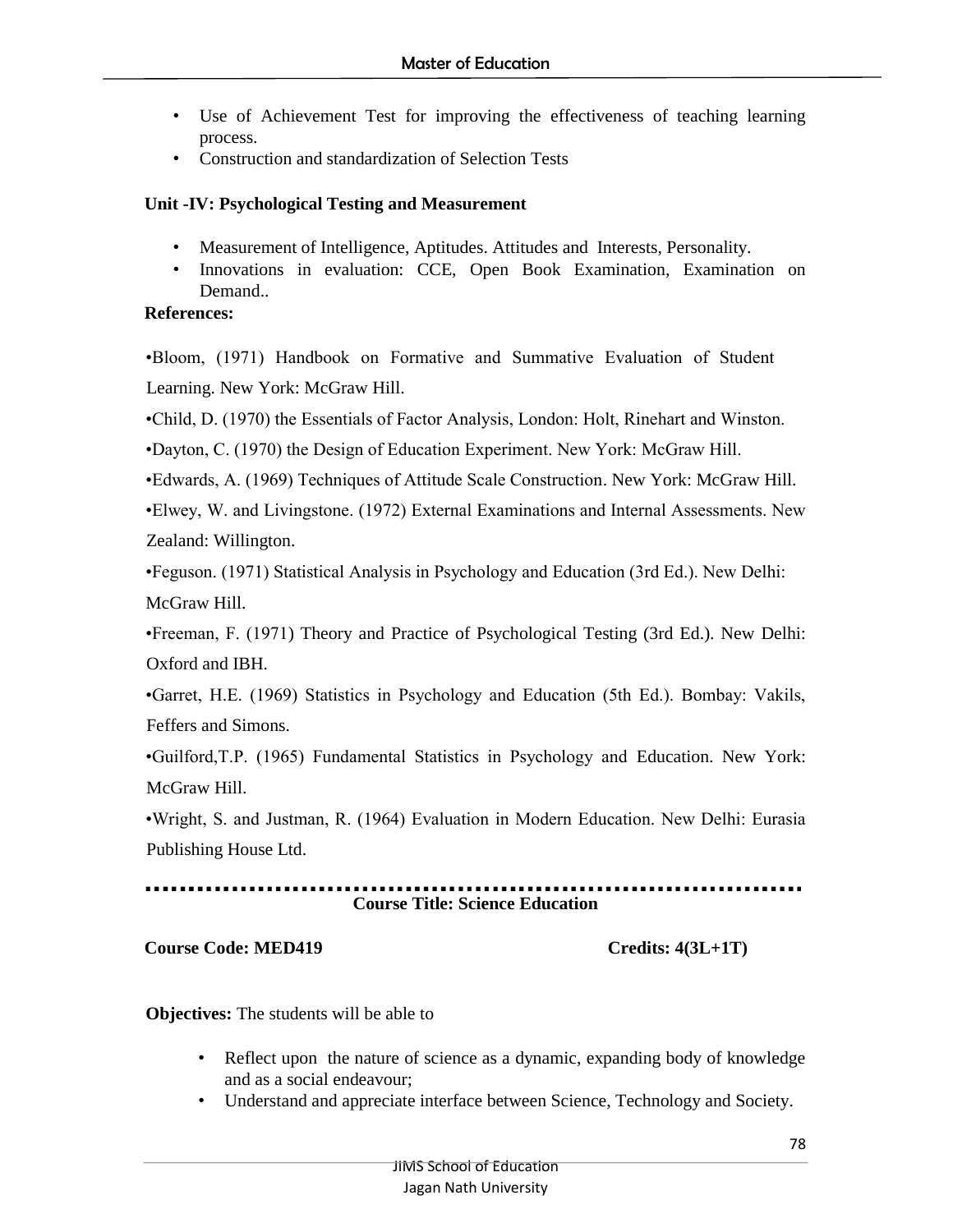- Understand the need and criteria to evaluate curricula in relation to commissions, Policy Frameworks and recommendations on science education.
- Critique innovative curricular efforts at National and International level.

#### **Unit -I : Nature of Science**

- Nurture curiosity, aesthetic sense and creativity for promoting scientific temper.
- Perspectives in nature of science: philosophical, psychological and social
- Historical development of science and science education.
- Science its origin and development, Structure of Science –, Process including Syntactic. Facts, generalization, concepts, laws, theories.
- Correlation of science with other subjects.
- Characteristics of different disciplines of science, their interrelationship and integration.
- Role and significance of Extended Experiences in Science Education: Science Centres, Science museums, Science Clubs, Science fairs, Mobile science Lab.

#### **Unit -II: Curriculum of Science Education**

- Concept of science curriculum in relation to recommendations of commissions and policies and framework.
- Principle for curriculum development in Science Education.
- Science curriculum at different stages of school education-at elementary, upper elementary secondary, senior secondary.
- Instructional materials including print and electronic resources, contextualization, criteria and concerns.
- Integrating co-curricular activities with science education.
- Approaches to organization of science curriculum at various stages of school education, pedagogical shift from science as a fixed body of knowledge to process of construction of knowledge.

#### **Unit -III: Approaches to Teaching-Learning of Science**

- Constructivist approaches to learner- centred approaches: inquiry, problem solving strategies, concept development; inductive method, project method and learner centred activity-based participatory learning , Learning by Doing
- Role of experiments in science, integration of theories and experiments: planning and organization of laboratory work, reporting skills, low cost science experiments,
- Encouraging and respecting children responses, integrating science across different disciplines and with real life situations.
- Use of ICT in teaching-learning of science.

#### **Unit -IV: Assessment & Contemporary Issues in Science Education**

- Continuous and comprehensive evaluation in science
- Use of tools and techniques such as observation, rating scale, check-list, anecdotal records, attitude scales, interest inventories and interviews.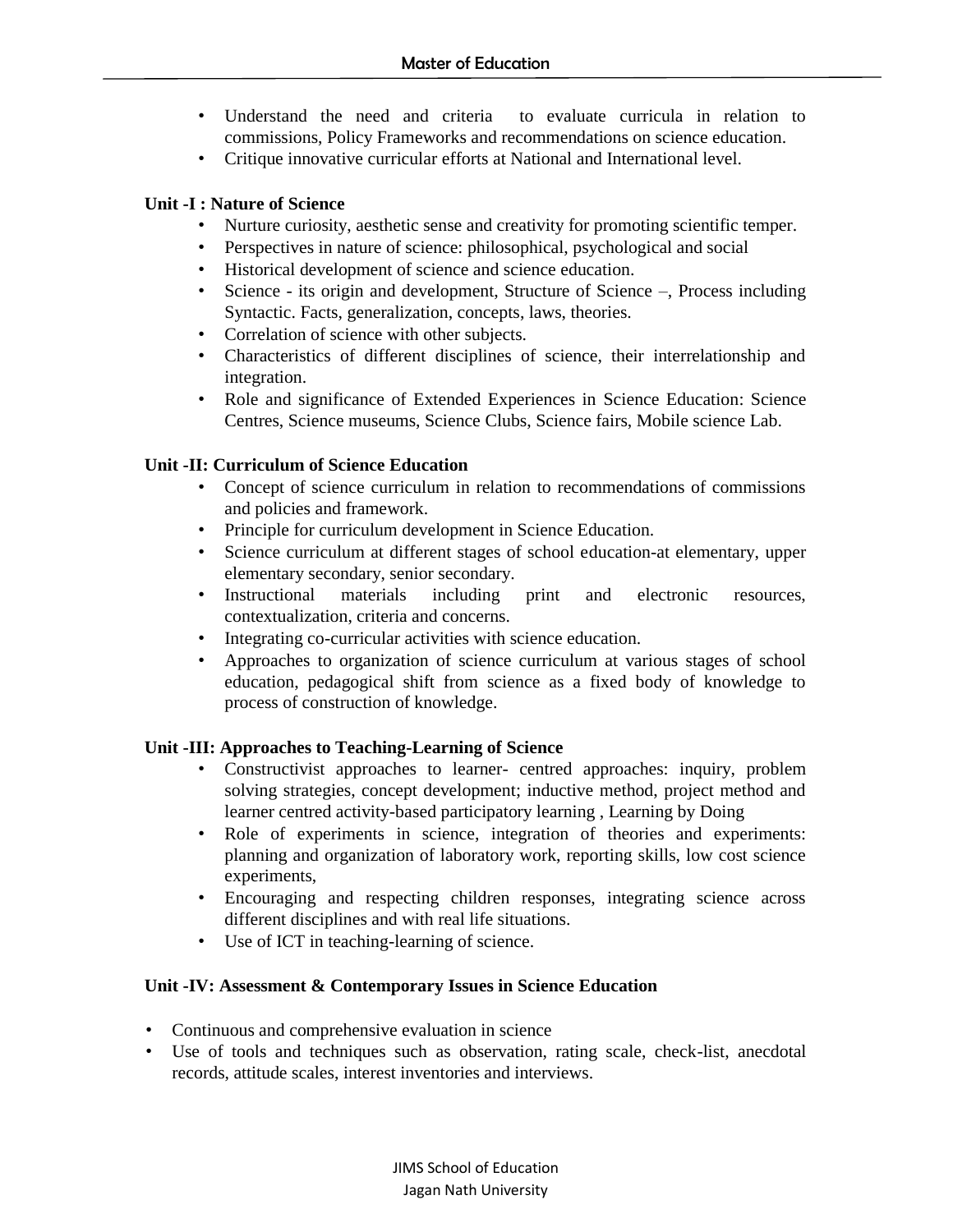- Self-assessment by students and by teachers, peer assessment, assessment of teachers by students.
- Assessment of curricular activities; assessment of content knowledge through activities and experiments, assessment of laboratory skills.
- Various types of test items, criteria and evaluation.
- Compilation of question bank
- Projects and assignments
- Analysis of tests and remedies

# **References:**

- Black, P (1998). *Testing: Triend or Foe? Theory and practice of Assessment and Testing*. Falmer Press, London.
- Chalmers, A. (1999). *What is the thing called Science*.3rd Ed.Open University Press, Bucking ham?
- Minkoff, E.C.& Baker, P.J. (2004). *Biology Today: An Issues Approach, garland science*. New York. Pp.1-32. Biology: Science & Ethics.
- Minkoff, E.C. and Pamela J. Baker (2004). *Biology Today: An issues Approach*. Garland Science New York pp. 1-32, Biology: Science and Ethics.
- NCERT, *'Focus Group Report' Teaching of Science* (2005). NCERT New Delhi.
- Novak, J.D. & Gown, D.B. (1984). Learning how to learn; Cambridge University Press.
- Science & Children (NSTA's peer reviewed journal for elementary teachers).
- Science Teacher (NSTA's peer reviewed journal for secondary science teachers).
- Steve Alsop & Keith Hicks (2003). *Teaching Science*. Kogan Page India Private Limited.

# **Course Title: Language Education**

### **Course Code: MED420 Credits: 4(3L+1T)**

**Outcomes**: The students will be able to

- Understand of the nature, sanctions and the implications of planning for teaching language/languages.
- Understand the psychology of language learning.
- Understand in the pedagogy of language learning.
- Analyze different approaches, methods and techniques for differentiating between teaching language and teaching literature in the context of first language and second language.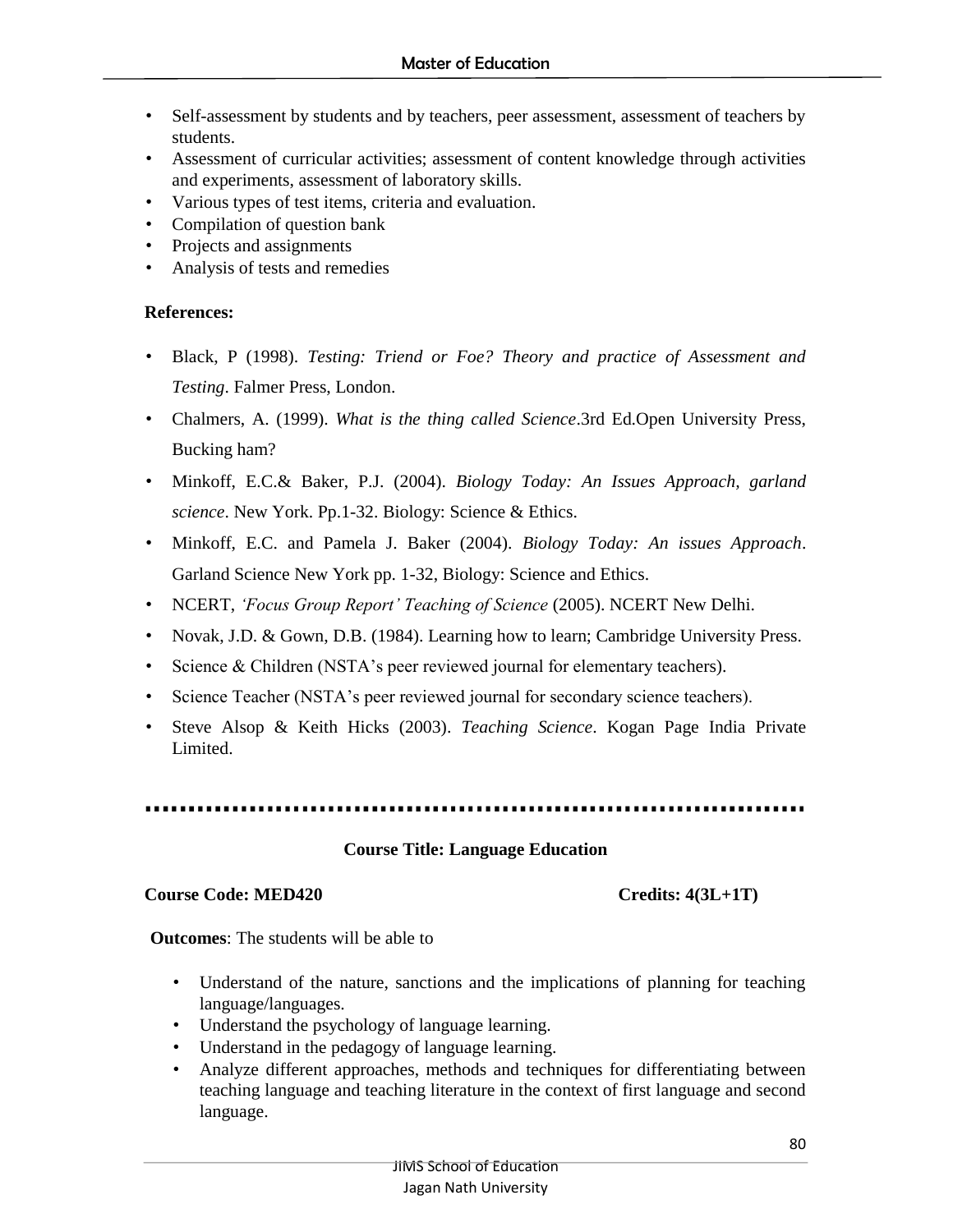### **Unit- I: Language Learning -Conceptual Framework**

- Language acquisition and language learning: factors affecting language learning.
- Language Learning and Mother Tongue ,Language Learning as a Process of Socialisation
- Linguistic, psychological and social processes involved in learning of languages.Basic assumptions and featuresof socio-linguistic and psycho-linguistic approaches to language learning.
- Models of Language Acquisition: Chomsky-Language Acquisition Device, Piaget cognitive constructivism and Language, recent theorization: intentionality; application of these theories to development of methodologies of teaching-learning of language.

#### **Unit -II: Policy Perspective in Language Education**

- Bi- lingualism and multi- lingualism:- multi lingualism as a resource.
- Language Education policies: Historical Perspectives, Three Language Formula and related problems.
- Issues and challenges of Language Education in contemporary India.

#### **Unit- III: Curriculum of Language Education**

- Bases of Curriculum Development: Philosophical and sociological.
- Syllabus: dimensions, factors that influence the curriculum, selection and sequencings of content, contexts, transaction and evaluation techniques.

### **Unit -IV: Language Education-Major Concerns**

- Pre-service and In-service Language Education programmes in India.
- Research in Language Education-trends and gaps.
- Use of Technology in Language Education.

- Braden, K (2006). *Task Based Language Education: From Theory to Practice*. Cambridge University Press.
- Byrnes, Heidi (2006). *Advanced Language Learning: The Contribution of Halliday and Vygotsky*. Continuum International Publishing Group.
- Martinovic, Tic (2004). *Discourse Across Languages and Cultures*. John Benjamins Publishing Company.
- Osherson, N Daniel & Howard Lasnik (1990). *Language an Introduction to Cognitive Science*: - Vol.1, Massachusets Institute of Technology, USA.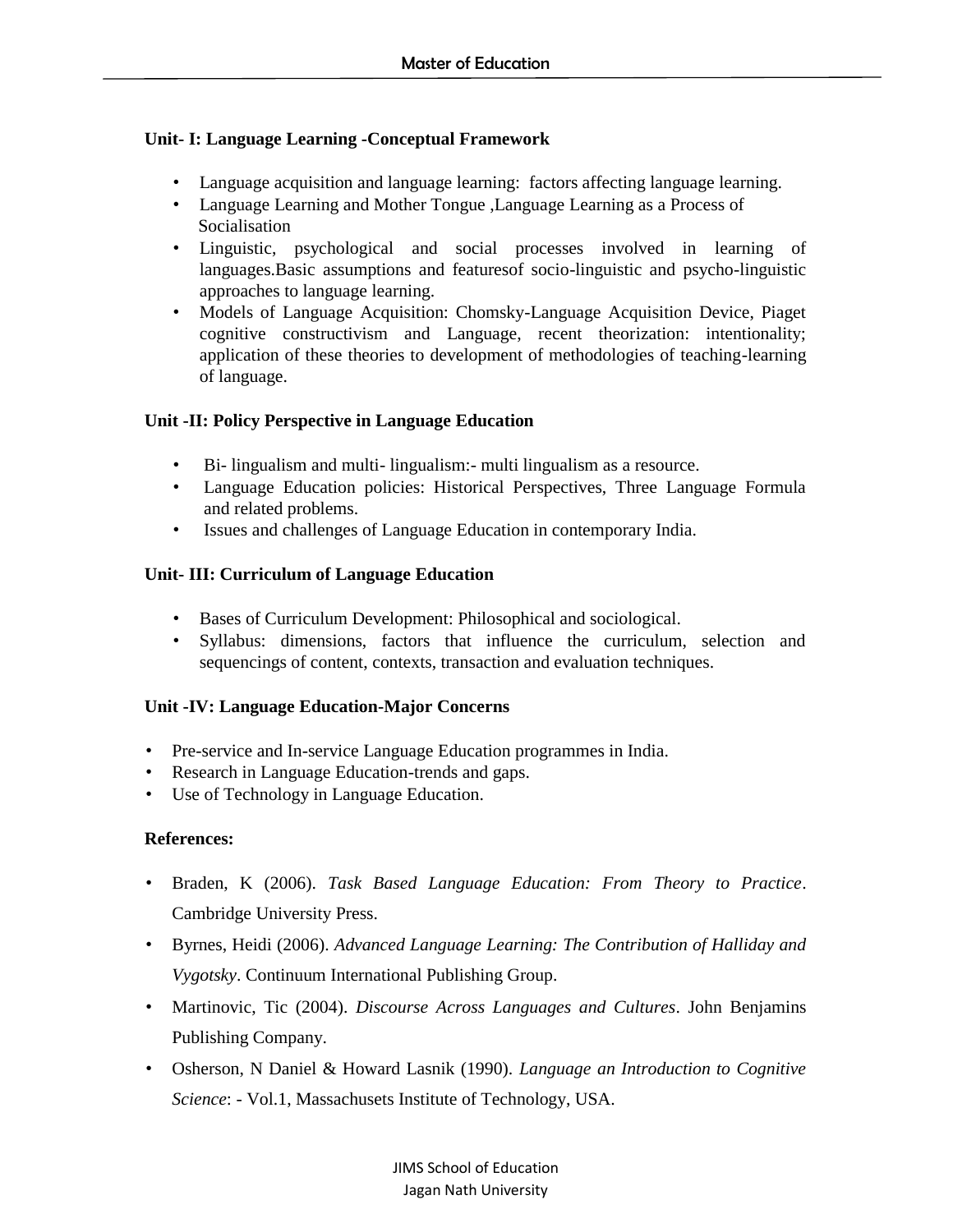- Pavelenko. Aneta et al (2001). *Multilingualism, Second Language Learning and Gender*. Walter de' Gruyter Gmbh & Co. KG, Berlin.
- Schiffrin, Deborah. et. al.(2001). *The Handbook of Discourse Analyses*. Blackwell Publishing.
- Vygotsky, L.S. (1985). *Thought and Language*. Cambridge, MA: The MIT Press. Wilkinson, Andrew. (1971). *The Foundations of Language*. Oxford University Press: London.
- Perez Milan's, M (2013) urban schools and English language Education in late modern china: Agritical sociolinguistic ethnography. New York &London: Rutledge.
- Gao, yuesong (andy), (2010). Strategic language learning Multilingual matters Canada.2010.
- Kim yeong –seo (2009) "History of English Education in korea".

# **Course Title: Social Science Education**

# **Course Code: MED421** Credits: 4(3L+1T)

**Objectives:** The students will be able to

- Develop an understanding of the meaning, nature, scope of social sciences and social science education.
- Find out the distinction and overlap between social sciences, humanities and liberal arts.
- Understand the role of various methods and approaches of teaching social sciences
- Employ appropriate techniques of curriculum transaction.

### **Unit -I: The Conceptual Framework**

- Concept of Social Sciences.
- New Social Sciences Economics, Sociology, Political Science, Social Psychology, History, Human Geography, Education : their genesis and point of view.
- Distinction and dichotomies between natural sciences and social sciences.
- Dimensions in social sciences: social thought, social change, social continuity and social progress.
- Learning by Doing , Empirical Evidence in Social Science Education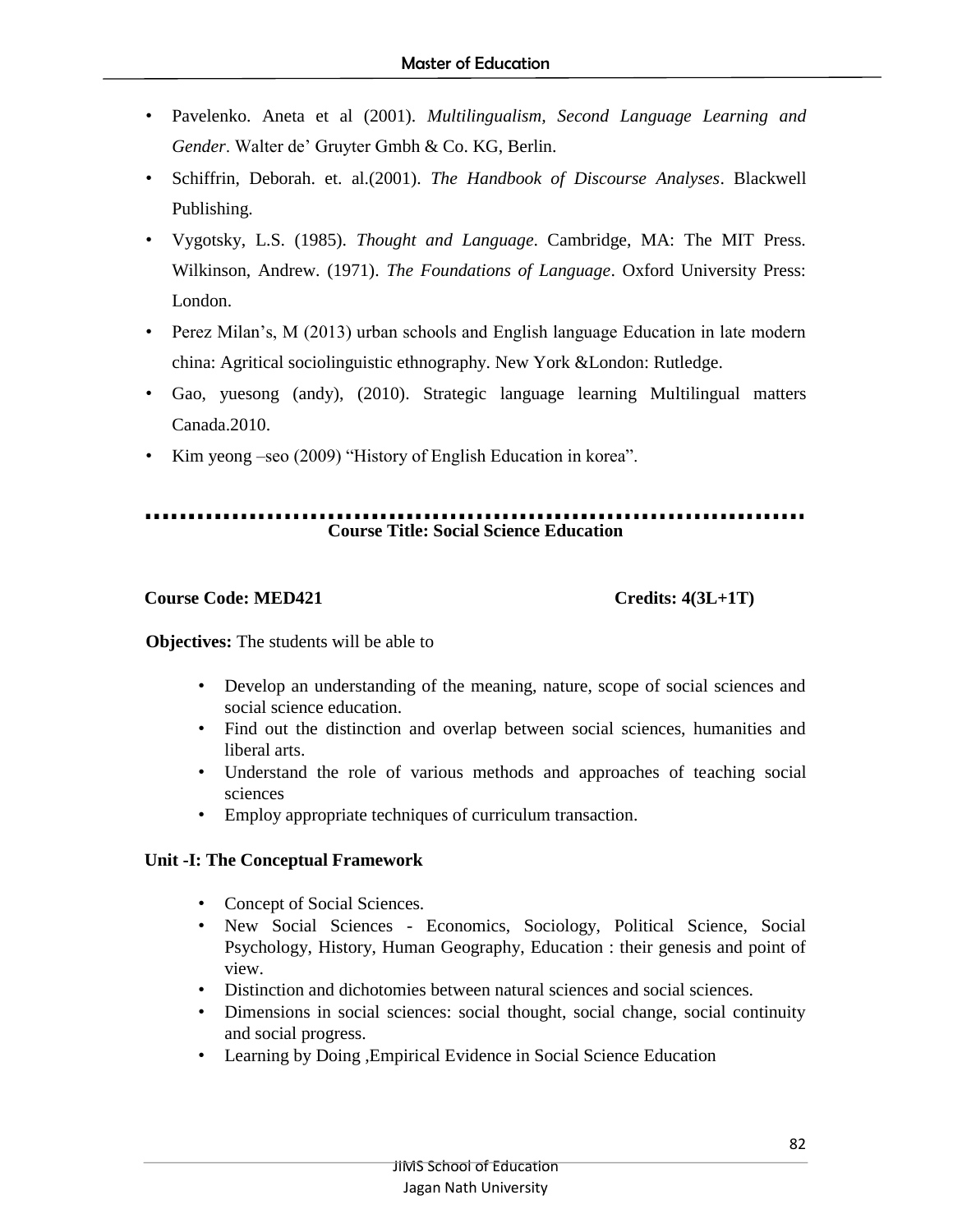#### **Unit -II: Contributions to Human Knowledge**

- Method of research in social science: Analysis, synthesis, inference, model building and prediction
- Inter-disciplinary nature of Social Science research
- Problems in various social science areas, with reference to the Indian situation.
- Study of the contribution of the following to the development of social sciences: Herodotus, Machiavelli, Gibbon, Locke, Adam Smith, Marx, Manu, Kautilya, Gandhi and Ambedkar.

#### **Unit -III: Media, Materials and Resources for Teaching and Learning**

- Effective use of print media and audio visual materials for social science; integration of ICT (Information and Communication Technologies) in teachinglearning process of social science; development of teaching learning materials; workbook; activity book and self-instructional materials.
- Effective utilization of resources for teaching; textbook and supplementary materials; literature and biographies, environment and community resources; low cost improvised teaching aids.

#### **Unit -IV: Evaluation in Social Science**

- Competency based evaluation, continuous and comprehensive evaluation; formative and summative evaluation, diagnostic test and remediation; Assessment tools; construction of achievement test
- Alternative assessment: rubrics, portfolios and projects
- Typology of questions as related to different subject areas viz., History, Geography, Political Science, Economics etc.
- Undertaking research activities in social science identification of issues and methods.

### **References:**

• Alan J Singer (2003), *Social Studies for Secondary Schools: Teaching to learn, learning to teach*, Lawrence Erlbaum Associates, Mahwah, New Jersey.

•Avijit Pathak, (2002) Social Implications of Schooling: Knowledge, Pedagogy and Consciousness, Rainbow Publishers, New Delhi.

•David Lambert and David Balderstone (2000), Learning to Teach Geography in Secondary School: A Companion to School Experience, Routledge Falmer, London.

- Digumarti Bhaskara Rao and Ranga Rao (2007), Techniques of Teaching Economics, Sonali Publications, New Delhi.
- Ferris, J.Pamela (2003), Elementary and Middle School Social Studies: An Interdisciplinary instructional approach, McGraw Hills, New York.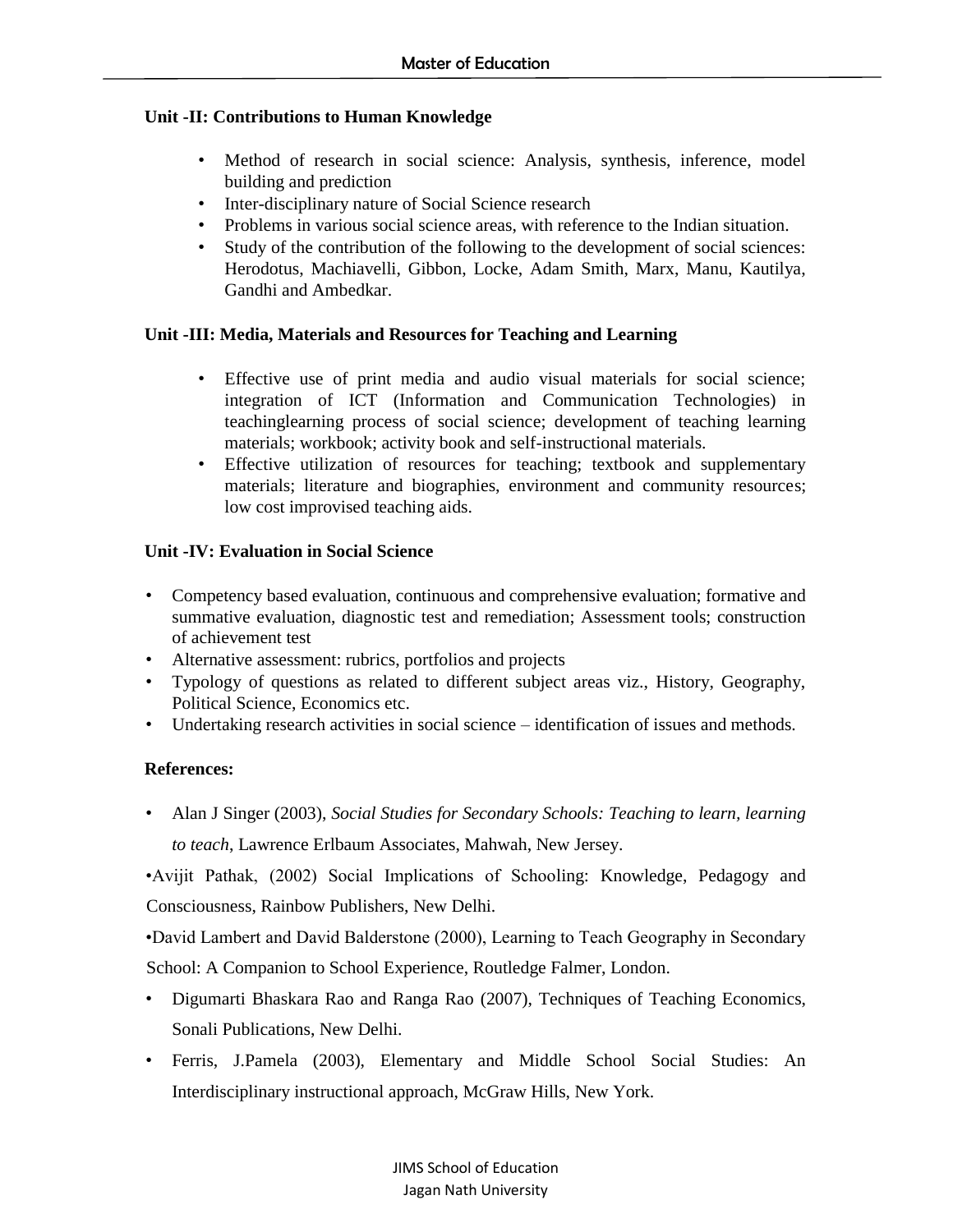- GOI (2005), Regulatory Mechanisms for Textbooks and Parallel Textbooks Taught in Schools Outside the Government System: A Report, Committee of the Central Advisory Board of Education, Ministry of Human Resource Development, New Delhi.
- Jack Zevin, (2000) Social Studies for the twenty-first century: Methods and materials for teaching in Middle and secondary schools, Lawrence Erlbaum Associates, Mahwah, New

Jersey.

- NCERT (2001), National Curriculum Framework for School Education, Reprint Edition, National Council of Educational Research and Training, New Delhi.
- NCERT (2005a) National Curriculum Framework Review 2005 National Focus Group Position Paper on *Teaching of Social Science*, National Council of Educational Research and Training, New Delhi.
- NCERT (2006a), *Syllabi for Secondary and Higher Secondary Classes*, National Council of Educational Research and Training, New Delhi.

# **Title: Business Education**

# **Course Code: MED422** Credits:4(3L+1T)

**Objectives**: The students will be able to

- Familiarize with the concept of Business Education.
- Acquaint with the needs of Business Education from Sociological, Philosophical and Psychological perspectives.
- Develop the curricula of Business Education at various levels.
- Aquarist with the structure of Business Education in different countries.

### **Unit -1: Framework and Dimensions of Business Education**

- Business Education: concept and scope
- Needs of Business Education Sociological, Philosophical and Psychological.
- Division of Business Education Academic and Vocational Streams.
- Curriculum Development in Business Education-Levels and Contents.
- Structure of Business Education comparison of Business Education in India with that in U.K., U.S.A. and China
- New developments in Business Education, with special reference to Voucher Based Accounting and Electronic Accounting.

# **Unit -II: Communication in Business Education**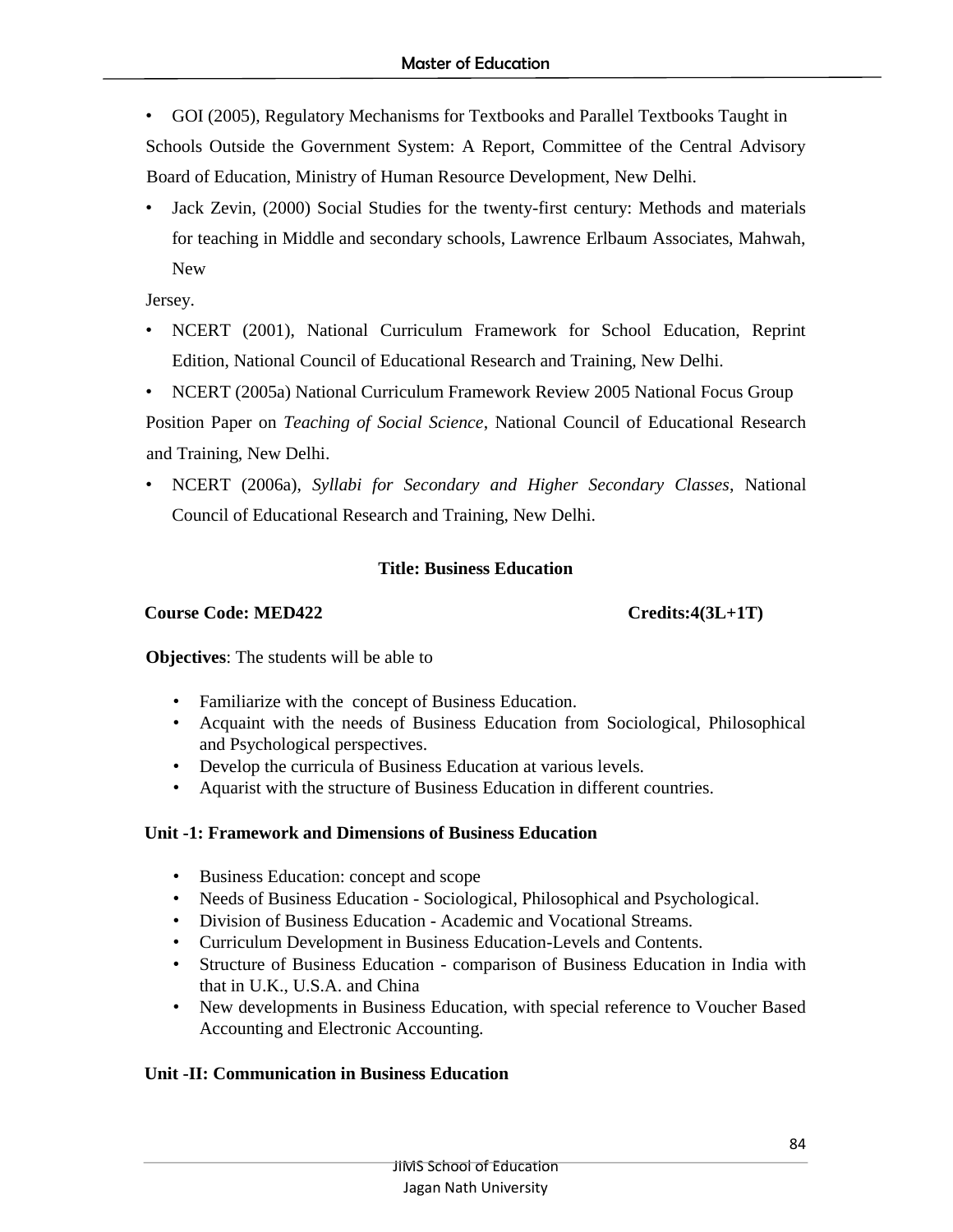- Various Agencies involved in Business Education various curricula and techniques.
- Business Education and Innovations in Training.
- Programmed Learning and Simulation in Business Education.
- Business Education and Information Technology.
- Coordination of Industry with Business Education Institutions.
- Business Education for special groups.
- Research in Business Education status, trends and priority areas.

#### **Unit- III: Professional Growth of Business Education Teachers**

- Professional Growth of Teachers: a lifelong process.
- Sources and Constitution of the organizations responsible for the professional growth of teachers: NCERT, IASE, CTE, CBSE, State Boards of Education, Teacher Training wings of Local Bodies etc.
- Modes of providing in-service training: seminars, workshops, conferences, Demonstration Lessons.
- Developing expertise data Bank: Brief profiles of experts from different fieldsPedagogues, subject experts, educational administrators obtaining their willingness and availability, list of subject teachers for demonstration lessons. Prerequisites of expert demonstrators.
- Developing Commerce Labs in schools: constitution of the club. Role of various office-bearers. Club activities. Participating members. Process of organizing various activities.
- Business- Teacher Associations and their role. Need of Business –Teachers Associations. Some well-known Business-Teachers Associations: at school level and higher level (in India and abroad). Procedure of setting up such associations.

#### **Unit- IV: Business Education and Educational Administrators**

- Meaning of Educational Administration.
- Different levels of educational Administrators.
- Business Teachers' additional duties towards administrators.
- Comfortable zone of school principals with knowledge of Business Education.
- Providing safe-guarding tips against financial and accounting inappropriateness.
- Providing support for utilizing various departmental plans, like budget of funds, scholarships etc.

- Baird, john W. and James B. Stull: Business Communications-Strategies and Solutions, McGraw-Hill, New York-1983.
- Bhatia S.K. : teaching of Business education and Accountancy, Arya Book Depot, 2012.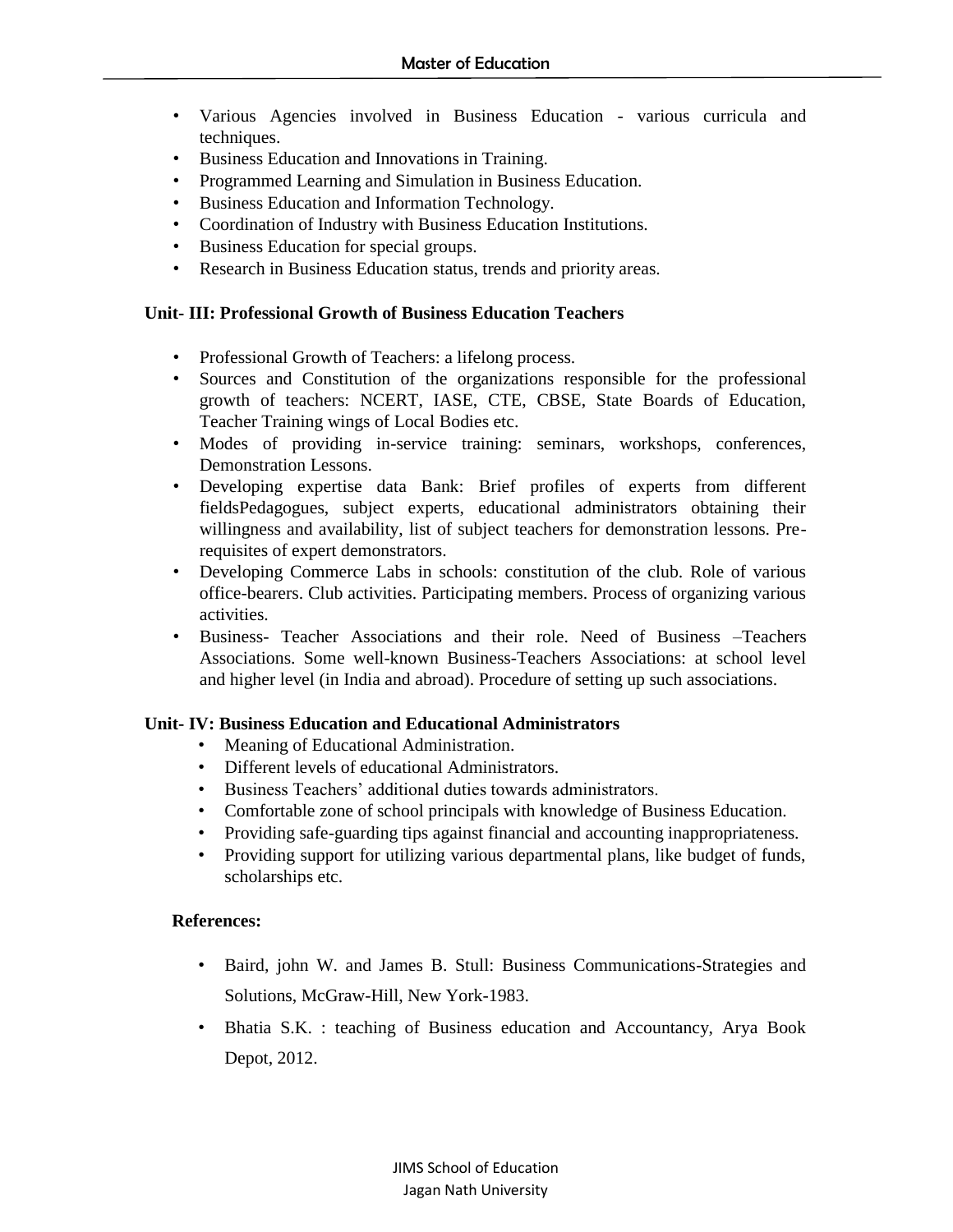- Brantley, Clarice P. and Bobbye J. Davice: The Changing Dimensions of Business Education, NBEA, Yearbook no.35, Reston, Virginia, 1997.
- Calhors, Calfrey C.: Managing the Learning Process in Business Education, Colonial Press, Alabama (1988).
- Cohen, L.: Educational Research in Classrooms and schools, Harper & Row Ltd., London, 1976.
- Hildebrandt, Herbert W. (ed.): International Business Communication: Theory, Practice, teaching throughout the world, University of Michigan Press, Ann Arbor, 1984.
- Nanassy, Lonis C., Deon Malsbary and Herbert A. Tonne: Principles and trends in Business education, Bobbs- Merrill educational Publishing, Indianapolis, 1977.
- National Business education Association: Business education-Its status, its potential and its needs in the 1980s, Business Education Forum, November, 1980.
- Schrag, Adele F. and Robert P.Polanol: A System for Teaching Business Education, McGraw Hill Book Company, 1987.
- Tuchman, B.W.: Conducting Educational Research, Harcourt Jovanovich, New York, 1978.

**Course Title: Gender Studies**

### **Course Code: MED423 Credits: 4(3L+1T)**

**Objectives:** The students will be able to

- Create an awareness among students regarding gender.
- Stimulate thinking in students towards gender related problems.
- Inculcate in students the importance of justice and laws related to gender.
- Understand the importance of health and education with respect to gender.

#### **Unit- I: Introduction to Gender Studies**

- Concept and need for Gender Studies- Scope of Gender Studies.
- Gender studies as an academic discipline, Gender Rights Movements
- National Committees and Commissions for Women.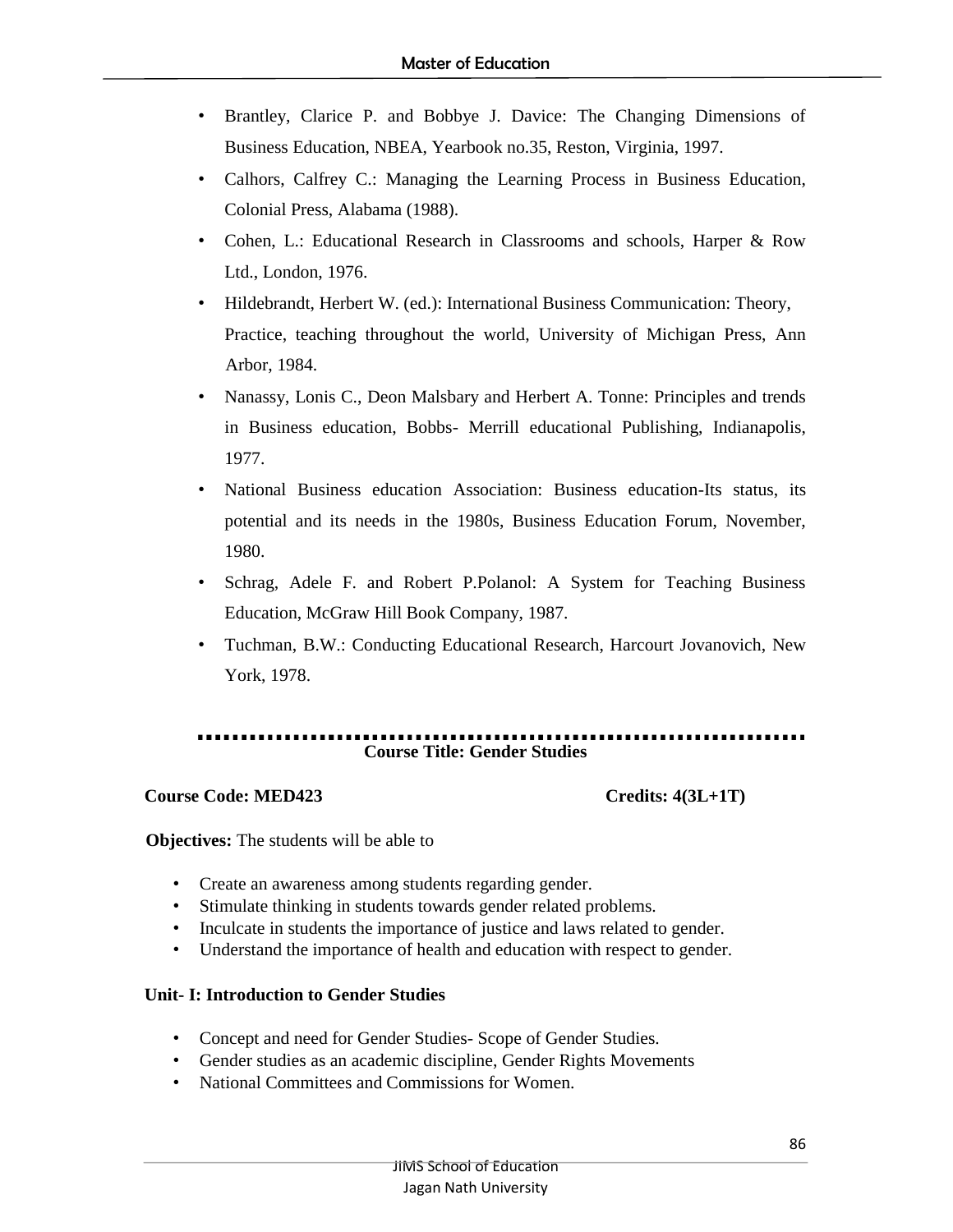- Government Organizations for Women-Department of Women and Child Development.
- Policies and programmes for gender equity in education.
- Socio-economic and cultural aspects of gender.

# **Unit -II: Gender & Media**

- Portrayal of Women in Mass Media (Cinema, TV, Print media), Role of Women in media,
- Development of Communication skills Alternative media- Folk art, Street play and Theatre, Act, 1986- Impact of media on Women.

# **Unit -III: Gender and Society**

- Girl child in society Child labors- Changing role of Women, Marriage-Single
- Parent, Motherhood, Widows, Women with disability. Theories of development.
- Empowerment-Alternative approaches, Women in Development (WID), Women and Development (WAD) and
- Gender and Development (GAD) State Policy and Programmes Women Development.
- Approaches in Indian five Year Plans-Collectivity and Group dynamics- Self help groups, Women and leadership- Panchayat Raj- Political Role and -Participation-NGOs and Women Development- National and International Funding Agencies.

# **Unit- IV: Gender & Education**

- Educational disparity (gender perspective).
- Women Education-Gender bias in enrolment- Curriculum content- Dropouts Negative
- Capability in Education- Values in Education- Vocational Education Recent Trends in Women's Education, Women teacher training-committees and Commissions on Education Adult Literacy and Non-Formal Education for Women's Development..

- Ram Shankar Singh Encyclopedia on women and children trafficking –Volume 1 to 3- Anmol Publications -2009.
- Ramesh Bandari- Role of Status of Women in New Panchayat Raj System –Alfa Publication –New Delhi-2009.
- Tanuja Vohra –Trafficking in Women and Children –Pacific publications –New Delhi -2009.
- Veena Gandotra and Sarjoo Patel (Edited)-Women Working Condition and Efficiency –New Century Publication -2009.